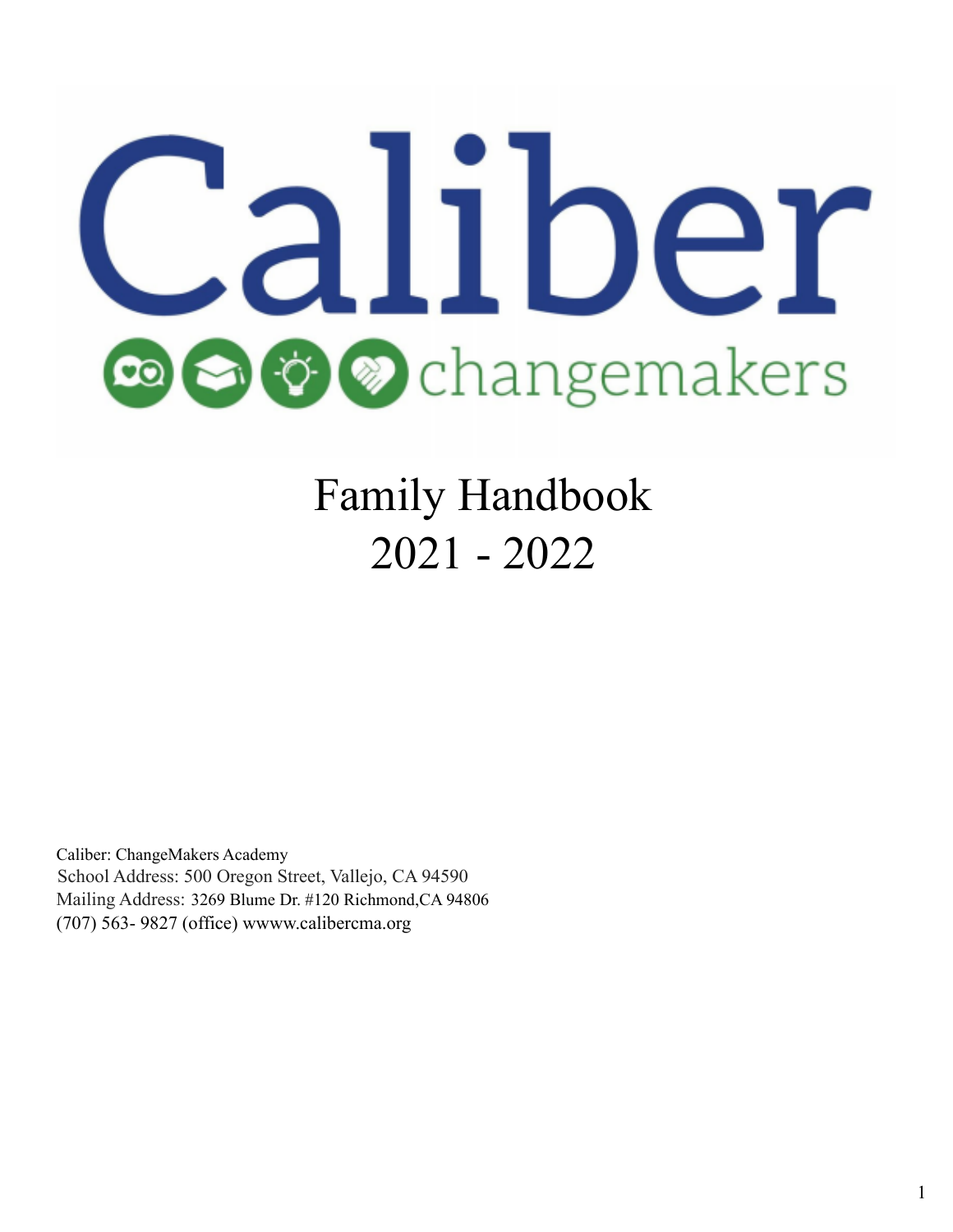*Dear Caliber: ChangeMakers Academy Families,*

*We are honored and humbled that you have chosen to send your child to Caliber: ChangeMakers Academy ("Caliber," "Caliber Schools," "School," or the "CMA"). We take the responsibility of educating your student very seriously. We look forward to a year of learning, exploration, and partnership.*

*Caliber Schools are special in many ways. We intend to build a strong community of students, staff, and families. We have four major pillars:*

- 1) Emotionally Intelligent (HEART): A Caliber graduate is prepared to navigate a variety of social circumstances and *life situations through the use of the 5 emotional intelligence strategies: Self-Management, Self-Awareness, Social Awareness, Relationship Skills, and Responsible Decision Making.*
- 2) Academically College Ready (SMART): A Caliber graduate is prepared to graduate from a 4 year college without *remediation.*
- *3) Critical Thinker (THINK): A Caliber graduate is prepared to solve problems in many ways by analyzing, synthesizing, and evaluating information.*
- 4) ChangeMaker (ACT): A Caliber graduate is prepared to effectively advocate for self and others in order to create *institutional change and a more just society.*

*We are passionately working to prepare every student for a four-year university.Through computer science, writing, reading, math, and social studies students will engage in a rich and challenging curriculum that reinforces core skills. We want our students to develop the academic mindsets, perseverance, and behaviors* coupled with strong social skills, and a repertoire of learning strategies in order for them to obtain high *academic performance.*

As we begin this journey together we have compiled a handbook to share how school life works, student, staff, *and family expectations, and basic school policies. Please read through the handbook to become familiar with* our procedures and policies. They are in place to assist in accomplishing our ultimate goal of providing a warm, *positive, safe, and rigorous learning environment. Thank you for your cooperation in making the Caliber Schools a wonderful environment for all our children to learn.*

*Sincerely,*

Aisha Ford Asha Canady Lower School Leader Upper School Leader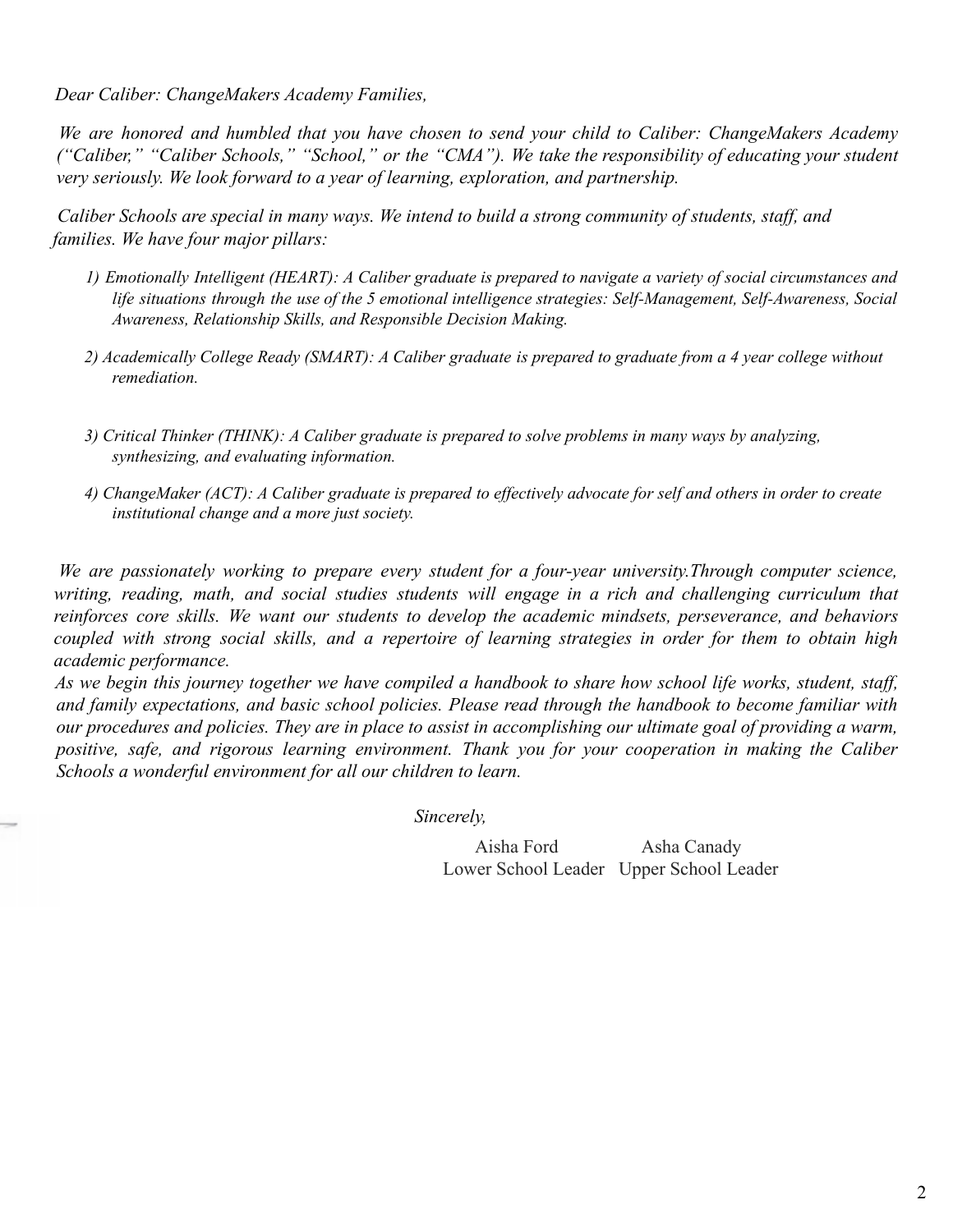# Table of Contents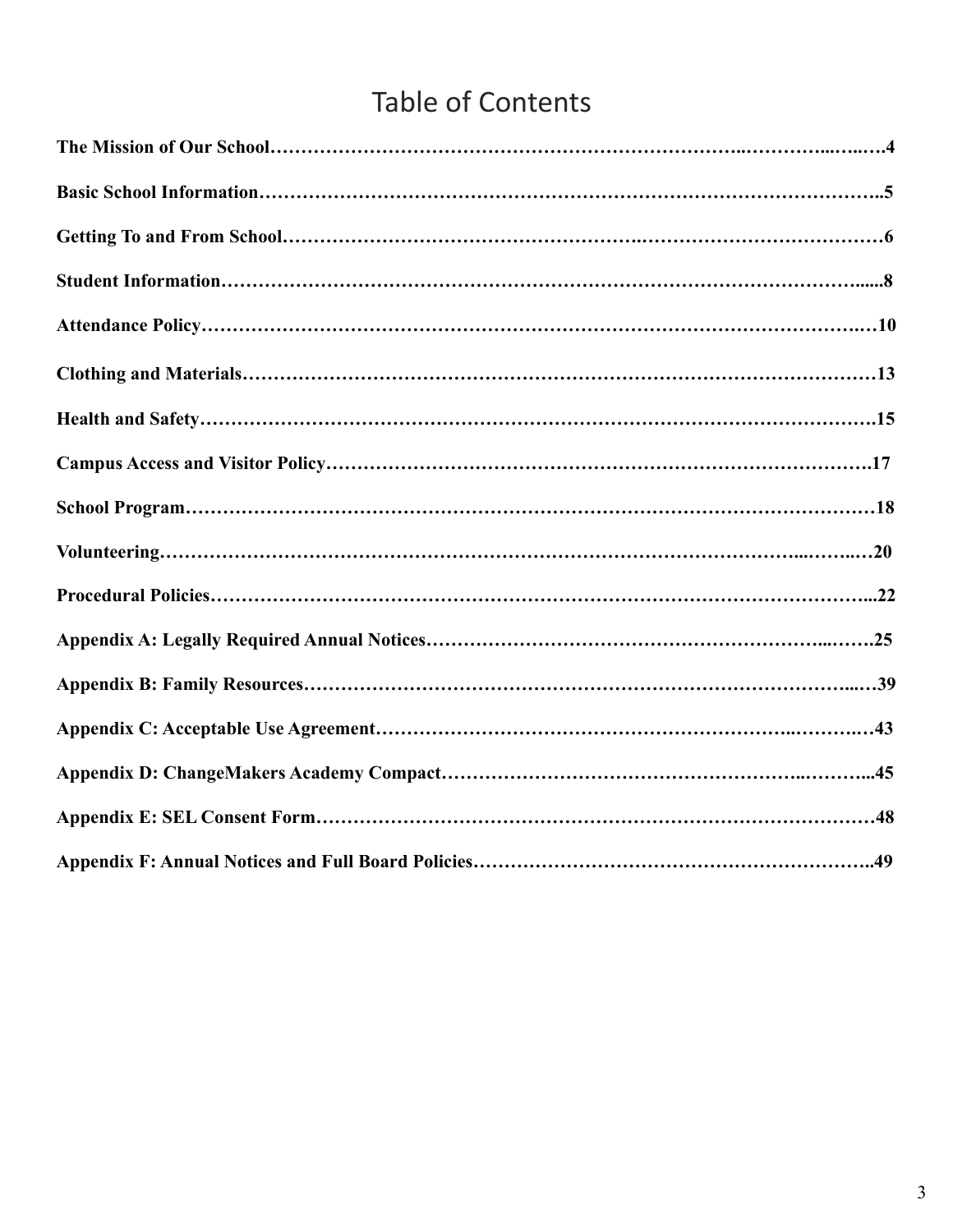# *The Mission of Our School*

## **THE MISSION**

Caliber's mission is to achieve educational equity by shifting the experiences, expectations and outcomes for students in historically underserved communities. Our strengths-based educational program validates, affirms, respects and supports students, families and staff members to reach their full potential.

#### **THE VISION**

At CMA we believe all of our students will become academically college ready, grow in their emotional intelligence, become critical thinkers, and agents of change.

| <b>Emotionally Intelligent</b>                                                                                                                                                                                                                                      | <b>Academically College</b><br><b>Ready</b>                                                    | <b>Critical Thinker</b>                                                                                                              | ChangeMaker                                                                                                                                                |
|---------------------------------------------------------------------------------------------------------------------------------------------------------------------------------------------------------------------------------------------------------------------|------------------------------------------------------------------------------------------------|--------------------------------------------------------------------------------------------------------------------------------------|------------------------------------------------------------------------------------------------------------------------------------------------------------|
| <b>HEART</b>                                                                                                                                                                                                                                                        | <b>SMART</b>                                                                                   | <b>THINK</b>                                                                                                                         | <b>ACT</b>                                                                                                                                                 |
|                                                                                                                                                                                                                                                                     |                                                                                                |                                                                                                                                      |                                                                                                                                                            |
| A Caliber graduate is prepared<br>to navigate a variety of social<br>circumstances and life situations<br>which will be reflected in their<br>Self-Management, Self<br>Awareness, Social Awareness,<br>Relationship Skills, &<br><b>Responsible Decision Making</b> | A Caliber graduate is<br>prepared to graduate from a<br>4 year college without<br>remediation. | A Caliber graduate is<br>prepared to solve<br>problems in many ways<br>by analyzing,<br>synthesizing, and<br>evaluating information. | A Caliber graduate is<br>prepared to effectively<br>advocate for self and<br>others in order to create<br>institutional change<br>and a more just society. |

## **OUR CORE VALUES**

- Everyone is committed to a culture of **feedback**, **development** and **continuous improvement.**
- We **validate and affirm** the identities, strengths and passions of each person.
- It is everyone's **collective responsibility** to work in service of and alongside our school communities.
- Situations and people are approached with **empathy and kindness.**

# *Core Components of Caliber Schools*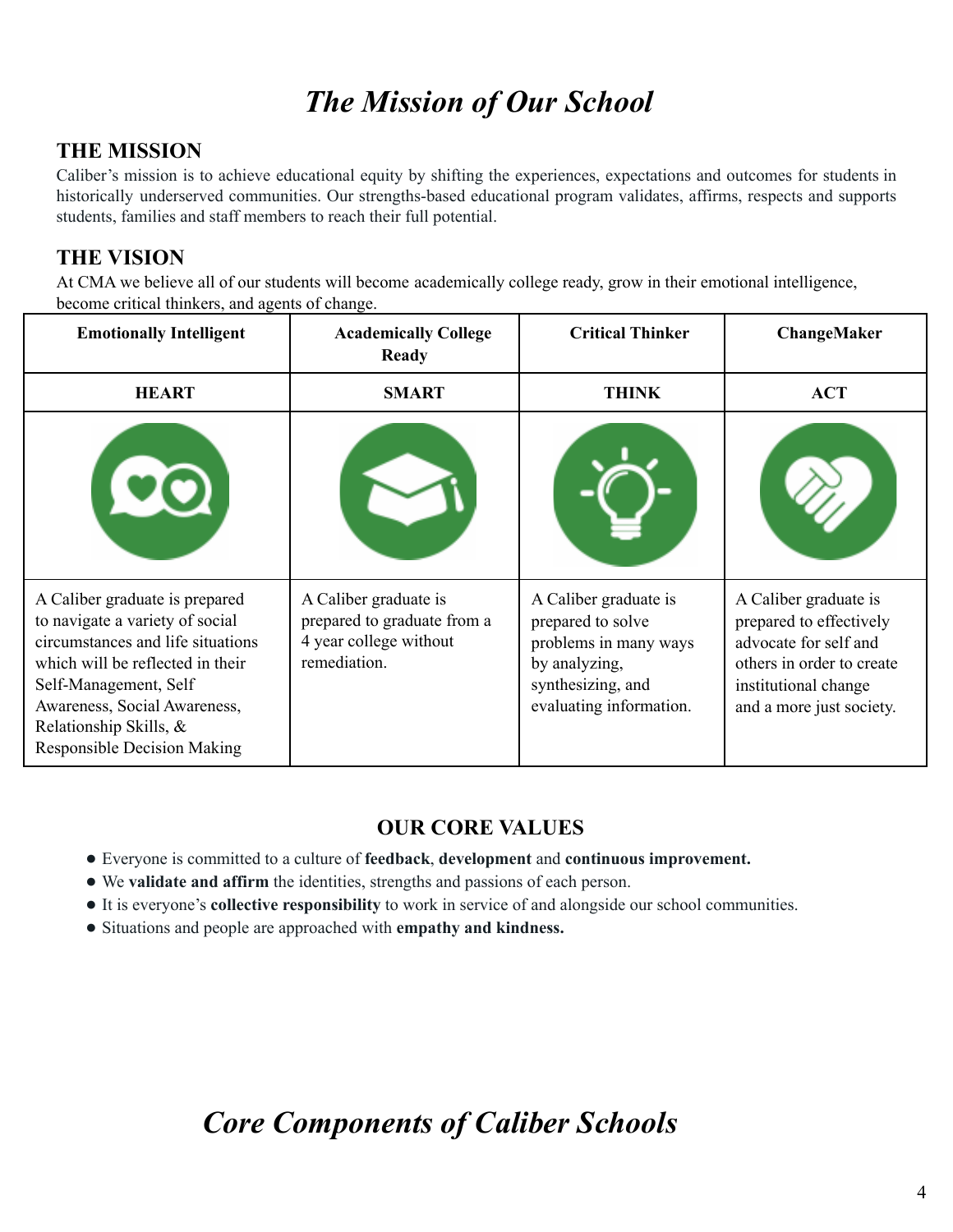- 1. **High Expectations.** We believe all children can succeed in college and in life. Students are set up for success when our staff functions with a deep belief in both the endless (massive) potential of all students and their own ability to tap and foster that potential. Students will rise to the challenge when staff assumes the best, fosters independence, empowerment, and drives toward incredibly high expectations.
- 2. **Data Driven Personalized Instruction.** Our teachers will plan lessons and units based on feedback from small group instruction, formative assessments, summative assessments, student artifacts, and anecdotal notes. Each student will have a Personalized Learning Plan ("PLP"). We will teach core content in part through "blended learning" that uses adaptive educational software.
- 3. **Continual focus on Social, Emotional and Life Skills**. Our students will develop and grow in their emotional intelligence through explicit Social Emotional Learning ("SEL") instruction. SEL refers to a set of skills that individuals need to succeed in schooling, the workplace, relationships, and citizenship.
- 4. **Exceptional Teaching and Instructional Leadership.** Our School Leader will be an instructional leader responsible for improving the quality of our instruction. We will recruit and develop great teachers, who will work together as part of a collaborative professional community and benefit from opportunities for career advancement.

5. **Rigorous and Relevant Curriculum.** Students will be offered a challenging, Common Core-aligned curriculum. Computer programming will be our "second language." We will have an intense focus on literacy. "

6. **A Focus on Student Voice.** Our students will take ownership of their learning. Caliber students will meet in small groups weekly during guided reading to have "book talks." Additionally, students will set their own goals, and meet individually or in a small group with a staff member to check in about how they are progressing to meeting those goals. Additionally, students will have a range of choice in their elective classes for each of the three trimesters

7. **Caliber Students are "Change Makers."** We want our students to be empowered to create the change they wish to see, and then to seek to have an impact on their families, communities and the world. Our social studies, Social and Emotional Learning and English curricula will leverage primary sources that give Caliber students a social justice lens on the world.

## **WHAT IS A CHARTER SCHOOL?**

Charter schools are public schools. They are tuition-free and open to any student who wishes to attend, limited only by the School's capacity. Charter schools allow parents, organizations, or community groups to restore, reinvent, and re-energize our public school system.

Parents/guardians who want their child to attend a Caliber school must submit an application. Our online enrollment site is www.caliber.schoolmint.net. For more information on our application process or to review a copy of Caliber's Lottery and Enrollment Procedures and Policies, contact the Director of Schools Operations or visit the Caliber Schools website at www.caliberschools.org >> Vallejo >> Admissions >>

# **BASIC SCHOOL INFORMATION**

# **STAFF CONTACT**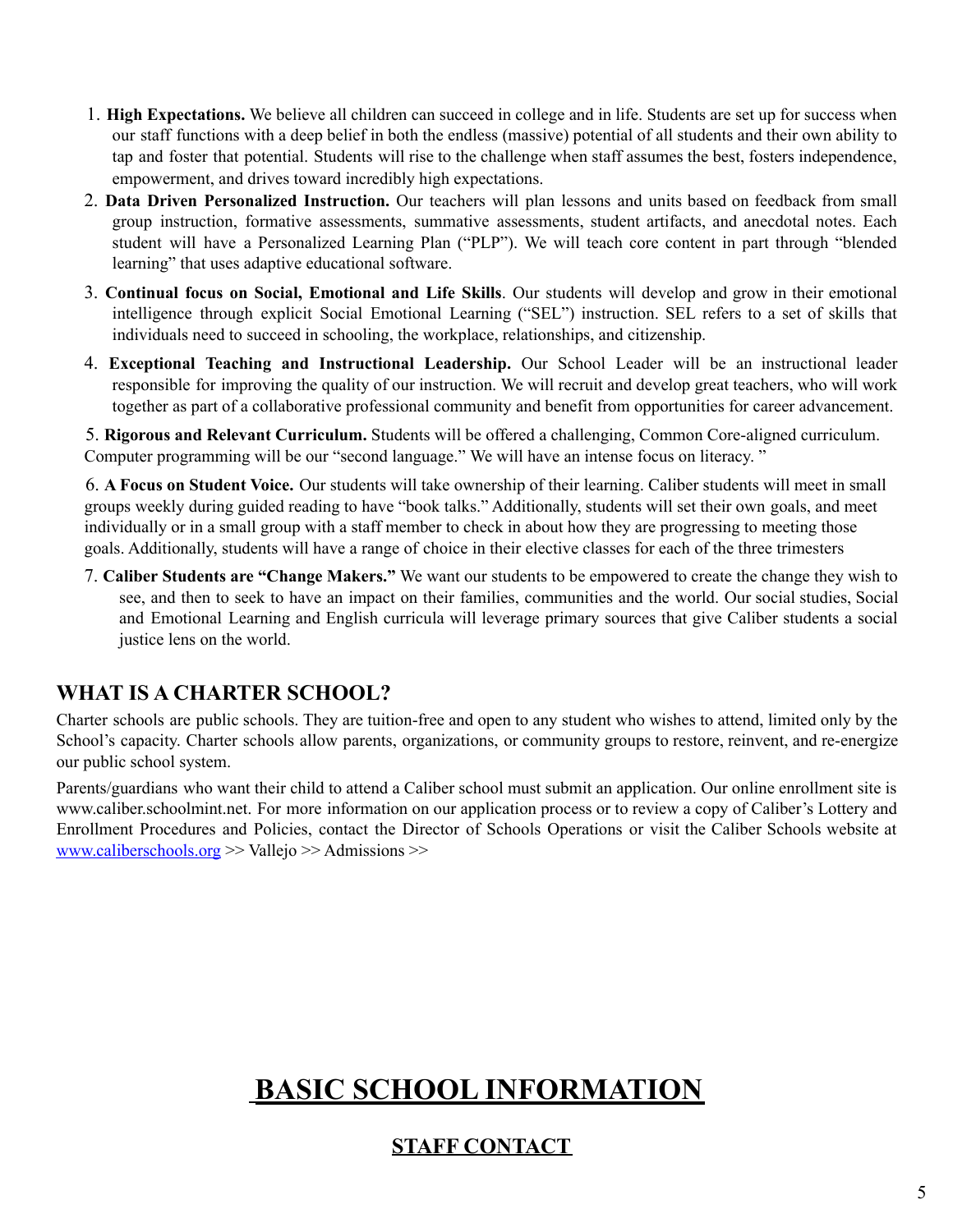| Title                                                 | <b>Name</b>      | Email                    |
|-------------------------------------------------------|------------------|--------------------------|
| School Leader-Lower School                            | Aisha Ford       | aishaford@calibercma.org |
| School Leader-Upper School                            | Asha Canady      | acanady@calibercma.org   |
| <b>Director of Operations</b>                         | Cecilia Garibary | cgaribay@calibercma.org  |
| Office Lead-Attendance/General<br>Inquiries/Bilingual | Claudia Ortega   | cortega@calibercma.org   |
| Admin Assistant-Enrollment/<br>Bilingual              | Laura Vargas     | lvargas@calibercma.org   |
| Admin Assistant-General Inquiries                     | Rose Natan       | rnatan@claibercma.org    |

#### **Hours of School Operation (All Grades) 2020-2021**

**Arrival Times: Monday-Friday Campus Doors and Gates Open at 7:30 AM for ALL students**. Considered tardy at 8:00 AM

**School Hours & Dismissal: Monday-Thursday 8:00 AM – 3:05 PM Grades TK, K, 1 st** \*\*Must be picked up from their classrooms\*\* **8:00 AM – 3:10 PM Grades 2 nd , 3 rd , 4 th** \*\*Valet Pick Up\*\* **8:00 AM – 3:15 PM Grade 5th, 6 th , 7 th& 8 th** \*\*Valet Pick Up\*\*

> **School Hours & Dismissal: Friday** 8:00 AM – 1:00 PM ALL GRADES **Grades TK, K, 1 st** \*\*Must be picked up from their classrooms\*\*  $G$  **Comparish**  $2^{nd}$ **,**  $3^{rd}$ **,**  $4^{th}$ **,**  $5^{th}$ **,**  $6^{th}$ **,**  $7^{th}$  **&**  $8^{th}$  $*$  **Valet Pick Up**  $*$

**\*\*\***For dismissal we ask that the older sibling gets the younger and you come at the oldest child dismissal time. Ask R & A

Valet Pick Up: Parent/Guardian remain in the car. Students will exit/enter vehicles on the right side. Please do not leave vehicles unattended at valet.

**NOTE:** ChangeMakers Academy is not responsible for students who are dropped off before the identified time at which school gates are opened. Parents/guardians are expected to wait with their children until the school gates are opened, as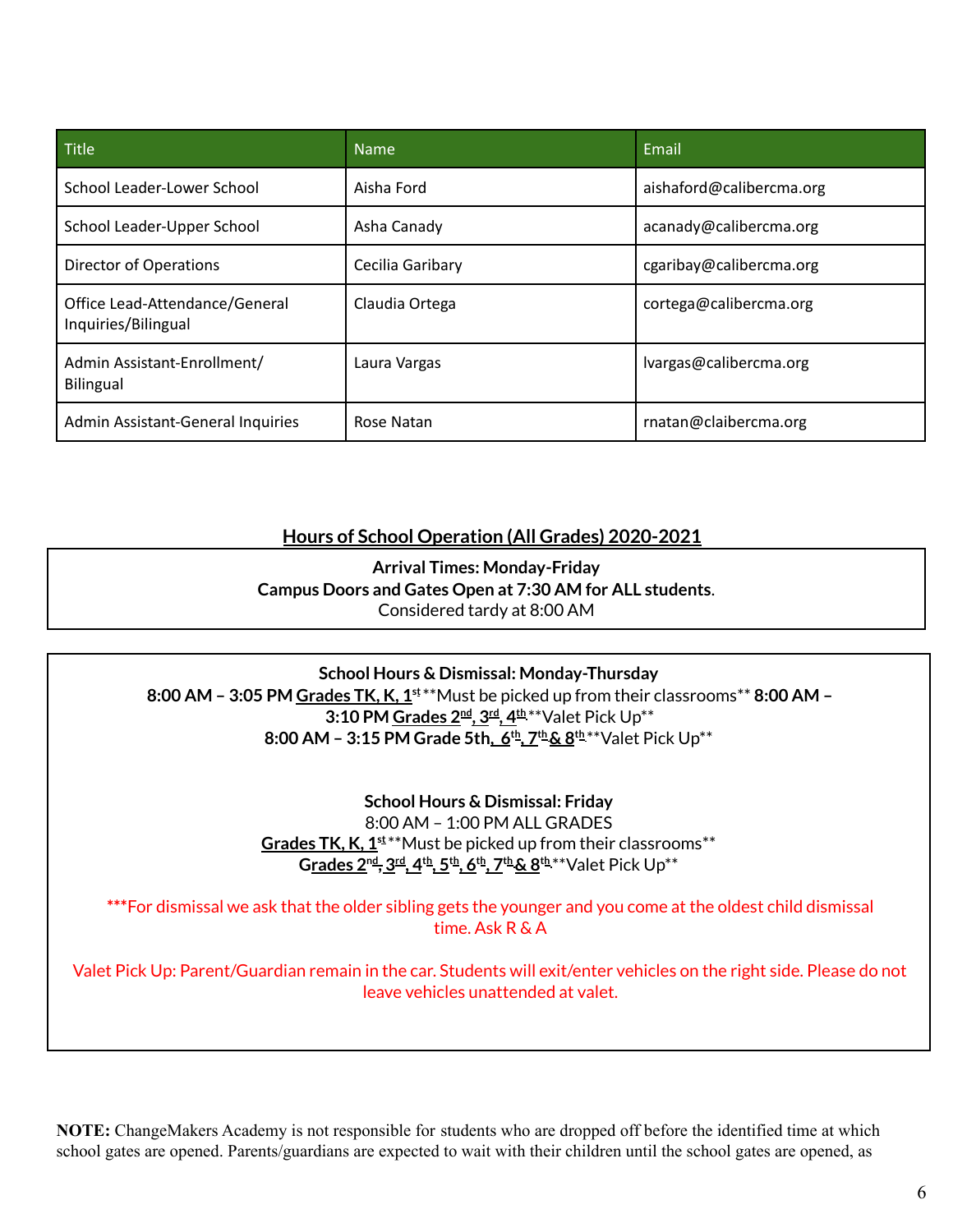the children will be unsupervised until this time.

**The school calendar can be found online at www.calibercma.org>>Our School>>Calendar.**

# **Getting To & From School**

- More than 800 students are expected to get to and from CMA every day. There is limited parking in the immediate vicinity of the School, which is set in the middle of a residential community. Your adherence to these procedures will ensure the safety of our children and minimize delays and/or inconvenience to you and others. If someone other than yourself will be picking up your child(ren), please inform them of the procedures and ensure that he/she is on your student's emergency contact information. Please see our release policy, below.
- The speed limit while students are out is 5 mph.
- All students will be provided with either a green or blue placard for each student. This will be placed in your vehicle during arrival and dismissal. Please ensure your student(s) name and grade is clearly printed. This will allow for smoother drop off and dismissal.
- Please follow all the instructions, signals, and traffic guidelines provided by CMA arrival and dismissal staff to ensure a safe and efficient process.

● To accommodate a steady flow of traffic, vehicles are not allowed to park in the drop-off zone. Parents and guardians are welcome to park further away on adjacent streets and walk to the designated drop-off zone to pick-up and drop-off students.

- Double Parking is not allowed. Pick-up/drop-off/waiting is to be done in a legal safe location.
- Parents may arrive between 7:30 am and 7:45 am so that you can park and then walk your child to

#### campus.

- To ensure a smooth flow/continued movement of pick-up/drop-off of students:
	- 1. Arrive 5-10 minutes early park and walk to the school to take/pick-up your child.
	- 2. Consider arriving 5 minutes later to avoid the rush of cars at dismissal time.
- All students are released to a parent/caregiver or to the afterschool program at the end of the school day. If you would like your child to walk home please complete the form in the office so that your child can be released at dismissal.
- Please do not allow your child to jaywalk. It is dangerous and illegal. Students should cross the street next to the two driveways where a staff member is present. Safe crosswalks are available on Napa Street, Napa & Valle Vista, Oregon & Broadway. It is ultimate to have a safe environment. Please respect the posted state speed limit signs.
- Be considerate of our neighbors by not blocking their driveways or having disrespectful confrontations. This includes the

clinic, post office, and transportation yard.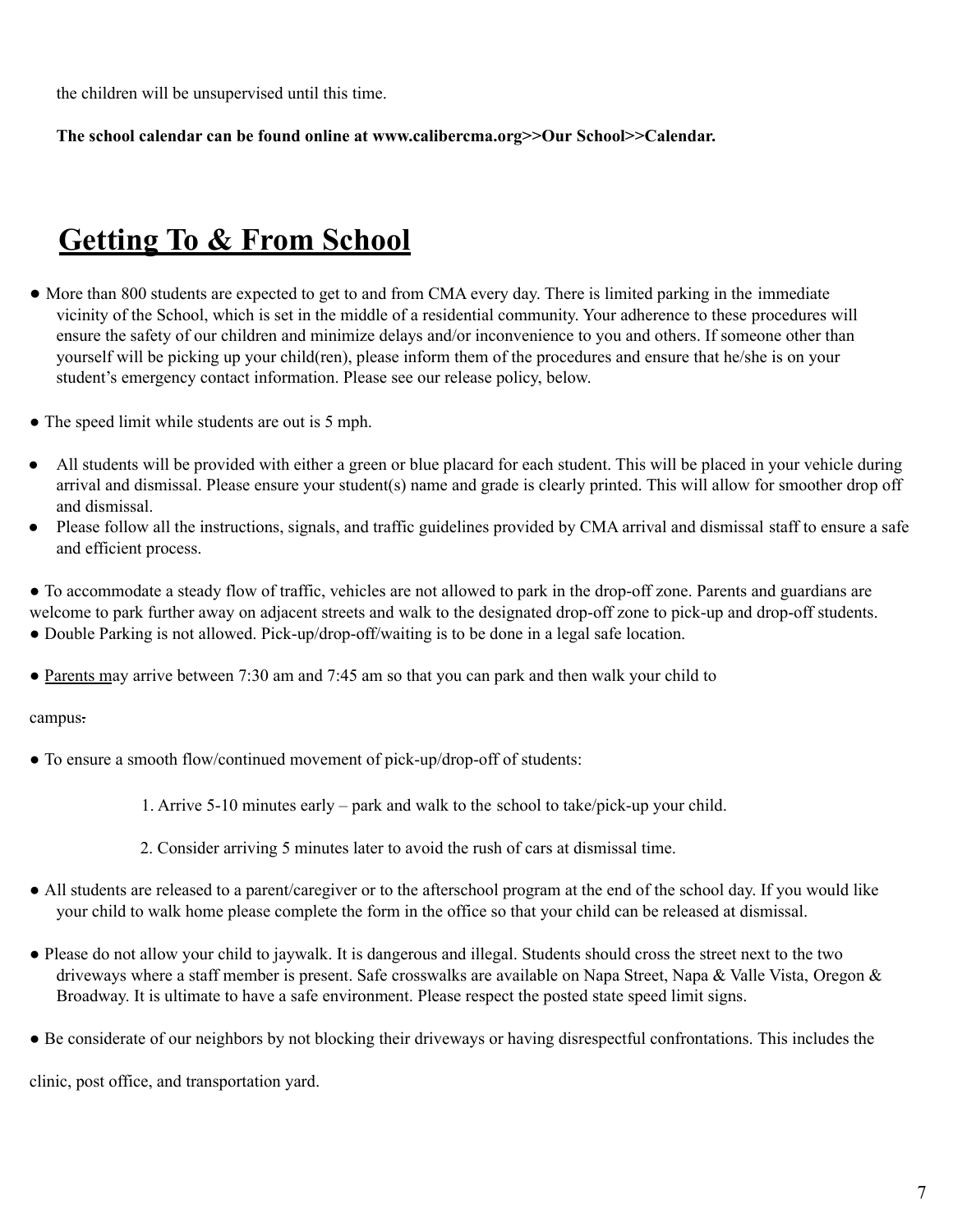● Please refrain from honking your horn to get the attention of another driver or your child. It is disruptive to the

community,arriving families and students.

- Please inform adult individuals that periodically assist you in the drop-off/pick-up of your child(ren) of the Caliber Schools "Getting To and From School" procedures. These individuals must be listed on the Student/Parent Emergency Form. The office must be notified of any individual not included on that form using the Release Policy below.
- Please treat our neighbors as you would want to be treated if you lived in close proximity to a school.

Finally, keep in mind that your child is watching your example closely and will be learning to drive in the not-too-distant future. Using your seatbelt, respecting the right-of-way, and observing the posted speed limit and traffic signs will ensure that your child will become a responsible driver.

**Important Safety Seat Reminder:** California State Law requires that children who are under 8 years of age be properly secured in a child restraint system in the back seat.

# **Student Information**

# **Release Policy**

Caliber Schools wants to ensure that our students get home safely to their families. This policy describes the rules and regulations for releasing students from our schools.

#### **A. Emergency Forms**

At the beginning of the school year, parent/guardians shall complete and submit a Student/Parent Emergency Form to be kept on file at the School. Parents/guardians will be asked to include the names of adult individuals to be contacted in case of an emergency if attempts to contact the parent/guardian fail. Any person listed as a Student/Parent Emergency Contact will also be considered to be authorized by the child's parent/guardian to regularly pick them up from school unless the parent/guardian indicates otherwise.

#### **B. Authorizing Someone to Pick Up a Child**

Parents/guardians may authorize Caliber Schools to release their child to other people by completing the attached "Authorization to Pick Up" section of the "Emergency Contact Card." Parents/guardians are asked to include the *name*, *phone number,* and *relationship to the child* for each person they wish to allow their child to be released to. This section of the "Authorization to Pick Up" may be updated by the parent/guardian at any time by visiting the school front office. Caliber staff will ask the authorized individuals for identification when they pick the child up from school.

Caliber Schools recognizes that there will be situations in which a person not listed on the Student/Parent Emergency Form will need to pick the student up from school. In these rare instances, the parent/guardian should call the school to inform school staff that they authorize school staff to release the student to another person that day. If a person that is not listed on the Student/Parent Emergency Form comes to pick the student up and the School has not already been contacted by the parent/guardian, the School will need to speak to the parent/guardian by phone prior to releasing the student. In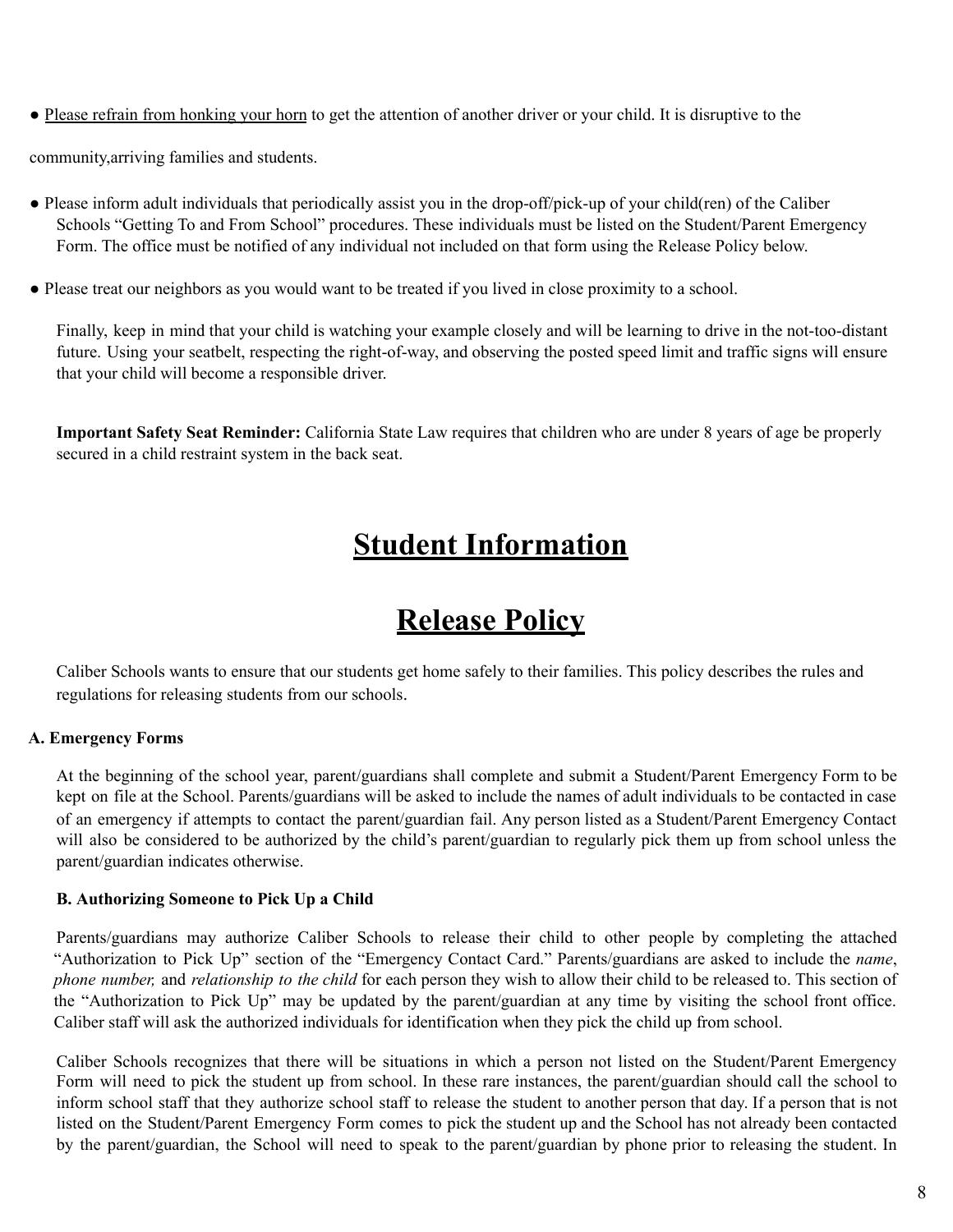addition, whenever feasible, parents/guardians should provide the authorized person with a signed note indicating their desire to have the person pick the child up on the day in question. Caliber staff will ask the authorized individuals for identification when they pick the child up from school.

#### **C. Emergency Dismissal**

In case of an emergency dismissal, parents/guardians must wait for instructions from School Leaders before coming to campus to pick up their child. School Leaders will provide parents/guardians with updated information on the dismissal process using the automated calling system. Parents/guardians should expect that the dismissal location and procedures will be different than on a regular day. Parents/guardians should be prepared to present photo identification when picking up a child after an emergency on campus.

# **Late Pick-Up**

It is Caliber School's goal to dismiss our students safely, efficiently, and responsibly. We need the support and partnership of our families to attain this goal.

Parent/guardians are responsible for ensuring that their children are picked up on time every day. Even if the parent/guardian has designated another authorized individual to pick up his/her child on that day, it is still the responsibility of the child's parent/guardian to make sure his/her child is picked up on time.

We understand that there are occasional family emergencies that will cause a child to be picked-up late from school, but cannot tolerate students being left on campus late consistently. Failing to pick up your child on time is costly to the School and disrespectful to the School staff; it may also constitute child neglect.

If a parent/guardian has a family situation that makes it difficult to arrive on time to pick up his/her children on time, the parent/guardian should reach out to a School Leader to discuss possible solutions.

This policy explains our policy and process for addressing late student pick-ups:

**Late Pick-Up:** A child who has not been picked up after the end of dismissal at 3:25 pm will be considered a late pick-up unless he/she is part of an afterschool program or is staying late at the request of a School staff member.

**Notifying the School:** Staying late at work, running into car problems, or getting stuck in traffic are not excuses for picking up a student late. Parents/guardians are expected to make arrangements for their children to be picked up on time every day. That said, we do understand that there may be unpredictable situations that could cause a parent/guardian to pick up a student late on a given day. In these cases, we ask that a child's parent/guardian contact the School by phone to let the staff know that their child will be picked up late that day.

**Extremely Late Pick-Up:** If a child is still on campus more than an hour after the end of dismissal and staff members have not been in contact with a child's parent/guardian, Caliber staff must assume that the family has suffered an emergency. Staff will contact the local police and call the individuals listed on the child's emergency contact card to find out what happened. Staff may release the child to an authorized individual in compliance with the Release Policy, above, or the authorities.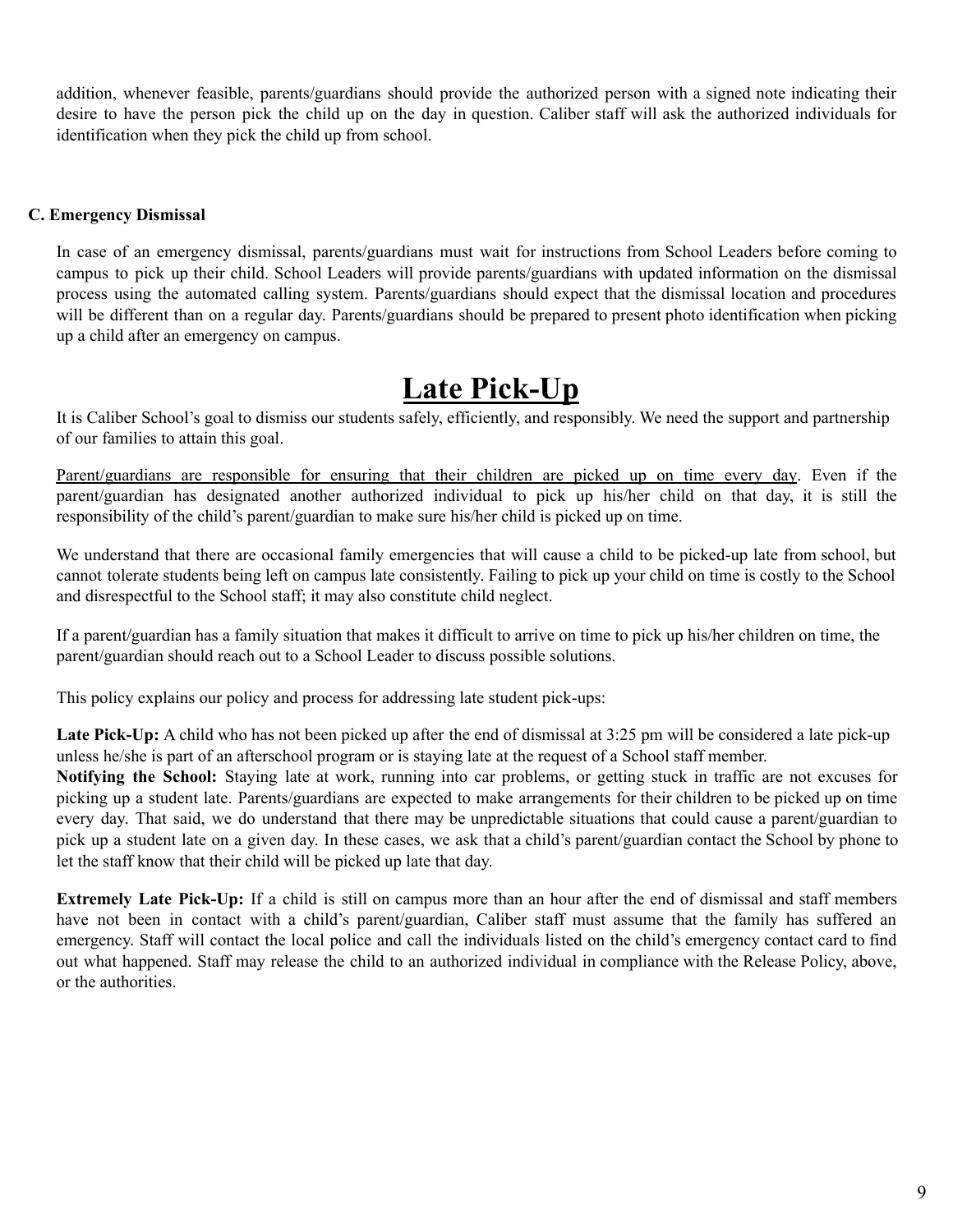#### **Recurring Late Pick-Ups**

Caliber will follow a tiered series of interventions/consequences for families who persistently pick up their children **late**:

| <b>Recurring Late Pick-Up (3 times)</b>             | -Parent/guardian must attend a meeting with the School Leader to review late<br>pick-up incidents and create a verbal agreement and plan to prevent late pick-ups<br>in the future. The School Leader may refer the family to local counseling                     |
|-----------------------------------------------------|--------------------------------------------------------------------------------------------------------------------------------------------------------------------------------------------------------------------------------------------------------------------|
| <b>Habitual Late Pick-Up (6 times)</b>              | - A letter will be sent home to the child's parent/guardian specifying the date,<br>time, and location of a meeting with a School Leader.<br>- Parent/guardian must attend a meeting with a School Leader and sign an<br>agreement to pick up their child on time. |
| <b>Chronic Late Pick Up (More)</b><br>than 6 times) | -Subject to referral to Child Protective Services ("CPS"), at the discretion of the<br>School Leader.                                                                                                                                                              |

# *Attendance Policy*

**Students are expected to be at school each school day.** Good daily attendance is necessary in order for your child to maximize opportunities for academic, social, and emotional growth.

#### **Late, Tardy, Unexcused Absences**

**Late: Students are expected to arrive at school on time each day.** A student arriving during the first 30 minutes after the start of the school day is considered late. That student will be marked late on that day's attendance. Once a student accumulates 7 late arrivals they will be required to attend a mandatory family workshop and/or meet with a School Leader to discuss ways to ensure they arrive at school promptly each day.

Tardy: Tardiness is disruptive to the learning process. It has a negative impact on the entire class, not just the child **who is tardy.** A student arriving to class more than 30 minutes after the start of school without a valid excuse is considered tardy. That student will be marked tardy on that day's attendance. A student shall be classified as truant if the student is tardy more than 3 times in one school year.

**Unexcused absences:** Proper notification and/or documentation is required for a student's absence from school to be considered excused and to be marked as excused on the child's attendance record. Some kinds of absences may not be considered excused, even with proper documentation. These include but are not limited to the following: non-documented appointments, sick days with no parent notification of the school, oversleeping, car problems, and extracurricular activities. A student shall be classified as truant if the student is absent without a valid excuse for 3 days in one school year. Students shall be classified as a chronic truant if the student is absent from school without a valid excuse for 10 percent or more of the school days in one school, from the date of enrollment to the current date. The chart below explains the type of notification and/or documentation required to "excuse" a child's absence for different reasons.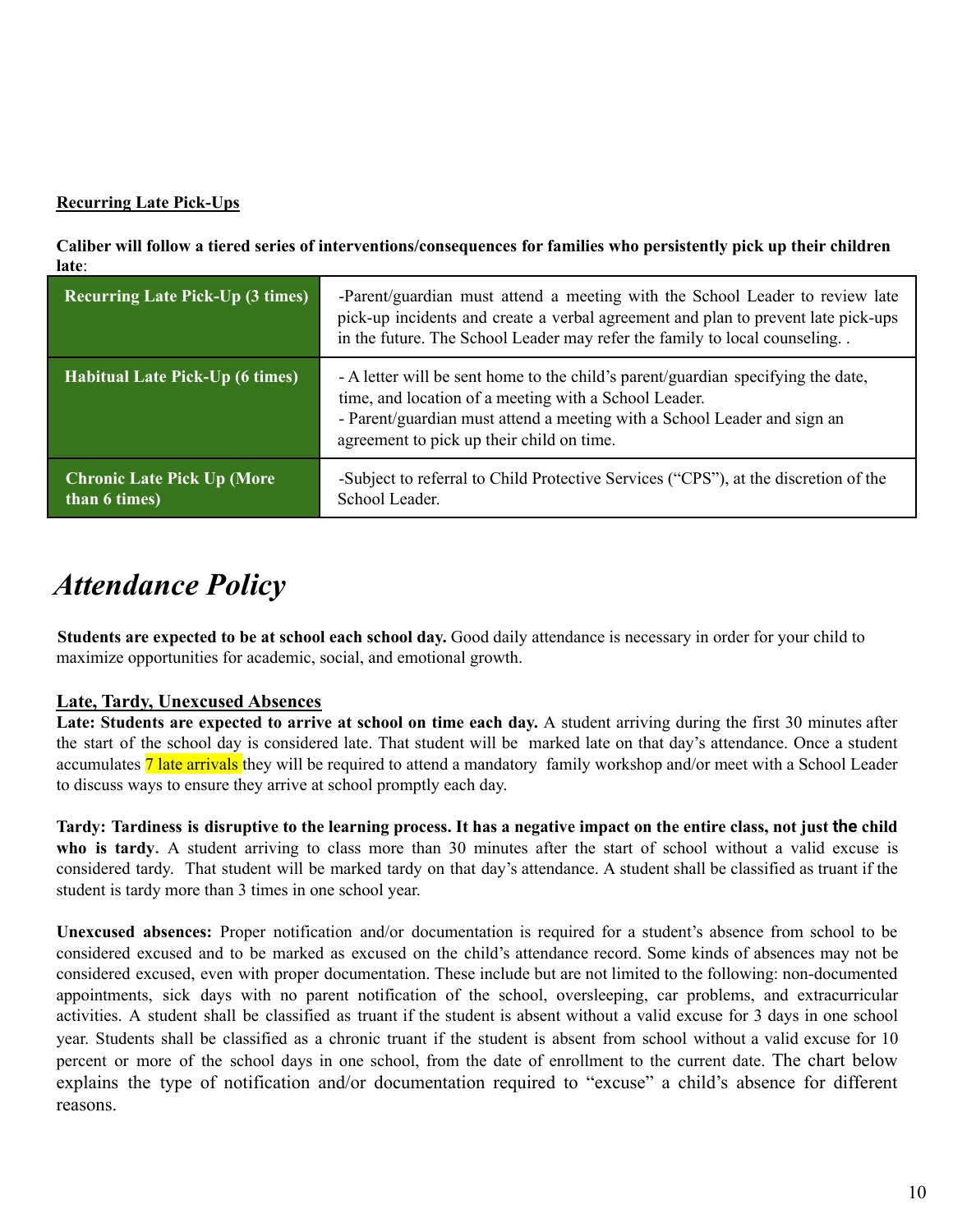| <b>Reason</b>                                                                                      | <b>Documentation Needed</b>                                                                                 | Other Info.                                                                                                                                                                                                                       |
|----------------------------------------------------------------------------------------------------|-------------------------------------------------------------------------------------------------------------|-----------------------------------------------------------------------------------------------------------------------------------------------------------------------------------------------------------------------------------|
| <b>Personal Illness</b>                                                                            | Parents' notification required.<br>A Doctor's office signed note<br>for 3 or more consecutive sick<br>days. | When a student has had more<br>than 10 absent days in the<br>school year due to illness a<br>Doctor's office signed note is<br>required for any additional sick<br>days.                                                          |
| Quarantine                                                                                         | As directed by County or<br>City Department of Health                                                       |                                                                                                                                                                                                                                   |
| Health related<br>appointments/treatme<br>nts (medical, dental,<br>optometric, or<br>chiropractic) | Doctor's office signed note                                                                                 | Students in grades 7 and 8 may be<br>excused from school for the<br>purpose of obtaining confidential<br>medical services without the<br>consent of the student's parent or<br>guardian.                                          |
| Attending funeral<br>services of<br>immediate family                                               | one (1) day if the service held<br>in California; three (3) days if<br>the service is held out of state     | "Immediate family" shall be<br>defined as mother, father,<br>grandmother, grandfather, spouse,<br>son/son-in-law,<br>daughter/daughter-in-law, brother,<br>sister or any relative living in the<br>student's immediate household. |
| Personal/Family<br>Emergencies<br>(School Leader's<br>discretion)                                  | Parents' notification required                                                                              | Approved at the discretion of<br>the School Leader                                                                                                                                                                                |
| Religious<br>Holiday/Ceremony/<br>Retreat                                                          | Parents' notification required.                                                                             | The student shall be excused for<br>this purpose on no more than four<br>(4) school days per month                                                                                                                                |
| Any absence<br>accompanied by<br>prior approval<br>from the<br>School Leader                       | Note from School Leader required                                                                            |                                                                                                                                                                                                                                   |
| <b>Court Appearances</b>                                                                           | Notice from court required                                                                                  |                                                                                                                                                                                                                                   |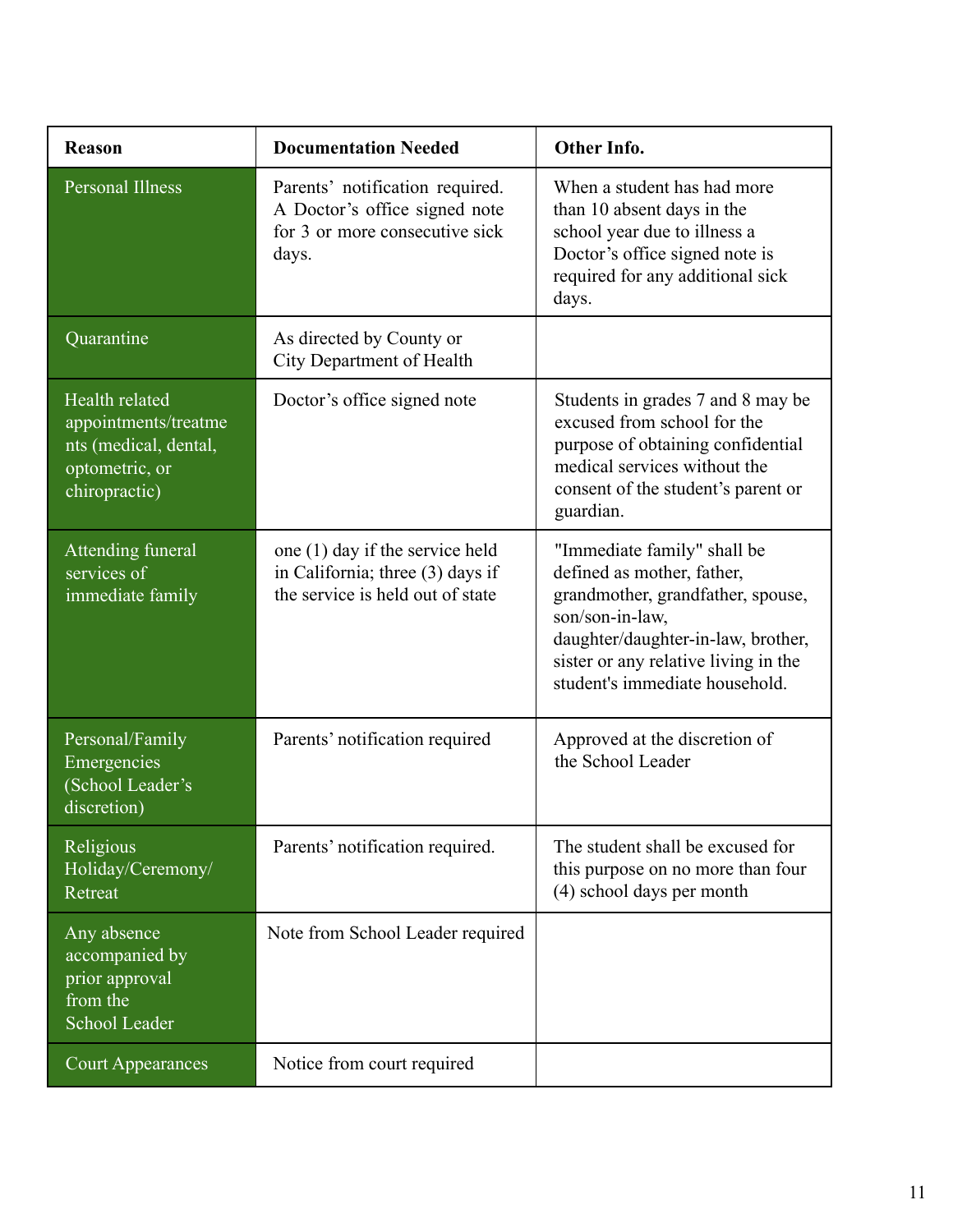| Attendance at the<br>Student's<br><b>Naturalization</b><br>Ceremony to become<br>a U.S. Citizen                    | Parents' notification required.                                                                          |                                                                                                                                                                            |
|--------------------------------------------------------------------------------------------------------------------|----------------------------------------------------------------------------------------------------------|----------------------------------------------------------------------------------------------------------------------------------------------------------------------------|
| Time with an<br>immediate family<br>member who is an<br><b>Active Duty member</b><br>of the uniformed<br>services. | Parents' notification required.<br>Allowed absence period will<br>be determined by the School<br>Leader. | Immediate family member must<br>be called to duty for, on leave<br>from or have immediately<br>returned from deployment to a<br>combat zone or combat support<br>position. |

#### **Leaving School During the Day**

Under no circumstances may a student leave school and/or go home without the permission of a parent or guardian. Students who become ill at school must check in at the office and remain at school until the child's parent/guardian arrives/gives permission for the student to leave campus. Students in grades 7 and 8 may be excused from school for the sole purpose of obtaining confidential medical services without the consent of the student's parent or guardian.

It is expected that parents/guardians will make every effort to schedule appointments after school. However, if an appointment during the school day is unavoidable, the family must notify the front office prior to 12pm on the day of the early pickup and bring documentation from the doctor upon return. In cases where documentation is not provided, the early pickup will be unexcused. If there are 5 or more unexcused early pickups in a school year, the School may request a meeting with an administrator and the parent/guardian to discuss further.

The complete Attendance and Truancy Policy is located within the Caliber School's Student Services Policy Manual which is available at the School office and online.

It is very important that your child comes to school every day. After multiple attempts to support you and your child to get to school, we will have to meet with our CEO to discuss possible disenrollment.

# *Independent Study*

It is imperative that your student attends school daily. Lost classroom time is difficult to replace. In certain circumstances though, students may wish to be absent from school, but continue to participate in their studies. In such cases, you may request that your student be placed on "independent study," during which time he or she will be provided with a course of instruction to be completed away from school.

To request independent study, you must fill out and return an Independent Study Application. Students do not have a right to participate in independent study. Independent study is made available to students on a case-by-case basis, considering the length of the absence, the reason for absence, the student's academic and attendance history, teacher availability, and other factors. Students who are not on independent study, and who are otherwise absent for an unexcused reason, will not receive attendance credit. Such students may also be considered truant.

Below are the guidelines governing independent study: 1. Parent/guardian must request independent study no less than 4 weeks prior to their student(s)' absence.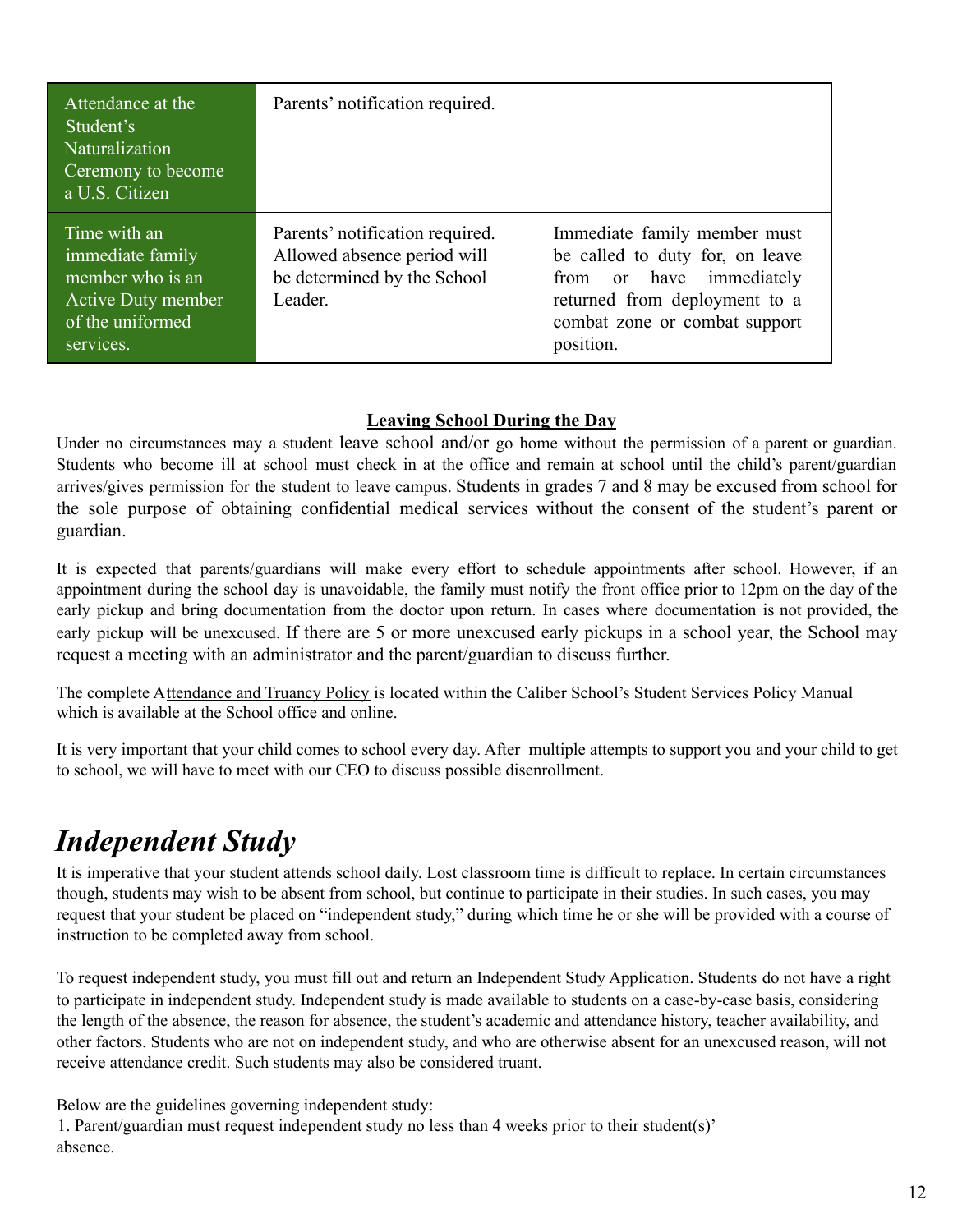2. Independent study is granted at the School's discretion.

3. In general, contracts are issued for a minimum of 3 days and a maximum of 5 days. Any exceptions would have to be approved by the School Leader on a case by case basis.

4. No independent study contracts will be approved during testing windows and in the first four weeks and final two weeks of school

5. A student with disabilities, as defined in Education Code section 56026, is not eligible for independent study unless his/her individualized education program specifically provides for such participation (Education Code, §51745).

6. Students must timely complete each requirement listed in the independent study contract. Work will be reviewed by the school and final determination of completion is decided by the school team. Students who fail to do so, will be marked unexcused. Students with multiple unexcused absences will follow truancy proceedings.

Contracts must be approved by the School Leader or designee. The Application and Contract is located in the main office and must be completed and returned to the school office 10 days before departure.

#### **Please reference the Independent Study Policy in the Caliber Schools Policy Manual**

# **Clothing and Materials**

# **UNIFORM POLICY**

Students must wear their CMA uniform every day. Every family is provided with one uniform at the start of each year. The provided set includes a Caliber School's Academy polo shirt, choice of one bottom, and a Caliber Schools sweatshirt.

The uniform guidelines are as follows:

- Caliber School's Academy Polo Shirt
- Caliber School's T-shirts may be worn Fridays (Later on in the year they will earn College T-shirts they will be able to wear) with Solid Navy Blue bottoms/pants.
- Solid Blue Sweater or Caliber Schools sweatshirt (No writing, images, symbols or pictures other than a Caliber Schools logo or image)
- Solid Navy Blue Jumper or Skirt (please wear shorts or leggings under jumpers and skirts)
- Solid Navy Blue Pants or Shorts
- Tennis Shoes (No roller shoes)
- Pants must be securely fastened at the waist

#### **Dress Code Violations**

If a School staff member determines that a student's attire is inappropriate or disruptive to the educational environment as described hearing, the following may occur:

**1.** The student may be asked to briefly leave class to change clothing to align with this dress code.

2. The School may confiscate items that violate the dress code.

**3.** The School may notify the student's parents/guardians of the dress code violation(s).

**4.** The School may schedule a conference with the student's parents/guardians to discuss the dress code violation(s).

**Students may not be disciplined, penalized academically, or removed from class as a consequence for wearing "inappropriate" attire.**

**Each new incoming student also receives a complimentary uniform (shirt or polo) for free. For more information on ordering you can visit calibercma.org/uniform-policy**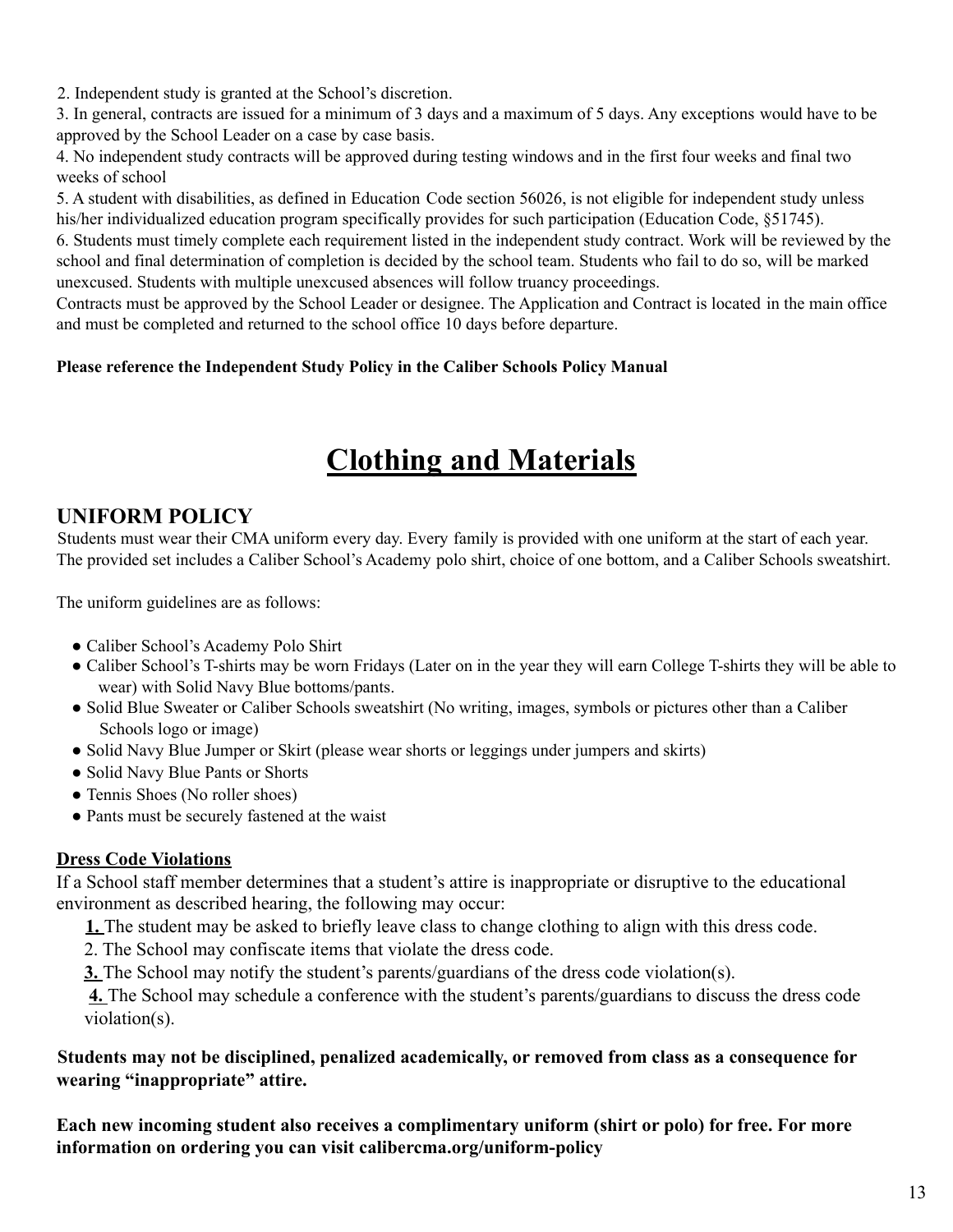## **GENERAL CLOTHING GUIDELINES ON FREE DRESS OCCASIONS**

- 1. Clothes should be no larger than one size above the student's regular size. Baggy clothes are discouraged.
- 2. Clothing should be clean and in good condition. No ripped pants.
- 3. Midriff-baring tops, spaghetti straps, short shorts or skirts, and tank tops are not to be worn to School.
- 4. Hats/hoods are to be removed in class. Religious head coverings will be permitted.

#### CMA Family Handbook Page

- 5. When there is a "special" dress day school, appropriate non-uniform clothing is to be worn. These days will be announced ahead of time.
- 6. Parents will be called and asked to bring a change of clothing if a child is inappropriately dressed. This includes inappropriate shoes. Students are expected to wear non-distracting tennis shoes that are safe for outside play (no flip-flops, slip-on/slides, heels, light up shoes, clunky/stacked or roller shoes).

# *School Supplies*

Teachers will send a list of materials that can be optionally donated to the classroom at the beginning of the year. Caliber will provide each classroom with the basic school supplies including paper and pencils.

# *Personal Belongings*

Students are NOT allowed to have the following items at School:

| Gum                                   | Chips, Candy or other junk food or sugary drinks            |
|---------------------------------------|-------------------------------------------------------------|
| Soda                                  | Hats (Religious coverings are permitted)                    |
| Peanuts                               | Any illegal substance                                       |
| Weapons and toy weapons               | Toys, stuffed animals or dolls (unless given<br>permission) |
| Gameboys or any other electronic toys | Slime                                                       |
| Matches or any flammable item         | Cell Phones                                                 |

#### **LOST AND FOUND**

Each year, many articles of clothing are left on the playground or other locations on site. These clothes are placed in the Lost and Found that is located near the main office. Please be sure to clearly write your child's full name on all **clothing.** Please check the Lost and Found first for missing articles. Periodically throughout the school year unclaimed clothing items will be donated as the amount of items is overwhelming.

# **School Meal Program**

School meals are an essential part of our school program and our focus on a strong school community. It is a time when students sit with their classmates and practice engaging in conversation while enjoying a meal. We are pleased to be able to offer free, nutritionally-adequate meals to all Caliber students, through Revolution Foods. This includes breakfast,

13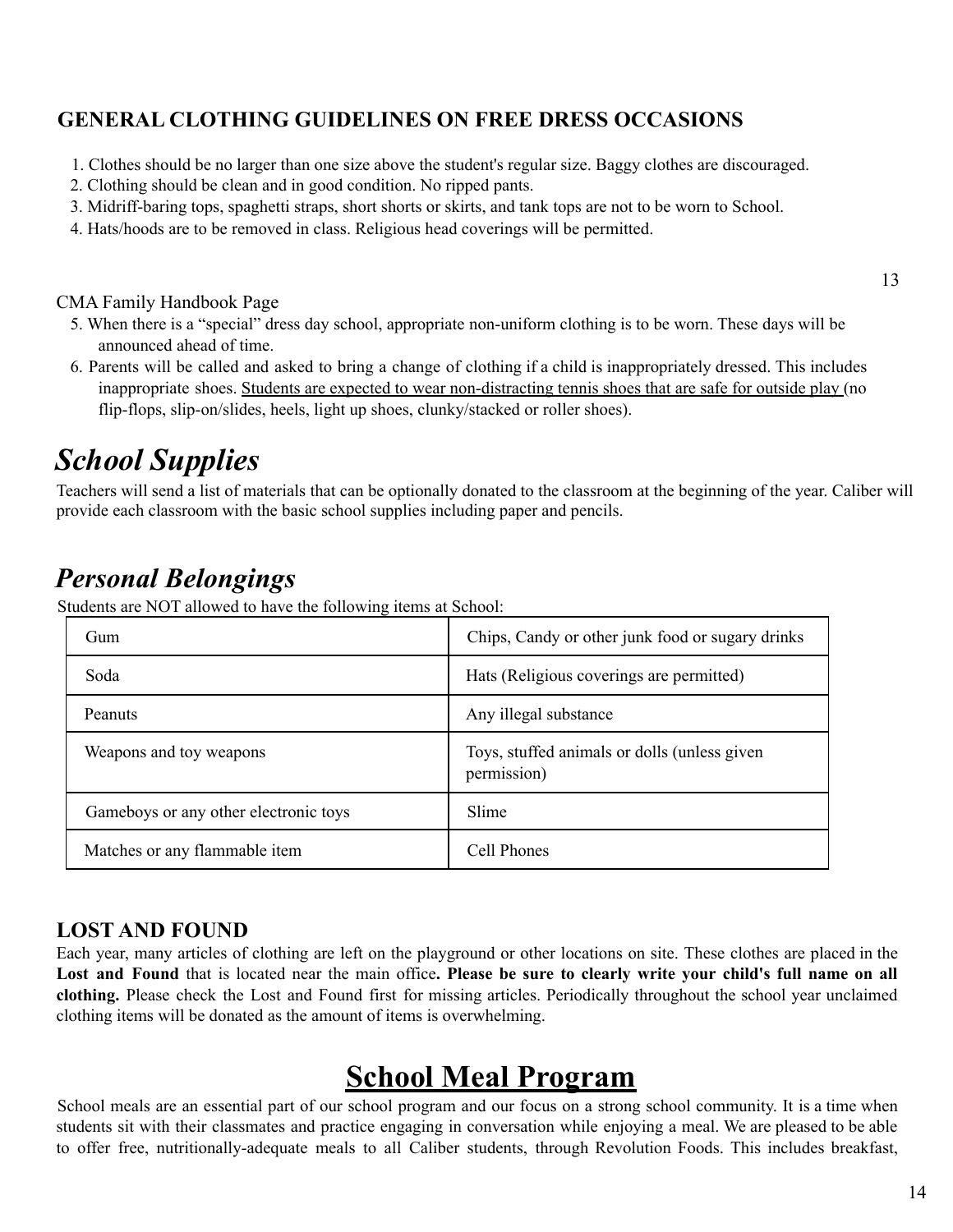lunch, morning snack, and supper (if staying past 5 pm). Each month a calendar will be posted that shows what will be served. Meals subject to change.

#### **Please note that we are a peanut free school.**

#### **FOOD ALLERGIES**

If your child has a known food allergy or dietary restriction, please let our office staff know immediately. If your child needs access to an Epi-Pen or other allergy medication in case of a reaction, you will need to submit a medication authorization form to your school Director of Operations. Please contact the Front Office for more information and you will be provided with a complete copy of the Administration of Medications Policy in the Caliber School's Student Services Policy Manual which is available at the School office and online.

# **Health and Safety**

#### **VACCINATIONS**

State law requires that all children entering or continuing attendance at elementary or middle school be immunized against certain diseases. Parents/guardians must submit proof of these immunizations to the School. These requirements can be waived only if a properly signed health exemption is filed. According to Senate Bill 277, as of January 1, 2016 parents may no longer obtain a personal belief exemption. The School will provide families with the most up-to-date information on immunization requirements and how to document that these requirements have been met or waived.

Under Senate Bills (SB) 276 and SB 714 (Pan, 2019), all new medical exemptions for school and child care entry must be issued through CAIR-ME(California Immunization Registry – Medical Exemption website) beginning January 1, 2021. Medical exemptions can only be issued by MDs or DOs licensed in California and must meet applicable Centers for Disease Control and Prevention (CDC), Advisory Committee on [Immunization](https://www.cdc.gov/vaccines/hcp/acip-recs/general-recs/index.html) Practices (ACIP), and American Academy of Pediatrics (AAP) criteria.

#### **ILLNESS OR INJURY DURING THE SCHOOL DAY**

If a child becomes ill or injured during the school day and is not well enough to stay in class, the child's parent/guardian will be called to pick the child up. We do not have the capacity to watch over and care for ill or injured children, so parents/guardians will be expected to pick up their child. Please make sure that we have updated phone numbers on your child's Emergency Form on file in the School office. If your child has an emergency, we must be able to reach you – if you move or change your phone number(s), please let us know immediately. Please be sure that the School has updated contact and health information.

#### **MEDICATIONS**

Caliber staff may assist in administering medication (prescription or over-the-counter) only once the School has a medication authorization form signed by the child's parent and physician. If your child needs to take medication at School (even Tylenol or cold medicine), please ask the Front Office Teamfor a copy of this form and the corresponding Administration of Medications Policy in the Caliber School's Student Services Policy Manual which is available at the School office and online.

Bring the completed form to the Front Office Team at your child's school along with the medication and prescription. You must keep the medication in its original packaging from the pharmacy. The Front Office Team will administer medication to your child or appoint a designee to administer medication if he/she is unavailable. Caliber Schools will keep a record of every time your child receives medication. If a student has any medication in their possession that has not been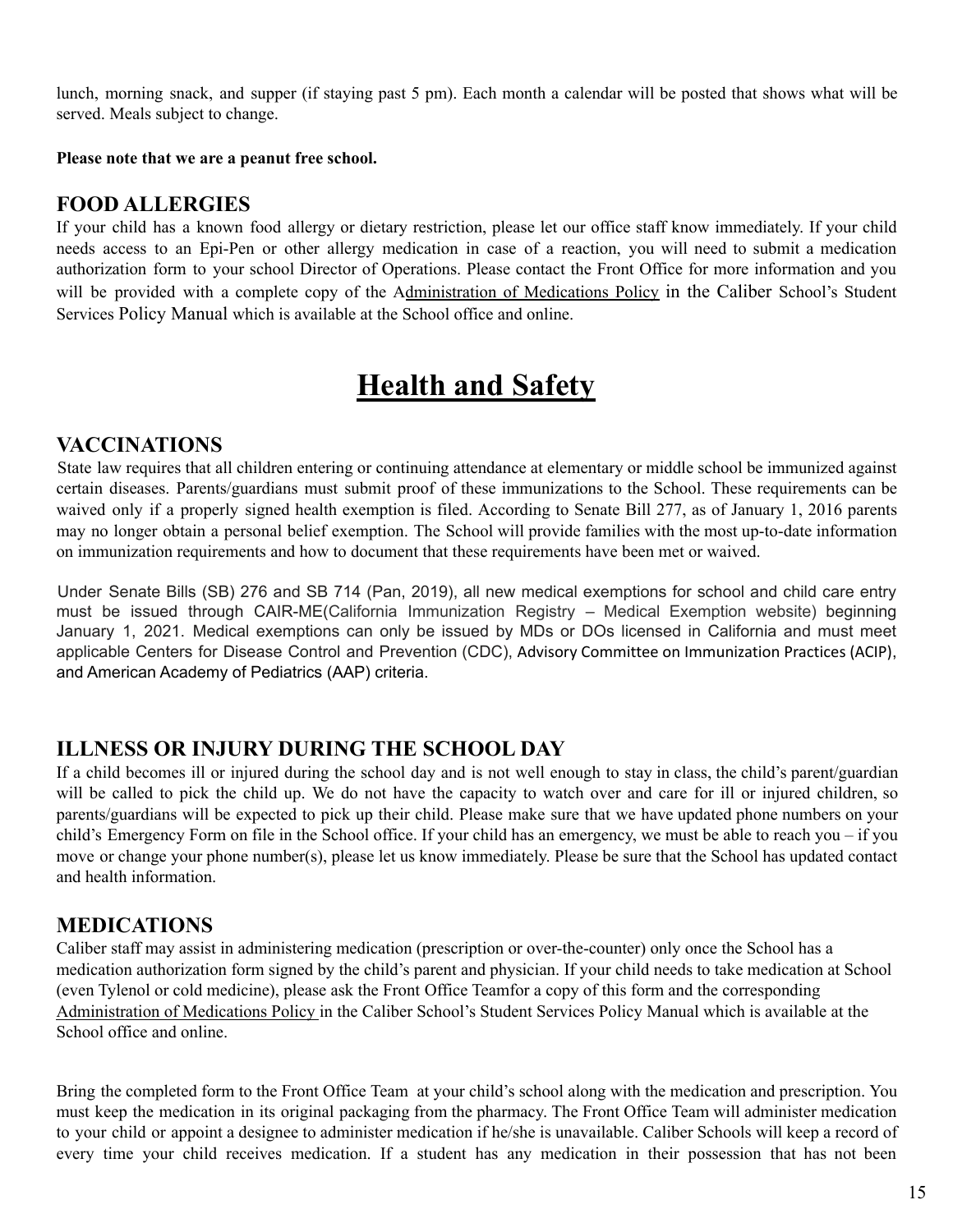documented, we will hold it at the front office until a parent/guardian can be contacted.

#### **FIRST AID**

The Operations staff or designee will administer basic first aid to your child in case of an incident. If your child is sick or injured and you receive a call to pick up your child, you will be expected to pick up your child. For serious illness or injuries 911 will be called. If a student has a head injury (no matter the severity) it is our protocol to call home and notify the parents.

#### **ACCIDENTS, INJURIES, MEDICALAND HOSPITAL SERVICES, INSURANCE** If an

accident occurs at School, first aid for minor injuries will be provided and parents/guardians notified. In cases requiring an ambulance, effort will be made to first contact the parent/guardian named on your child's emergency card. Caliber Schools does have a Student Accident Medical policy that provides "Excess" Medical coverage over the student's primary medical insurance for accidents that occur during school-sponsored trips or activities.

#### CMA Family Handbook Page

#### **EMERGENCY PREPAREDNESS**

The Student/Parent Emergency Contact Form is to be completed for each student by a parent or guardian. Each student's Student/Parent Emergency Contact Form is kept in the School office. Emergency Preparedness Binders contain the most recent telephone numbers and addresses for the adults responsible for picking up your child in the event of an emergency. It is essential that this contact information be complete and accurate. Please notify the Caliber Schools Front Office Team [frontoffice@calibercma.org](mailto:frontoffice@calibercma.org) in writing if any of the information on these forms needs to be updated. Students will not be released to individuals that are not listed on the Emergency Contact Form unless authorized to do so in writing by the individual that registered the student. Individuals must be asked to show ID. Information on the Student/Parent Emergency Contact Form can only be changed by the parent/guardian that registered the child. For more information, a complete copy of the Caliber School's Comprehensive School Safety Plan is available at the main office.

#### **WEAPONS AND FIREARMS**

Caliber Schools prohibits any weapons, imitation firearms or dangerous objects of any kind in school buildings, on School grounds or buses, or at off campus School-related or school sponsored activities.

## **DRUGS, ALCOHOL, AND SMOKE**

Caliber Schools is committed to maintaining campuses free of alcohol, smoke, and illegal drugs. Please do not bring tobacco, nicotine products, alcohol, or illegal substances of any kind to our School campus.

# **Campus Access & Visitor Policy**

15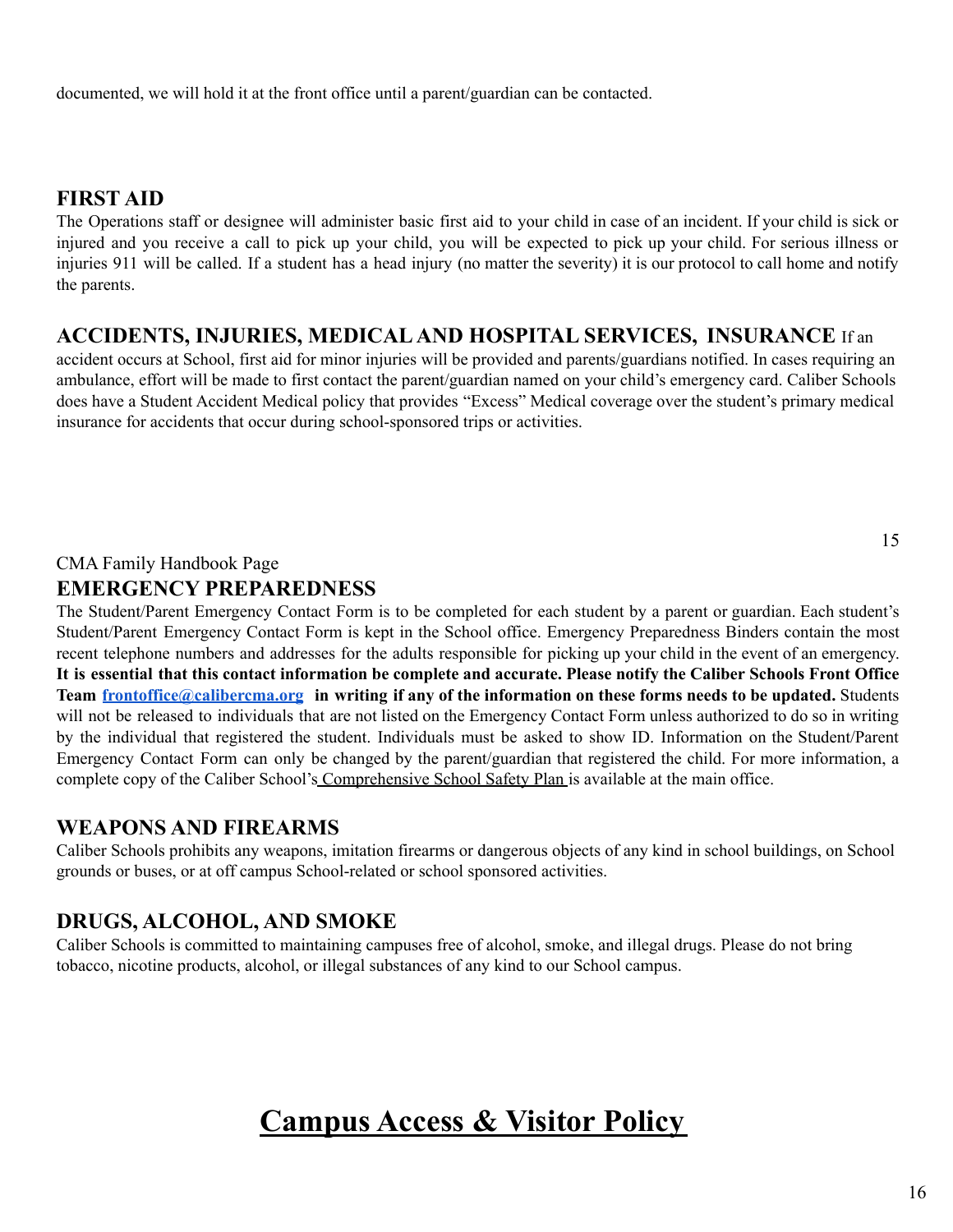Caliber Schools strives to create campuses that are welcoming to families, volunteers, and community members while maintaining a safe and secure environment for students and staff. To ensure the campus safety and minimize interruption of the instructional program, Caliber has established the following procedures to facilitate visits during regular school days:

#### **FRONT ENTRANCE**

At all times during the school day, the front office to a Caliber Schools will be manned by a Caliber staff member. For the purpose of this policy, the Charter School day is defined as the period of time that starts 30 minutes before the beginning of the instructional day and ends 15 minutes after the end of the instructional day. Ensuring that the front office is manned at all times is a primary responsibility of the Charter School Director of Operations. If the Director of Operations is unable to be at the front desk for some reason, he/she is responsible for finding another Caliber staff member to be present, this may include Administrative Assistant, any School Leader and any employee of Caliber Schools. Individuals who are not staff members should NOT be asked to man the front desk.

#### **VISITOR REGISTRATION AND PASSES/BADGES**

All visitors are required to register with the front office immediately upon entering any school building or grounds during *school hours.* When registering, the visitor is required to provide his/her name, address, age (if under 21), his/her purpose for entering school grounds, and proof of identity. *After registering in the Front Of ice, visitors who are not employees* will be issued a Visitor's Pass that they must display at all times while on campus. All visitors must also sign out when leaving the campus. Any visitor may be asked to provide personal identification at any time while on campus. For more information on visiting a Caliber Schools campus, a complete copy of the Caliber School's Classroom and School Volunteer, Visitor, and Removal Policy is available in the Caliber School's Student Services Policy Manual which is available at the School office and online.

## **PRIMARY AND SECONDARY EVACUATION SITES**

Our school has two (2) evacuation sites. All kindergarten and first grade students will evacuate to the kindergarten playground. Students in 2nd to 8th grade will evacuate to the upper school playground. If there is a disaster at the Caliber school site or the campus is unsafe for some reason, we will evacuate to the School bus parking lot across the street.

## **EMERGENCIES**

Our priority during an emergency is to keep our campus safe. Here is what will happen in the event of an emergency:

- We will share information with families via phone call or text blast. Please make sure your updated contact information is in our system. If there is an incident on or near our campus, please stay at home and wait for instructions from our School Leaders. We need the public to stay away while we secure our campus and account for all students. When it is safe to come to the school, you will be contacted.
- After an emergency incident, we may need to change the way we dismiss students. You may be asked to present a photo ID. Please wait for instructions from School Leaders before coming to campus.
- If the School campus is not safe, we may need to dismiss students from our secondary evacuation site. It is important that you know where this secondary evacuation site is located (see above).

# **School Program**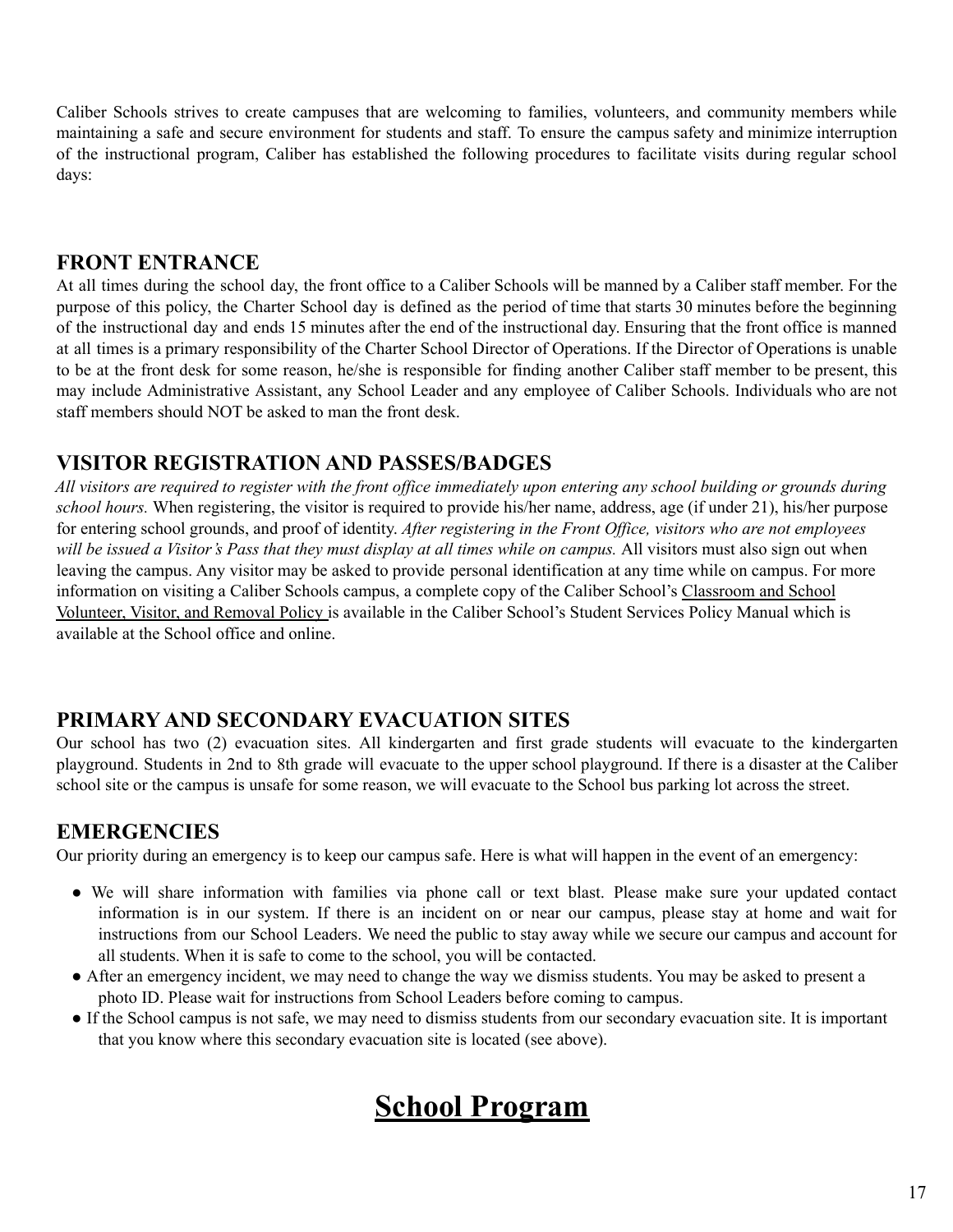## **HOMEWORK**

Homework is designed to reinforce learning during the school day. Homework amounts will vary by age. Given our longer school day our younger students will have very little homework. Assignments are a review of what has been studied in class and designed to share with families what has been learned. The student should be able to easily and independently complete the work. If your child struggles with homework please notify your teacher right away.

#### **Daily assignment breakdown:**

- 1) Reading Log (requires parent signature):
	- TK/K/1s: 10 minutes
		- $\bullet$  2<sup>nd</sup>: 20 minutes
		- $3^{rd} 8^{th}$ : 30 minutes
- 2) Cumulative Review Math activity/worksheet
- 3) Grammar, phonics, or reading comprehension worksheet
- 4) Spelling (depending on the grade) or Vocabulary

## **CORE SOCIAL-EMOTIONAL LEARNING ("SEL") PROGRAMS**

Our school values are connected to our 4 pillars:

- 1. HEART: Respect, Self Awareness, Connection
- 2. SMART: Grow, Determination, Confidence
- 3. THINK: Curiosity, Problem Solver
- 4. ACT: Leader, Enthusiasm

Research on the ability of students to persist to and through college clearly identifies that academics alone do not determine success. Caliber will offer a robust set of social emotional programming including Restorative Justice Practices, Mindfulness, Social Emotional Learning Curricula, and Positive Behavior Intervention Systems. Caliber Schools will also focus on cultivating rich student relationships. Students will learn strategies for: Self-Management, Self-Awareness, Social Awareness, Relationship Skills, and Responsible Decision Making.

## **REPORT CARDS – PERSONALIZED LEARNING PLANS**

Caliber Schools uses PLPs, instead of report cards, to provide parents with a periodic assessment of how students are doing in school. Information about intervention strategies and possible retention is also recorded. Students receive three (3) PLPs a year. Teachers make every effort to schedule a parent conference and meet with each parent/guardian by the end of the first and third report card periods. Parents/Guardians are encouraged to talk to their child's teacher about any questions or concerns they may have about their child's report card. Parents/Guardians can also request a parent/teacher conference at other times during the year. If a student is identified as not meeting adequate grade level content standards, a parent/teacher conference is called to develop an educational plan that would be closely monitored by the parent and teacher during the school year to avoid retention. All Caliber Schools students are assessed early in the year to establish baseline levels. A conference may be scheduled with the teacher if there are any concerns about how your child is progressing.

## **AFTER-SCHOOL PROGRAM**

After school care is available to all families at Caliber Schools until 6 pm daily. During this time, students will be able to complete homework and engage in a range of activities. We are excited to partner with the BACR Kids Club to bring an awesome selection of afterschool activities for our students. These after school activities are optional, but they will be held at our school from 3:00 pm to 6:30 pm Mon-Thurs and 1:00 pm to 6:30 pm on Fridays and any other early release **days** throughout the school year.

## **SCHOOL COMMUNICATION**

Families receive communication from the School Leaders through a weekly emailed newsletter. Grade level information is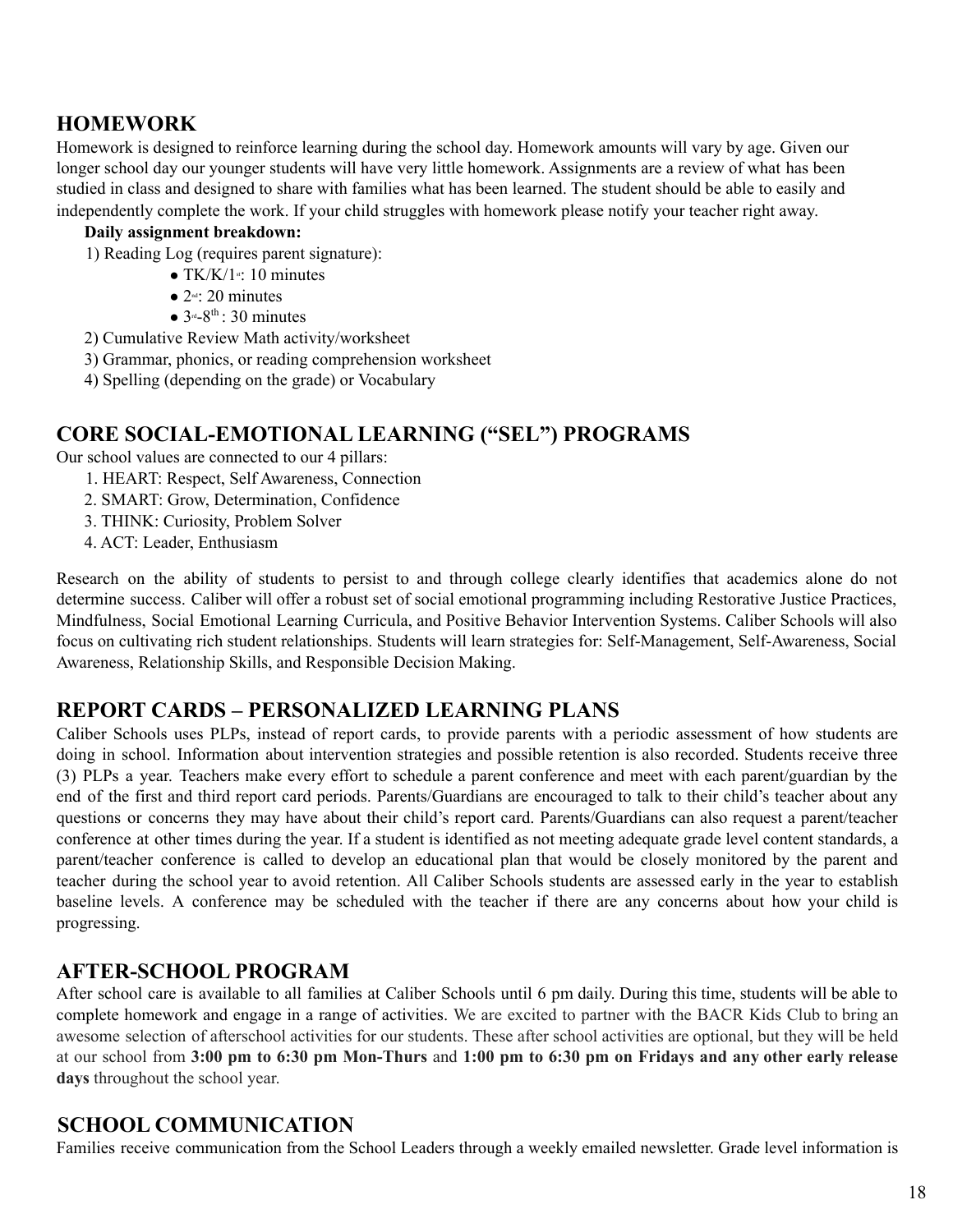updated through our Charter School website. Look for important updates and information on both the Charter School website, Facebook page, and in the office on the bulletin boards.

#### **OUR APPROACH TO DISCIPLINE**

Caliber Schools relies on proactive, preventative supports to promote positive behavior at school. We implement a Restorative Justice ("RJ") and Positive Behavior Interventions and Supports ("PBIS") framework in all schools. The fundamental purpose of PBIS is to create learning environments that are more **consistent**, **predictable, positive,** and **safe.** This is accomplished through the following key practices:

- Behavioral expectations that are clearly defined, taught, and reinforced.
- Systems for recognizing and reinforcing positive behaviors.
- Consequences that are clearly defined and consistently implemented.
- Data based decision making.
- Multi-tiered systems of support ("MTSS").
- Use of positive reinforcement.

Caliber Schools classrooms also use a variety of management systems to communicate behavior (both positive and constructive) to students and families. The specific systems can vary by classroom. Families are notified of student behavior (both positive and concerns) via home-school communication systems such as logs, phone calls, conferences, and school visits. In the event that our proactive systems are ineffective and behavior infractions occur, Caliber Schools utilizes a progressive, restorative system. Consequences are aligned to students repairing the harm and taking accountability for their actions. Major infractions that threaten the safety or health of students, staff or others, may be cause for suspension or expulsion. The School Leader will make decisions over these consequences.

A complete copy of the Caliber School's Suspension and Expulsion Policy is available within the Caliber School's Student Services Policy Manual which is available at the School office and online.

No student shall be involuntarily removed by the School for any reason unless the parent or guardian of the student has been provided written notice of intent to remove the student no less than five (5) schooldays before the effective date of the action ("Involuntary Removal Notice"). The written notice shall be in the native language of the student or the student's parent or guardian or, if the student is a foster child or youth or a homeless child or youth, the student's educational rights holder. The Involuntary Removal Notice shall include the charges against the student and an explanation of the student's basic rights including the right to request a hearing before the effective date of the action. The hearing shall be consistent with the School's expulsion procedures. If the student's parent, guardian, or educational rights holder requests a hearing, the student shall remain enrolled and shall not be removed until the School issues a final decision. As used herein, "involuntarily removed" includes disenrolled, dismissed, transferred, or terminated, but does not include suspensions or expulsions pursuant to the School's suspension and expulsion policy.

Upon parent/guardian request for a hearing, the School will provide notice of hearing consistent with its expulsion hearing process, through which the student has a fair opportunity to present testimony, evidence, and witnesses and confront and cross-examine adverse witnesses, and at which the student has the right to bring legal counsel or an advocate. The notice of hearing shall be in the native language of the student or the student's parent or guardian or, if the student is a foster child or youth or a homeless child or youth, the student's educational rights holder and shall include a copy of the School's expulsion hearing process.

If the parent/guardian is nonresponsive to the Involuntary Removal Notice, the Student will be disenrolled as of the effective date set forth in the Involuntary Removal Notice. If parent/guardian requests a hearing and does not attend on the date scheduled for the hearing the Student will be disenrolled effective the date of the hearing.

If as a result of the hearing the student is disenrolled, notice will be sent to the student's last known district of residence within thirty (30) days.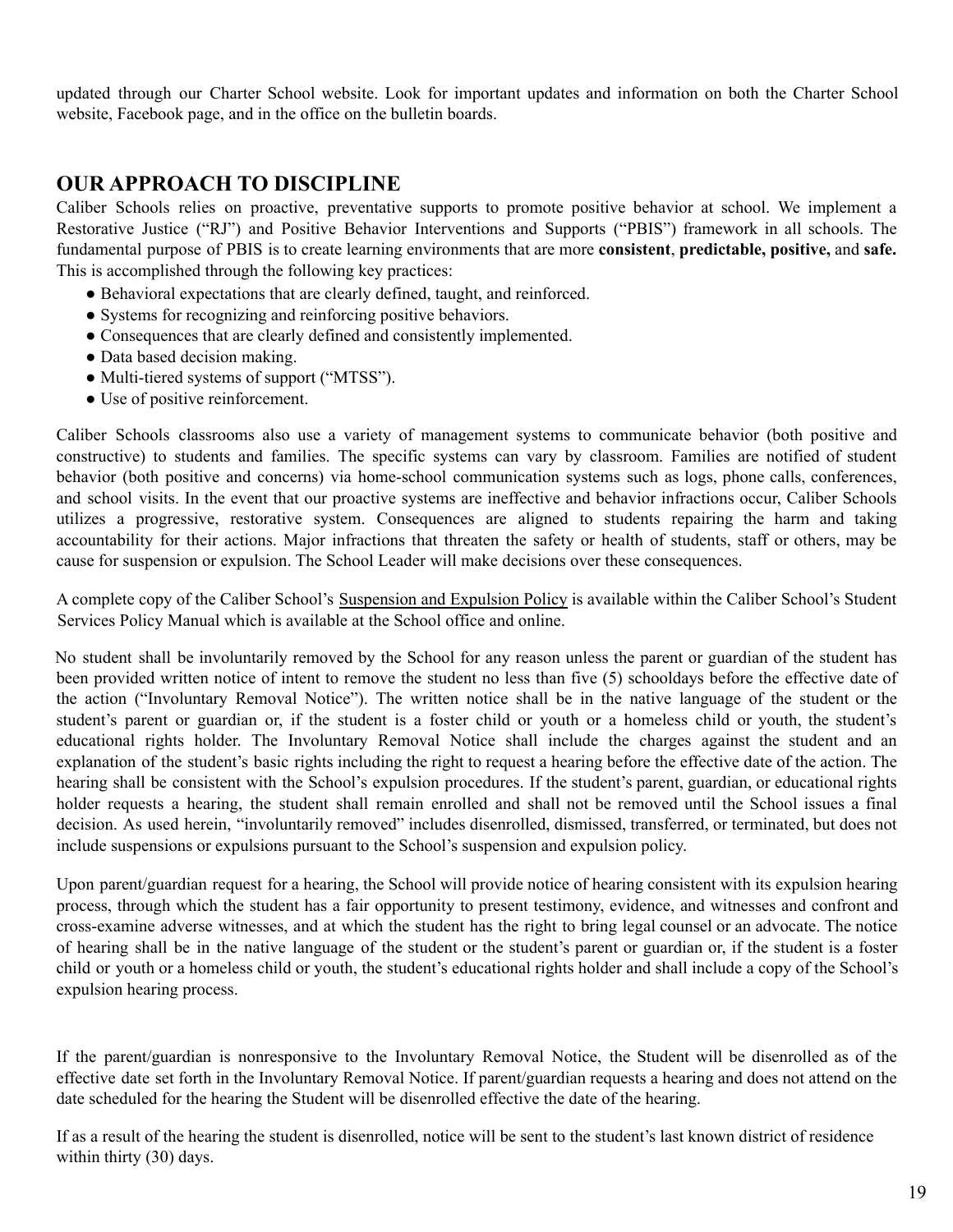A hearing decision not to disenroll the student does not prevent the School from making a similar recommendation in the future should student truancy continue or reoccur.

# **Volunteering**

Caliber Schools recognizes that volunteers are critical to the success of the Charter School. Volunteers provide crucial support for both teachers and school administrators and provide much needed assistance, experience and knowledge. It is for this reason Caliber encourages all families to provide 40 volunteer hours each year. Volunteering is not a requirement to attend Caliber Schools. For more information on volunteering at a Caliber Schools campus, a complete copy of the Caliber School's Classroom and School Volunteer, Visitor, and Removal Policy is available within the Caliber School's Student Services Policy Manual which is available at the School office and online.

#### **FIELD TRIP DRIVERS**

**If you are interested in serving as a driver on your child's field trips during the school year,** you must provide the Charter School office with the following:

- Proof of liability insurance for their vehicle with a minimum of \$100K/\$300K coverage.
- A copy of their Driver's License and Car Registration.
- A written statement acknowledging that their insurance carrier is the primary agent responsible for insurance during the field trip or excursion.
- A criminal background check conducted by the California Department of Justice ("DOJ"). Employees or volunteers whose DOJ report reveals a Driving Under the Influence conviction shall not be permitted to transport students or operate any vehicle on Charter School business for ten (10) years from the date of the conviction. Any employee or volunteer convicted of a felony shall not be permitted to transport Charter School students on Charter School business.
- A Department of Motor Vehicles record. Employees or volunteers with driving records with two (2) points or more shall not be permitted to transport students or operate any vehicle for Charter School field trips and excursions.

#### **CLASSROOM OBSERVATIONS**

Caliber Schools strives to create campuses that are welcoming to families, volunteers, and community members while maintaining a safe and secure environment for students and staff. To ensure campus safety and minimize interruption of the instructional program, we have developed the following Classroom Observation Policy:

- 1. Visits during school hours should first be arranged with the teacher and School Leader or designee in advance. If a conference is desired, an appointment should be set with the teacher during non-instructional time in advance. Parents seeking to visit a classroom during school hours must first obtain the approval of the classroom teacher.
	- 2. All visitors are required to register with the front office immediately upon entering any school building or grounds

*during school hours.* When registering, the visitor is required to provide his/her name, address, age (if 20 under 21), his/her purpose for entering school grounds, and proof of identity. *After registering in the Front Of ice,* visitors who are not employees will be issued a Visitor's Pass that they must display at all times while on campus. All visitors must also sign out when leaving the campus. Any visitor may be asked to provide personal identification at any time while on campus. For more information on visiting a Caliber Schools campus, a complete copy of the Caliber School's Classroom and School Volunteer, Visitor, and Removal Policy is available in the Caliber School's Student Services Policy Manual which is available at the School office and online.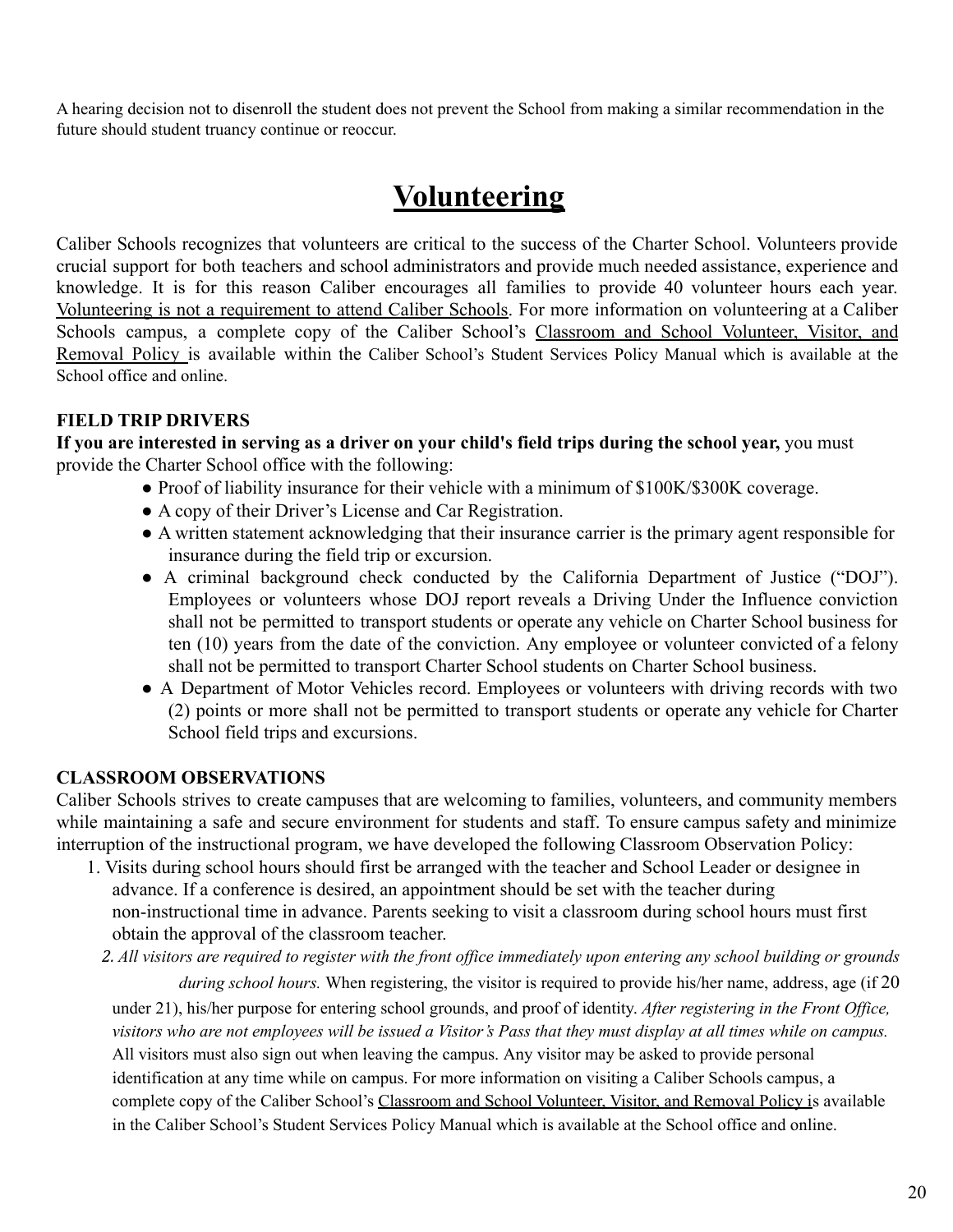3. Except for unusual circumstances, approved by the School Leader, Caliber Schools visits should not exceed approximately sixty (60) minutes in length and may not occur more than twice per trimester. 4. If the visitor is a government officer/official (including but not limited to local law enforcement officers, immigration enforcement officers, social workers, district attorneys, or U.S. attorneys) the officer/official will also be asked to produce any documentation that authorizes school access. Charter School shall make reasonable efforts to notify parents or guardians prior to permitting a student to be interviewed or searched, consistent with the law and/or any court order, warrant or instructions from the officer/official. A copy of the documentation provided by the officer and notes from the encounter may be maintained by Charter School, consistent with the law. The Charter School Governing Board and Bureau of Children's Justice in the California Department of Justice, at BCJ@doj.ca.gov, will be timely informed regarding any attempt by a law-enforcement officer to access a school site or a student for immigration-enforcement purposes, as recommended by the Attorney General. For purposes of school safety and security, the School Leader or designee shall design a visible means of identification for visitors while on school premises.

- 5. While on campus, visitors are to enter and leave classrooms as quietly as possible, not converse with any student, teacher, or other instructional assistant unless permitted, and not interfere with any school activity. No electronic listening or audio or video recording device may be used in a classroom without the teacher's and School Leader's written permission.
- 6. Before leaving campus, the visitor shall return the Visitor's Permit and sign out of the Visitors Log Book in the main office.
- 7. The School Leader, or designee, may refuse to register a visitor or volunteer if it is believed that the presence of the visitor or volunteer would cause a threat of disruption or physical injury to teachers, other employees, or students.
- 8. The School Leader or designee may withdraw consent to be on campus even if the visitor has a right to be on campus whenever there is reason to believe that the person has willfully disrupted or is likely to disrupt Caliber Schools' orderly operation. If consent is withdrawn by someone other than the School Leader, the School Leader may reinstate consent for the visitor if the School Leader believes that the person's presence will not constitute a disruption or substantial and material threat to Caliber Schools' orderly operation. Consent can be withdrawn for up to fourteen (14) days.
- 9. The School Leader or designee may request that a visitor who has failed to register, or whose registration privileges have been denied or withdrawn, promptly leave school grounds. When a visitor is directed to leave, the School Leader or designee shall inform the visitor that if he/she reenters the school without following the posted requirements he/she will be guilty of a misdemeanor.
- 10. Any visitor that is denied registration or has his/her registration revoked may request a conference with the School Leader. The request shall be in writing, shall state why the denial or revocation was improper, shall give the address to which notice of conference is to be sent, and shall be delivered to the School Leader with fourteen (14) days of the denial or revocation of consent. The School Leader shall promptly mail a written notice of the date, time, and place of the conference to the person who requested the conference. A conference with the School Leader shall be held within seven (7) days after the School

Leader receives the request. If no resolution can be agreed upon, the School Leader shall forward notice of the complaint to the Caliber Schools Board of Directors. The Caliber Schools Board of Directors shall address the Complaint at the next regular board meeting and make a final determination.

- 11. At each entrance to the campus, signs shall be posted specifying the hours during which registration is required, stating where the office of the School Leader or designee is located, and what route to take to that office, and setting forth the penalties for violation of this policy.
- 12. The School Leader or designee may seek the assistance of the police in managing or reporting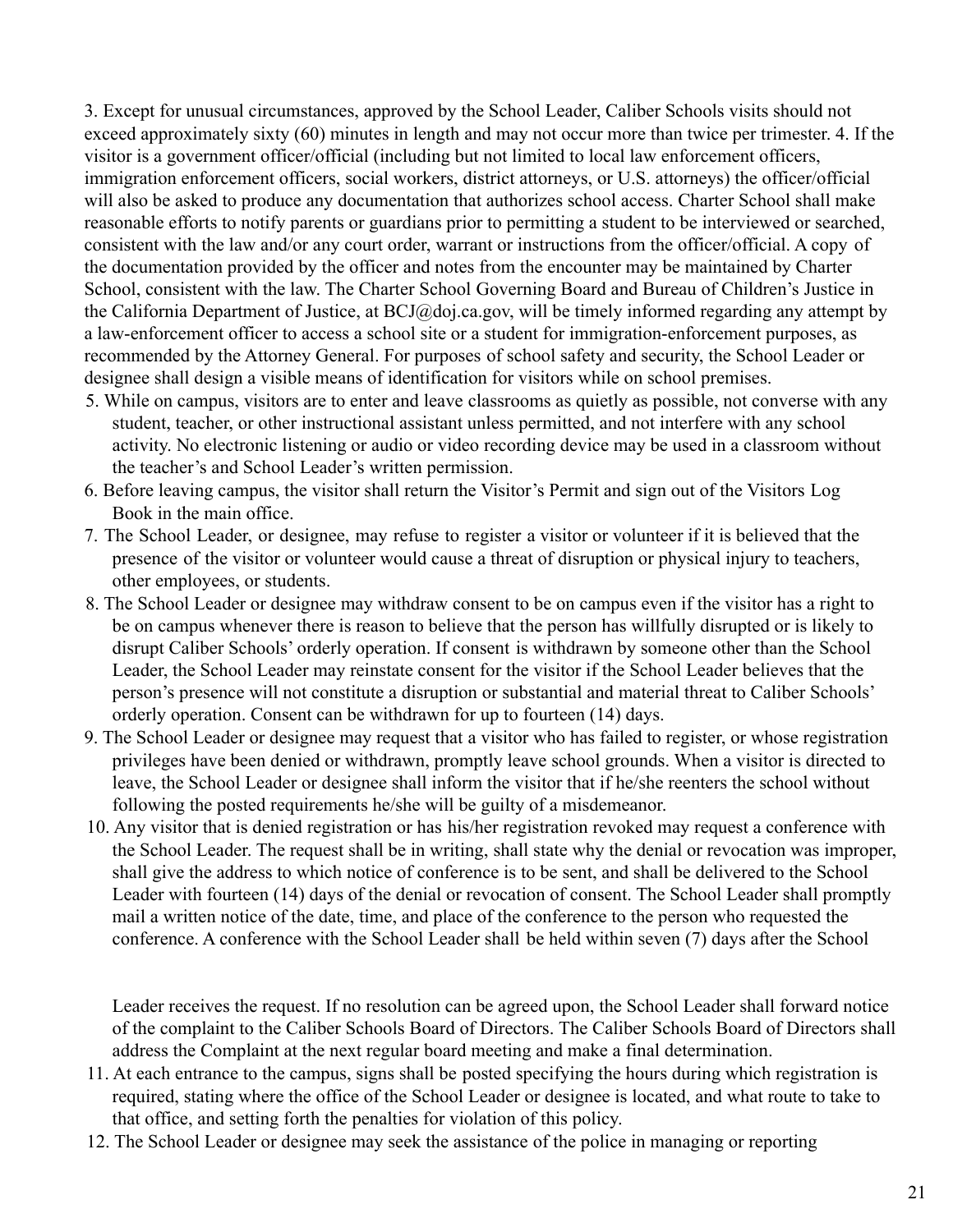any visitor in violation of this Policy.

For more information on classroom observations at a Caliber Schools campus, a complete copy of the Caliber School's Classroom and School Volunteer, Visitor, and Removal Policy is available within the Caliber School's Student Services Policy Manual which is available at the School office and online.

# **Procedural Policies**

#### **SCHOOL PHONE USAGE**

Students may use the office telephone ten (10) minutes after school for local calls when necessary. During the school day, students are allowed to use the school phones as appropriate by permission of the teacher or office staff. The office phone is available between the hours of 8:00 am and 4:00 pm.

#### **PERSONAL CELL PHONE USAGE**

Parents that feel the need to supply their child(ren) with a personal cell phone are asked to fill out a form in the office so that it is on record that the phone is at school with the parent's permission and school personnel's knowledge. Students must have their **phone turned off and secured in a backpack. It is not to be out or used before, during, or after school as school phones are available in case of emergency.** The Charter School is not responsible for damaged, lost or stolen phones. Parents of students that are unable to abide by this rule will be asked not to send the phone to school. Parents/guardians will be contacted to pick up any confiscated cell phone or other electronic signaling device. If it is confiscated a 2<sup>nd</sup> time, the phone must be turned in and checked out in the office on a daily basis. If there are still problems with having the cell phone at school, School staff will schedule a meeting with the student and parents to discuss.

#### **ELECTRONICS**

IPods, MP3 Players, Video Game Systems, or other electronic devices are not to be brought to school as they interfere with the instructional program. These items will be confiscated if brought to school and Parents/guardians will be contacted to pick up the confiscated device. The Charter School is not responsible for loss or damage.

# **Other Resources and School Support Organizations**

## **STUDENT SUCCESS TEAM**

Caliber Schools may identify and refer students with early signs of academic, social or behavioral difficulty to the Student Success Team (SST). The SST meets regularly to discuss academic, behavior, and social-emotional support for our students at CMA. In order for the SST process to begin, the student's teacher or parent/guardian must complete the Pre-referral Form and hold a meeting with the SST to review current student information and intervention strategies that have already been used. During the pre-referral meeting, a SST meeting date may be scheduled and parents will be notified of next steps to support their child.

After three (3) SST meetings, if significant progress has not been made against identified goals, the student may be referred to the special education team to determine if the child should be evaluated for special education eligibility under the Individuals with Disabilities Education Act ("IDEA") or a Section 504 Plan,. Under unique circumstances or by parent request, a student may be referred to the special education team to determine eligibility for special education evaluation prior to three COST meetings.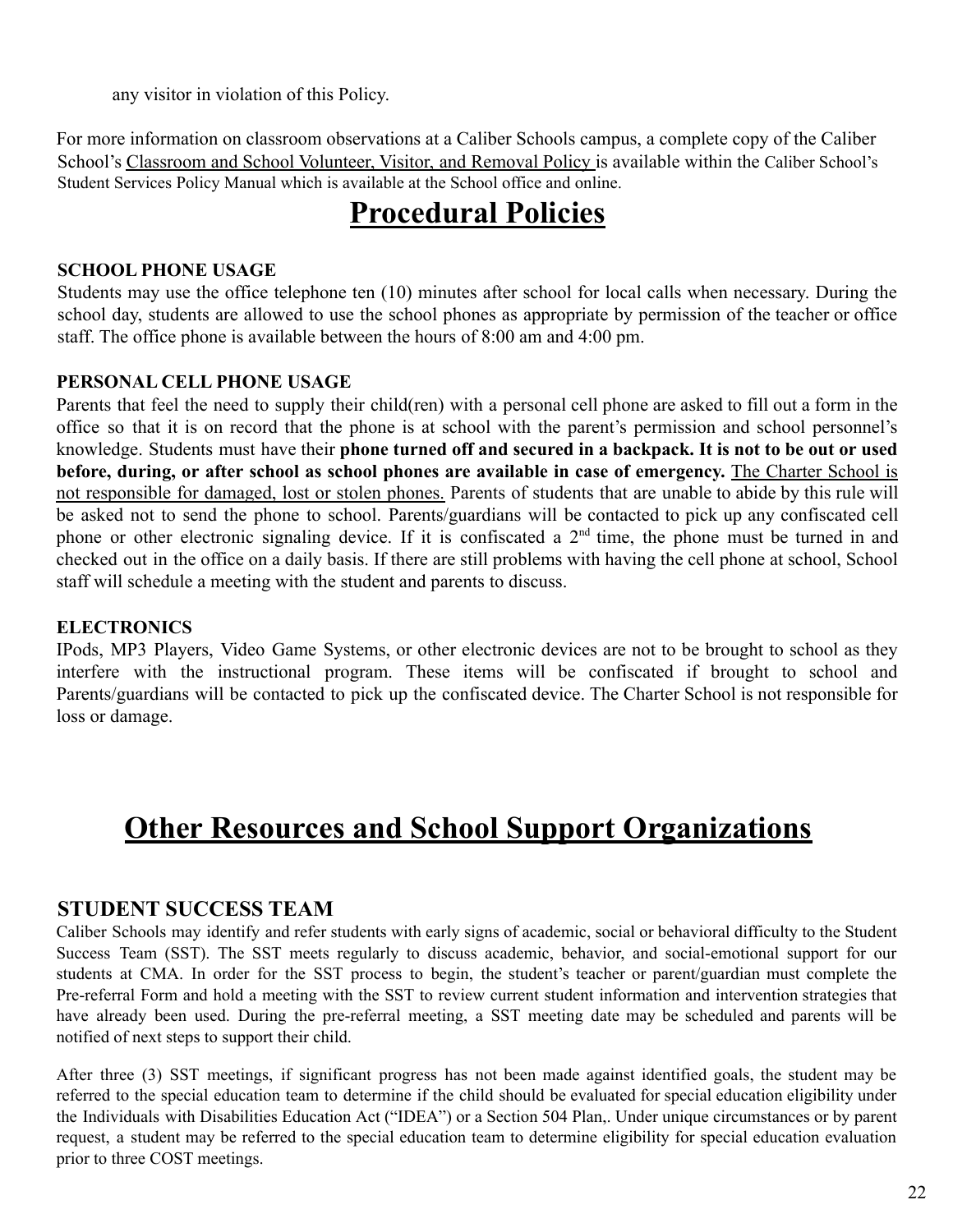SST is composed of: School Leader, student's parent/guardian, if needed the Special Education Program Specialist, the student's classroom teacher, and any other staff member that works with the student in an academic setting. The SST team will meet to review prior interventions, accommodations and modifications as well as identify next steps to ensure all possible supports toward student success have been implemented. A SST summary report will be completed and shared with all stakeholders. The SST team will reconvene to assess student progress at least 28 school days and no more than 56 school days after the initial SST to give ample time for new interventions to yield progress. The SST will determine if the student should continue with the previously identified interventions, participate in a new intervention plan, or if special education eligibility should be considered. CMA will utilize general education intervention strategies prior to special education evaluation where appropriate to meet the needs of students in the least restrictive environment. Students will only be assessed for special education eligibility with parent consent.

#### **INDIVIDUALIZED EDUCATION PLANS**

Caliber Schools provides special education instruction and related services in accordance with the Individuals with Disabilities in Education Improvement Act ("IDEA"), Education Code requirements, and applicable policies and procedures of the El Dorado County Office of Education Special Education Local Plan Area ("SELPA"). These services are available for special education students enrolled at the School. We offer high quality educational programs and services for all our students in accordance with the assessed needs of each student. The School collaborates with parents, the student, teachers, and other agencies, as may be indicated, in order to appropriately serve the educational needs of each student.

If a student is to be assessed for special education eligibility, an individual assessment plan will be designed and provided to the parent for approval. Once the plan is approved by the parent, Caliber Schools will coordinate the completion of the assessments and hold a meeting with the members of the Individualized Education Plan ("IEP") team to share results and determine eligibility. If the student is found eligible for special education services, the IEP Team will determine the appropriate placement in the least restrictive environment, IEP goals, and the amount and type of services to be provided to the student.

## **COUNCILS/COMMITTEES**

- 1. **Student Success Team ("SST ")** is an intervention team designed to bridge communication and provide support between families, teachers, and students. The team is composed of : School Leader, student's parent/guardian, if needed the Special Education Program Specialist, the student's classroom teacher, and any other staff member that works with the student in an academic setting.
- 2. **School Site Council ("SSC")** meets throughout the year and is composed of teachers, other school personnel, the School Leader, and parents/guardians, whose major function is the development, implementation, and evaluation of the school site plan for categorical programs. We will review our Local Control Accountability Plan ("LCAP"), which outlines our School goals, in order to ensure we are meeting our annual goals.
- 3. **English Learners Advisory Council** ("**ELAC"**) advises the School Leader and SSC regarding the School's program and services for identified English Learner students. ELAC responsibilities can be voted over for SSC to assume its responsibilities.
- 4. **Family Connection Committee (FCC) –** Will discuss operations, event planning and classroom support. Information will be dispersed in the Fall.

# **School Cancellation & Closure**

On rare occasions, the decision may be made to alter the regular schedule of the school day by closing school for a day, starting the school day late, or releasing students early at one or several Caliber Schools due to snow, rain, severe weather, natural disasters, or other emergency conditions. In general, Caliber Schools will observe the same decisions as local districts in case of closure or early closure due to weather conditions. That is to say, if the local school district announces a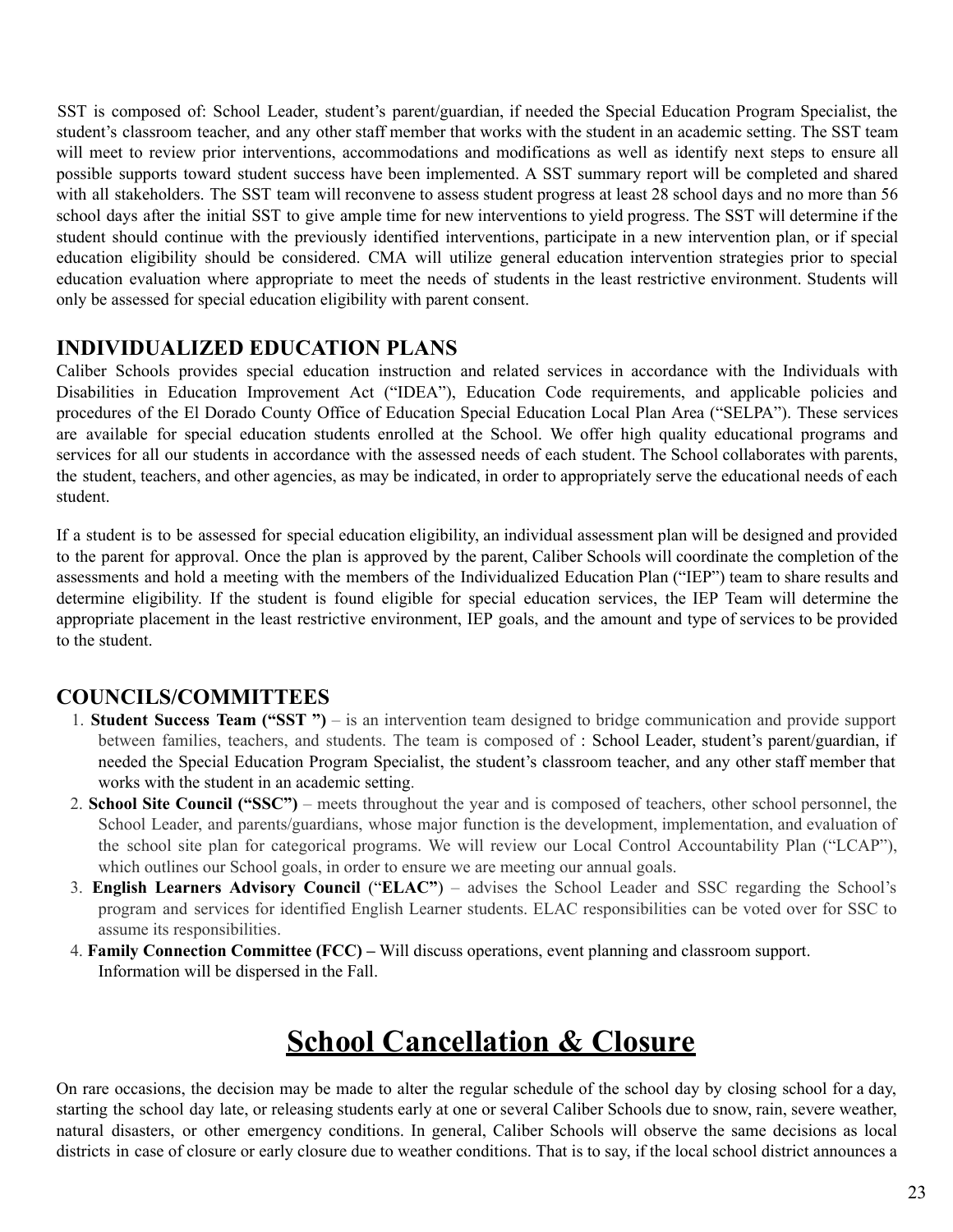decision to close or release students early from schools due to weather, Caliber School Leaders should do the same.

Decisions to close school or start school late due to weather conditions will be made public, whenever possible, by 6:45 AM on the morning when school will be closed. The School Leader should alert the local news media when deciding to cancel school. We will also share information with families via phone call or text blast. Families are responsible for providing the School with updated contact information so that they can be reached in case of change to the school schedule.

# **COMPLAINTS**

A complete copy of the Caliber School's General Complaint Policy is available within the Caliber School's Student Services Policy Manual which is available at the School office and online.

# **Appendix A: Legally Required Annual Notices**

Public schools, including charter schools, are required to provide annual notification to inform parents of certain School policies and laws. Caliber: Beta Academy and Caliber: ChangeMakers Academy (collectively referred to as "Caliber Schools") comply with this requirement by providing families with an annual notification in the Family Handbook each school year as an appendix.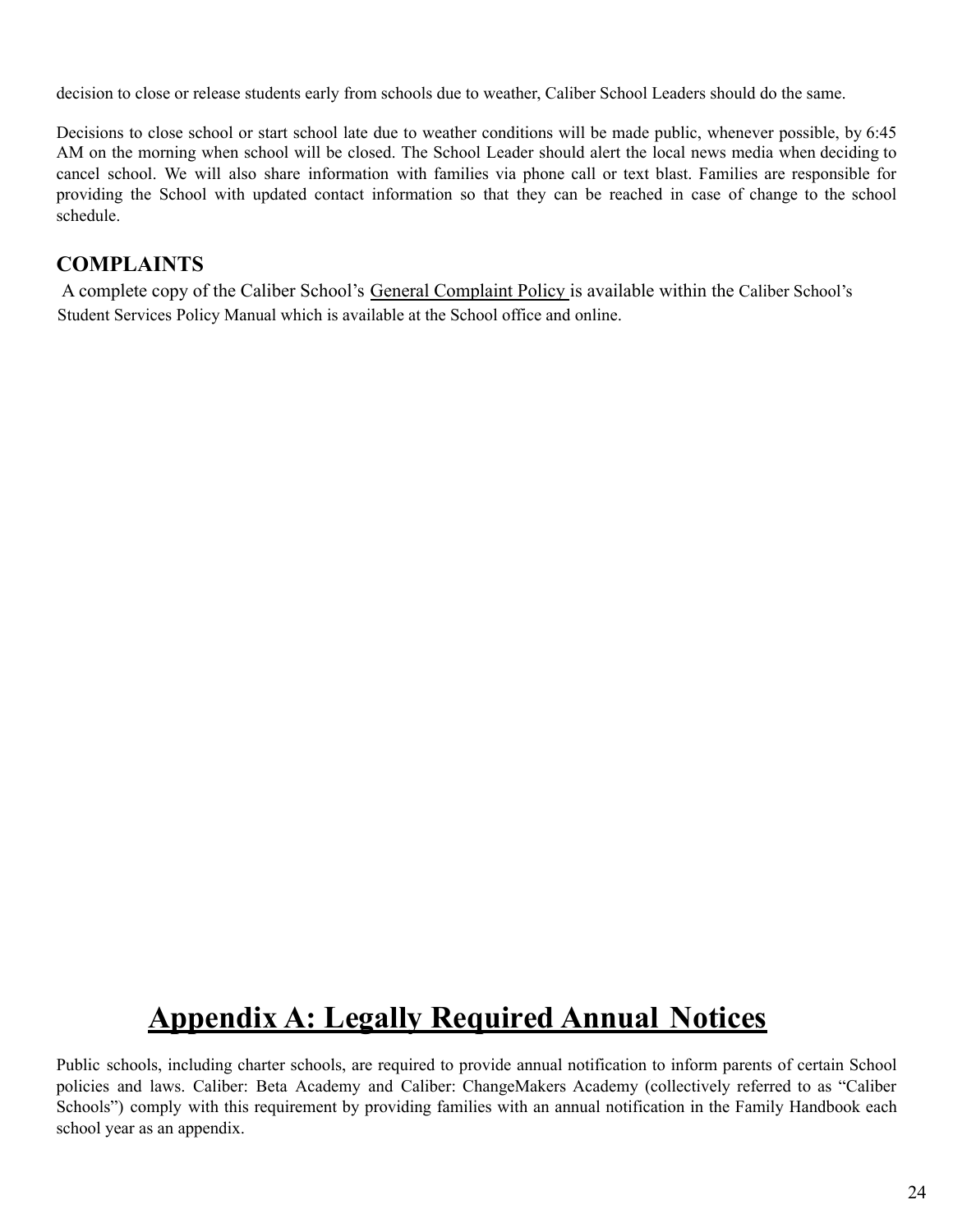## **AVAILABILITY OF PROSPECTUS**

Upon request, Caliber Schools will make available to any parent or legal guardian, a school prospectus, which shall include the curriculum, including titles, descriptions, and instructional aims of every course offered. Please note that, pursuant to law, Caliber Schools may charge for the prospectus in an amount not to exceed the cost of duplication.

## **CALIFORNIAASSESSMENT OF STUDENT PERFORMANCE AND PROGRESS ("CAASPP")**

Caliber Schools annually administers required state testing to the applicable grades. (e.g., the California Assessment of Student Performance and Progress) Notwithstanding any other provision of law, a parent's or guardian's written request to the School Leader to excuse his or her child from any or all parts of the state assessments will be granted. Please submit requests to Rachael Weingarten at rweingarten@calibercma.org.

## **CHILD FIND**

Caliber Schools is dedicated to the belief that all students can learn and must be guaranteed equal opportunity to become contributing members of the academic environment and society. Caliber Schools provides special education instruction and related services in accordance with the Individuals with Disabilities in Education Improvement Act ("IDEA"), Education Code requirements, and applicable policies and procedures of the El Dorado County SELPA. These services are available for special education students enrolled at the Charter School. We offer high quality educational programs and services for all our students in accordance with the assessed needs of each student. Caliber Schools collaborates with parents, the student, teachers, and other agencies, as may be indicated, in order to appropriately serve the educational needs of each student.

Pursuant to the IDEA and relevant state law, the Charter School is responsible for identifying, locating, and evaluating children enrolled at the Charter School with known or suspected disabilities to determine whether a need for special education and related services exists. This includes children with disabilities who are homeless or foster youth. The Charter School shall not deny nor discourage any student from enrollment solely due to a disability. If you believe your child may be eligible for special education services, please contact the School Leader.

## **CONCUSSION/HEAD INJURIES**

A concussion is a brain injury that can be caused by a bump, blow, or jolt to the head, or by a blow to another part of the body with the force transmitted to the head. Even though most concussions are mild, all concussions are potentially serious and may result in complications including prolonged brain damage and death if not recognized and managed properly. Because the Charter School has elected to offer an athletic program, we must immediately remove from a school-sponsored athletic activity for the remainder of the day an athlete who is suspected of sustaining a concussion or head injury during that activity. The athlete may not return to that activity until he or she is evaluated by, and receives written clearance from, a licensed healthcare provider. If the licensed health care provider determines the athlete has a concussion or head injury, the athlete shall also complete a graduated return-to-play protocol of no less than 7 days in duration under the supervision of a licensed health care provider. On a yearly basis, a concussion and head injury information sheet must be signed and returned by the athlete and the athlete's parent or guardian before the athlete initiates practice or competition. This requirement does not apply to an athlete engaging in an athletic activity during the regular school day or as part of a physical education course.

#### **SUDDEN CARDIAC ARREST AND AUTOMATED EXTERNAL DEFIBRILLATORS**

Charter School is invested in the health of its athletes, especially their heart health. Sudden cardiac arrest ("SCA") is when the heart stops beating, suddenly and unexpectedly. Those wishing to participate in athletics at Charter School, must review the information sheet on sudden cardiac arrest via the link below: https://www.cdc.gov/dhdsp/docs/cardiac-arrest-infographic.pdf

#### **DIABETES**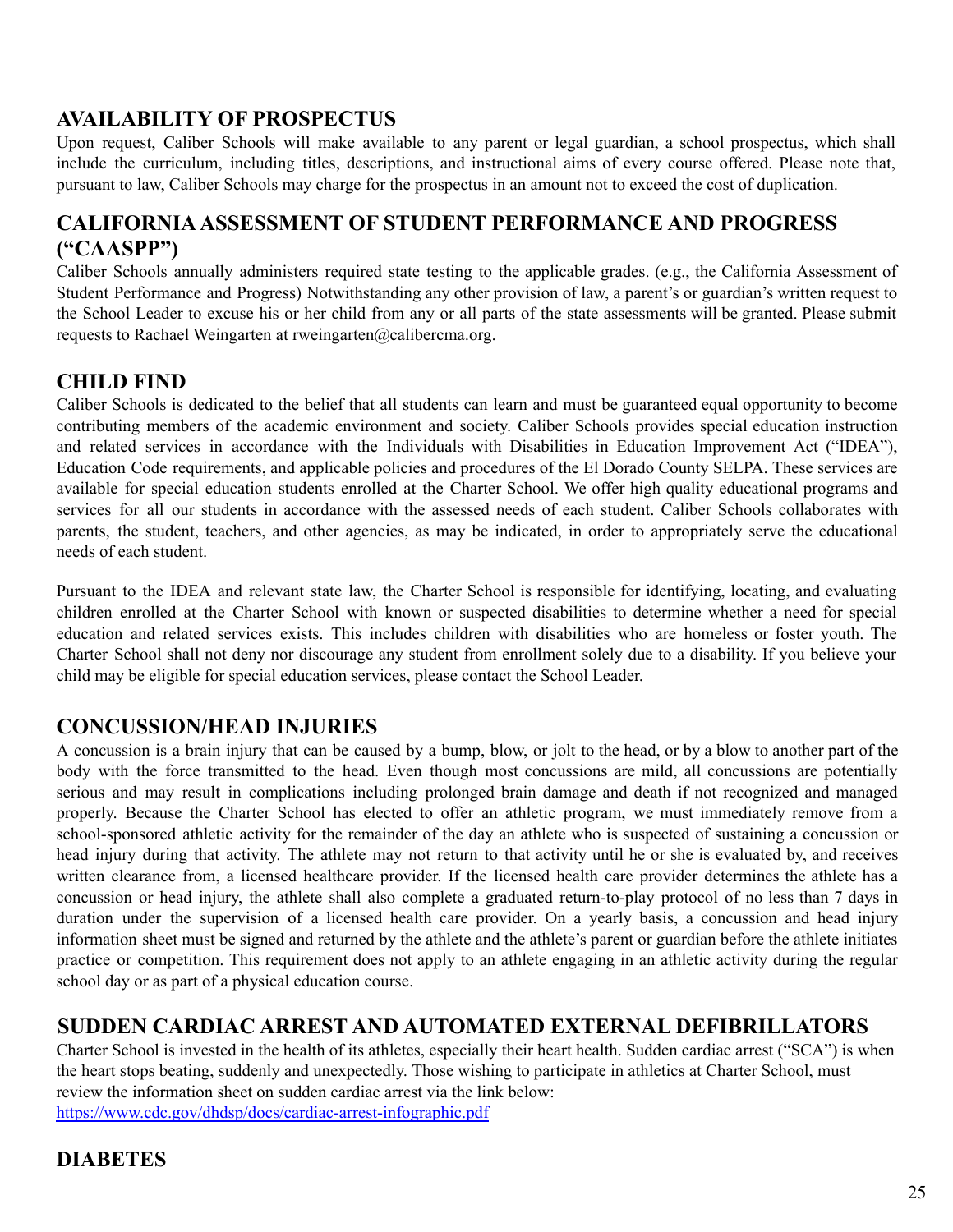The Charter School will provide an information sheet regarding type 2 diabetes to the parent or guardian of incoming 7th grade students, pursuant to Education Code Section 49452.7. The information sheet shall include, but shall not be limited to, all of the following:

1. A description of type 2 diabetes.

2. A description of the risk factors and warning signs associated with type 2 diabetes.

3. A recommendation that students displaying or possibly suffering from risk factors or warning signs associated with type 2 diabetes should be screened for type 2 diabetes.

- 4. A description of treatments and prevention of methods of type 2 diabetes.
- 5. A description of the different types of diabetes screening tests available.

#### **Please contact the School office if you need a copy of this information sheet or if you have any questions about this information sheet.**

## **FREE AND REDUCED PRICE MEALS**

Caliber Schools participates in the National School Lunch Program. The Charter School will provide each student who meets federal eligibility criteria for free and reduced-price meals with at least one free or reduced-price, nutritionally adequate meal per school day. Applications for free or reduced price meals are included in the first day packets to all families and can also be obtained on the Charter School website and in the main office. All families are encouraged to complete the application form in order to include as many eligible students as possible.

The Charter School also maintains a School Wellness Policy pursuant to state and federal requirements. A copy of the complete Wellness Policy within the Caliber School's Student Services Policy Manual which is available at the School office and online.

#### **HOMELESS STUDENTS**

The term "homeless children and youth" means individuals who lack a fixed, regular and adequate nighttime residence due to economic hardship. It includes children and youths who:

- Are sharing the housing of other persons due to loss of housing, economic hardship, or a similar reason; are living in motels, hotels, trailer parks or camping grounds due to the lack of alternative adequate accommodations; are living in emergency or transitional shelters; are abandoned in hospitals;
- Have a primary nighttime residence that is a public or private place not designed for or ordinarily used as regular sleeping accommodations for human beings;
- Are living in cars, parks, public spaces, abandoned buildings, substandard housing, bus or train stations, or similar settings; and
- Migratory children and unaccompanied youth (youth not in the physical custody of a parent or guardian) may be considered homeless if they meet the above definition of "homeless."

Homeless status is determined in cooperation with the parent or guardian. In the case of unaccompanied youth, status is determined by the School Liaison.

**School Liaison**: The Founding Leader or designee designates the following staff person as the School Liaison for homeless students ((42 USC  $\S$  11432(g)(1)(J) & (e)(3)(C).):

> Angelica Maulucci and Vivian Johnson Clinician Leads 500 Oregon Street, Vallejo, CA 94590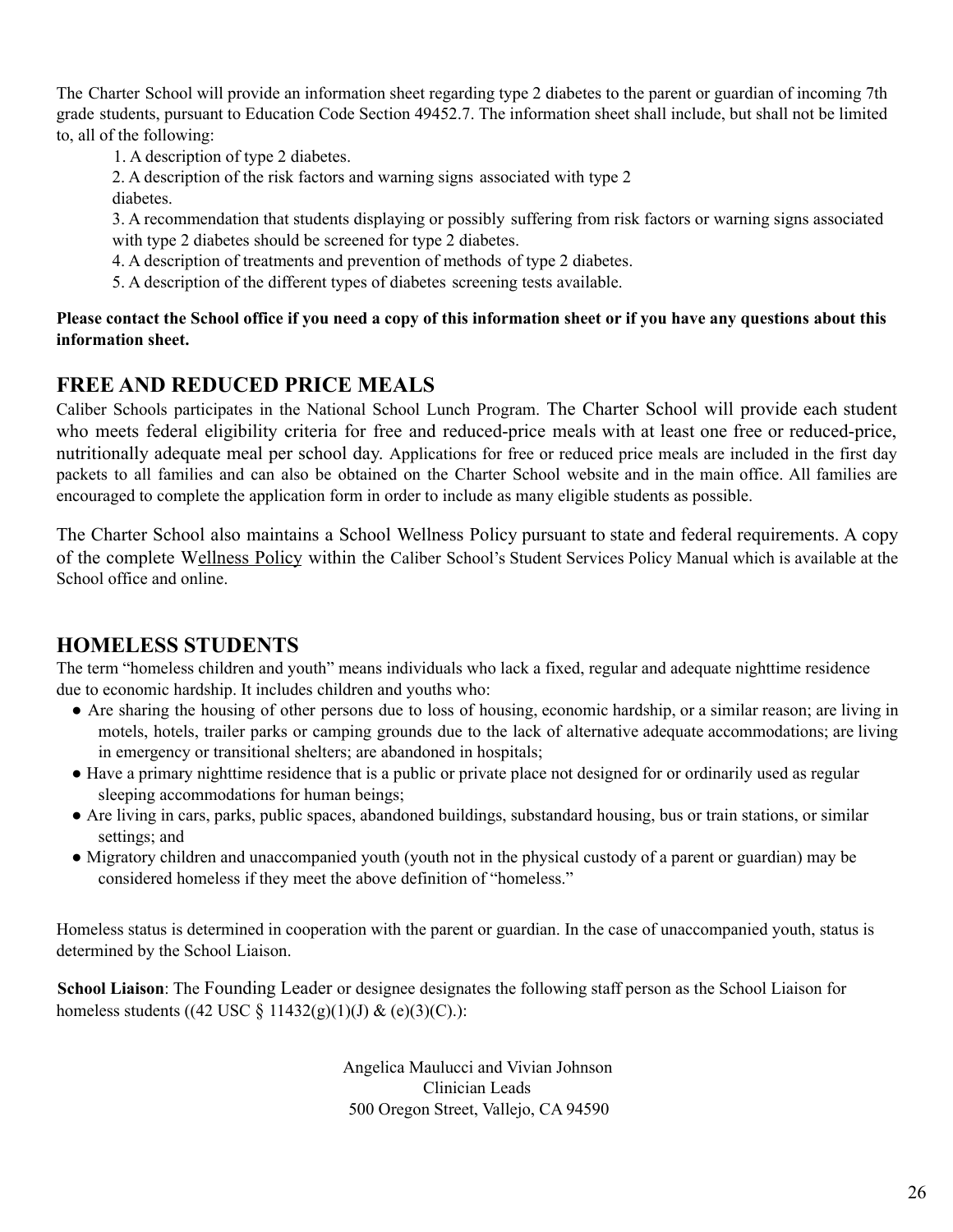#### **The School Liaison shall ensure that**  $(42 \text{ § U.S.C. } 11432(g)(6))$ :

- Homeless students are identified by school personnel and through coordination activities with other entities and agencies.
- Homeless students enroll in and have a full and equal opportunity to succeed at Caliber Schools.

● Homeless students and families receive educational services for which they are eligible, including services through Head Start programs (including Early Head Start programs) under the Head Start Act, early intervention services under part C of the Individuals with Disabilities Education Act, any other preschool programs administered by the Charter School, if any, and referrals to health care services, dental services, mental health services and substance abuse services, housing services, and other appropriate services.

- Parents/guardians are informed of the educational and related opportunities available to their children and are provided with meaningful opportunities to participate in the education of their children.
- Public notice of the educational rights of homeless children is disseminated at places frequented by parents or guardians of such youths, and unaccompanied youths, including schools, shelters, public libraries, and soup kitchens, and in a manner and form understandable to the parents and guardians of homeless youth and unaccompanied youth.
- Enrollment/admissions disputes are mediated in accordance with law, the Charter School charter, and Board policy. Parents/guardians and any unaccompanied youth are fully informed of all transportation services, as applicable.
- Charter School personnel providing services receive professional development and other support.
- The School Liaison collaborates with State coordinators and community and school personnel responsible for the provision of education and related services to homeless children and youths.
- Unaccompanied youth are enrolled in school; have opportunities to meet the same challenging State academic standards as the State establishes for other children and youth; and are informed of their status as independent students under section 480 of the Higher Education Act of 1965 and that the youths may obtain assistance from the School Liaison to receive verification of such status for the purposes of the Free Application for Federal Student Aid described in section 483 of the Act.

For any homeless student who enrolls at the Charter School, a copy of the Charter School's complete policy shall be provided at the time of enrollment and at least twice annually. This complete Policy is also located within the Caliber School's Student Services Policy Manual which is available at the School office and online.

# **IMMUNIZATIONS AND PHYSICAL EXAMINATIONS**

Pursuant to the California Health and Safety Code and the California Code of Regulations, children must have a minimum number of immunizations (shots) before they can attend school. Immunization records will be required for all incoming students. Verification of immunizations will be completed with written medical records from the child's doctor or immunization clinic. To ensure a safe learning environment for all students, Caliber Schools follows and abides by the health standards set forth by the state of California. Students will not attend school until all required records have been received. The immunization status of all students will be reviewed periodically. Those students who do not meet the State guidelines may be excluded from school until the requirements are met. Students who have been exposed to a communicable disease for which they have not been immunized may be excluded from school at the discretion of the Charter School.

These required immunizations include:

| <b>Child's Grade</b> | List of shots required to attend school |  |
|----------------------|-----------------------------------------|--|
|                      |                                         |  |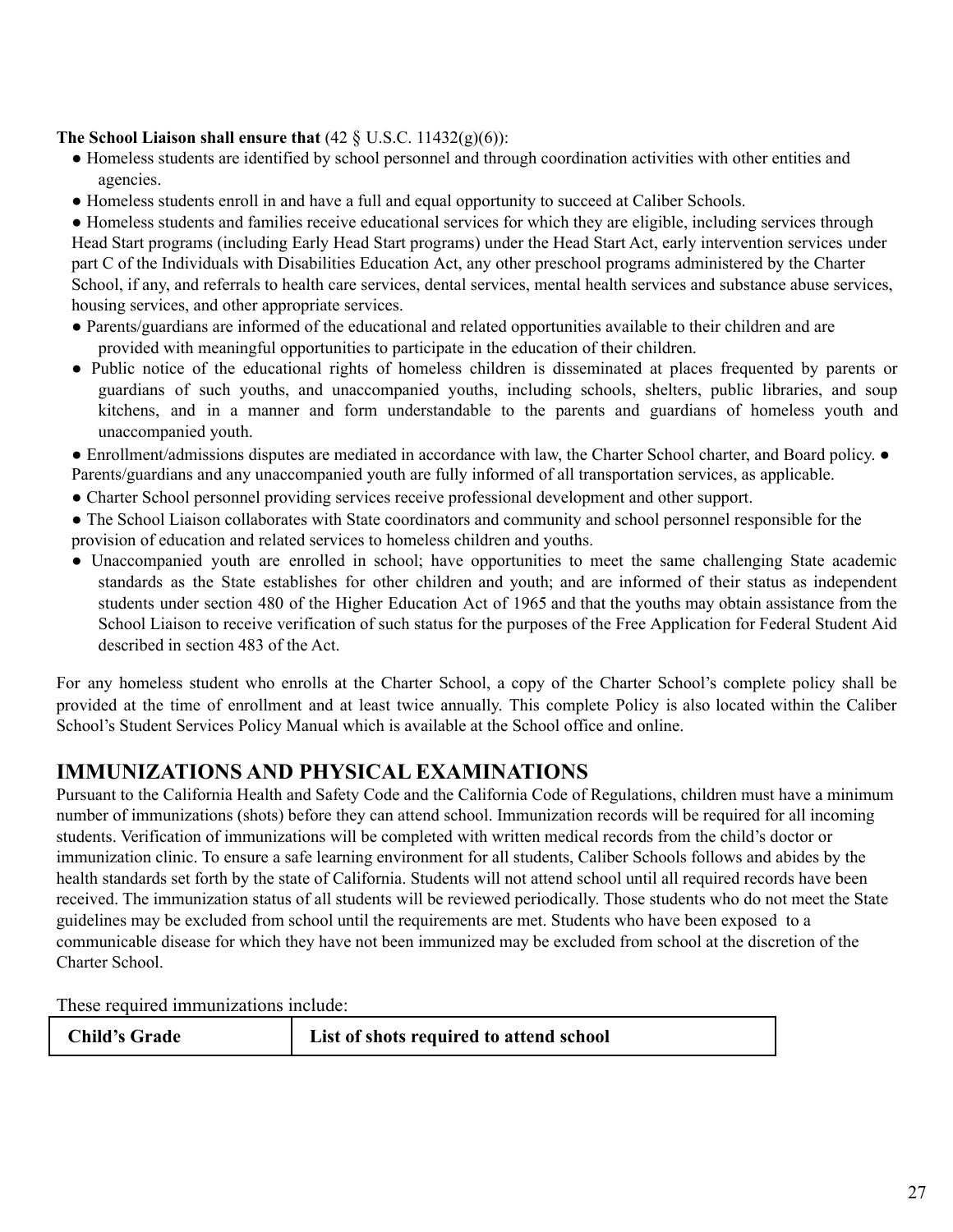| <b>Entering Kindergarten</b> | Diphtheria, Pertussis, and Tetanus (DTaP) - Five (5) doses<br>Polio - Four (4) doses<br>Measles, Mumps, and Rubella (MMR) - Two (2) doses<br>Hepatitis B (Hep B) - Three $(3)$ doses<br>Varicella (chickenpox) – Two $(2)$ doses<br><b>NOTE:</b> Four doses of DTaP are allowed if one was given<br>on or after the fourth birthday. Three doses of Polio are<br>allowed if one was given on or after fourth birthday. MMR<br>doses must be given on or after first birthday.                                                                                             |
|------------------------------|---------------------------------------------------------------------------------------------------------------------------------------------------------------------------------------------------------------------------------------------------------------------------------------------------------------------------------------------------------------------------------------------------------------------------------------------------------------------------------------------------------------------------------------------------------------------------|
| <b>Entering 7th Grade</b>    | Tetanus, reduced Diphtheria, and acellular Pertussis (Tdap)<br>$- One(1) dose$<br>Varicella - Two (2) doses<br><b>NOTE:</b> In order to begin 7th grade, students who had a<br>valid personal belief exemption on file with a public or<br>private elementary or secondary school in California before<br>January 1, 2016 must meet all requirements for children<br>7-17 years old (i.e., polio, MMR, chickenpox and primary<br>series for diphtheria, tetanus, and pertussis), in addition to<br>the 7th grade requirements for Tdap and two (2) doses of<br>Varicella. |

All students are to have completed a health screening examination on or before the 90th day after the pupil's entrance into first grade or such pupils must have obtained a waiver pursuant to Health and Safety Code Sections 124040 and 124085. This examination can be obtained from your family physician or possibly through the services provided by your County Health Department. Information and forms are distributed to pupils enrolled in kindergarten. If your child's medical status changes, please provide the teacher with a physician's written verification of the medical issue, especially if it impacts in any way your child's ability to perform schoolwork.

A parent/guardian having control or charge of any child enrolled in Caliber Schools may file annually with the School Leader of the school in which the child is enrolled a written and signed statement stating that he or she will not consent to a physical examination of the child. Thereupon the child shall be exempt from any physical examination, but whenever there is a good reason to believe that the child is suffering from a recognized contagious or infectious disease, the child shall be sent home and shall not be permitted to return until the school authorities are satisfied that any contagious or infectious disease does not exist.

## **NONDISCRIMINATION STATEMENT**

Caliber Schools brings together a diverse group of individuals. It is guided by the principle that respect and consideration for all individuals is foremost in all school activities. Caliber Schools is not only obligated to uphold the law concerning equal opportunity but regards the spirit of these laws to be the very core of its values. Caliber Schools wishes to stress that it is the responsibility of every member of the Caliber Schools community to observe and uphold the principles of equal opportunity as they affect staff, faculty and students in all aspects of school life. It is the responsibility of every member of the Caliber Schools community to actively promote appropriate school and workplace behavior. Any form of coercion or harassment that insults the dignity of others or impedes their freedom to work and learn will not be tolerated.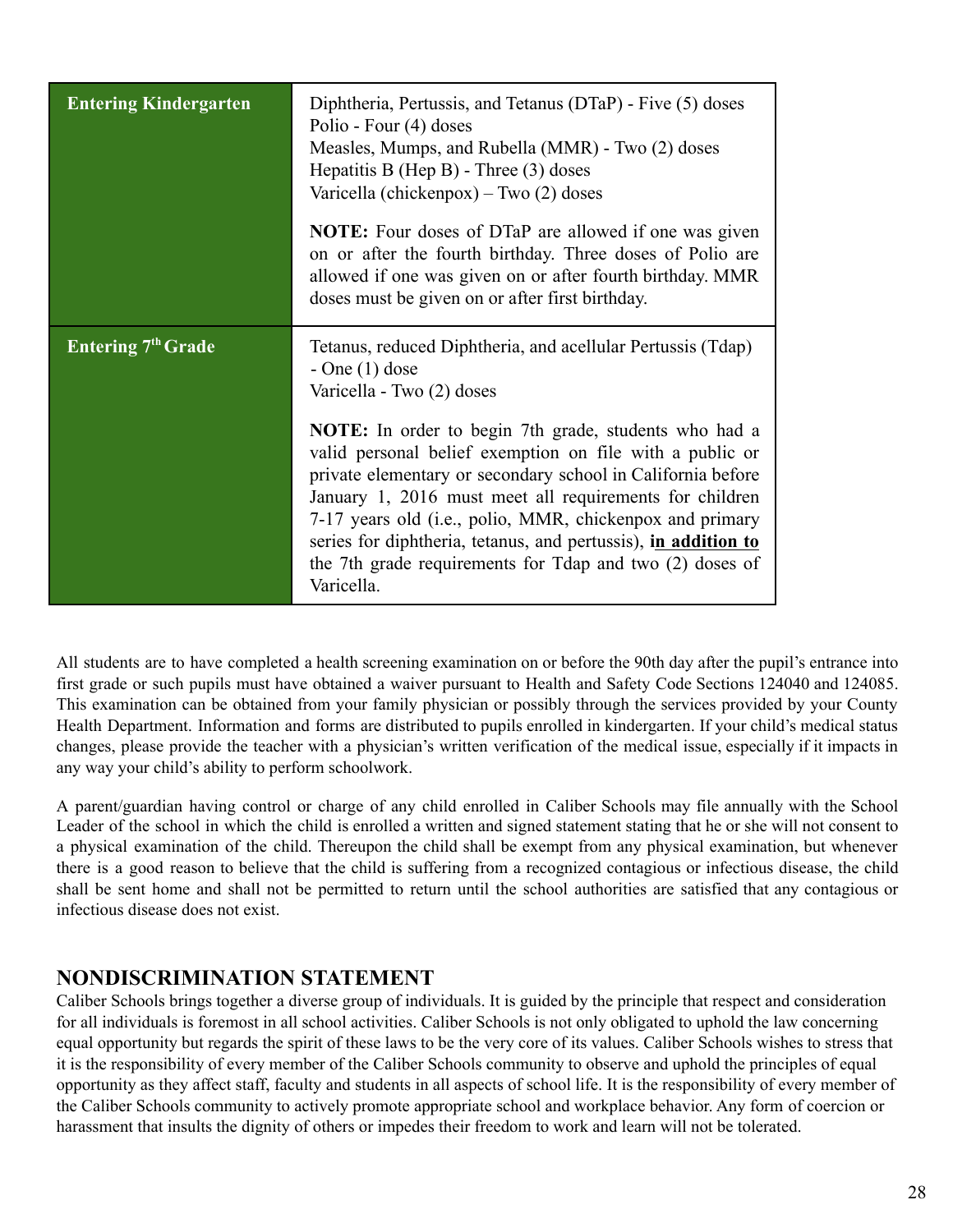Caliber Schools does not discriminate against any student or employee on the basis of actual or perceived disability, gender, gender identity, gender expression, nationality, race or ethnicity, immigration status, religion, religious affiliation, sexual orientation, pregnancy status, or any other characteristic that is contained in the definition of hate crimes in the California Penal Code.

Caliber Schools adheres to all provisions of federal law related to students with disabilities, including, but not limited to, Section 504 of the Rehabilitation Act of 1973, Title II of the Americans with Disabilities Act of 1990 ("ADA"), and the Individuals with Disabilities Education Improvement Act of 2004 ("IDEA").

Caliber Schools is committed to providing a work and educational atmosphere that is free of unlawful harassment under Title IX (sex), Title IV, VI, and VII (race, color, or national origin), The Age Discrimination in Employment Act of 1967; The Age Discrimination Act of 1975; the IDEIA; and Section 504 and Title II of the ADA (mental or physical disability). Charter School prohibits sexual harassment, including cyber sexual bullying, and harassment based upon pregnancy, childbirth or related medical conditions, race, religion, religious affiliation, creed, color, immigration status, gender, gender identity, gender expression, national origin or ancestry, physical or mental disability, medical condition, marital status, age, sexual orientation, or any other basis protected by federal, state, local law, ordinance or regulation. Charter School does not condone or tolerate harassment of any type, including discrimination, intimidation, or bullying, including cyber sexual bullying, by any employee, independent contractor or other person with which Charter School does business, or any other individual, student, or volunteer. This applies to all employees, students, or volunteers and relationships, regardless of position or gender. Charter School will promptly and thoroughly investigate any complaint of harassment and take appropriate corrective action, if warranted. Inquiries, complaints, or grievances regarding harassment as described in this section, above, should be directed to the Charter School Uniform Complaint Procedures ("UCP") Compliance Officer:

#### **Aisha Ford or Asha Canady, SCHOOL LEADERS Caliber: ChangeMakers 500 Oregon Street Vallejo CA 94590 Phone Number: (707) 563-9827**

#### **ORAL HEALTH ASSESSMENT**

Students enrolled in kindergarten in a public school or while enrolled in first grade if the pupil was not previously enrolled in kindergarten in a public school are required to have an oral health assessment completed by a dental professional. Please contact the office if you have questions about this requirement.

## **PUPIL RECORDS, INCLUDING CHALLENGES AND DIRECTORY INFORMATION**

The Family Educational Rights and Privacy Act ("FERPA") affords parents and students who are 18 years of age or older ("eligible students") certain rights with respect to the student's education records. These rights are:

- 1. The right to inspect and review the student's education records within 5 business days after the day the Caliber Schools receives a request for access. Parents or eligible students should submit to the School Leader or designee a written request that identifies the records they wish to inspect. The Charter School official will make arrangements for access and notify the parent or eligible student of the time and place where the records may be inspected.
- 2. The right to request the amendment of the student's education records that the parent or eligible student believes are inaccurate, misleading, or otherwise in violation of the student's privacy rights under FERPA.

Parents or eligible students who wish to ask the Charter School to amend a record should write the Charter School School Leader or designee, clearly identify the part of the record they want changed, and specify why it should be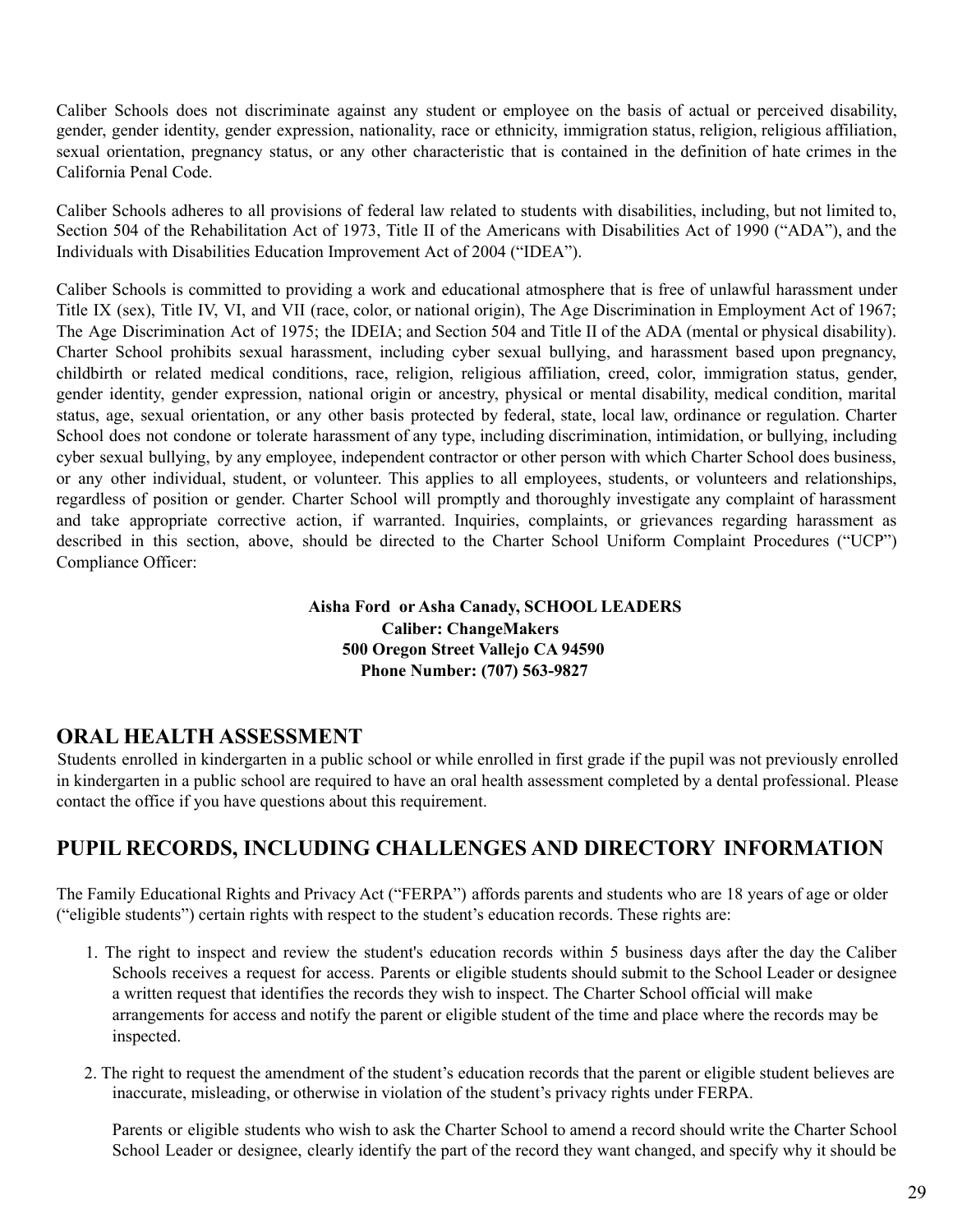changed. If the Charter School decides not to amend the record as requested by the parent or eligible student, the Charter School will notify the parent or eligible student of the decision and of their right to a hearing regarding the request for amendment. Additional information regarding the hearing procedures will be provided to the parent or eligible student when notified of the right to a hearing. If the Charter School decides to amend the record as requested by the parent or eligible student, the School Leader must order the correction or the removal and destruction of the information and inform the parent or eligible student of the amendment in writing.

3. The right to provide written consent before the Charter School discloses personally identifiable information ("PII") from the student's education records, except to the extent that FERPA authorizes disclosure without consent.

One exception, which permits disclosure without consent, is disclosure to Charter School officials with legitimate educational interests. A Charter School official is a person employed by the Charter School as an administrator, supervisor, instructor, or support staff member (including health or medical staff and law enforcement unit personnel) or a person serving on the Charter School board. A Charter School official also may include a volunteer or contractor outside of the Charter School who performs an institutional service of function for which the Charter School would otherwise use its own employees and who is under the direct control of the school with respect to the use and maintenance of PII from education records, such as an attorney, auditor, medical consultant, or therapist; a parent or student volunteering to serve on an official committee, such as a disciplinary or grievance committee; or a parent, student, or other volunteer assisting another Charter School official in performing his or her tasks. A Charter School official has a legitimate educational interest if the official needs to review an education record in order to fulfill his or her professional responsibility.

Upon request, the Charter School discloses education records without consent to officials of another school district in which a student seeks or intends to enroll or is already enrolled if the disclosure is for purposes of the student's enrollment or transfer.

Note that Charter School will not release information to third parties for immigration-enforcement purposes, except as required by law or court order.

4. The right to file a complaint with the U.S. Department of Education concerning alleged failures by the Charter School to comply with the requirements of FERPA. The name and address of the Office that administers FERPA are:

**Family Policy Compliance Office U.S. Department of Education 400 Maryland Avenue, SW Washington, DC 20202**

5. The right to request that the Charter School not release student names, addresses and telephone listings to military recruiters or institutions of higher education without prior written parental consent.

FERPA permits the disclosure of PII from a student's education records, without consent of the parent or eligible student, if the disclosure meets certain conditions found in §99.31 of the FERPA regulations. Except for disclosures to Charter School officials, disclosures related to some judicial orders or lawfully issued subpoenas, disclosures of directory information, and disclosures to the parent or eligible student, §99.32 of the FERPA regulations requires the Charter School to record the disclosure. Parents and eligible students have a right to inspect and review the record of disclosures. A Charter School may disclose PII from the education records of a student without obtaining prior written consent of the parents or the eligible student —

1. Charter School officials who have a legitimate educational interest as defined by 34 C.F.R. Part 99; 2. Other schools to which a student seeks or intends to enroll so long as the disclosure is for purposes related to the student's enrollment or transfer. When a student transfers schools, the Charter School will mail the original or a copy of a student's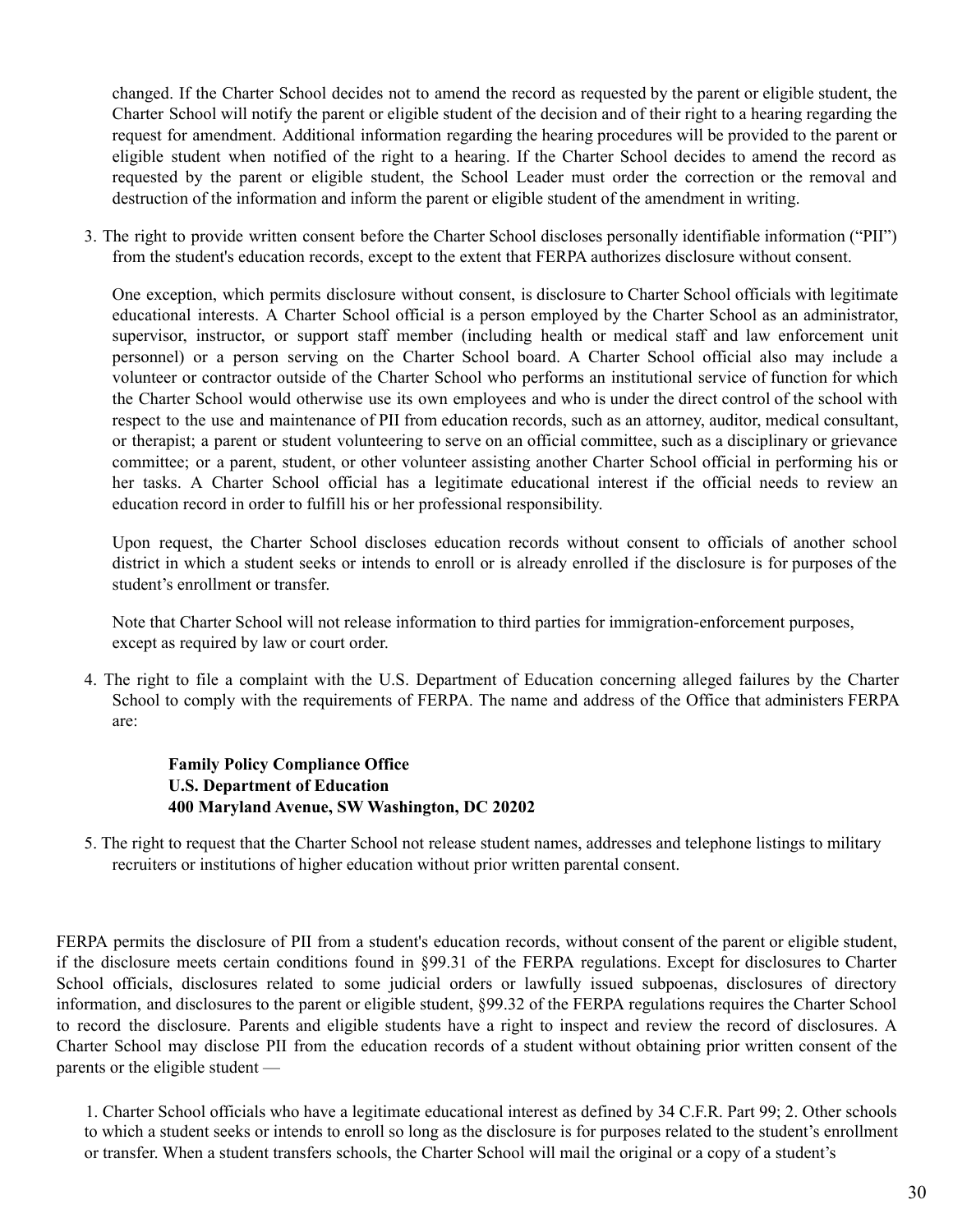cumulative file to the receiving district or private school within ten (10) school days following the date the request is received from the public school or private school where the pupil intends to enroll. Charter School will make a reasonable attempt to notify the parent or eligible student of the request for records at his/her last known address, unless the disclosure is initiated by the parent or eligible student. Additionally, Charter School will give the parent or eligible student, upon request, a copy of the record that was disclosed and give the parent or eligible student, upon request, an opportunity for hearing pursuant to Section (IV)(3) above; 3. Certain government officials listed in 20 U.S.C. § 1232g(b)(1) in order to carry out lawful functions; 4. Appropriate parties in connection with a student's application for, or receipt of, financial aid if it is necessary to determine eligibility, amount of aid, conditions for aid or enforcing the terms and conditions of the aid; 5. Organizations conducting certain studies for the Charter School in accordance with 20 U.S.C. § 1232g(b)(1)(F); 6. Accrediting organizations in order to carry out their accrediting functions;

7. Parents of a dependent student as defined in section 152 of the Internal Revenue Code of 1986; 8. Individuals or entities, in compliance with a judicial order or lawfully issued subpoena. Subject to the exceptions found in 34 C.F.R. § 99.31(a)(9)(i), reasonable effort must be made to notify the parent or eligible student of the order or subpoena in advance of compliance, so that the parent or eligible student may seek a protective order; 9. Persons who need to know in cases of health and safety emergencies;

10. State and local authorities, within a juvenile justice system, pursuant to specific State law; 11. A foster family agency with jurisdiction over a currently enrolled or former student, a short-term residential treatment program staff responsible for the education or case management of a student, and a caregiver (regardless of whether the caregiver has been appointed as the pupil's educational rights holder) who has direct responsibility for the care of the student, including a certified or licensed foster parent, an approved relative or non related extended family member, or a resource family, may access the current or most recent records of grades, transcripts, attendance, discipline, and online communication on platforms established by Charter School for student and parents, and any individualized education program ("IEP") or Section 504 plan that may have been developed or maintained by Charter School; and/or

12. A victim of an alleged perpetrator of a crime of violence or a non-forcible sex offense. The disclosure may only include final results of the disciplinary proceedings conducted by Charter School with respect to that alleged crime or offense. Charter School disclose the final results of the disciplinary proceeding, regardless of whether Charter School concluded a violation was committed.

**"Directory Information"** is information that is generally not considered harmful or an invasion of privacy if released. Directory information can be disclosed to outside organizations without a parent's prior written consent. Outside organizations include, but are not limited to, companies that manufacture class rings or publish year books. The Charter School has designated the following information as directory information:

- 1. Student's name
- 2. Student's address
- 3. Parent's/guardian's address
- 4. Telephone listing
- 5. Student's electronic mail address
- 6. Parent's/guardian's electronic mail address
- 7. Photograph
- 8. Date and place of birth
- 9. Dates of attendance
- 10. Grade level
- 11. Weight and height of members of athletic teams
- 12. Degrees, honors, and awards received
- 13. The most recent educational agency or institution attended
- 14. Student ID number, user ID, or other unique personal identifier used to communicate in electronic systems that cannot be used to access education records without a PIN, password, etc. (A student's social security number, in whole or in part, cannot be used for this purpose.)

If you do not want the Charter School to disclose directory information from your child's education records without your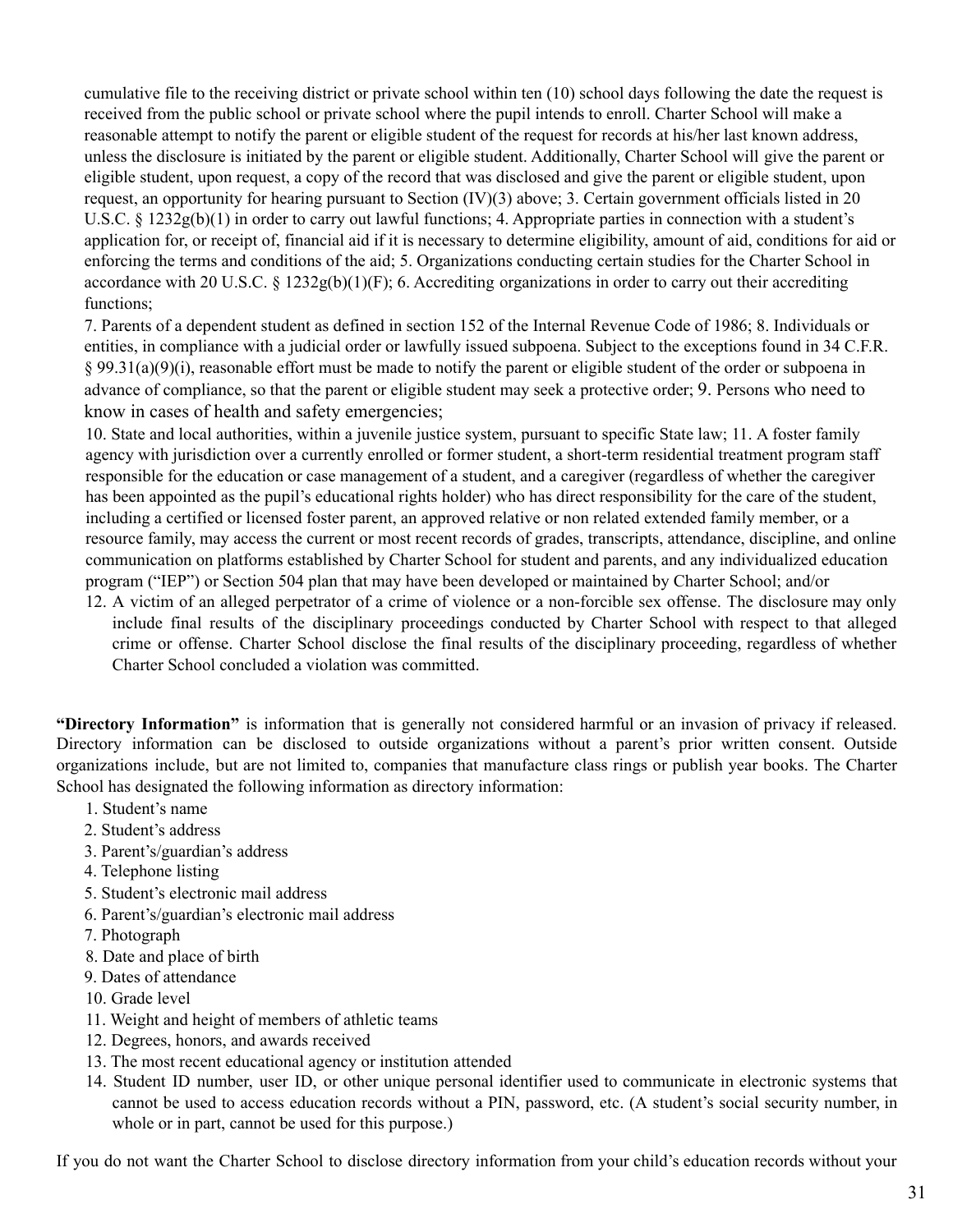prior written consent, you must notify the Charter School in writing at the time of enrollment or re-enrollment. Please notify the Front Office at: cortega@calibercma.org. A copy of the complete Educational Records and Student Information Policy is available within the Caliber School's Student Services Policy Manual which is available at the School office and online.

#### **SECTION 504**

Caliber Schools recognizes its legal responsibility to ensure that no qualified person with a disability shall, on the basis of disability, be excluded from participation, be denied the benefits of, or otherwise subjected to discrimination under any program of the Charter School. Any student who has an objectively identified disability that substantially limits a major life activity, including, but not limited to learning, is eligible for accommodations by the Charter School. The parent of any student suspected of needing or qualifying for accommodations under Section 504 may make a referral for an evaluation to the School Leader. A copy of the Charter School's Policy, Procedures, and Parent Rights Regarding Identification, Evaluation and Education Under Section 504 is available within the Caliber School's Student Services Policy Manual which is available at the School office and online.

#### **TEACHER QUALIFICATION INFORMATION**

Any parent may request information regarding the professional qualifications of classroom teachers and/or paraprofessionals.

## **SEXUAL HEALTH EDUCATION**

A Parent or guardian of a student has the right to excuse their child from all or part of comprehensive sexual health education, HIV prevention education, and assessments related to that education through a passive consent ("opt-out") process. The Charter School does not require active parental consent ("opt-in") for comprehensive sexual health education and HIV prevention education. Parents and guardians may:

- Inspect written and audiovisual educational materials used in comprehensive sexual health education and HIV prevention education.
- Excuse their child from participation in comprehensive sexual health education and HIV prevention education in writing to the Charter School.
- Be informed whether the comprehensive sexual health or HIV/AIDS prevention education will be taught by Charter School personnel or outside consultants. When the Charter School chooses to use outside consultants or to hold an assembly with guest speakers to teach comprehensive sexual health or HIV/AIDS prevention education, be informed of:
	- o The date of the instruction
	- o The name of the organization or affiliation of each guest speaker
- Request a copy of Education Codes 51930 through 51939.

Anonymous, voluntary, and confidential research and evaluation tools to measure student's health behaviors and risks may be administered to  $7<sup>th</sup>$  and  $8<sup>th</sup>$  grade students. A parent or guardian has the right to excuse their child from the test, questionnaire, or survey ("opt-out"). Parents or guardians shall be notified in writing that this test, questionnaire, or survey is to be administered, given the opportunity to review the test, questionnaire, or survey if they wish, notified of their right to excuse their child from the test, questionnaire, or survey, and informed that in order to excuse their child they must state their request in writing to the Charter School.

A student may not attend any class in comprehensive sexual health education or HIV prevention education, or participate in any anonymous, voluntary, and confidential test, questionnaire, or survey on student health behaviors and risks, if the school has received a written request from the student's parent or guardian excusing the student from participation. An alternative educational activity shall be made available to students whose parents or guardians have requested that they not receive the instruction or participate in the test, questionnaire, or survey.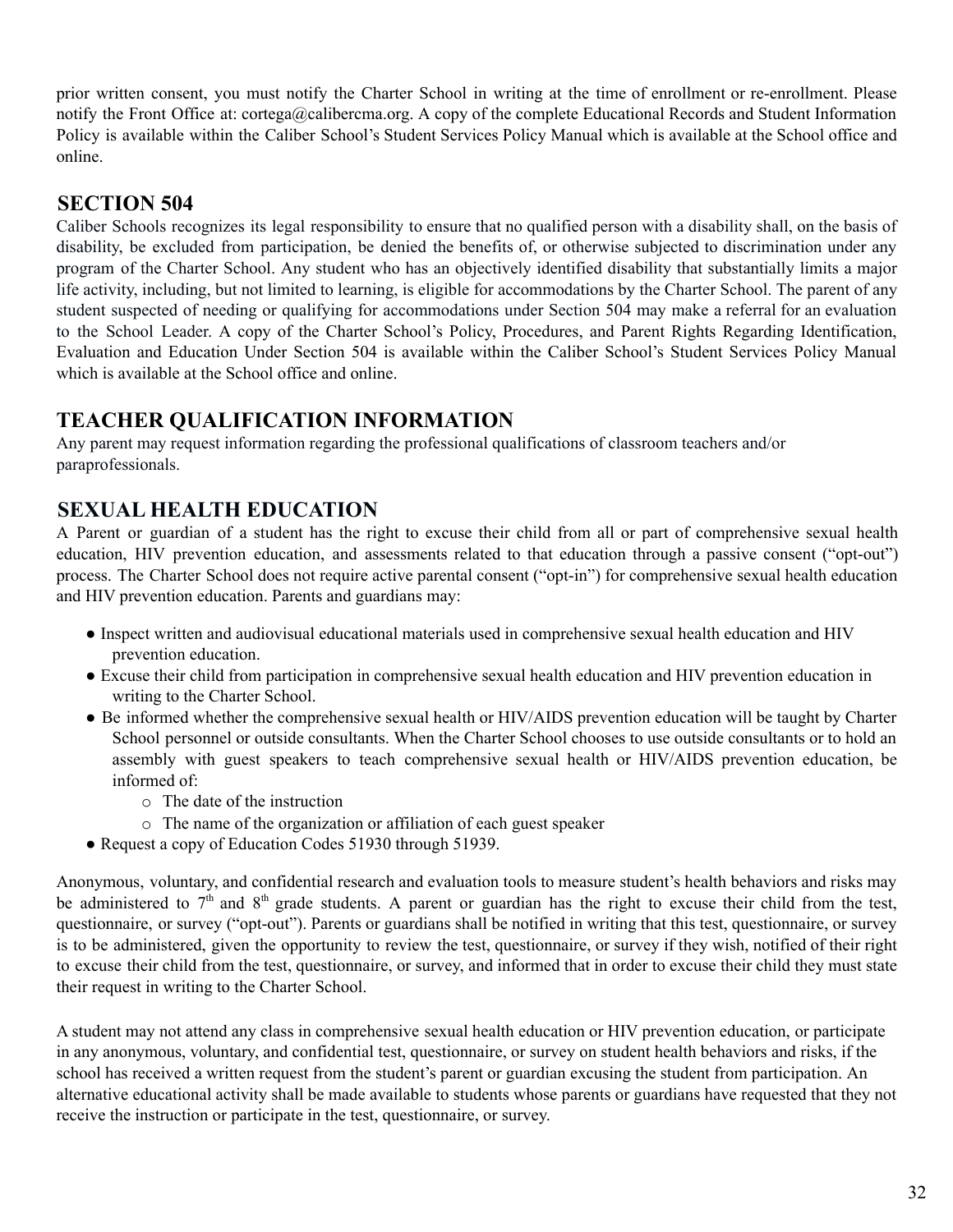# **UNIFORM COMPLAINT PROCEDURE**

Caliber Schools has the primary responsibility to insure compliance with applicable state and federal laws and regulations and has established procedures to address allegations of unlawful discrimination, harassment, intimidation, and bullying, and complaints alleging violations of state or federal laws governing educational programs. Charter School shall investigate and seek to resolve complaints using policies and procedures known as the Uniform Complaint Procedure ("UCP") adopted by our Governing Board for the following types of complaints:

- 1. Unlawful discrimination, harassment, intimidation, or bullying against any protected group, including actual or perceived discrimination, on the basis of the actual or perceived characteristics of age, ancestry, color, mental disability, physical disability, ethnic group identification, immigration status/citizenship, gender expression, gender identity, gender, genetic information, nationality, national origin, race or ethnicity, religion, medical condition, marital status, sex, or sexual orientation, or on the basis of a person's association with a person or group with one or more of these actual or perceived characteristics in any Charter School program or activity.
- 2. The UCP shall also be used when addressing complaints alleging failure to comply with state and/or federal laws in: Adult Education Programs, After School Education and Safety Programs, Agricultural Vocational Education Programs, American Indian Education Centers and Early Child Education Program Assessments, Consolidated Categorical Aid Programs, Career Technical and Technical Education and Career Technical and Technical Training Programs, Child Care and Development Programs, Child Nutrition Programs, Foster and Homeless Youth Services, Migrant Education Programs, Every Student Succeeds Act / No Child Left Behind Act (2001) Programs (Titles I-VII), including improving academic achievement, compensatory education, limited English proficiency, and migrant education, Regional Occupational Centers and Programs, Special Education Programs, State Preschool, Bilingual Education, Economic Impact Aid, and Tobacco-Use Prevention Education.
- 3. A complaint of noncompliance with laws relating to pupil fees may be filed pursuant to the local UCP. A pupil enrolled in a public school shall not be required to pay a pupil fee for participation in an educational activity. A pupil fee includes, but is not limited to, all of the following:
	- 1. A fee charged to a pupil as a condition for registering for school or classes, or as a condition for participation in a class or an extracurricular activity, regardless of whether the class or activity is elective or compulsory or is for credit.
	- 2. A security deposit, or other payment, that a pupil is required to make to obtain a lock, locker, book, class apparatus, musical instrument, clothes, or other materials or equipment.
	- 3. A purchase that a pupil is required to make to obtain materials, supplies, equipment, or clothes associated with an educational activity.

A pupil fee complaint shall not be filed later than one (1) year from the date the alleged violation occurred. Complaints that fall under the UCP, including complaints of noncompliance with laws relating to pupil fees, must be filed in writing with the below Compliance Officer. A complaint regarding pupil fees may be filed anonymously if the complaint provides evidence or information to support an allegation of noncompliance with laws relating to pupil fees. Complaints other than complaints relating to pupil fees must be filed in writing with the following compliance officer:

> **Aisha Ford or Asha Canady, SCHOOL LEADER Caliber: ChangeMakers 500 Oregon Street Vallejo CA 94590 Phone Number: (707) 563-9827**

If the complaint is regarding the designated individual above, complaints can be directed to the following alternate compliance officer: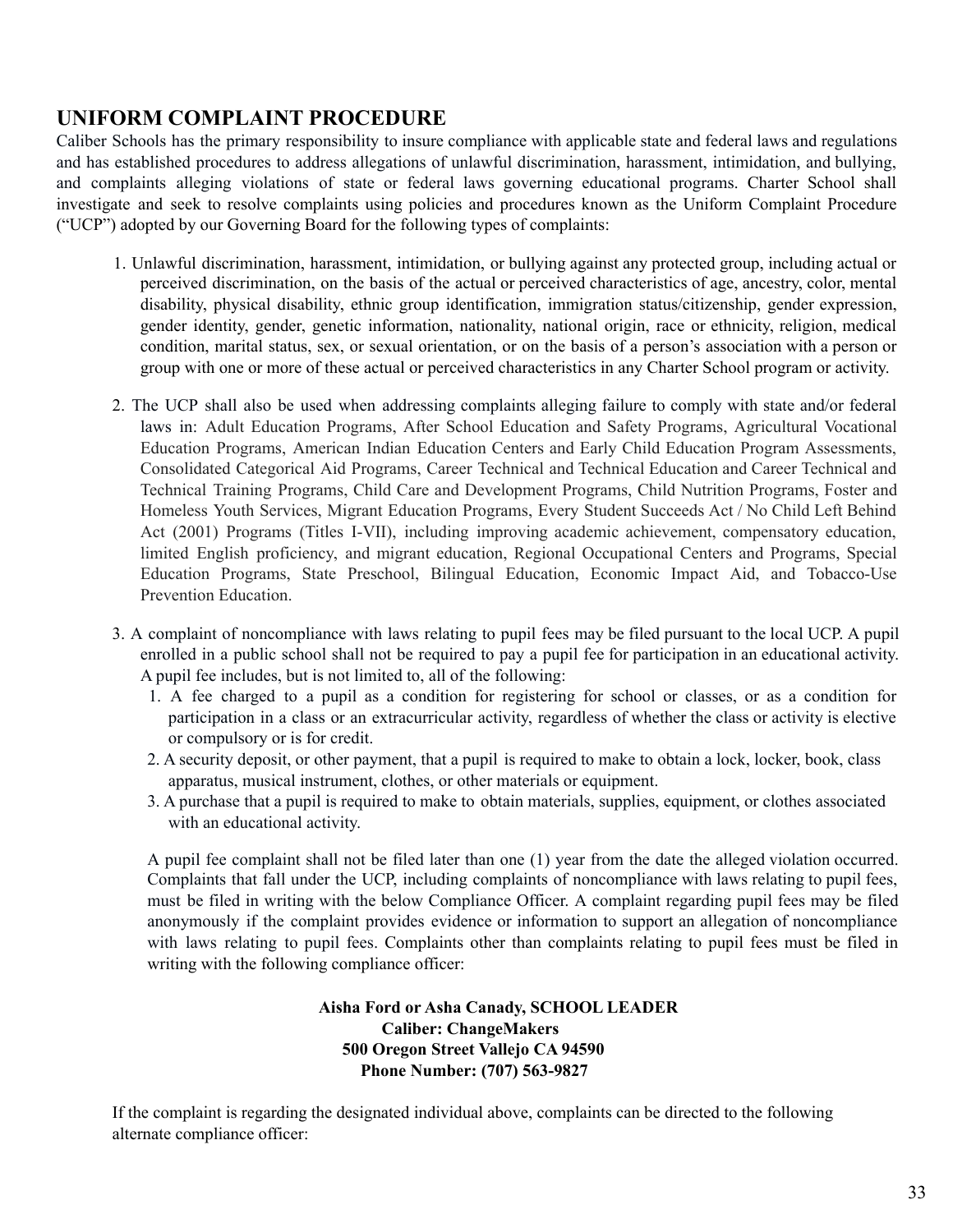#### **MARKUS MULLARKEY, President Caliber Schools 3260 Blume Drive, Suite 120, Richmond 94806 Phone Number: 510-640-4407**

Complaints alleging discrimination, harassment, intimidation, or bullying, must be filed within six (6) months from the date the alleged discrimination, harassment, intimidation, or bullying, occurred or the date the complainant first obtained knowledge of the facts of the alleged discrimination, harassment, intimidation, or bullying. The Compliance Officer responsible for investigating the complaint shall conduct and complete the investigation in accordance with California regulations and in accordance with the Charter School's procedures. The final written Decision or report will be sent to the complainant within sixty (60) days from the receipt of the complaint. This sixty (60) day time period may be extended by written agreement of the complainant.

The complainant has a right to appeal the School's Decision to the California Department of Education ("CDE") by filing a written appeal within fifteen (15) days of receiving the final written Decision. The appeal must include a copy of the complaint filed with the School and a copy of the Charter School's Decision, and the complainant must specify the basis for the appeal of the decision and whether the facts are incorrect and/or the law has been misapplied.

A complainant may pursue available civil law remedies outside of the Charter School's complaint procedures. Complainants may seek assistance from mediation centers or public/private interest attorneys. Civil law remedies that may be imposed by a court include, but are not limited to, injunctions and restraining orders. For unlawful discrimination, harassment, intimidation or bullying complaints arising under state law, however, a complainant must wait until sixty (60) days have elapsed from the filing of an appeal with the CDE before pursuing civil law remedies. The moratorium does not apply to injunctive relief and is applicable only if the Charter School has appropriately, and in a timely manner, apprised the complainant of his/her right to file a complaint in accordance with 5 CCR 4622.

A copy of the UCP policy and complaint procedures is available free of charge in the Main Office within the Caliber School's Student Services Policy Manual. For further information on any part of the complaint procedures, including filing a complaint or requesting a copy of the complaint procedures, please contact the School Leader.

#### **AVAILABILITY OF HEALTH INSURANCE**

Children—regardless of immigration status (foster youth, pregnant women, and legally present individuals, including those with deferred action for childhood arrivals ["DACA"] status) may be eligible for no- or low-cost Medi-Cal insurance. Medi-Cal covers immunizations, checkups, specialists, vision and dental services, and more for children and youth at no- or low-cost. Medi-Cal enrollment is available year-round.

Covered California is where legal residents of California can compare quality health plans and choose the one that works best for them. Based on income and family size, many Californians may qualify for financial assistance. Enroll during Open Enrollment or any time you experience a life-changing event, like losing your job or having a baby. You have sixty (60) days from the event to complete enrollment. Information regarding the availability of insurance is provided with enrollment forms and available at:

http://hbex.coveredca.com/toolkit/PDFs/ALL\_IN\_Flyer\_EnrollGetCareRenew\_CC.pdf

Caliber Schools shall not discriminate against a pupil who does not have health care coverage or use any information relating to a pupil's health care coverage or interest in learning about health care coverage in any manner that would bring harm to the pupil or the pupil's family.

## **SURVEYS ABOUT PERSONAL BELIEFS**

Unless you give written permission, your child will not be given any test, questionnaire, survey, or examination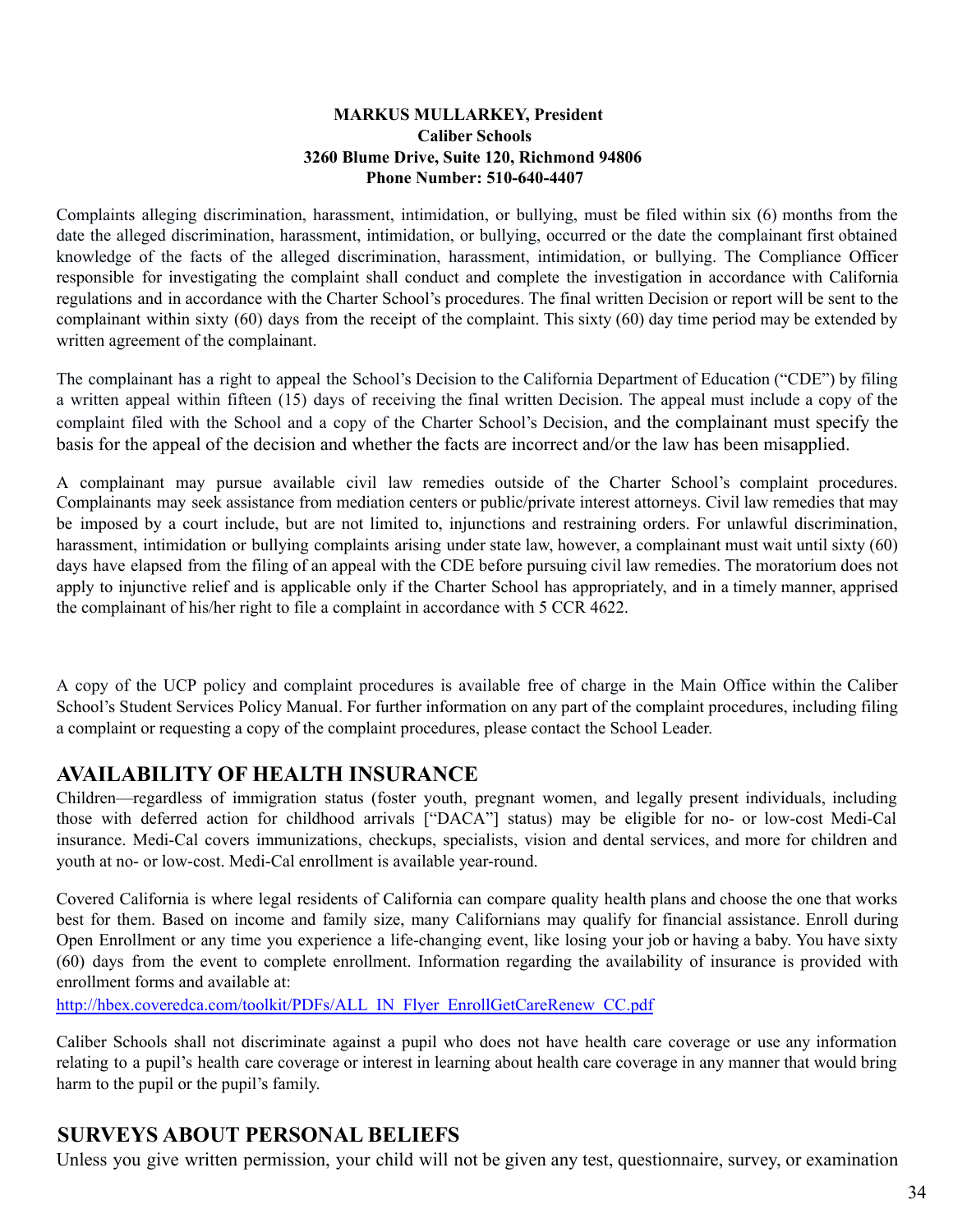containing any questions about your child's, or his/her parents' or guardians' personal beliefs or practices in sex, family life, morality, or religion.

# **EDUCATION OF FOSTER CHILDREN AND MOBILE YOUTH**

The Charter School has adopted a policy governing the education of foster youth, consistent with state and federal law. A copy of the complete Education of Foster Youth Policy is available within the Caliber School's Student Services Policy Manual which is available at the School office and online.

# **ENGLISH LEARNERS**

Caliber Schools is committed to the success of its English Learners and support will be offered both within academic classes and in supplemental settings for students who need additional support for English language learning. The Charter School will meet all applicable legal requirements for English Learners as they pertain to annual notification to parents, student identification, placement, program options, English Learners and core content instruction, teacher qualifications and training, reclassification to fluent English proficient status, monitoring and evaluating program effectiveness, and standardized testing requirements. The Charter School will implement policies to assure proper placement, evaluation, and communication regarding English Learners and the rights of students and parents.

# **MENTAL HEALTH SERVICES**

Caliber Schools recognizes that when unidentified and unaddressed, mental health challenges can lead to poor academic performance, increased likelihood of suspension and expulsion, chronic absenteeism, student attrition, homelessness, incarceration, and violence. Access to mental health services at the Charter School and in our community is not only critical to improving the physical and emotional safety of students, but it also helps address barriers to learning and provides support so that all students can learn problem-solving skills and achieve in school and, ultimately, in life. The following resources available to your child:

Available on Campus:

- School-based counseling services your child is encouraged to directly contact a Charter School counselor by coming into the counseling office during school hours and making an appointment to speak with a counselor. Our counselors support students by providing individual sessions, group or parent consultations whenever a student is having a difficult time due to academic stress, transition to changes in their environment, or social concerns, including isolation. Counseling services, whether provided by our Charter School or by an outside provider listed in this letter, are voluntary.
- Special education services if you believe your child may have a disability, you are encouraged to directly contact the School Leader to request an evaluation.
- Prescription medication while on campus if your child requires prescription medication during school hours and you would like assistance from School staff in providing this mediation to your child, please contact the Front Office Team.

Available in the Community and Nationally:

- National Suicide Prevention Hotline This organization provides confidential support for adults and youth in distress, including prevention and crisis resources. Available 24 hours at 1-800-273-8255.
- The Trevor Project This organization provides suicide prevention and crisis intervention for LGBTQ youth between the ages of 13 and 24. **Available at 1-866-488-7386 or visit** https://www.thetrevorproject.org/**.**
- Big Brothers/Big Sisters of America This organization is a community- based mentorship program.

Community-specific program information can be found online at https://www.bbbs.org or by calling (813) 720-8778.

# **HUMAN TRAFFICKING PREVENTION**

California has the highest number of incidents of human trafficking in the U.S., and all students may be vulnerable. Charter School believes it is a priority to inform our students about (1) prevalence, nature of and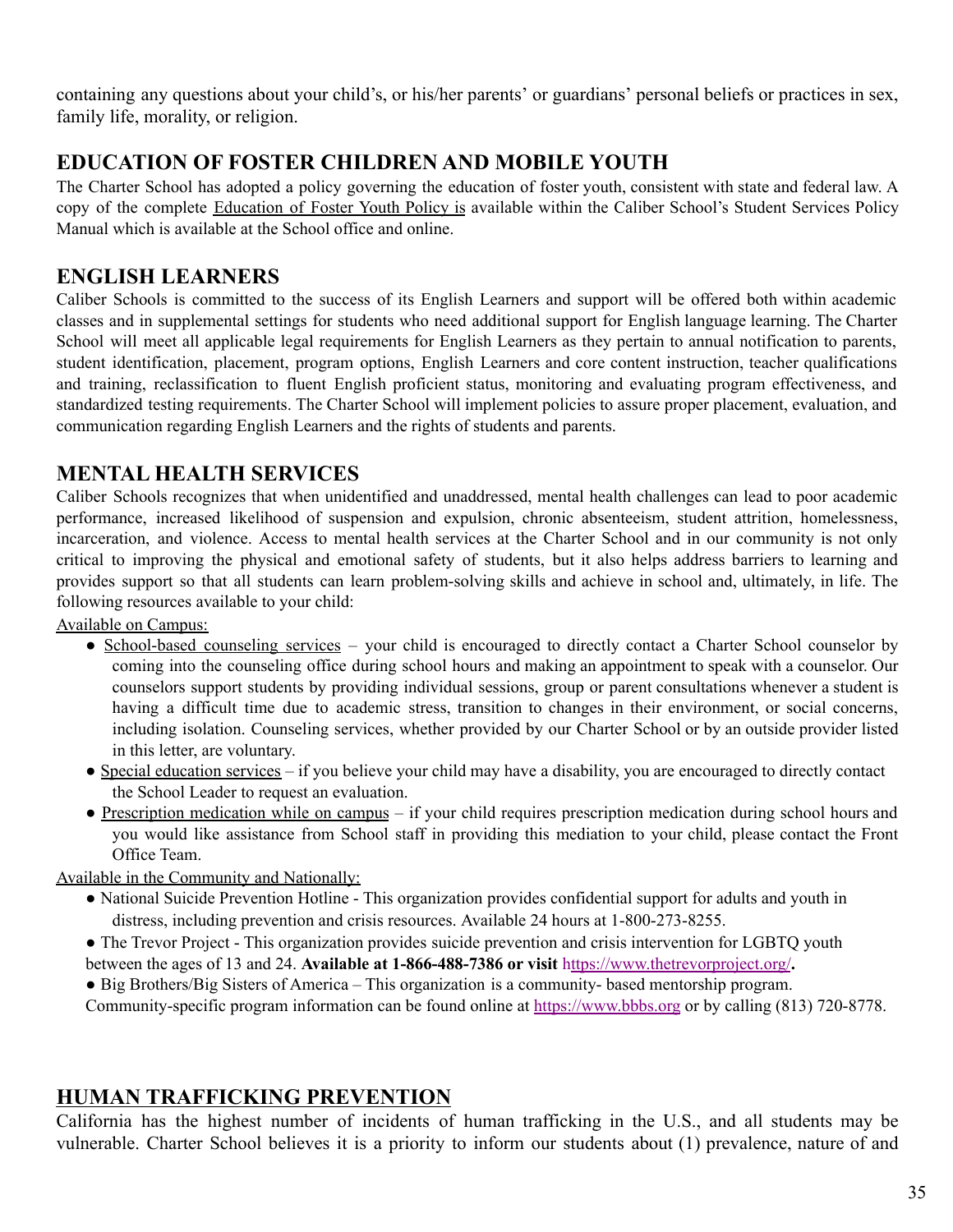strategies to reduce the risk of human trafficking, techniques to set healthy boundaries, and how to safely seek assistance, and (2) how social medial and mobile device applications are used for human trafficking.

In accordance with the California Healthy Youth Act, Charter School will provide age-appropriate instruction on the prevention of human trafficking, including sexual abuse, assault, and harassment. You have the right to excuse your child from all or part of instruction on prevention of human trafficking. An opt-out form is available upon request. Your consent for this instruction is NOT required. If we do not receive a written request to excuse your child, your child will be included in the instruction.

Information and materials for parents/guardians about the curriculum and resources on prevention of human trafficking and abuse, including sexual abuse, assault, and harassment are available on Charter School's website for your review.

# **SCHOOL BUS AND PASSENGER SAFETY**

Upon registration, Caliber Schools is required to provide safety regulations to all kindergarten through sixth (6th) grade new students and students who have not previously been transported by school bus. Additionally, the Charter School must also provide safety instruction to all students in kindergarten through eighth (8th) grade who receive home-to-school transportation. A copy of the complete Transportation Safety Policy is available upon request at the main office and within the Caliber School's Student Services Policy Manual.

# **PREGNANT AND PARENTING STUDENTS**

The Charter School recognizes that pregnant and parenting pupils are entitled to accommodations that provide them with the opportunity to succeed academically while protecting their health and the health of their children. A pregnant or parenting pupil is entitled to eight (8) weeks of parental leave, or more if deemed medically necessary by the pupil's physician, which the pupil may take before the birth of the pupil's infant if there is a medical necessity and after childbirth during the school year in which the birth takes place, inclusive of any mandatory summer instruction, in order to protect the health of the pupil who gives or expects to give birth and the infant, and to allow the pregnant or parenting pupil to care for and bond with the infant. The Charter School will ensure that absences from the pupil's regular school program are excused until the pupil is able to return to the regular school program.

Upon return to school after taking parental leave, a pregnant or parenting pupil will be able to make up work missed during his or her leave, including, but not limited to, makeup work plans and reenrollment in courses. Notwithstanding any other law, a pregnant or parenting pupil may remain enrolled for a fifth year of instruction in the Charter School if it is necessary in order for the pupil to be able to complete any graduation requirements, unless the Charter School determines that the pupil is reasonably able to complete the graduation requirements in time to graduate from high school by the end of the pupil's fourth year of high school.

Complaints of noncompliance with laws relating to pregnant or parenting pupils may be filed under the Uniform Complaint Procedures ("UCP") of the Charter School. The complaint may be filed in writing with the compliance officer:

#### **Aisha Ford or Asha Canady, SCHOOL LEADER Caliber: ChangeMakers 500 Oregon Street Vallejo CA 94590 Phone Number: (707) 563-9827**

A copy of the UCP is available within the Caliber School's Student Services Policy Manual. For further information on any part of the complaint procedures, including filing a complaint or requesting a copy of the complaint procedures, please contact the School Leader.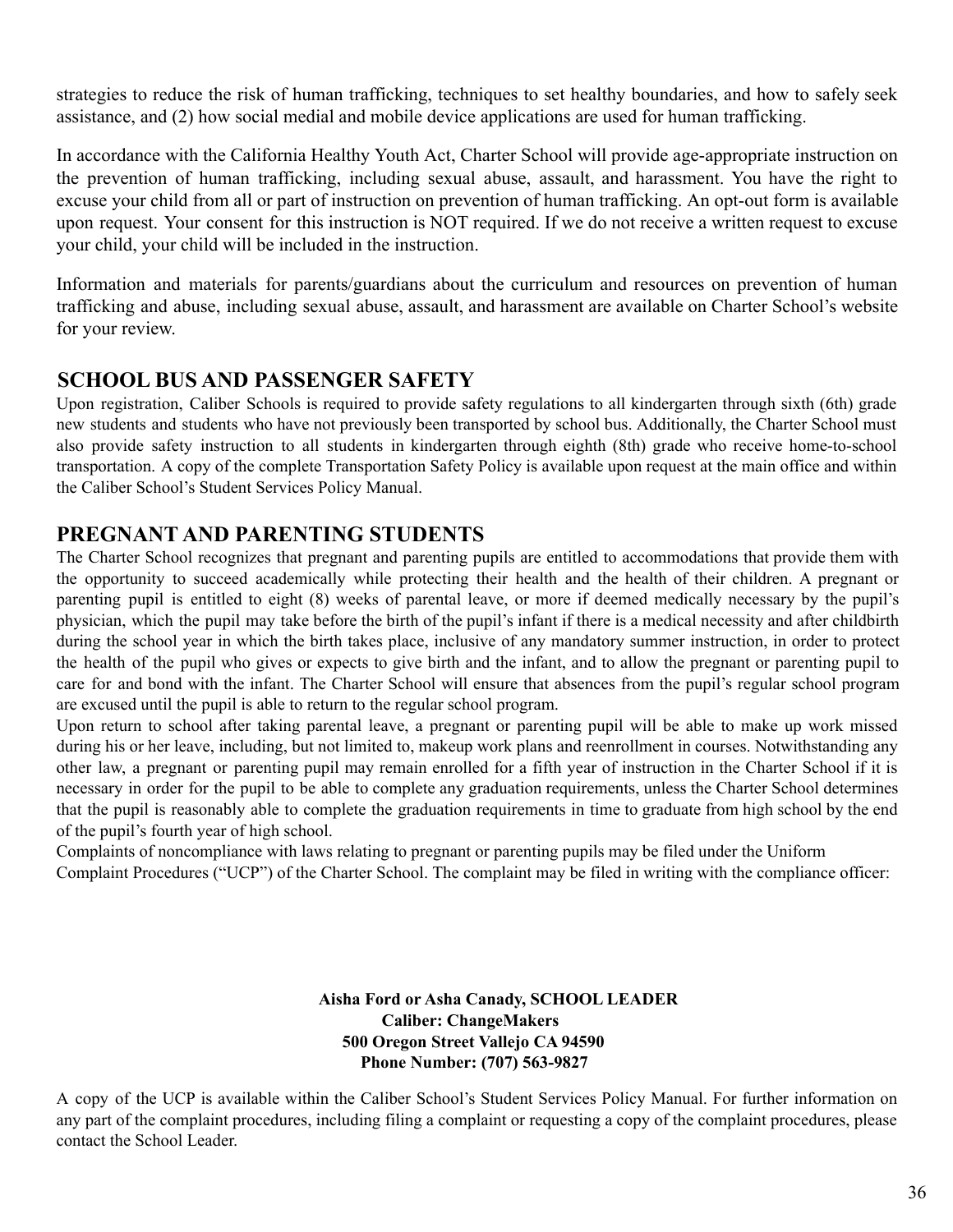# **ANIMAL DISSECTIONS**

Students at the Charter School may perform animal dissections as part of the science curriculum. Any pupil who provides his or her teacher with a written statement, signed by his or her parent/guardian, specifying the pupil's moral objection to dissecting or otherwise harming or destroying animals, or any parts thereof, may be excused from such activities if the teacher believes that an adequate alternative education project is possible. The alternative education project shall require a comparable time and effort investment by the pupil. It shall not, as a means of penalizing the pupil, be more arduous than the original education project. The pupil shall not be discriminated against based upon his or her moral objection to dissecting or otherwise harming or destroying animals, or any parts thereof.

## **PARENT AND FAMILY INVOLVEMENT POLICY**

The Charter School aims to provide all students in our school significant opportunity to receive a fair, equitable, and high-quality education, and to close educational achievement gaps while abiding by guidelines within the Elementary and Secondary Education Act ("ESEA"). The Charter School staff recognizes a partnership with families is essential to meet this goal. Our Parent and Family Engagement Policy leverages and promotes active involvement of all families as partners with schools to ensure student success. A copy of the Charter School's complete Parent and Family Involvement Policy is available upon request in the main office.

## **TOBACCO-FREE SCHOOLS**

Ample research has demonstrated the health hazards associated with the use of tobacco products, including smoking and the breathing of secondhand smoke. Charter School provides instructional programs designed to discourage students from using tobacco products. The Charter School's Governing Board recognizes that smoking and other uses of tobacco and nicotine products constitute a serious public health hazard and are inconsistent with the goals of all Charter School to provide a healthy environment for students and staff.

In the best interest of students, employees, and the general public, the Board therefore prohibits the use of tobacco products at all times on Charter School property and in Charter School vehicles. This prohibition applies to all employees, students, visitors, and other persons at school or at a school-sponsored activity or athletic event. It applies to any meeting on any property owned, leased, or rented by or from Charter School.

Smoking or use of any tobacco-related product or disposal of any tobacco-related waste is prohibited within 25 feet of any playground, except on a public sidewalk located within 25 feet of the playground. Smoking or use of any tobacco-related product is also prohibited within 250 feet of the youth sports event in the same park or facility where a youth sports event is taking place. In addition, any form of intimidation, threat, or retaliation against a person for attempting to enforce this policy is prohibited.

The School Leader or designee shall inform students, parents/guardians, employees, and the public about this policy. All individuals on Charter School premises share in the responsibility of adhering to this policy. Additionally, Charter School will post signs stating "Tobacco use is prohibited" prominently at all entrances to school property.

# **CALIFORNIA HEALTHY KIDS SURVEY**

The Charter School will administer the California Healthy Kids Survey ("CHKS") to students at grades five and seven[ whose parents or guardians provide written permission. The CHKS is an anonymous, confidential survey of school climate and safety, student wellness, and youth resiliency that enables the Charter School to collect and analyze data regarding local youth health risks and behaviors, school connectedness, school climate, protective factors, and school violence.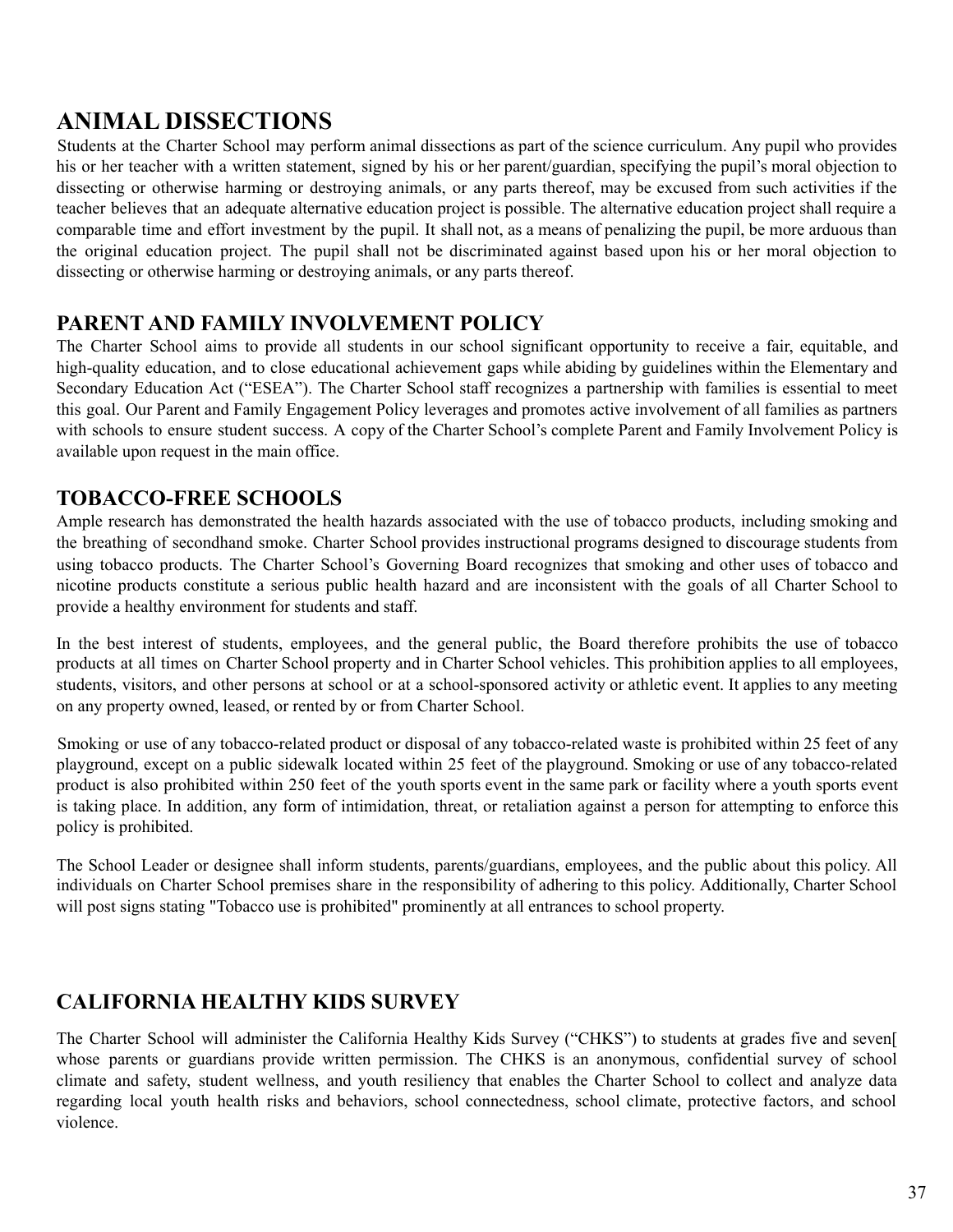## **LOST OR DAMAGED SCHOOL PROPERTY**

If a student willfully damages the Charter School's property or the personal property of a Charter School employee, or fails to return a textbook, library book, computer/tablet or other Charter School property that has been loaned to the student, the student's parents/guardians are liable for all damages caused by the student's misconduct not to exceed ten thousand dollars (\$10,000), adjusted annually for inflation. After notifying the student's parent or guardian in writing of the student's alleged misconduct and affording the student due process, Charter School may withhold the student's grades and transcripts until the damages have been paid. If the student and the student's parent/guardian are unable to pay for the damages or to return the property, Charter School will provide a program of voluntary work for the minor in lieu of the payment of monetary damages. Upon completion of the voluntary work, and the student's grades will be released.

# **Appendix B: Family Resources**

Welcome to Caliber: ChangeMakers Academy! Caliber Schools is committed to helping students and families succeed. We are here to work together to provide not only an excellent education for our students, but a caring and nurturing school community. The challenges of parenting seem to increase daily. We want to partner with you to support your child on their path to college.

The following pages contain information regarding support services, general information for families, and tips for making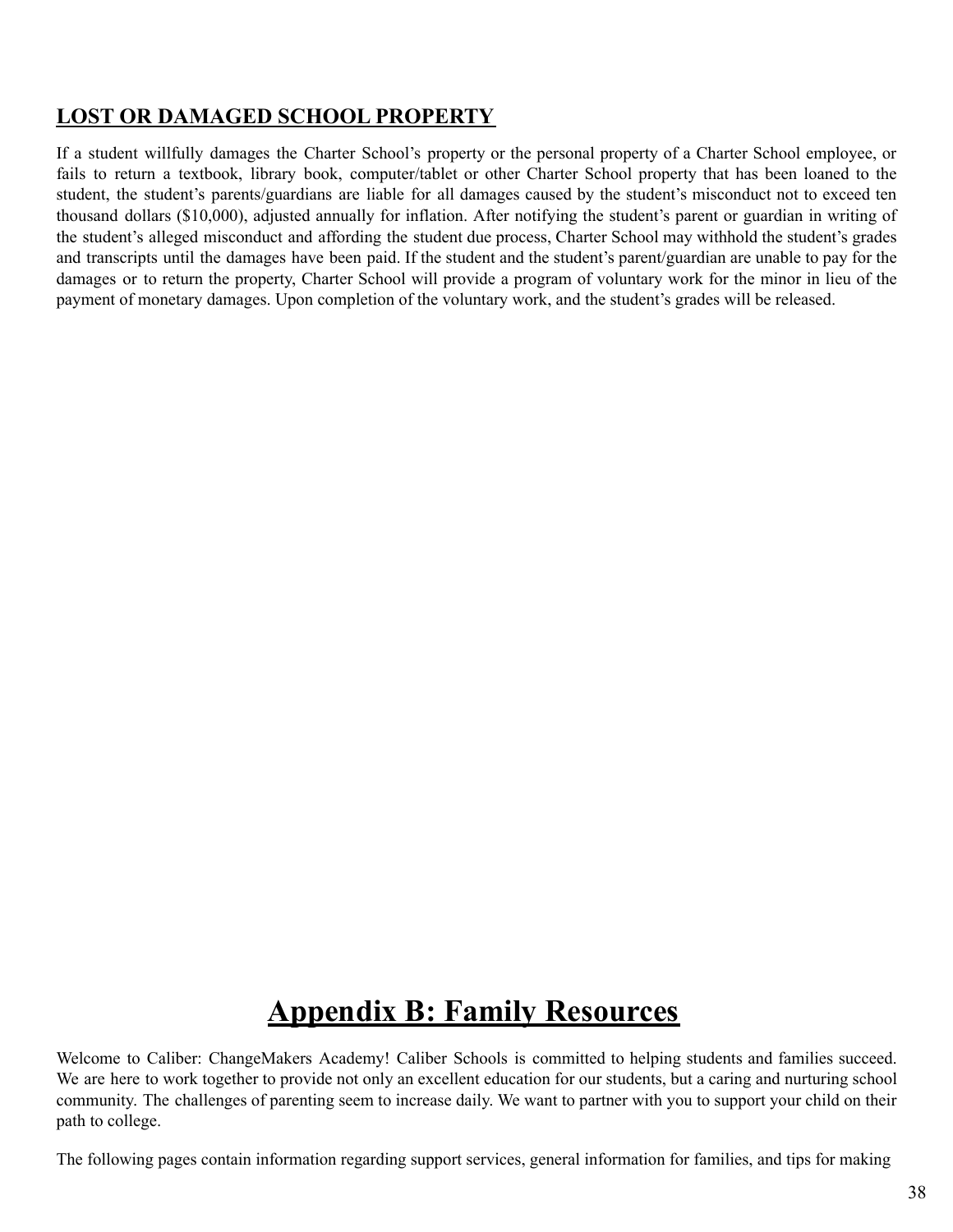a smooth transition into the school year. We are so excited to begin the school journey with you and we hope you are too!

At times families need extra support. Please feel free to contact Mrs. Balaguru at sbalaguru@calibercma.org if you or a loved one need help. For County Resources on housing, food, employment etc: Please see Solano County services: http://solanocounty.com/depts/hss/default.asp

## **BACK TO SCHOOL TIME**

Change may be good, but it's not necessarily easy. Switching from the laid-back fun in the sun of summer to rules, homework, and routines can be a big jump for parents/guardians and children alike. But with a little preparation and the right attitude, it doesn't have to be so hard. It's normal for a child to have a little flutter of anxiety about going back to school, after all, they're getting themselves ready for a lot of newness: a teacher, classmates, tasks, and challenges.

Students may have trouble sleeping at the start of the school year, but that's nothing to worry about. More uncomfortable symptoms might include continued trouble sleeping, decreased appetite, or irritability. Severe cases can involve tears, tantrums, and even refusing to go to school. Parents/guardians can help children adjust by role-playing school with stuffed animals, driving the bus route, and visiting the playground and the classroom before the first day of school.

## **STAY POSITIVE**

A parent's attitude has a strong influence on how children view the beginning of school. Children pick up on their parents' feelings, react to them, and often magnify them. Sending them the message that they can do it is powerful. Be open to discussing your own previous school anxieties to help normalize your child's emotions. Emphasize to your children that anxiety doesn't have to be a stop signal; it is just the mind and body's way of getting ready to try something new.

## **CREATE ROUTINES**

Establishing daily routines at home at the start of the school year (or even before) can also help children adjust. Doing this directly benefits their work in the classroom, where their day is full of routines, "Routines need to be modeled to kids no matter what age. They need to be shown what to do, not told what to do, ``"And parents need to let their kids know their expectations daily."

Creating a checklist or flowchart helps children get organized and stay on schedule. "It helps ease anxiety with rushing to get out the door. To ease the morning stress, try creating a laminated checklist that hangs on the refrigerator and reads, for example, "Get dressed. Eat breakfast. Take vitamins. Brush teeth. Get backpack." Children can check these off as they do the tasks. These tasks help children feel in charge and responsible of their school preparation and supplies.

For the afternoon, consider scheduling a routine for homework, snacks, and extracurricular activities. Have your children help create the schedule to encourage buy in. At night, when setting bedtimes, keep in mind that children between the ages of 5 and 12 need 10 to 11 hours of sleep. Setting an early bedtime at the beginning of the school year may not work as well for older children who can handle being up later. Expect children to be exhausted the first two weeks of school and plan time in the afternoons to just relax.

# **ESTABLISH FUN TRADITIONS**

Because attitude matters, if you're excited for school to start, your children will follow your lead. Having an annual ritual can help ring in the new school year and can be a treasured tradition for years to come. For example, share a treat and talk about joys and concerns for the upcoming year.

Spending time just hanging out with your children before the start of the school year helps with transition. A parent/guardian's simple presence is comforting and soothing to children and gives them the opportunity to talk if they want to.

Once school starts, of course parents want to hear all about it, but it's important to follow your child's lead. Some children are chatty and want to discuss every detail. Others will feel overwhelmed with too many questions. They may need to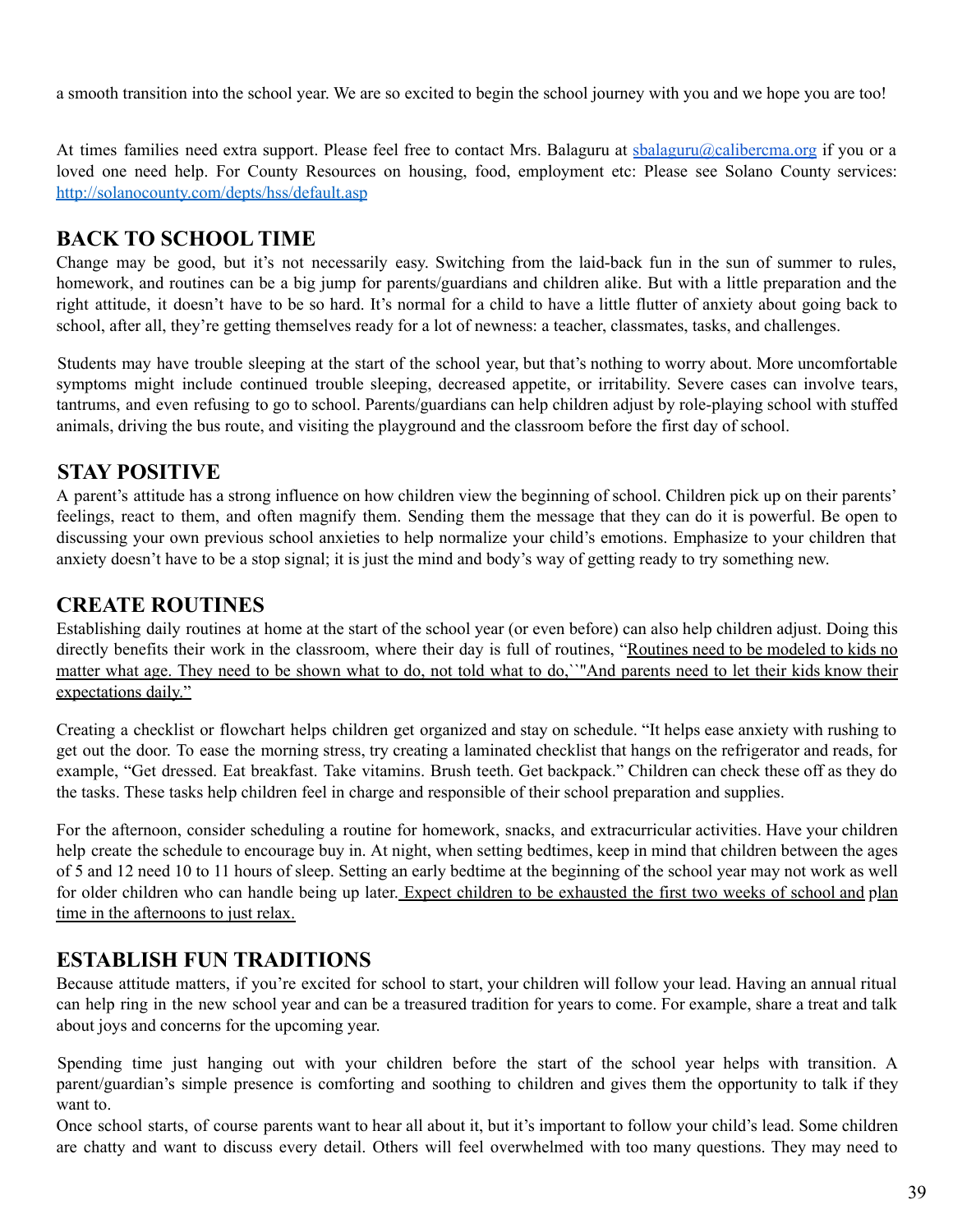relax first and talk later, or they may only tell you about bits and pieces of their day. Either way, it's fine.

# **TIPS FOR TRANSITION TO A NEW SCHOOL**

Changing schools can be a tough adjustment for any kid, especially for an older child leaving behind friends. Here are some ways you can make the transition easier for your child.

*Start Early*

- Attend your student's back to school night.
- Attend social events arranged by Caliber Schools prior to the start of the year to allow new friendships to begin.
- Don't overwhelm or push your child into meeting new friends. Just let him/her know you're there to help if she/he wants you to.

### *Work With the School*

- If your child has any special needs, such as a learning disability, work with Caliber Schools as far in advance as possible to determine placement and to line up services.
- If your child has a history of struggling in school, work with the School Leader ahead of time to line up support, even if your child does not currently have an individualized education program.
- Check out the curriculum at your new school. If your child has not learned some of the material she/he is expected to know, make arrangements to fill in the gaps.
- Talk to your child about differences at the new school, such as a different schedule or classroom configuration. *Be Positive*
	- Talk about all the things the new school has to offer such as computer coding and hands-on science.
	- Remind your child often that new friends don't replace old ones. Make arrangements for your child to visit her old friends if possible. If your child is old enough, help her/him connect with friends online, under your supervision.
	- If your child is reluctant about making new friends, consider counseling.
	- Give your child time to adjust to the new school.

### *Get Involved*

- Join the parent organization.
- Make friends with other parents, but don't expect your child to automatically become friends with their children.
- Give yourself time. It can be hard, especially if the school leader has a different leadership style than at your child's former school or if your child is struggling academically or socially. Even if your child adjusts beautifully, he/she may still miss the old school.

Making the leap from one school to another is tough, even for an effervescent child who has always done well in school. If you have multiple kids or older children, or your kids have never switched schools before, the move can be downright hard. But it's important to focus on the good that is coming from the move. Let your family know that the change has the potential to be great for everybody.

# **IMPROVE LITERACY**

It's widely known that parents who are actively involved in their child's reading activities can significantly increase their child's literacy.

Here are eight simple strategies you can use to encourage good literacy in your young student, which can greatly help him become a more advanced and comprehensive reader.

- Model reading. Let your child see you read, often. Reading books, newspapers, directions, recipes, maps, etc. subtly reinforces the necessity of good reading in everyday life.
- When reading together, help him/her distinguish clearly between fiction and nonfiction.
- Before reading to him/her, take a "picture walk" through the book and have her predict what that page might be about.
- When reading to him/her, stop and ask questions to check comprehension.
- Help him/her visualize. After reading a story, ask him/her to close her eyes and make a picture in their mind about the best part of the story, or her favorite character, etc. Then let him/her describe that to you. This helps make reading more "three-dimensional."
- Help him/her make a "self-to-text" connection. For example, if the story has a character that was brave you might ask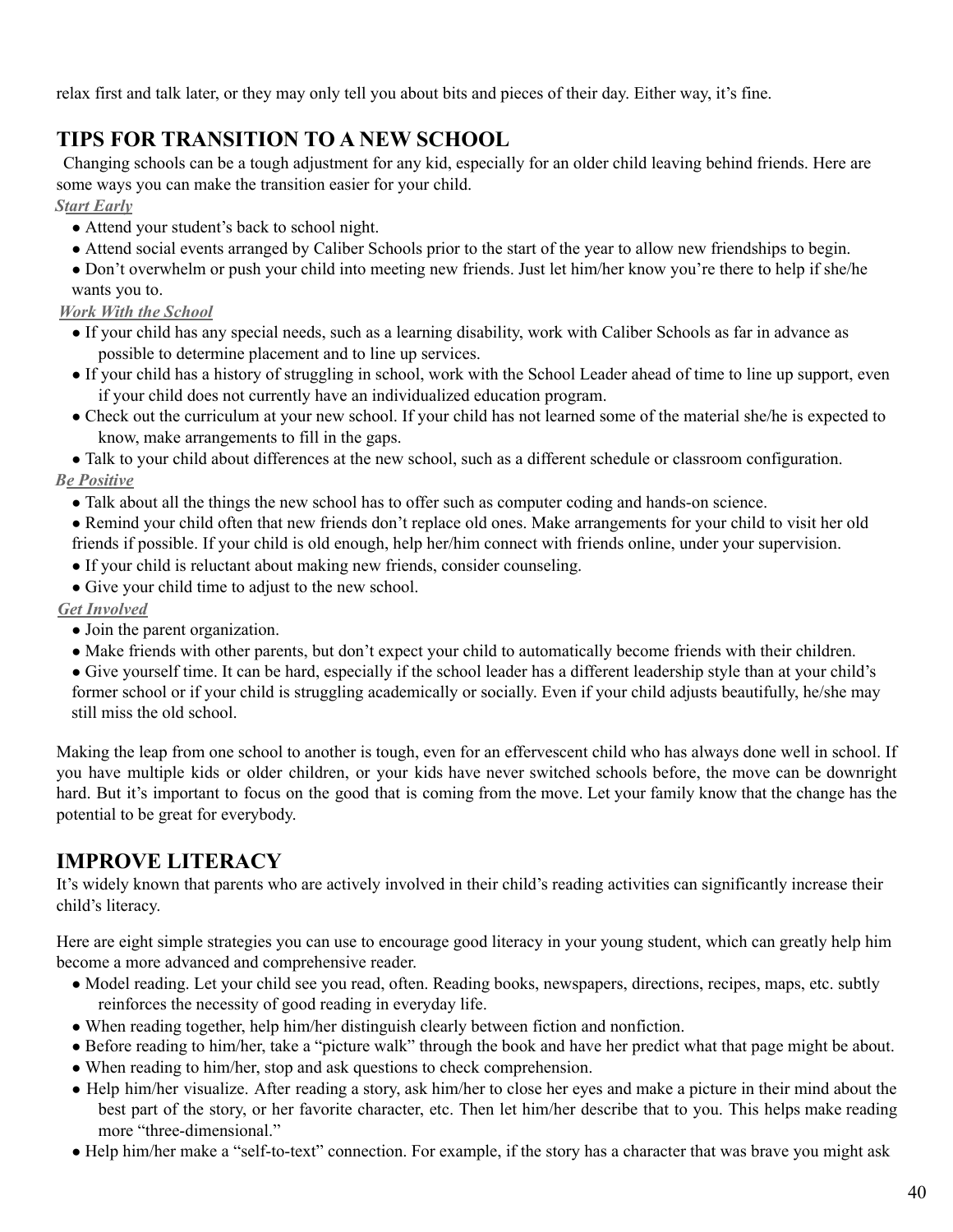him to tell you about a time that he felt brave. Then say, "So you really know how that character was feeling!"

- After reading a story together, ask him/her to think of a different ending for the story. This helps make the story more personal and memorable.
- Make a reading-to-writing connection. Have her use a notebook to keep a reading journal. On the top of a page have her write, or write for her, the name of the book, author, and date read. Then help him/her write a brief synopsis of the story. It's always fun for a child to go back and see how much they have read!

### **PARENT INVOLVEMENT IN SCHOOL**

What if you could help your child enjoy school more, get better grades, and reduce behavior problems at the same time? Research has shown that regardless of parents' income and educational background, their involvement in education helps their kids do better in and out of school.

Parent involvement can be as simple as helping with math homework or reading a book together at bedtime. Going to parent-teacher conferences is important but taking the family to the school spaghetti supper makes a difference, too. More involvement is better, but you don't have to be president of the SSC or run the school carnival. As long as your actions show that you value education, your child is likely to respond.

#### Here are 5 reasons you should get involved in your child's education (though there are many more than just these):

1. Higher grades. Kids whose parents are involved in their education get better grades and have higher test scores. And the more parents are involved, the more their children seem to benefit. A study of parents highly involved in the educational process showed that their children were more likely to improve in reading and math.

2. Better behavior. Kids develop better social skills and show improved behavior when their parents are involved at school. Studies have also shown that kids are less likely to skip school, less disruptive in class, and more likely to do their homework when their parents are involved. One study showed that when dads are highly involved in schools, their children enjoy school more and are less likely to be suspended, expelled, or required to repeat a grade.

3. Improved education. Research shows that parent involvement can help improve the quality of schools, raise teacher morale, and improve a school's reputation in the community. Involved parents gain the respect of teachers; as a result, teachers have higher expectations of their children. Involvement pays off in the long term, too: Children stay in school longer and are more likely to continue their education after high school.

4. Increased confidence. When students feel supported at home and school, they develop more positive attitudes about school, have more self-confidence, and place a higher priority on academic achievement. Children of involved parents are more likely to feel that they're accepted, included, and respected and at school.

5. Parents benefit, too. When parents become involved in their children's education, they become more comfortable in the school building, gain confidence in their parenting skills, and feel more capable of helping their children learn. They're also more likely to continue their own education.

Involvement is easy. You don't have to log hundreds of volunteer hours for your child to benefit. Even if you can only volunteer a few hours a year, every little bit counts. If you're ready to do more, the school office and parent-teacher group can help you find ways to get involved that fit both your schedule and your interests.

http://www.schoolfamily.com/; http://www.parenting.org/; Parents/Guardians and Students: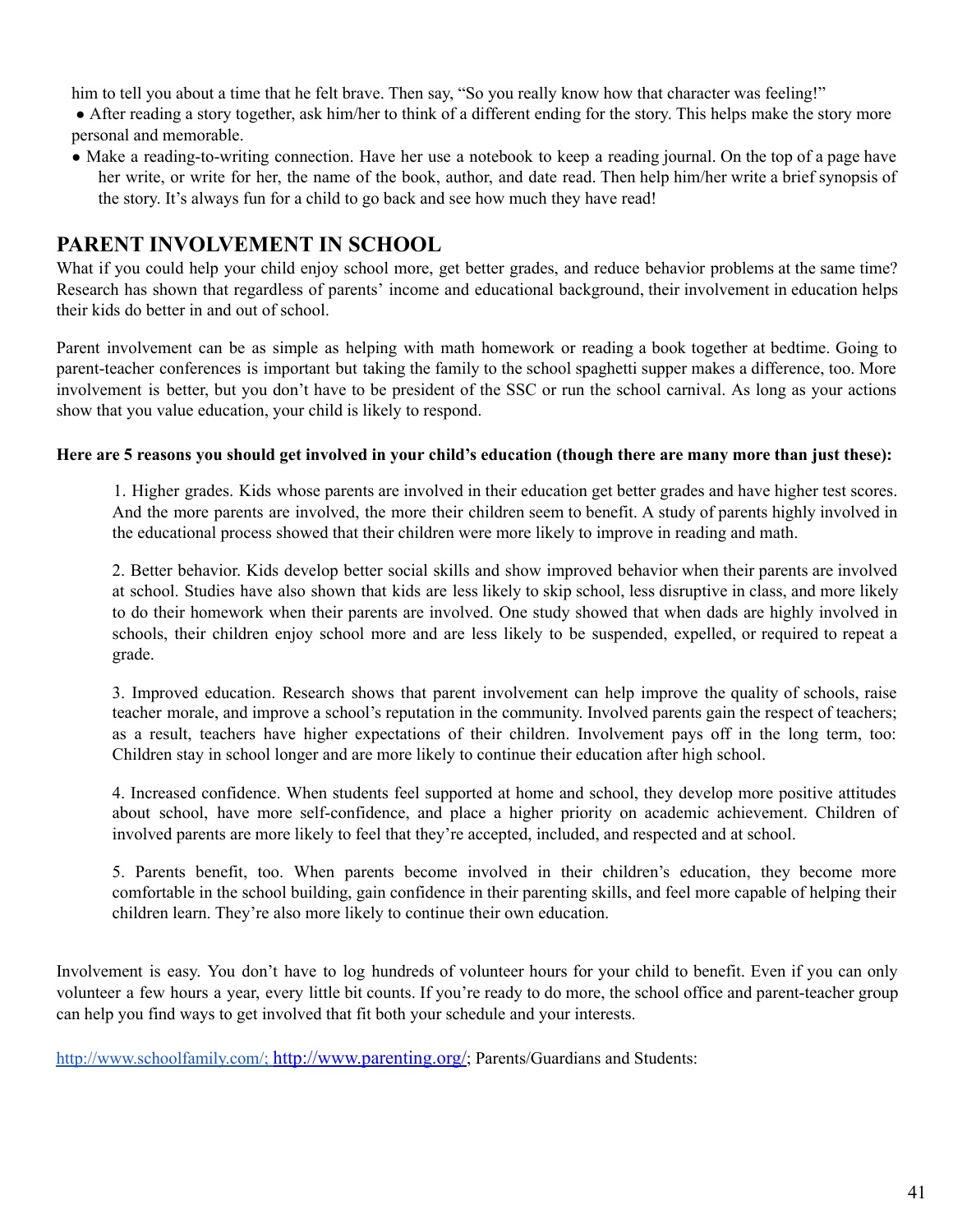# **Appendix C: Student Use of Technology Policy**

#### **ACCEPTABLE USE AGREEMENT**

The Charter School believes that providing access to technology enhances the educational experience for students. However, student use of school computers, networks, and Internet services is a privilege, not a right. To make that experience successful for everyone, students must abide by the following terms and conditions:

- 1. **Security.** Students shall not impair the security of Charter School technology resources. Students are expected to: a. Safeguard all personal passwords. Students should not share passwords with others and should change passwords frequently. Students are expected to notify an administrator immediately if they believe their student account has been compromised.
	- b. Access technology only with their account or with a shared account as directed by their teacher and not to allow others to use their account or to use the accounts of others, with or without the account owner's authorization.
- 2. **Authorized Use.** Students may use Charter School technology resources when directed by a teacher, when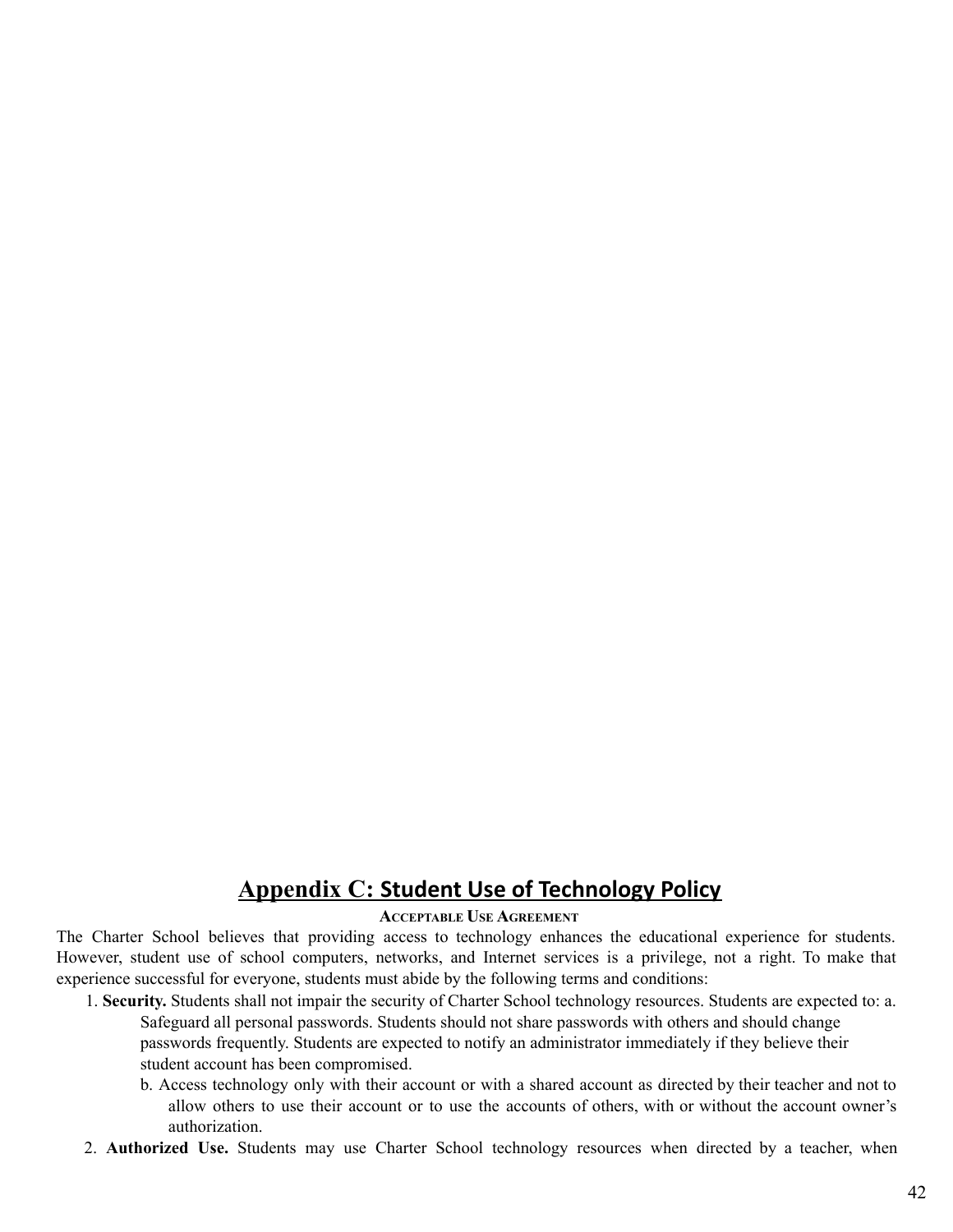technology has been designated for open student use (e.g., computers in the library), and for other educational purposes.

- 3. **Protection Measures.** While the Charter School is able to exercise reasonable control over content created and purchased by the Charter School, it has limited control over content accessed via the internet and no filtering system is 100% effective. Neither the Charter School nor its staff shall be responsible for the failure of any technology protection measures, violations of copyright restrictions, misuse, or user mistakes or negligence. The student and parent agree not to hold the Charter School or any Charter School staff responsible for the failure of any technology protection measures, violations of copyright restrictions, or user mistakes, misuse, or negligence. They also agree to indemnify and hold harmless the Charter School and Charter School personnel for any damages or costs incurred.
- 4. **Inappropriate Use.** Charter School technology, hardware, software and bandwidth are shared and limited resources and all users have an obligation to use those resources responsibly. Students are provided access to the Charter School technology primarily for educational purposes. Students shall not use Charter School technology or equipment for personal activities or for activities that violate school policy or local law. These include but are not limited to:
	- a. Playing games or online gaming other than with the permission of a teacher or authorized charter school staff person.
	- b. Downloading software, music, movies or other content in violation of licensing requirements, copyright or other intellectual property rights.
	- c. Installing software on Charter School equipment without the permission of a teacher or other authorized Charter School staff person.
	- d. Downloading, viewing or sharing inappropriate content, including pornographic, defamatory or otherwise offensive material.
	- e. Conducting any activity that is in violation of school policy, local, state or federal law.
	- f. Engaging in any activity that is harmful to other student(s), including the use of technology to harass, intimidate, bully or otherwise disrupt the educational process.
	- g. Participating in political activities.
	- h. Conducting for-profit business.
	- i. Using hacking tools on the network or intentionally introducing malicious code or viruses into the Charter School's network.
	- j. Using any software or proxy service to obscure either the student's IP address or the sites that the student visits.
	- k. Disabling, bypassing, or attempting to disable or bypass any system monitoring, filtering or other security measures.
	- l. Accessing or attempting to access material or systems on the network that the student is not authorized to access.
- 5. **No Expectation of Privacy.** Student acknowledges that computer equipment, Internet access networks, email accounts, and any other technology resources are owned by Charter School and provided to students for educational purposes. The Charter School may require staff to monitor and supervise all access to computer equipment, Internet access networks, and email accounts. To facilitate monitoring of activities, computer screens may be positioned so that they are visible to the staff member supervising the students. The Charter School reserves the right to access stored computer records and communications, files, and other data stored on Charter School equipment or sent over Charter School networks. Such communications, files, and data are not private and may be accessed during routine system maintenance; during inspection of Charter School equipment at the end of the school year/term or agree to use period; and review of individual files or monitoring of individual activity when there is a reasonable suspicion that the student is engaging in an inappropriate use.
- 6. **Disruptive Activity.** Students should not intentionally interfere with the performance of the Charter School's network or intentionally damage any Charter School technology resources.
- 7. **Unauthorized Networks.** Students may not create unauthorized wireless networks to access the Charter School's network. This includes establishing wireless access points, wireless routers and open networks on personal devices.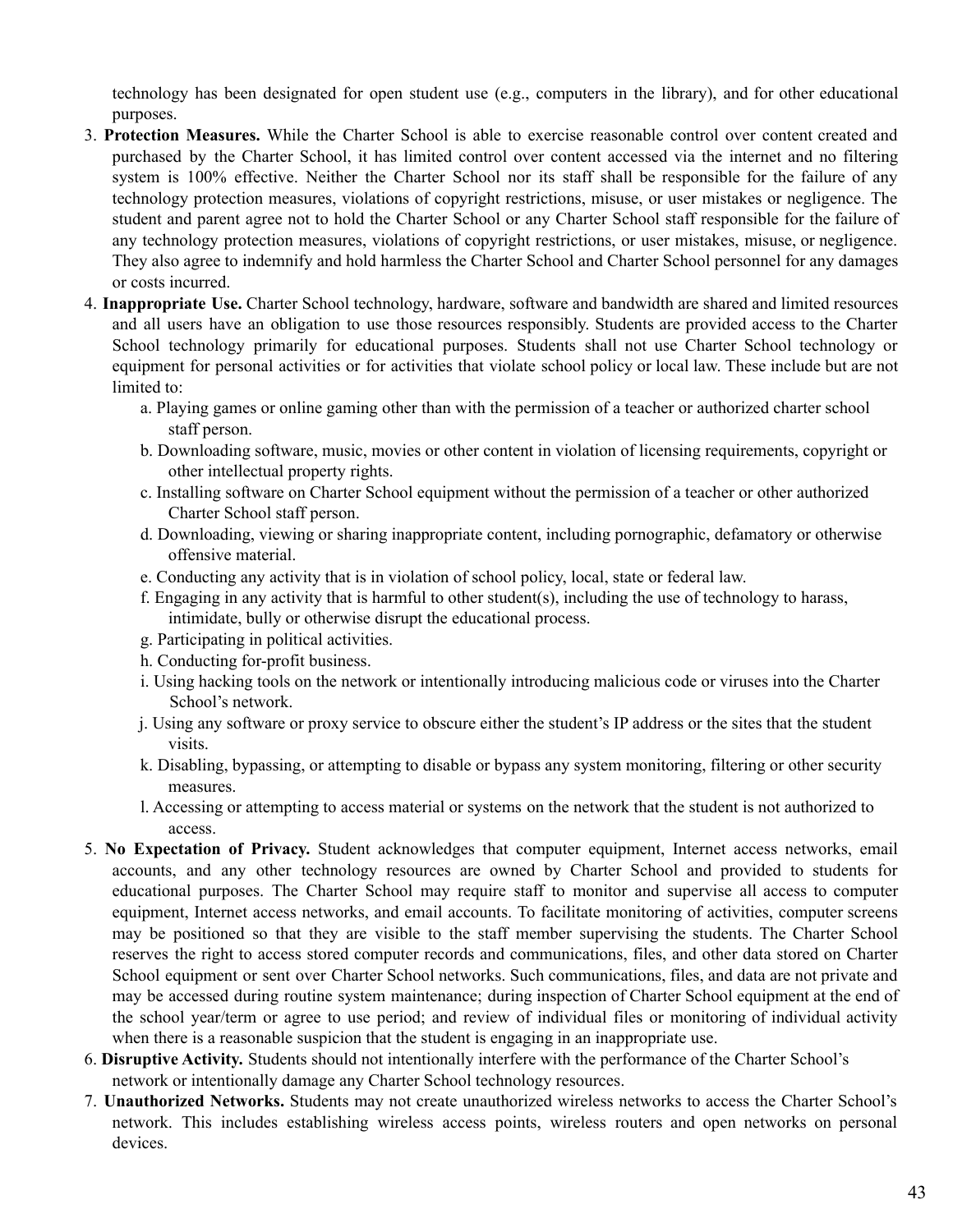- 8. **Consequences of Inappropriate Use.** Students who violate this Agreement will be subject to discipline which may include loss of access to Charter School technology resources and/or other appropriate disciplinary or legal action in accordance with applicable laws.
- 9. **Technology Systems/Equipment Care.** Students are not permitted to have food or drink near computers/other technology and must keep equipment and assigned areas free of vandalism.

After reading the Student Use of Technology Policy and the Acceptable Use Agreement, please complete this form to indicate that you agree with the terms and conditions provided. The signature of the parent/guardian are mandatory before access may be granted to the technologies available. This document, which incorporates the Use Procedure, reflects the entire agreement and understanding of all parties.

#### As a user of Charter School technologies, I have read Student Use of Technology Policy and herby agree to comply **with it and the Acceptable Use Agreement.**

I understand that computer use is a privilege and not a right. I understand that if I violate this policy in any way, I will be subject to a referral and possible suspension. I understand that the parent or guardian of a minor student shall be liable for the replacement cost for property the Charter School loaned to the student that the student fails to return or that is willfully cut, defaced or otherwise damaged, up to an amount not to exceed ten thousand dollars (\$10,000), adjusted annually for inflation. When the minor and parent are unable to pay for the damages, the Charter School will provide a program of voluntary work for the minor in lieu of the payment of monetary damages. A student over the age of majority shall be liable for the same. (Ed. Code 48904).

| Student Name (please print): |  | Grade: |
|------------------------------|--|--------|
|------------------------------|--|--------|

Parent/Guardian Name (Please Print): Parent/Guardian Signature: \_\_\_\_\_\_\_\_\_\_\_\_\_\_\_\_\_\_\_\_\_\_\_\_\_\_\_\_\_\_ Date: \_\_\_\_\_\_\_\_\_\_\_\_

# *Appendix D:* **Commitment to the Caliber: ChangeMakers Academy Compact**

We commit to a partnership between teachers, families, and students to provide the best possible education for our *students. In order to achieve our very ambitious goals, we must work together.*

#### **Caliber: ChangeMakers Academy's Commitment**

1. **Personalized Learning Plan** – Caliber will work with each student and family to create a personalized learning plan based on Caliber's definition of the content and skills that are necessary to participate in competitive colleges, careers, and communities in accordance with "what it means to be an educated person in the 21st century" (this is discussed more fully in the school's Charter). Based on this plan, Caliber will offer students learning opportunities that will engage them and prepare them to demonstrate competency in a particular area.

2. **Curriculum** – Caliber: ChangeMakers Academy ("Caliber" or "CMA") will offer a college-preparatory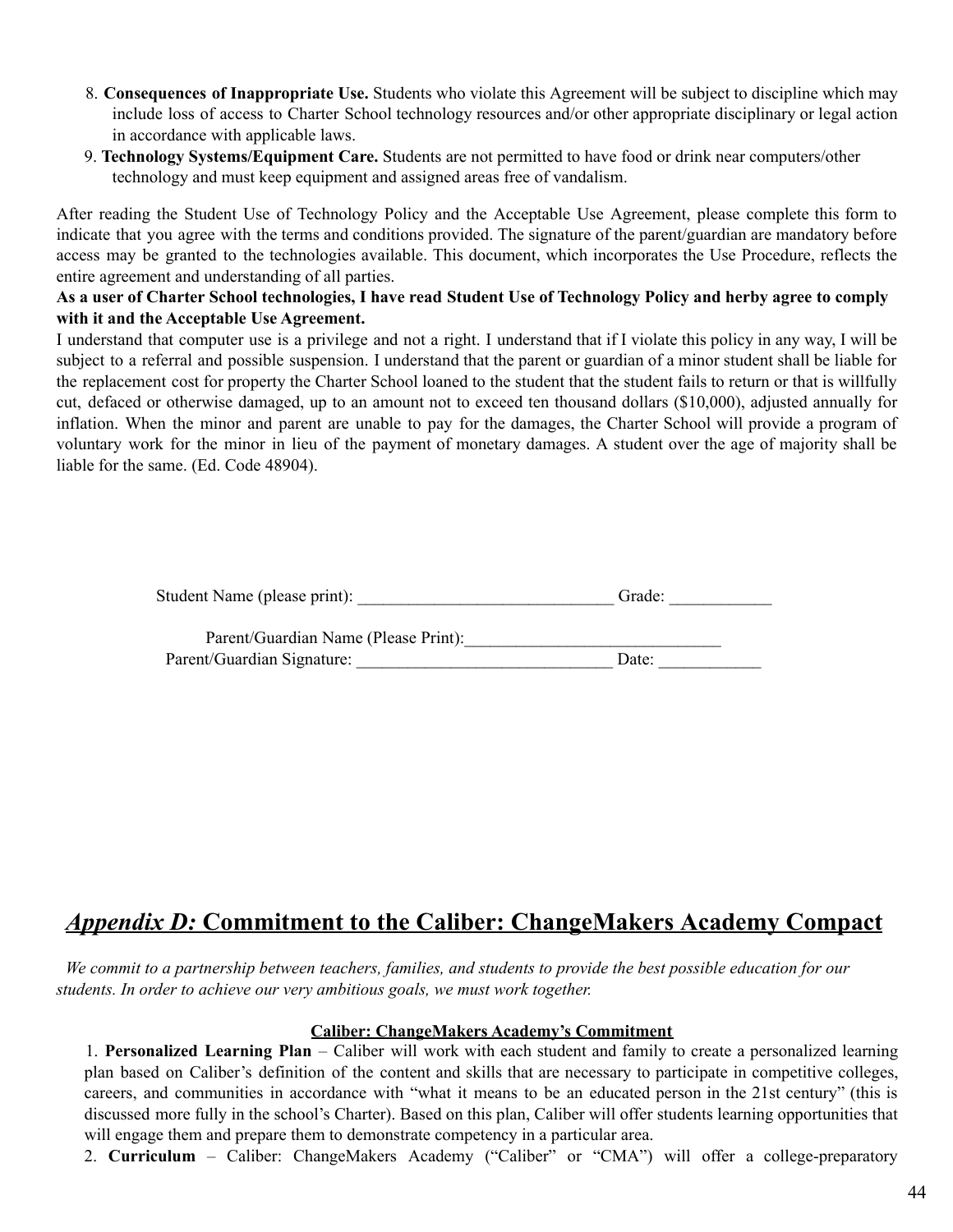Kindergarten thru Eighth-Grade curriculum in accordance with the approved Charter. Caliber will carefully prepare all curricular materials for each subject and grade level to determine what will be appropriately rigorous, engaging, and personalized for the student population. Caliber's curriculum will be aligned with the Common Core Standards and California standards (www.corestandards.gov). Caliber will use curricular materials that are determined to be successful based on current, relevant research and used in other high-performing urban schools. Curricular materials will provide a grade-level and age-appropriate curriculum that provides the information to prepare all students to succeed in the 21<sup>st</sup> century.

3. **Instruction** – Caliber will provide at least the minimum number of instructional minutes of classroom instruction required under state law. Caliber teachers will use a combination of personalized, blended learning (for English Language Arts and Math) and project-based learning (for other subjects). Instructors at Caliber use an approach that is both rigorous and flexible, and personalized yet social. Caliber teachers will rely on evidence to continually improve their teaching methods. Caliber will provide appropriate support for developing teachers' ability to plan with and implement the curriculum within the constraints of the CMA school model.

4. **Communication** – Teachers and administrators at Caliber will provide consistent means of communication between parents and teachers through email, online systems and annual parent-teacher conferences. Caliber teachers will provide regular reports on student progress and Caliber teachers and administrators will be available to respond to parents' inquiries and concerns. They will respond to any such parent inquiries or concerns in a timely manner, typically within 3 school days.

5. **Visitation** – Caliber allows parents to volunteer at school functions and participate in their child's class. To volunteer with Caliber, parents must provide a valid photograph identification, a negative TB test (within the last 3 years) and pass a criminal background check (fingerprinting).

#### **The Family's Commitment**

1. **Timeliness/Attendance** – I understand that every school day is important and that it is my responsibility to get my child to school every day on time and pick my child up on time. I will have a backup plan in case my normal mode of transportation is hindered in some way. If my child needs to miss school, I will contact the school. I will also try not to schedule appointments during school hours and I will not schedule family vacations during school time.

2. **Support & Homework** – I will always help my child in the best way I know how, and I will do whatever it takes for my child to learn. I will provide a quiet space for my child to study and I will check my child's homework every night. My child will complete his or her homework every day. If my child needs additional assistance completing homework or requires additional support, I will communicate with my child's teacher or encourage him/her to do so. 3. **Independent Reading** – I will insist that my child reads or is read to every night (including the weekend), and I will make sure the reading log is signed every day.

4. **Communication** – I will make myself available to my child and all of his/her teachers. I will return phone calls from

school staff in a timely fashion. I understand that if my child is struggling academically or behaviorally, I may receive frequent phone calls from the school so that these behaviors can be addressed as soon as possible. If I am asked to attend a meeting regarding my child's education or behavior, I will be there. I will read all newsletters and papers sent home by the school, and I will return all necessary information immediately. I understand that maintaining a positive, calm working relationship with school employees at all times is best for my child. We will assume best intentions and will avoid jumping to conclusions.

5. **Uniform** – I will send my child to school every day in a clean uniform.

6. **Caliber Schools Pillars & Values** – I understand CMA's pillars & values, and I will make sure that my child learns them. I also understand that my child may have consequences if there was harm done to an individual or classroom community. I will support the school in its Restorative Practices by being present at meetings that are requested.

7. **Parental Involvement** – I will try to the very best of my ability to attend all required events.

8. **Special Learning Needs** – If my child has an Individual Education Plan ("IEP"), I understand that it is required that I meet with the program specialist in the first 30 days of school of enrolling for the first time, so that my child can begin his/her school year with all the needed services recommended on the IEP. I understand that a failure to provide new or updated information to Caliber Schools could result in a delay in my child receiving his or her services and may impact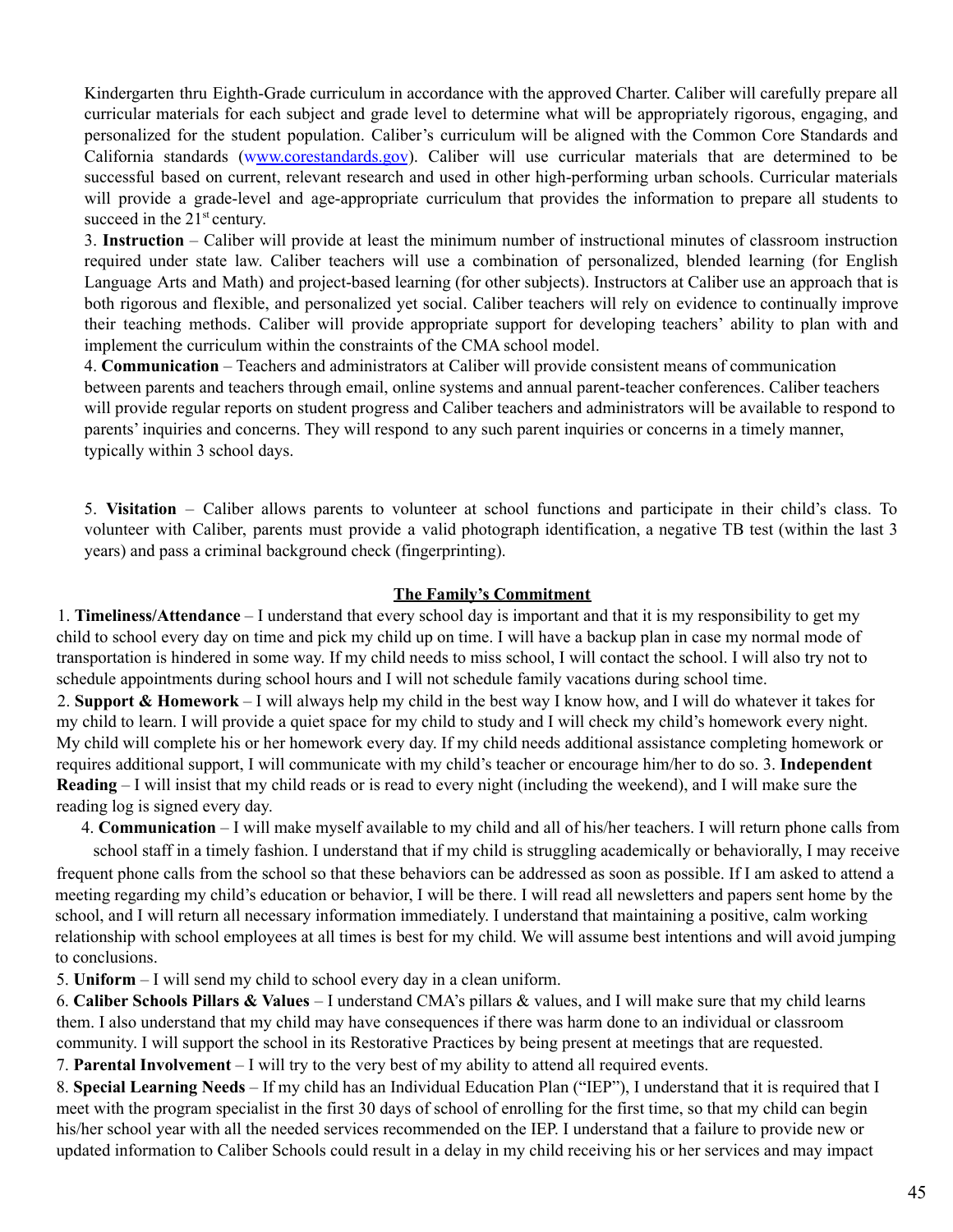my child's progress in school.

9. **Promotion** –I will play an active role in working with my child and his or her teacher to ensure his or her promotion. I understand that my child's promotion to the next grade is not guaranteed each year.

10. **Instructional & Social Emotional Learning Program** –I will do my best to support the educational and Social Emotional Learning program of the school and the policies spelled out in the Family Handbook. I understand that my child will receive small group, whole group, and supplemental instruction and, at times, have projects or presentations that he or she may need to complete at home.

#### **The Student's Commitment**

*1. My Best Effort* – I understand that my education is important, and I will always work, think, and behave in the best way I know how and do whatever it takes for my fellow students and me to learn. I will be brave and take on challenges as they come. I will set goals for myself and strive to reach these goals.

*2. Attendance and Timeliness* – I will come to school every day on time.

*3. Uniform –* I will wear my uniform properly every day and follow the school dress code. I understand that if I do not follow the dress code, I will be asked to change or may have inappropriate items confiscated.

*4. Homework* – I will complete all of my homework and reading every night. I will not offer excuses. I will seek the help I need to complete all my homework in a top-quality manner.

*5. Communication* – I will raise my hand to ask for help if I do not understand something. I will make myself available to my teachers and parents about any concerns they might have.

*6. Responsibility* – If I make a mistake, I will tell the truth and accept responsibility for my actions.

*7. Caliber Schools Pillars & Values* – Each day, I will live our Pillars: HEART, SMART, THINK, ACT. I will learn and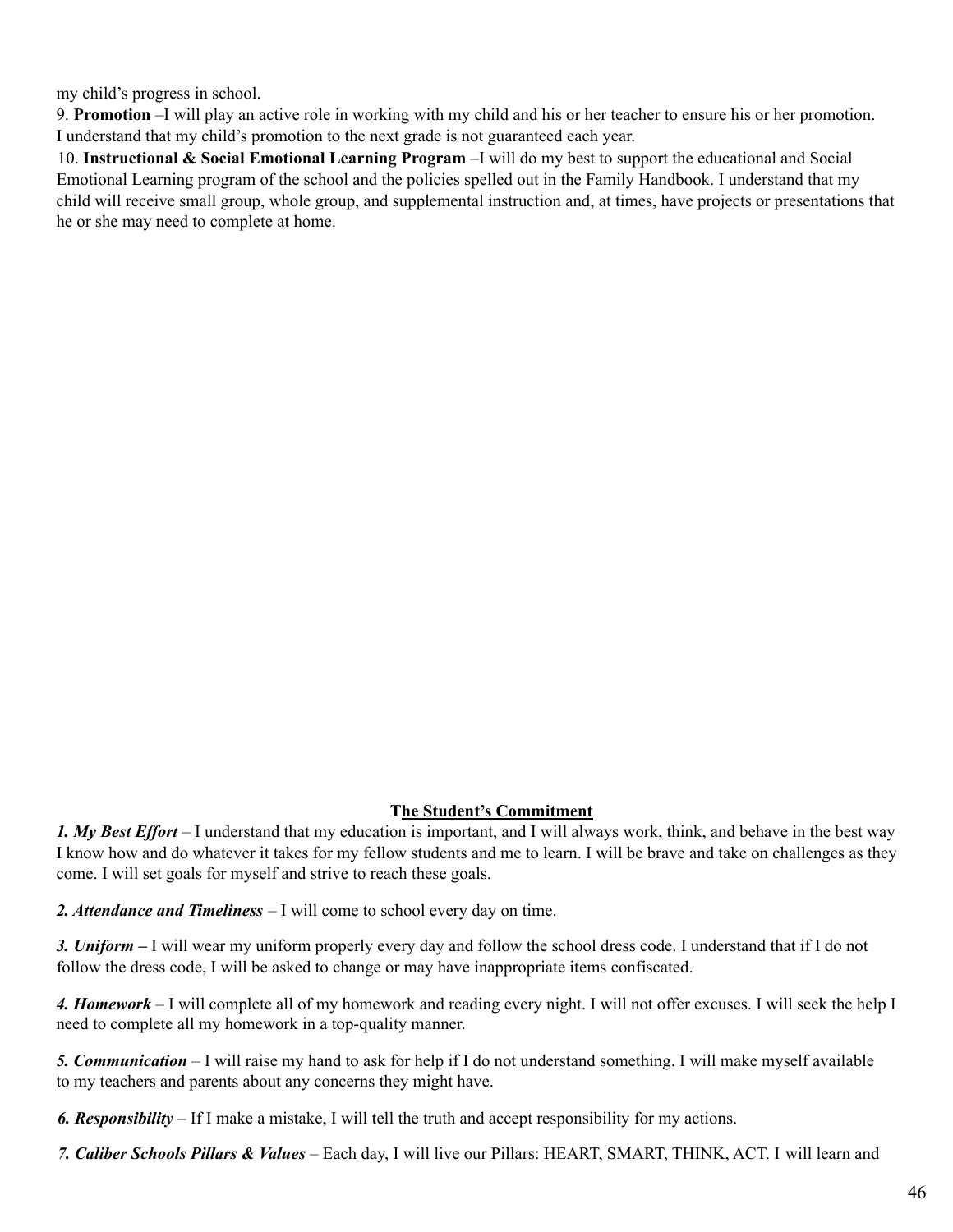practice our school values. I will follow all expectations so that our school is safe and to make sure that everyone has a chance to learn.

| <b>Student Name:</b>       |  |
|----------------------------|--|
|                            |  |
| Guardian Name:             |  |
|                            |  |
| School Official Signature: |  |

### *Appendix E:* **Social Emotional Learning Consent Form**

In order to learn more about our students' needs, Caliber Schools will be taking part in a national research-practice collaborative that will help inform how to best support students in our school. We will be administering a survey in which teachers will be reporting on students'social and emotional competencies. The teacher will be making observations and reporting on:

- Self-Awareness
- Self-Efficacy
- Growth Mindset
- Self-Regulation
- Perseverance
- Curiosity
- Social Awareness
- Social Competence

This survey is strictly for the purpose of gathering data. This means, this will not affect your student's grade or performance at school. Teachers will respond to statements like "Finished whatever he/she began" by using a scale that ranges from "Never True" to "Always True." It will give us valuable information and data about how to continue strengthening the support of our students'social-emotional development, as that is one of our school priorities. Please fill out the information below and return to Dr. Soundhari via your classroom teacher, so that your student can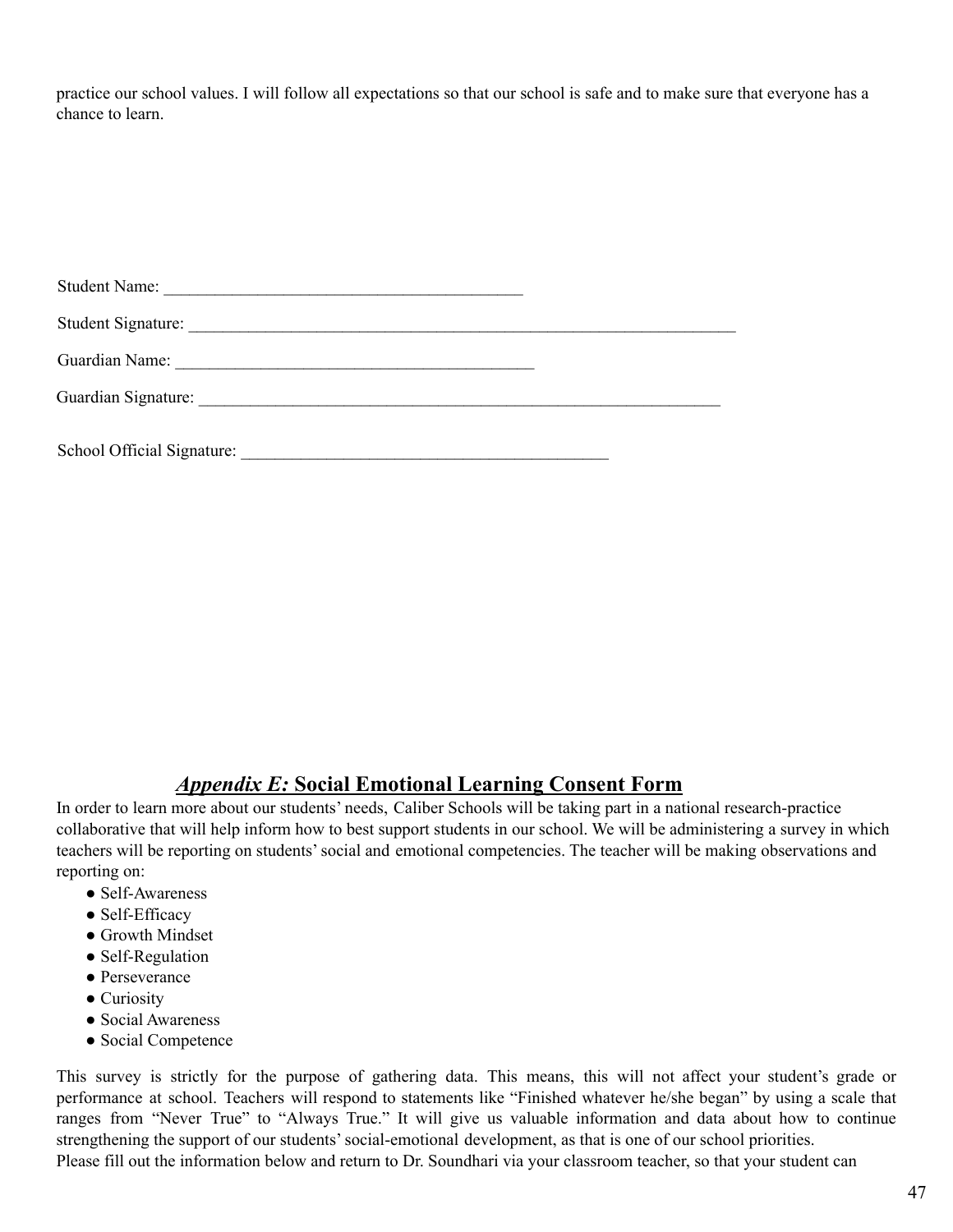participate in the survey.

If you wish for your student's teacher to take part in this study (on behalf of your child), please fill out the information below and return to your classroom teacher.

• *I do want my student to participate in the survey.*

|  |  |  |  |  |  |  | • I do NOT want my student to participate in the survey. |  |  |  |
|--|--|--|--|--|--|--|----------------------------------------------------------|--|--|--|
|--|--|--|--|--|--|--|----------------------------------------------------------|--|--|--|

| School Name:           |  |
|------------------------|--|
| Teacher Name:          |  |
| Grade: $\qquad \qquad$ |  |
|                        |  |
| Date: $\qquad \qquad$  |  |

## **Appendix F: Complete and Full Board Policies - Annual Notices**

#### **Staff/Student Interaction Policy**

(From Staff Handbook)

Caliber recognizes its responsibility to make and enforce all rules and regulations governing student and employee behavior to bring about the safest and most learning-conducive environment possible. Boundaries are defined as acceptable professional behavior by staff members while interacting with a student. Trespassing beyond the boundaries of a student-staff relationship is deemed an abuse of power and a betrayal of public trust.

#### Corporal Punishment

Corporal punishment shall not be used as a disciplinary measure against any student. Corporal punishment includes the willful infliction of, or willfully causing the infliction of, physical pain on a student.

For purposes of this policy, corporal punishment does not include an employee's use of force that is reasonable and necessary to protect the employee, students, staff or other persons or to prevent damage to property.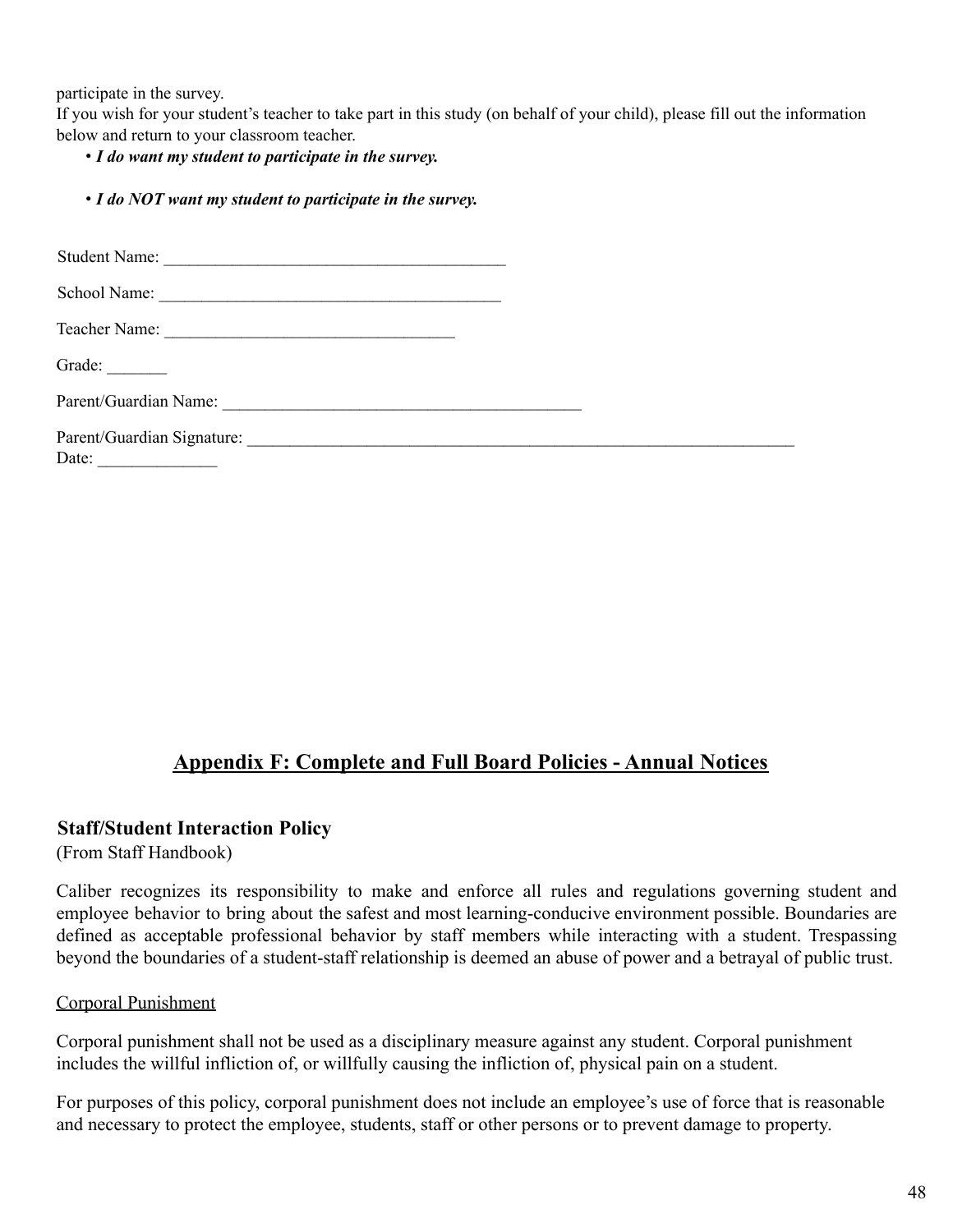For clarification purposes, the following examples are offered for direction and guidance of Caliber personnel:

A. Examples of PERMITTED actions (NOT corporal punishment)

- 1. Stopping a student from fighting with another student;
- 2. Preventing a pupil from committing an act of vandalism;
- 3. Defending yourself from physical injury or assault by a student;
- 4. Forcing a pupil to give up a weapon or dangerous object;
- 5. Requiring an athletic team to participate in strenuous physical training activities designed to strengthen or condition team members or improve their coordination, agility, or physical skills;
- 6. Engaging in group calisthenics, team drills, or other physical education or voluntary recreational activities.
- B. Examples of PROHIBITED actions (corporal punishment)
	- 1. Hitting, shoving, pushing, or physically restraining a student as a means of control;
	- 2. Making unruly students do push-ups, run laps, or perform other physical acts that cause pain or discomfort as a form of punishment;
	- 3. Paddling, swatting, slapping, grabbing, pinching, kicking, or otherwise causing physical pain.

#### Acceptable and Unacceptable Staff/Student Behavior

This policy is intended to guide all School faculty and other Caliber staff in conducting themselves in a way that reflects the high standards of behavior and professionalism required of school employees and to specify the boundaries between students and staff.

Although this policy gives specific, clear direction, it is each staff member's obligation to avoid situations that could prompt suspicion by parents, students, colleagues, or school leaders, whether or not those situations are expressly listed here. One viable standard that can be quickly applied, when an employee is unsure if certain conduct is acceptable, is to ask, "Would I be engaged in this conduct if my family or colleagues were standing next to me?"

Some activities may seem innocent from a staff member's perspective, but can be perceived as flirtation or sexual insinuation from a student or parent point of view. The objective of the following lists of acceptable and unacceptable behaviors is not to restrain innocent, positive relationships between staff and students, but to prevent relationships that could lead to, or may be perceived as, sexual misconduct.

Staff must understand their own responsibility for ensuring that they do not cross the boundaries as written in this policy. Disagreeing with the wording or intent of the established boundaries will be considered irrelevant for disciplinary purposes. Thus, it is crucial that all employees learn this policy thoroughly and apply the lists of acceptable and unacceptable behaviors to their daily activities. Although sincere, competent interaction with students certainly fosters learning, student/staff interactions must have boundaries surrounding potential activities, locations and intentions.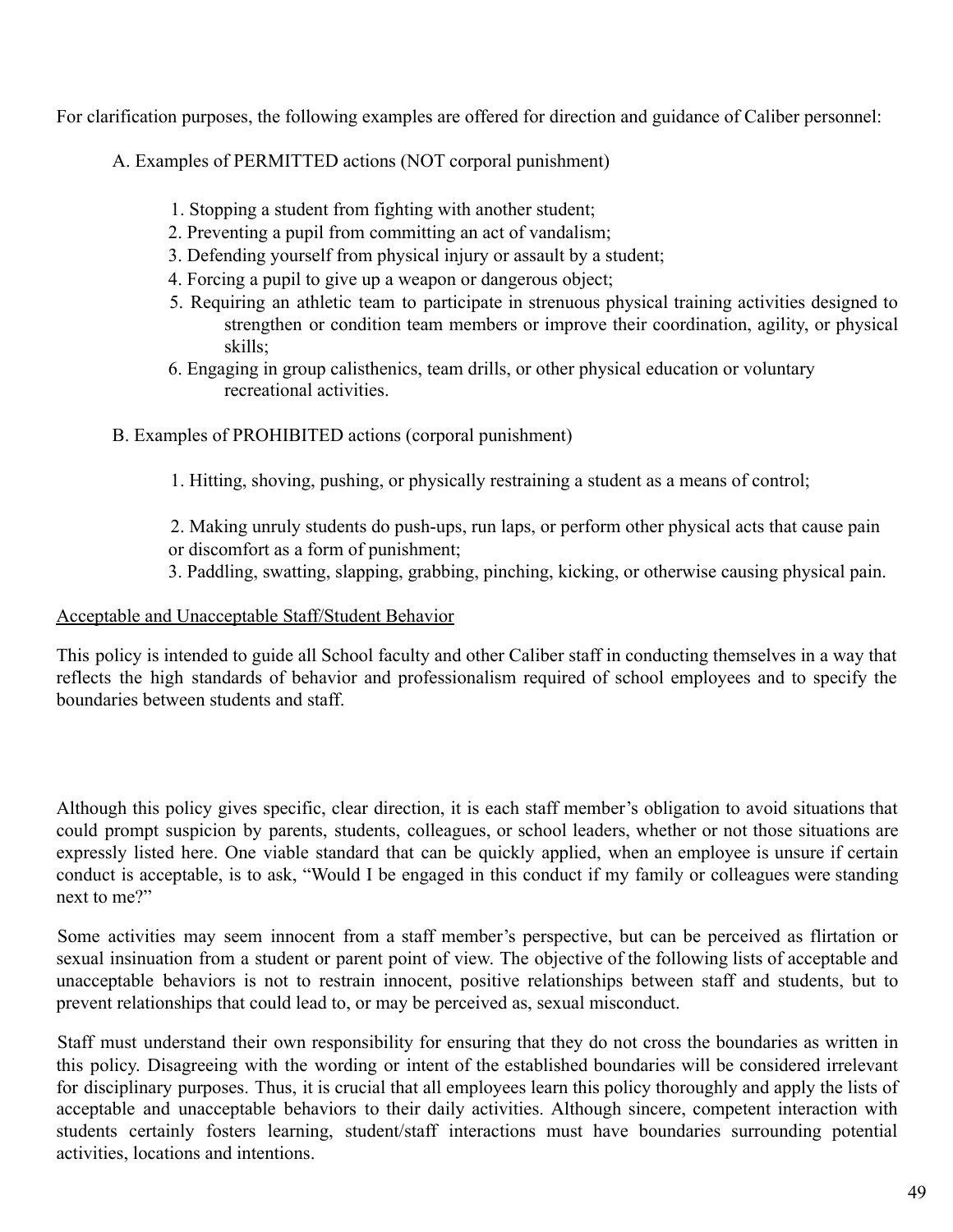#### Duty to Report Suspected Misconduct

When any employee reasonably suspects or believes that another staff member may have crossed the boundaries specified in this policy, they must immediately report the matter to a school administrator. All reports shall be as confidential as possible under the circumstances. It is the duty of the administrator to investigate and thoroughly report the situation. Employees must also report to the School Leader any awareness or concern of student behavior that crosses boundaries or where a student appears to be at risk for sexual abuse.

#### Examples of Specific Behaviors

The following examples are not an exhaustive list:

#### *Unacceptable Staff/Student Behaviors (Violations of this Policy)*

- (a) Giving gifts to an individual student that are of a personal and intimate nature.
- (b) Kissing of any kind.
- (c) Any type of unnecessary physical contact with a student in a private situation.
- (d) Intentionally being alone with a student away from the school
- (e) Making or participating in sexually inappropriate comments.
- (f) Sexual jokes.
- (g) Seeking emotional involvement with a student.
- (h) Listening to or telling stories that are sexually oriented.
- (i) Discussing inappropriate personal troubles or intimate issues with a student in an attempt to gain their support and understanding.
- (j) Becoming involved with a student so that a reasonable person may suspect inappropriate behavior.
- (k) Tickling or piggyback rides
- (l) Furnishing alcohol, tobacco products or drugs or failing to report knowledge of such

#### **Unacceptable Staff/Student Behaviors without Parent and Supervisor Permission**

#### **(These behaviors should only be exercised when a staff member has parent and supervisor permission.)**

- (a) Giving students a ride to/from school or school activities.
- (b) Being alone in a room with a student at school with the door closed.
- (c) Allowing students in the employee's home.
- (d) Offsite visits, activities, or events arranged with students participating in any Caliber Mentorship Programs.

### **Cautionary Staff/Student Behaviors**

**(These behaviors should only be exercised when a reasonable and prudent person, acting as an educator, is prevented from using better practice or behavior. Staff members should inform their supervisor of the circumstance and occurrence prior to or immediately after the occurrence)**

- (a) Remarks about the physical attributes or development of anyone.
- (b) Excessive attention toward a particular student.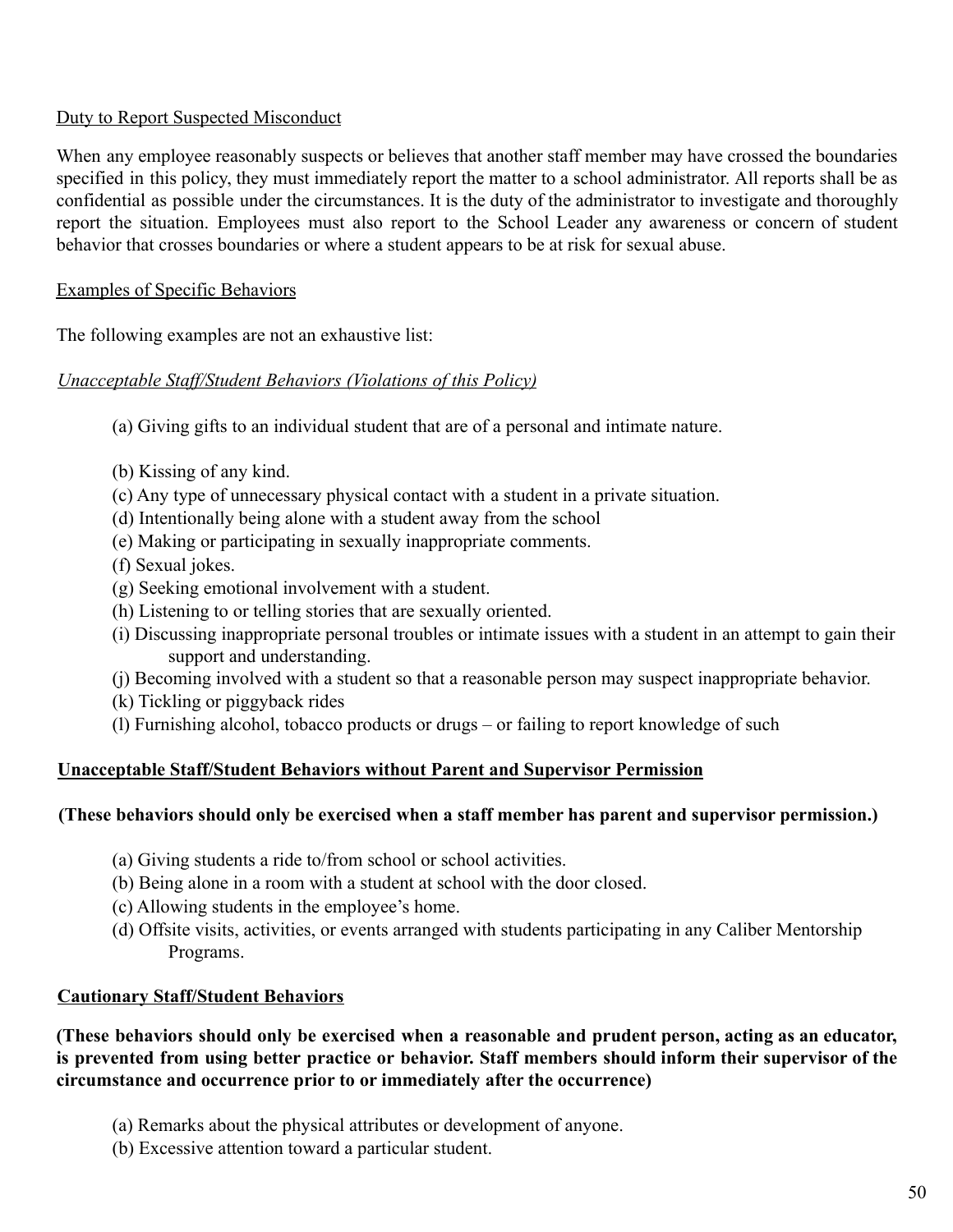(c) Sending emails, text messages or letters to students if the content is not about school activities.

#### **Acceptable and Recommended Staff/Student Behaviors**

- (a) Getting parents' written consent for any after-school activity.
- (b) Obtaining School and parent approval to take students off school property for activities such as field trips or competitions.
- (c) Emails, texts, phone and instant messages to students must be very professional and pertaining to
- school activities or classes (Communication should be limited to school technology).
- (d) Keeping the door open when the employee is alone with a student.
- (e) Keeping reasonable space between the employee and the student.
- (f) Stopping and correcting students if they cross the employee's personal boundaries.
- (g) Keeping parents informed when a significant issue develops about a student.
- (h) Keeping after-class discussions with a student professional and brief.
- (i) Asking for advice from fellow staff or administrators if the employee finds theirself in a difficult situation related to boundaries.
- (j) Involving a supervisor if conflict arises with the student.
- (k) Informing the School Leader about situations that have the potential to become more severe.
- (l) Making detailed notes about an incident that could evolve into a more serious situation later.
- (m) Recognizing the responsibility to stop unacceptable behavior of students or coworkers.

(n) Asking another staff member to be present if the employee will be alone with any type of special needs student.

- (o) Asking another staff member to be present if the employee must be alone with a student after regular school hours.
- (p) Giving students praise and recognition without touching them.
- (q) Pats on the back, high fives and handshakes are acceptable.
- (r) Keeping professional conduct a high priority.
- (s) Asking if these actions are worth the employee's job and career.

# **Youth Suicide Prevention Policy**

Policy No: No: 10

Adopted/Ratified: April 26, 2017

Revision Date: June 17, 2020

The Governing Board of Caliber Schools ("Charter School" or "Caliber Schools") recognizes that suicide is a major cause of death among youth and should be taken seriously. To attempt to reduce suicidal behavior and its impact on students and families, the Board of Directors has developed prevention strategies and intervention procedures.

In compliance with Education Code section 215, this policy has been developed in consultation with Caliber Schools and community stakeholders, Caliber Schools school-employed mental health professionals (e.g., school counselors, psychologists, social workers, nurses), administrators, other school staff members, parents/guardians/caregivers, students, local health agencies and professionals, the county mental health plan, law enforcement, and community organizations in planning, implementing, and evaluating Caliber Schools' strategies for suicide prevention and intervention. Caliber Schools must work in conjunction with local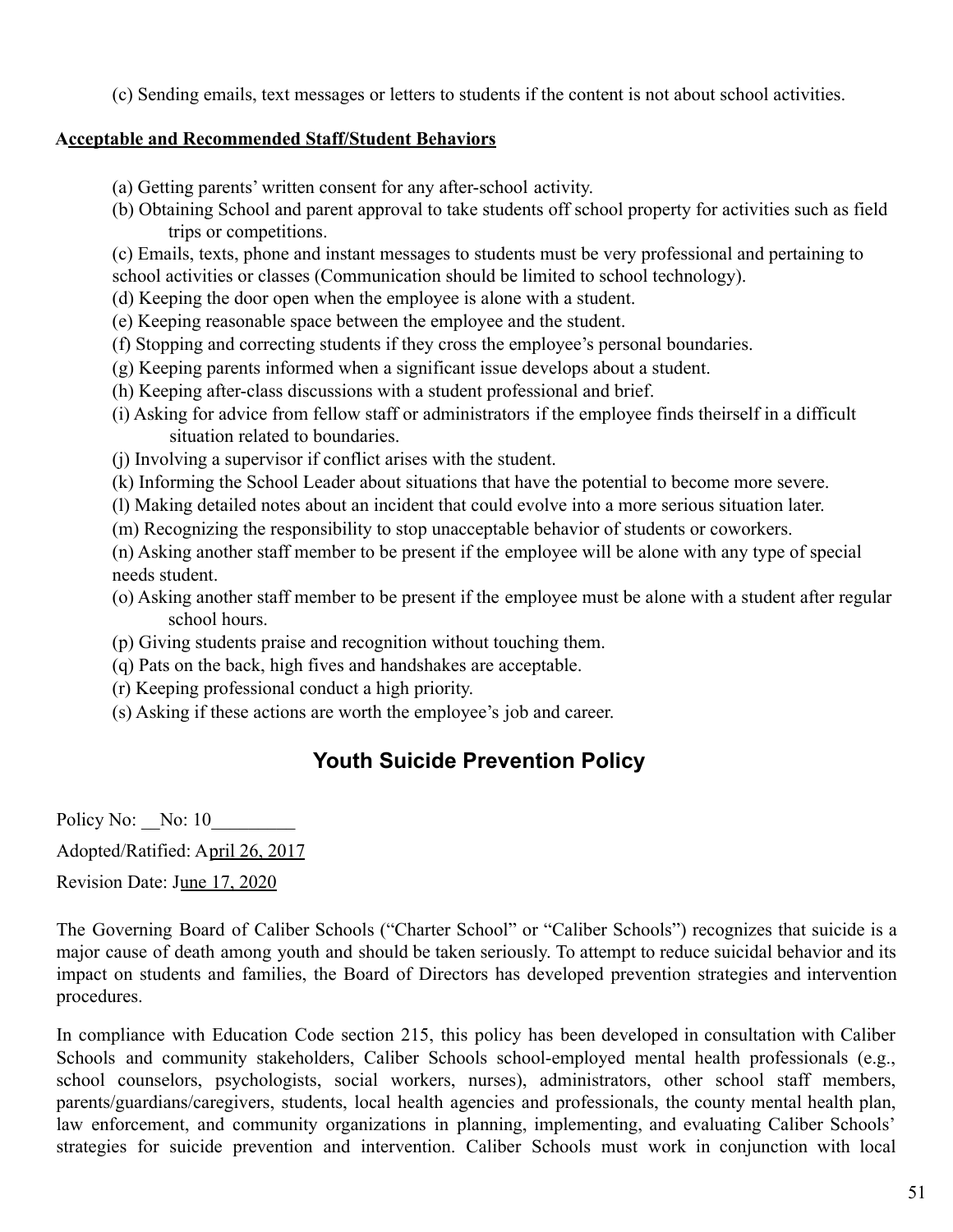government agencies, community-based organizations, and other community support to identify additional resources.

To ensure the policies regarding suicide prevention are properly adopted, implemented, and updated, Caliber Schools shall appoint an individual (or team) to serve as the suicide prevention point of contact (See section E below) for each Charter School campus. The suicide prevention point of contact for Caliber Schools and the School Leader shall ensure proper coordination and consultation with the county mental health plan if a referral is made for mental health or related services on behalf of a student who is a Medi-Cal beneficiary. This policy shall be reviewed and revised as indicated, at least annually in conjunction with the previously mentioned community stakeholders.

#### **A. Staff Development**

Caliber Schools, along with its partners, has carefully reviewed available staff training to ensure it promotes the mental health model of suicide prevention and does not encourage the use of the stress model to explain suicide.

Training shall be provided for all school staff members. It may also be provided, when appropriate, for other adults on campus (such as substitutes and intermittent staff, volunteers, interns, tutors, coaches, and afterschool staff).

Training:

● All suicide prevention trainings shall be offered under the direction of mental health professionals (e.g., school counselors, school psychologists, other public entity professionals, such as psychologists or social workers) who have received advanced training specific to suicide. Staff training may be adjusted year-to-year based on previous professional development activities and emerging best practices.

● At least annually, all staff shall receive training on the risk factors and warning signs of suicide, suicide prevention, intervention, referral, and postvention.

● At a minimum, all staff shall participate in training on the core components of suicide prevention (identification of suicide risk factors and warning signs, prevention, intervention, referral, and postvention) at the beginning of their employment or annually. Core components of the general suicide prevention training shall include:

- o Suicide risk factors, warning signs, and protective factors;
- o How to talk with a student about thoughts of suicide;

o How to respond appropriately to the youth who has suicidal thoughts. Such responses shall include constant supervision of any student judged to be at risk for suicide and an immediate referral for a suicide risk assessment;

o Emphasis on immediately referring (same day) any student who is identified to be at risk of suicide for assessment while staying under constant monitoring by staff member;

o Emphasis on reducing stigma associated with mental illness and that early prevention and intervention can drastically reduce the risk of suicide;

o Reviewing the data annually to look for any patterns or trends of the prevalence or occurrence of suicide ideation, attempts, or death. Data from the California School Climate, Health, and Learning Survey (Cal-SCHLS) should also be analyzed to identify school climate deficits and drive program development. See the Cal-SCHLS Web site at http://cal-schls.wested.org/; and o Information regarding groups of students judged by the school, and available research, to be at elevated risk for suicide. These groups include, but are not limited to, the following:

- o Youth affected by suicide;
- o Youth with a history of suicide ideation or attempts;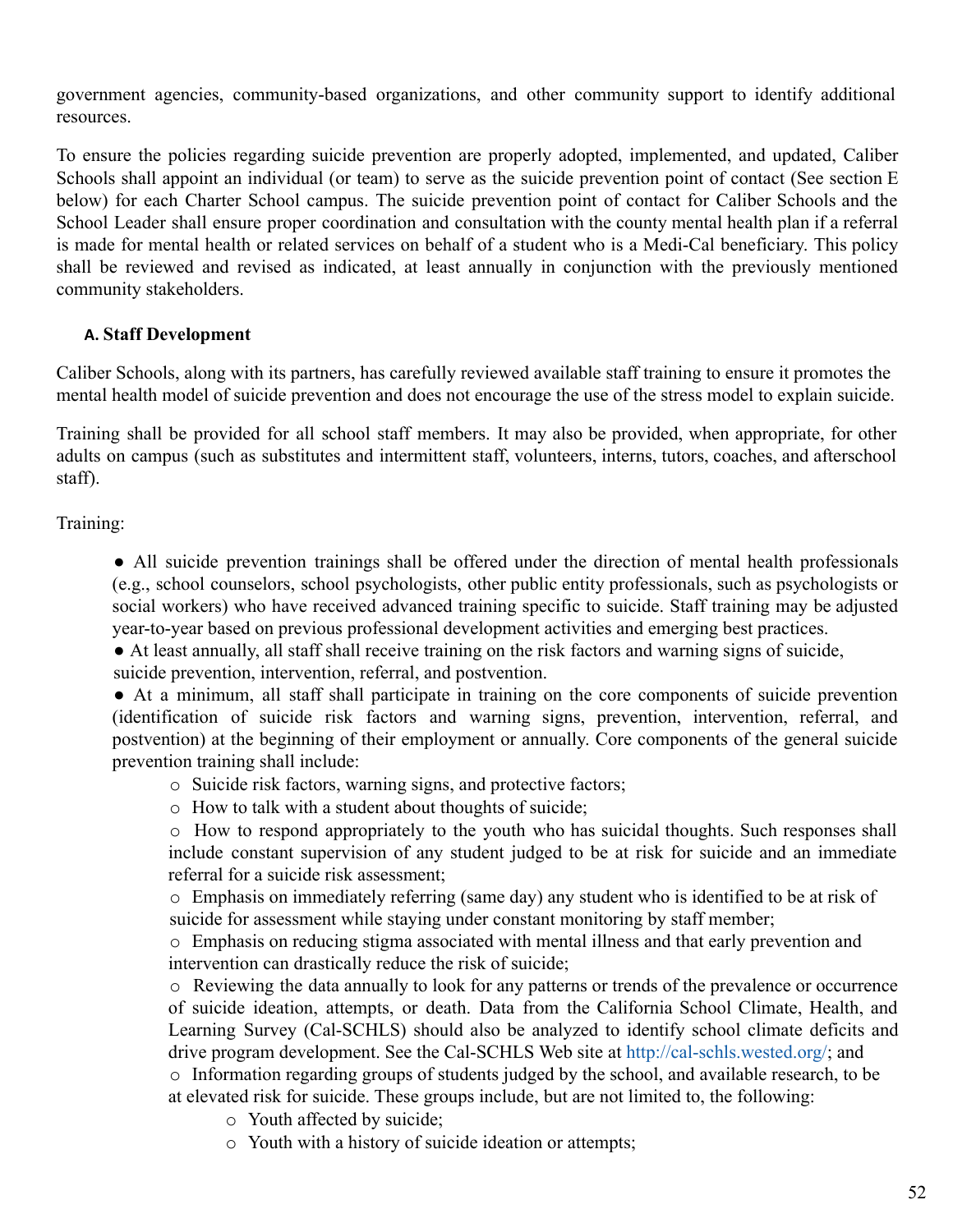o Youth with disabilities, mental illness, or substance abuse disorders;

o Lesbian, gay, bisexual, transgender, or questioning youth;

o Youth experiencing homelessness or in out-of-home settings, such as foster care; and/or

o Youth who have suffered traumatic experiences.

• In addition to initial orientations to the core components of suicide prevention, ongoing annual staff professional development for all staff may include the following components:

o The impact of traumatic stress on emotional and mental health;

o Common misconceptions about suicide;

o Charter School and community suicide prevention resources;

o Appropriate messaging about suicide (correct terminology, safe messaging

guidelines); o The factors associated with suicide (risk factors, warning signs, protective factors);  $\circ$  How to identify youth who may be at risk of suicide;

o Appropriate ways to interact with a youth who is demonstrating emotional distress or is suicidal. Specifically, how to talk with a student about their thoughts of suicide and (based on Caliber Schools guidelines) how to respond to such thinking; how to talk with a student about thoughts of suicide and appropriately respond and provide support based on Caliber Schools guidelines;

o Procedures Caliber Schools approved procedures for responding to suicide risk (including multi-tiered systems of support and referrals). Such procedures should emphasize that the suicidal student should be constantly supervised until a suicide risk assessment is completed;

o Caliber Schools approved procedures for responding to the aftermath of suicidal behavior (suicidal behavior postvention);

o Responding after a suicide occurs (suicide postvention);

o Resources regarding youth suicide prevention;

o Emphasis on stigma reduction and the fact that early prevention and intervention can drastically reduce the risk of suicide; and/or

o Emphasis that any student who is identified to be at risk of suicide is to be immediately referred (same day) for assessment while being constantly monitored by a staff member.

### **B. Employee Qualifications and Scope of Services**

Employees of Caliber Schools must act only within the authorization and scope of their credential or license. While it is expected that school professionals are able to identify suicide risk factors and warning signs, and to prevent the immediate risk of a suicidal behavior, treatment of suicidal ideation is typically beyond the scope of services offered in the school setting. In addition, treatment of the mental health challenges often associated with suicidal thinking typically requires mental health resources beyond what schools are able to provide.

### **C. Parents, Guardians, and Caregivers Participation and Education**

• Parents/guardians/caregivers may be included in suicide prevention efforts. At a minimum, the Charter School shall share this Policy with parents/guardians/caregivers by notifying them where a complete copy of the policy is available.

● This Youth Suicide Prevention Policy shall be easily accessible and prominently displayed on the Caliber Schools Web page and included in the Caliber Schools Family Handbook.

• Parents/guardians/caregivers should be invited to provide input on the development and implementation of this policy.

● All parents/guardians/caregivers may have access to suicide prevention training that addresses the following: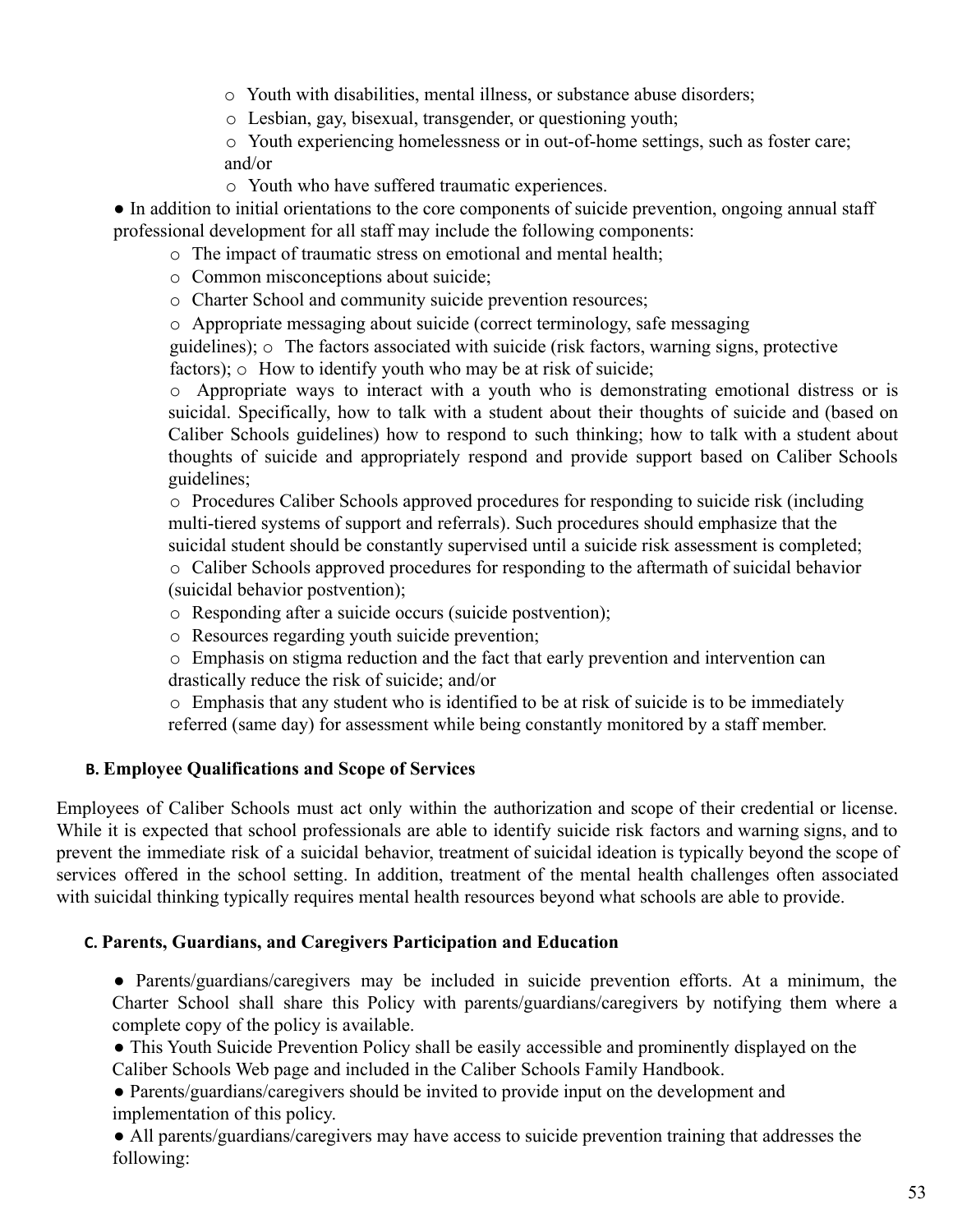o Suicide risk factors, warning signs, and protective factors.

o How to talk with a student about thoughts of suicide.

o How to respond appropriately to the student who has suicidal thoughts. Such responses shall include constant supervision of any student judged to be at risk for suicide and referral for an immediate suicide risk assessment.

o Parents as Partners: A Suicide Prevention Guide for Parents is a booklet that contains useful information for parents/guardians/caregivers who are concerned that their children may be at risk for suicide. It is available from Suicide Awareness Voices of Education (SAVE). See the SAVE Web page at https://www.save.org/product/parents-as-partners/

#### **D. Student Participation and Education**

Messaging about suicide has an effect on suicidal thinking and behaviors. Consequently, Caliber Schools along with its partners has carefully reviewed and will continue to review all materials and resources used in awareness efforts to ensure they align with best practices for safe messaging about suicide. Suicide prevention strategies may include, but not be limited to, efforts to promote a positive school climate that enhances students' feelings of connectedness with Caliber Schools and is characterized by caring staff and harmonious interrelationships among students.

Caliber Schools' instructional and student support program shall promote the healthy mental, emotional, and social development of students including, but not limited to, the development of problem-solving skills, coping skills, and resilience. The instruction shall not use the stress model to explain suicide.

Caliber Schools' instructional curriculum may include information about suicide prevention, as appropriate or needed. If suicide prevention is included in the Charter School's instructional curriculum, it shall consider the grade level and age of the students and be delivered and discussed in a manner that is sensitive to the needs of young students. Under the supervision of an appropriately trained individual acting within the scope of her/his credential or license, students shall:

- Receive developmentally appropriate, student-centered education about the warning signs of mental health challenges and emotional distress;
- Receive developmentally appropriate guidance regarding Caliber Schools' suicide prevention, intervention, and referral procedures.

The content of the education may include:

- Coping strategies for dealing with stress and trauma;
- How to recognize behaviors (warning signs) and life issues (risk factors) associated with suicide and mental health issues in oneself and others;
- Help-seeking strategies for oneself and others, including how to engage school-based and community resources and refer peers for help;
- Emphasis on reducing the stigma associated with mental illness and the fact that early prevention and intervention can drastically reduce the risk of suicide.

Student-focused suicide prevention education can be incorporated into classroom curricula (e.g., health classes, orientation classes, science, and physical education).

Caliber Schools will support the creation and implementation of programs and/or activities on campus that raise awareness about mental wellness and suicide prevention (e.g., Mental Health Awareness Week, Peer Counseling, Freshman Success, and National Alliance on Mental Illness on Campus High School Clubs).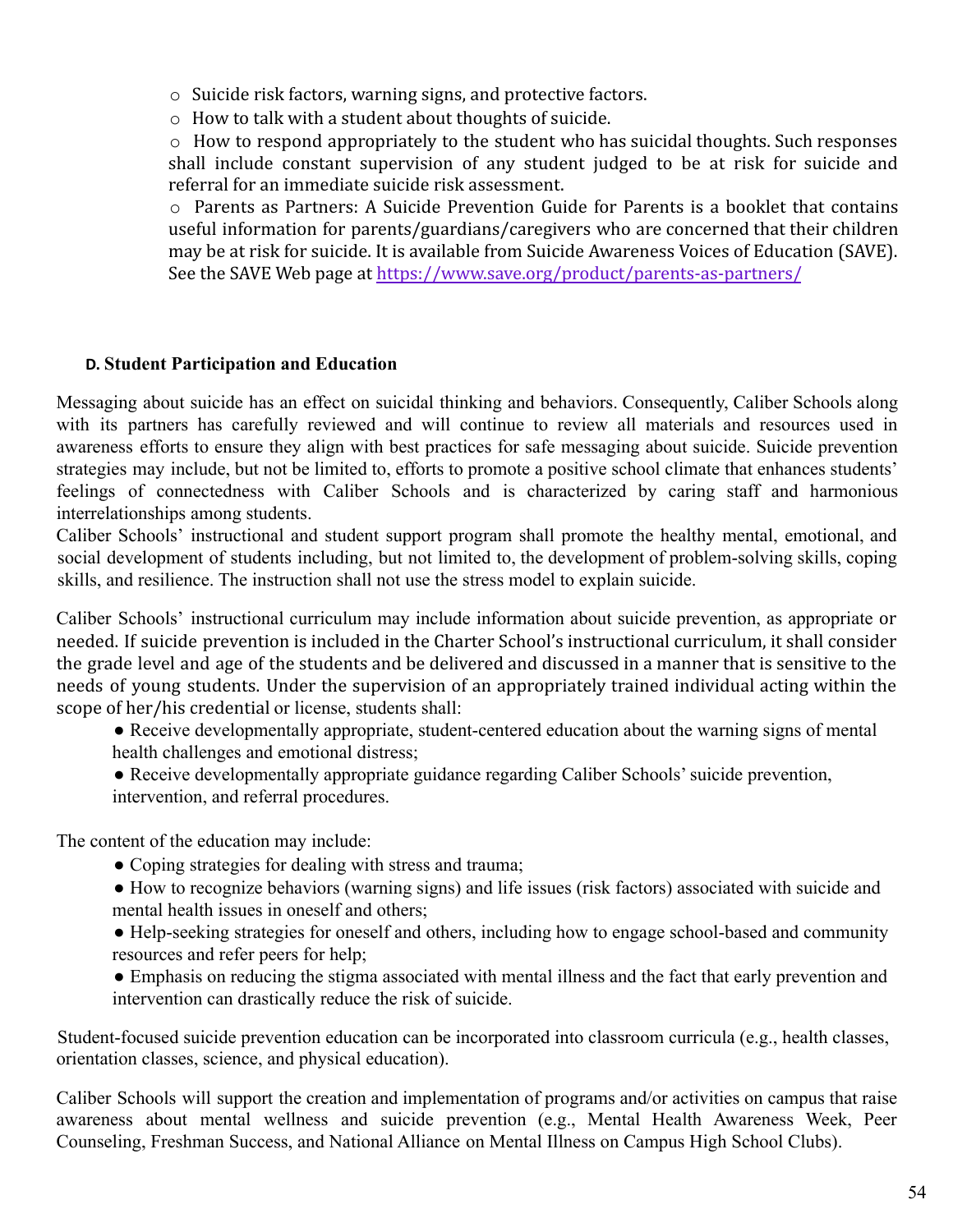#### **E. Intervention and Emergency Procedures**

Caliber Schools designates the following administrators at each campus to act as the primary and secondary suicide prevention liaisons:

- Primary Liaison: School Psychologist
- Secondary Liaison(s): School Leader and SEL Leads

Whenever a staff member suspects or has knowledge of a student's suicidal intentions, they shall promptly notify the primary designated suicide prevention liaison. If this primary suicide prevention liaison is unavailable, the staff shall promptly notify the secondary suicide prevention liaison.

The suicide prevention liaison shall immediately notify the School Leader or designee, who shall then notify the student's parent/guardian as soon as possible if appropriate and in the best interest of the student. Determination of notification to parents/guardians/caregivers should follow a formal initial assessment to ensure that the student is not endangered by parental notification.

The suicide prevention liaison shall also refer the student to mental health resources at Caliber Schools or in the community.

When a student is in imminent danger (has access to a gun, is on a rooftop, or in other unsafe conditions), a call shall be made to 911.

When a suicide attempt or threat is reported on campus or at a school-related activity, the suicide prevention liaison shall, at a minimum:

- 1. Ensure the student's physical safety by one or more of the following, as appropriate:
	- Securing immediate medical treatment if a suicide attempt has occurred.
	- Securing law enforcement and/or other emergency assistance if a suicidal act is being actively threatened.
	- Keeping the student under continuous adult supervision until the parent/guardian and/or appropriate support agent or agency can be contacted and has the opportunity to intervene.
	- Remaining calm, keeping in mind the student is overwhelmed, confused, and emotionally distressed.
	- Moving all other students out of the immediate area.
	- Not sending the student away or leaving him/her alone, even to go to the restroom;
	- Providing comfort to the student, listening and allowing the student to talk and being comfortable with moments of silence.
	- Promising privacy and help, but not promising confidentiality.
- 2. Document the incident in writing as soon as feasible.

3. Follow up with the parent/guardian and student in a timely manner to provide referrals to appropriate services as needed and coordinate and consult with the county mental health plan if a referral is made for mental health or related services on behalf of a student who is a Medi-Cal beneficiary.

4. After a referral is made, Caliber Schools shall verify with the parent/guardian that the follow up treatment has been accessed. Parents/guardians will be required to provide documentation of care for the student. If parents/guardians refuse or neglect to access treatment for a student who has been identified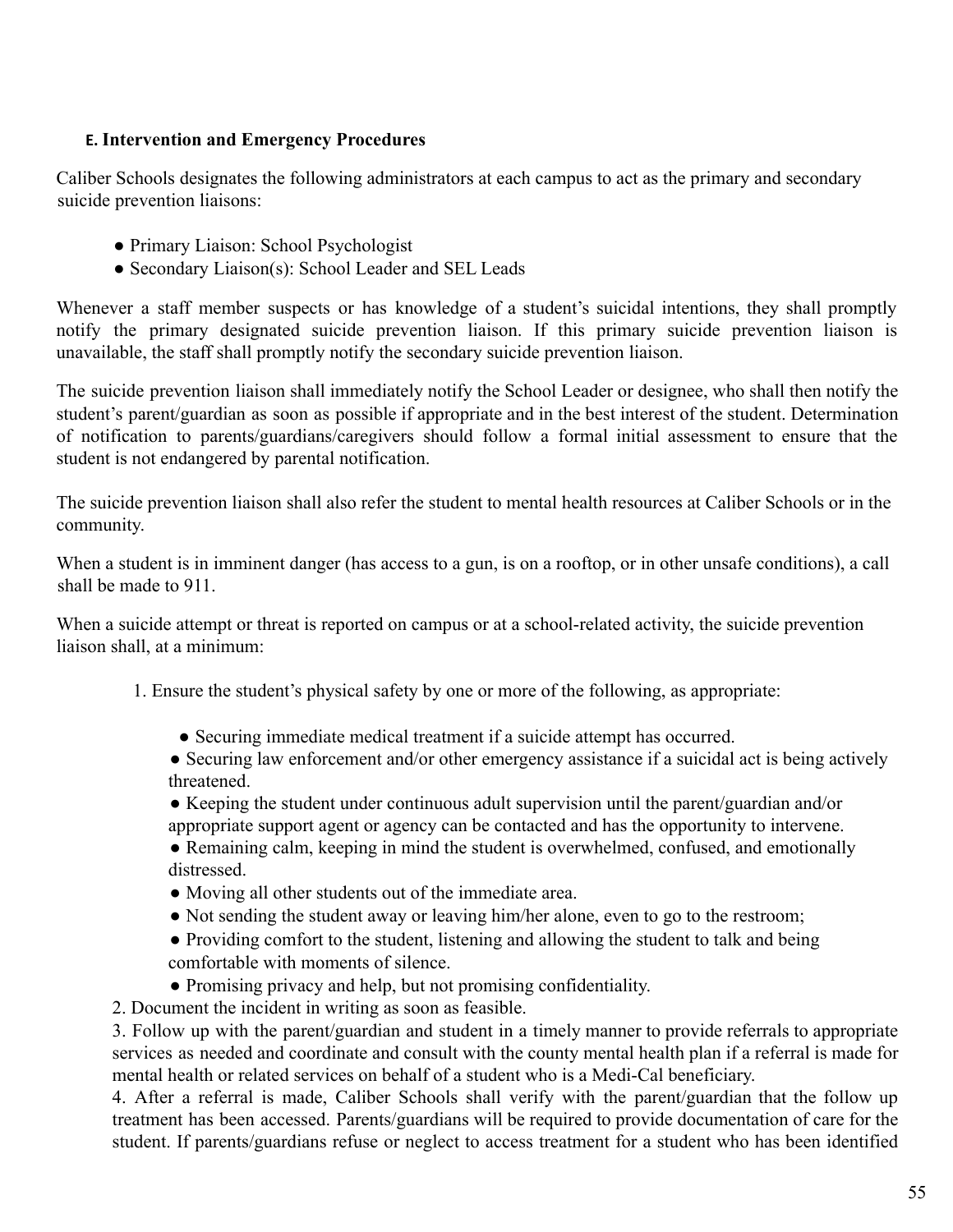to be at risk for suicide or in emotional distress, the suicide prevention liaisons shall meet with the parent to identify barriers to treatment (e.g., cultural stigma, financial issues) and work to rectify the situation and build understanding of care. If follow up care is still not provided, Caliber Schools may contact Child Protective Services.

5. Provide access to counselors or other appropriate personnel to listen to and support students and staff who are directly or indirectly involved with the incident at Caliber Schools.

6. Provide an opportunity for all who respond to the incident to debrief, evaluate the effectiveness of the strategies used, and make recommendations for future actions.

In the event a suicide occurs or is attempted on the Caliber Schools campus, the suicide prevention liaison shall follow the crisis intervention procedures contained in Caliber Schools' safety plan. After consultation with the School Leader or designee and the student's parent/guardian about facts that may be divulged in accordance with the laws governing confidentiality of student record information, the School Leader or designee may provide students, parents/guardians, and staff with information, counseling, and/or referrals to community agencies as needed. Caliber Schools staff may receive assistance from Caliber Schools counselors or other mental health professionals in determining how best to discuss the suicide or attempted suicide with students.

In the event a suicide occurs or is attempted off the Caliber Schools campus and unrelated to school activities, the School Leader or designee shall take the following steps to support the student:

- 1. Contact the parent/guardian and offer support to the family.
- 2. Discuss with the family how they would like Caliber Schools to respond to the attempt while minimizing widespread rumors among teachers, staff, and students.
- 3. Obtain permission from the parent/guardian to share information to ensure the facts regarding the crisis are correct.
- 4. The suicide prevention liaisons shall handle any media requests.
- 5. Provide care and determine appropriate support to affected students.
- 6. Offer to the student and parent/guardian steps for reintegration to school. Re-integration may include obtaining a written release from the parent/guardian to speak with any health care providers; conferring with the student and parent/guardian about any specific requests on how to handle the situation; informing the student's teachers about possible days of absences; allowing accommodations for make up work (being understanding that missed assignments may add stress to the student); appropriate staff maintaining ongoing contact with the student to monitor the student's actions and mood; and working with the parent/guardian to involve the student in an aftercare plan.

#### **F. Supporting Students during or after a Mental Health Crisis**

Students shall be encouraged through the education program and in Caliber Schools activities to notify a teacher, the School Leader, another Caliber Schools administrator, psychologist, Caliber Schools counselor, suicide prevention liaisons, or other adult when they are experiencing thoughts of suicide or when they suspect or have knowledge of another student's suicidal intentions. Caliber Schools staff should treat each report seriously, calmly, and with active listening and support. Staff should be non-judgmental to students and discuss with the student, and parent/guardian, about additional resources to support the student.

#### **G. Responding After a Suicide Death (Postvention)**

A death by suicide in the school community (whether by a student or staff member) can have devastating consequences on the school community, including students and staff. Caliber Schools shall follow the below action plan for responding to a suicide death, which incorporates both immediate and long-term steps and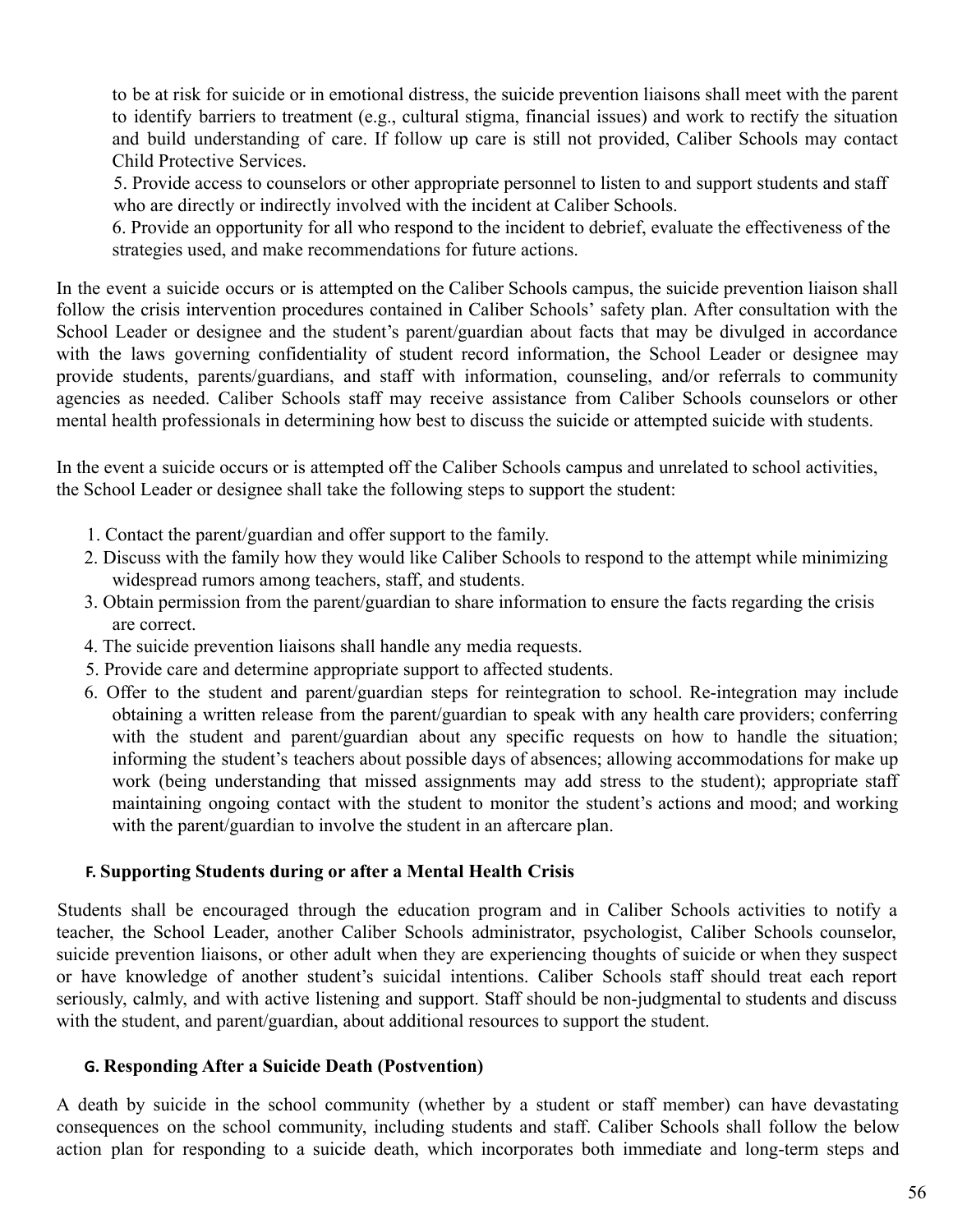objectives:

The suicide prevention liaison shall:

- Coordinate with the School Leader to:
	- o Confirm death and cause;
	- o Identify a staff member to contact deceased's family (within 24 hours);
	- o Enact the Suicide Postvention Response; and
- o Notify all staff members (ideally in-person or via phone, not via e-mail or mass notification).
	- Coordinate an all-staff meeting, to include:
	- o Notification (if not already conducted) to staff about the suicide death;
	- o Emotional support and resources available to staff;
	- o Notification to students about suicide death and the availability of support services (if this is the protocol that is decided by administration); and
	- o Share information that is relevant and that which the Charter School has permission to disclose.
- Prepare staff to respond to needs of students regarding the following:
	- o Review of protocols for referring students for support/assessment;
	- o Talking points for staff to notify students; and
	- o Resources available to students (on and off campus).
- Identify students significantly affected by suicide death and other students at risk of imitative behavior;
- Identify students affected by suicide death but not at risk of imitative behavior;
- Communicate with the larger school community about the suicide death;
- Consider funeral arrangements for family and school community;
- Respond to memorial requests in respectful and non-harmful manner; responses should be handled in
- a thoughtful way and their impact on other students should be considered;
- Identify media spokesperson if needed; and
- Include long-term suicide postvention responses:
	- o Consider important dates (i.e., anniversary of death, deceased birthday, graduation, or other significant event) and how these will be addressed
	- o Support siblings, close friends, teachers, and/or students of deceased
	- o Consider long-term memorials and how they may impact students who are emotionally vulnerable and at risk of suicide

### **Student Identification Cards**

Charter School will include the telephone number for the National Suicide Prevention Lifeline (1-800-273-8255) and the National Domestic Violence Hotline (1-800-799-7233) on all student identification cards. Caliber Schools will also include the number for the Crisis Text Line, which can be accessed by texting HOME to 741741 and a local suicide prevention hotline on all student identification cards.

# **Caliber Public Schools**

# **Suspension/Expulsion Policy**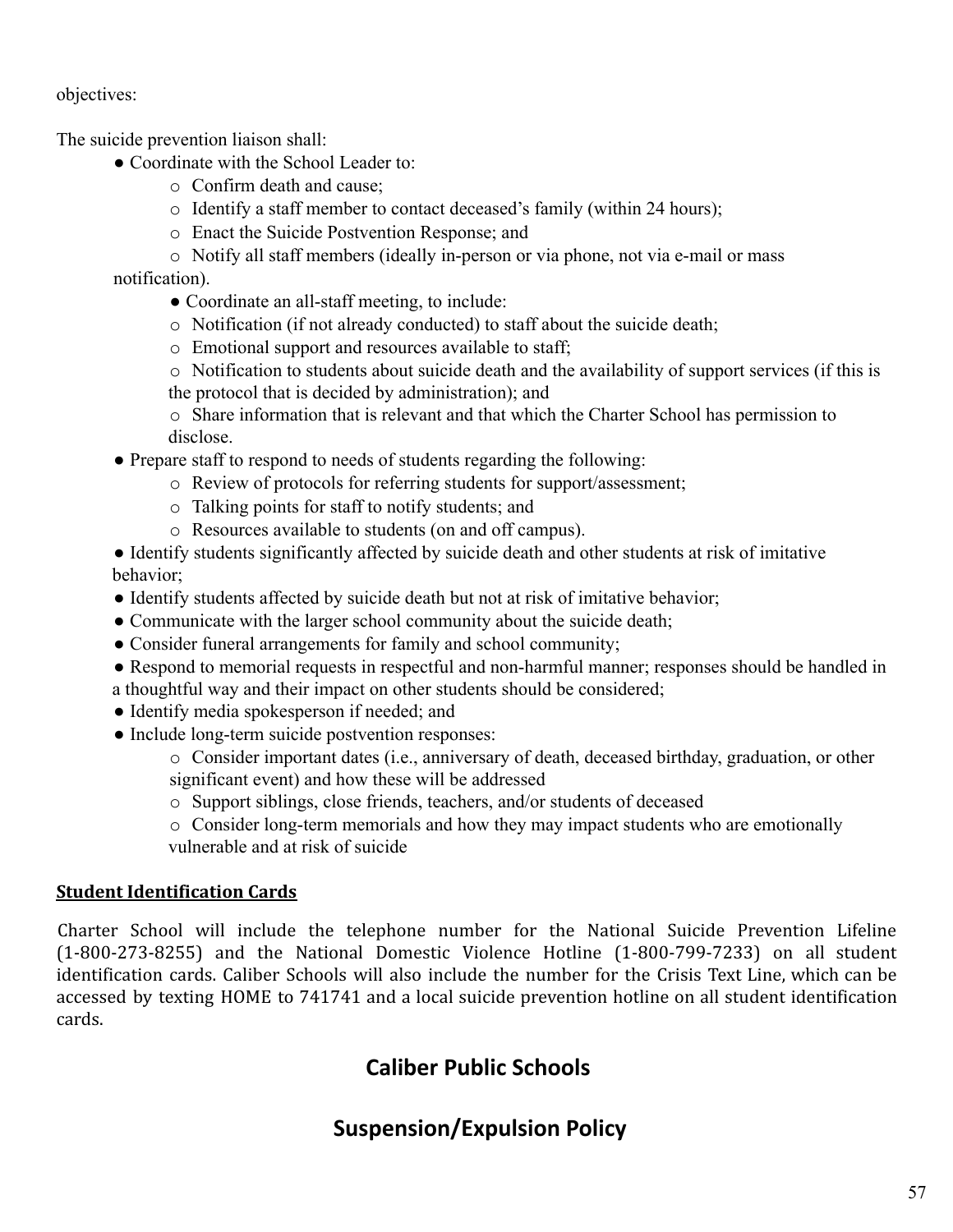Policy No: \_\_No. 05\_\_\_\_\_\_\_\_\_ Adopted/Ratified: \_\_\_\_\_\_\_\_\_\_\_ Revision Date: June 17, 2020

#### **Introduction**

#### **Policy**

This Student Suspension and Expulsion Policy has been established in order to promote learning and protect the safety and well-being of all students at Caliber Public Schools (the "Charter School" or "Caliber"). In creating this policy, Caliber Public Schools has reviewed Education Code Section 48900 *et seq.*, which 57 CMA Family Handbook Page

describe the offenses for which students at non charter schools may be suspended or expelled and the procedures governing those suspensions and expulsions, in order to establish its list of offenses and procedures for suspensions, expulsions, and involuntary removal. The language that follows is largely consistent with the language of Education Code Section 48900 *et seq.* Caliber Public Schools is committed to annual review of policies and procedures surrounding suspensions, expulsions, involuntary removal, and, as necessary, modification of the lists of offenses for which students are subject to suspension or expulsion.

Consistent with this Policy, it may be necessary to suspend or expel a student from regular classroom instruction. This shall serve as the Charter School's policy and procedures for student suspension, expulsion, and involuntary removal, and it may be amended from time to time without the need to seek a material revision of the charter so long as the amendments comport with legal requirements. Charter School staff shall enforce disciplinary policies and procedures fairly and consistently among all students.

This policy and its procedures will be printed and distributed annually as part of the Family Handbook at each school operated by the Charter School and will clearly describe discipline expectations. Caliber shall ensure that students and their parents/guardians are notified in writing upon enrollment of all discipline policies and procedures. The notice shall state that this policy and procedures are available on request at the Charter School office.

Discipline includes, but is not limited to, advising and counseling students, conferring with parents/guardians, detention during and after school hours, use of alternative educational environments, suspension, expulsion and involuntary removal.

Corporal punishment shall not be used as a disciplinary measure against any student. Corporal punishment includes the willful infliction of or willfully causing the infliction of physical pain on a student. For purposes of this policy, corporal punishment does not include an employee's use of force that is reasonable and necessary to protect the employee, students, staff or other persons or to prevent damage to school property.

Suspended or expelled students shall be excluded from all school and school-related activities unless otherwise agreed during the period of suspension or expulsion.

A student identified as an individual with disabilities or for whom Caliber has a basis of knowledge of a suspected disability pursuant to the Individuals with Disabilities Education Improvement Act of 2004 ("IDEA") or who is qualified for services under Section 504 of the Rehabilitation Act of 1973 ("Section 504") is subject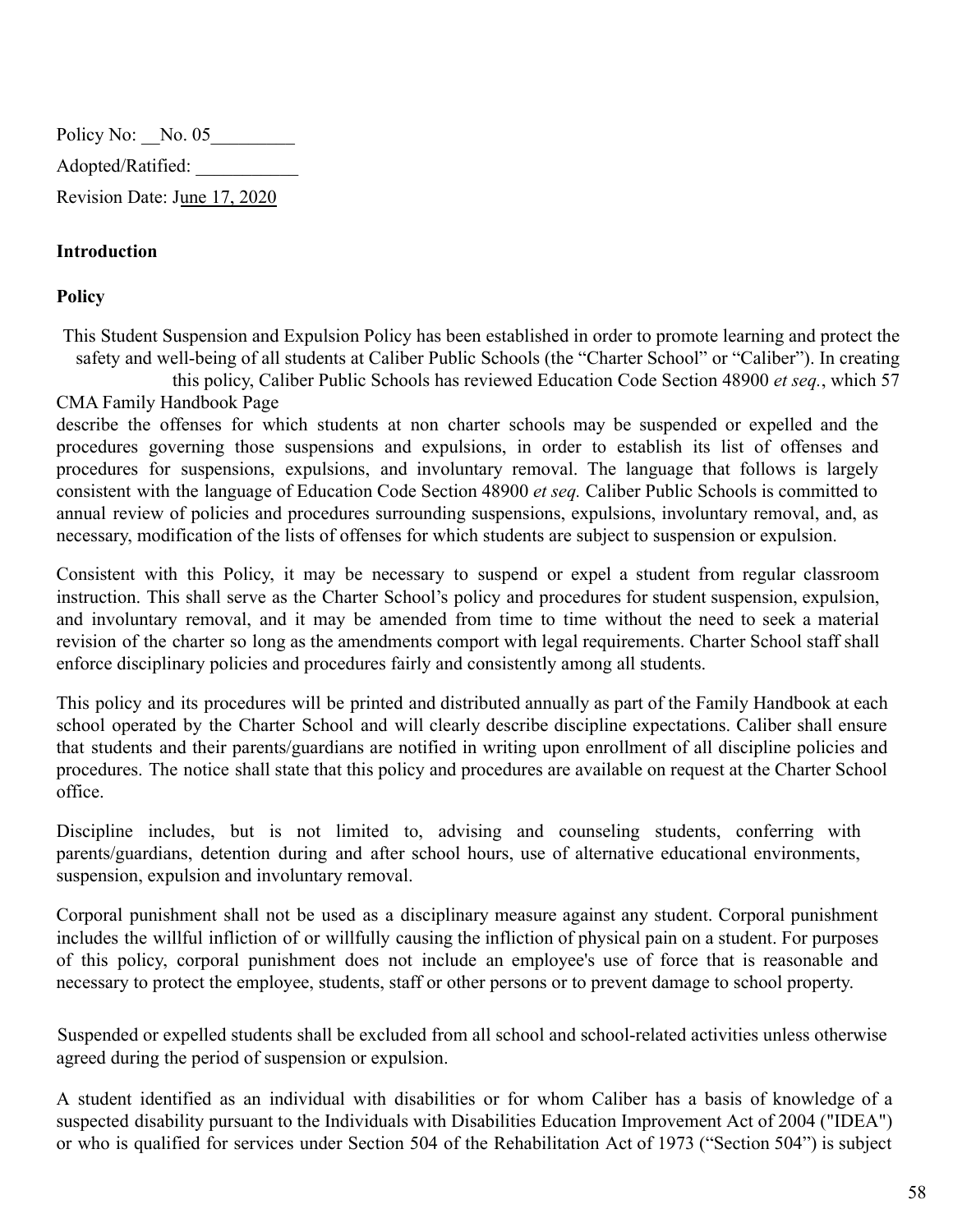to the same grounds for suspension and expulsion and is accorded the same due process procedures applicable to general education students except when federal and state law mandates additional or different procedures. Caliber Public Schools will follow all applicable federal and state laws including but not limited to applicable provisions of the California Education Code, when imposing any form of discipline on a student identified as an individual with disabilities or for whom Caliber Public Schools has a basis of knowledge of a suspected disability or who is otherwise qualified for such services or protections in according due process to such students.

No student shall be involuntarily removed by the Charter School for any reason unless the parent or guardian of the student has been provided written notice of intent to remove the student no less than five (5) schooldays before the effective date of the action. The written notice shall be in the native language of the student or the student's parent or guardian or, if the student is a foster child or youth or a homeless child or youth, the student's educational rights holder, and shall inform the student, the student's parent or guardian, or the student's educational rights holder of the basis for which the student is being involuntarily removed and the student's parent, guardian, or educational rights holder's right to request a hearing to challenge the involuntary removal. If a student's parent, guardian, or educational rights holder requests a hearing, Caliber shall utilize the same hearing procedures specified below for expulsions, before the effective date of the action to involuntarily remove the student. If the student's parent, guardian, or educational rights holder requests a hearing, the student shall remain enrolled and shall not be removed until the Charter School issues a final decision. As used herein, "involuntarily removed" includes disenrolled, dismissed, transferred, or terminated, but does not include suspensions or expulsions pursuant to the suspension and expulsion procedures described below. Students may be involuntarily removed for reasons including, but not limited to, failure to comply with the terms of the student's independent study Master Agreement pursuant to Education Code Section 51747(c)(4).

#### A. **Grounds for Suspension and Expulsion of Students**

A student may be suspended or expelled for prohibited misconduct if the act is related to school activity or school attendance occurring at any time including, but not limited to,: a) while on school grounds; b) while going to or coming from school; c) during the lunch period, whether on or off the school campus; d) during, going to, or coming from a school-sponsored activity.

### B. **Enumerated Offenses**

1. Discretionary Suspension Offenses: Students may be suspended when it is determined the student:

- a) Caused, attempted to cause, or threatened to cause physical injury to another person.
- b) Willfully used force or violence upon the person of another, except self-defense.

c) Unlawfully possessed, used or otherwise furnished, or was under the influence of any controlled substance, as defined in Health and Safety Code Sections 11053-11058, alcoholic beverage, or intoxicant of any kind.

d) Unlawfully offered, arranged, or negotiated to sell any controlled substance as defined in Health and Safety Code Sections 11053-11058, alcoholic beverage or intoxicant of any kind, and then sold, delivered or otherwise furnished to any person another liquid substance or material and represented same as controlled substance, alcoholic beverage or intoxicant.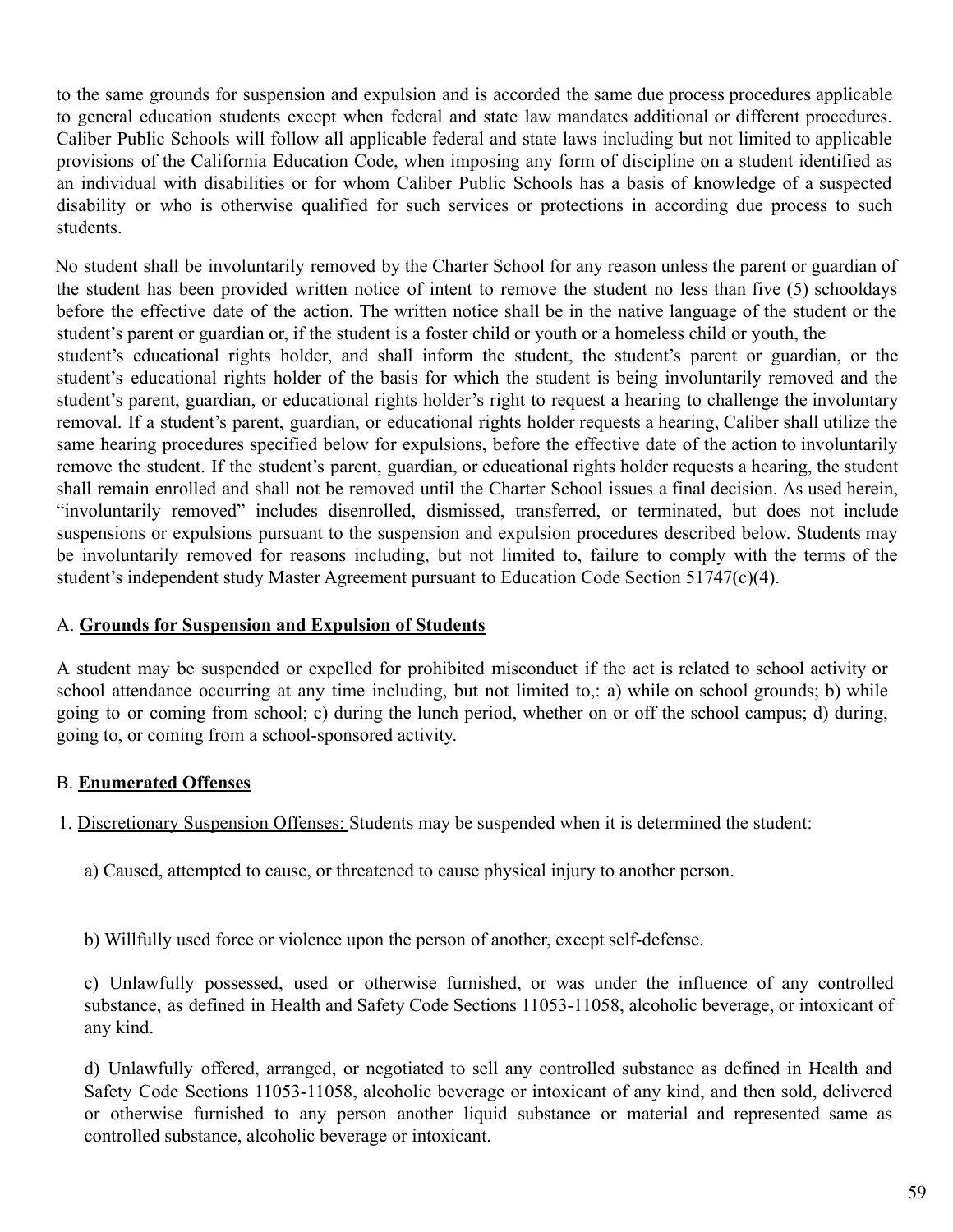e) Committed or attempted to commit robbery or extortion.

f) Caused or attempted to cause damage to school property or private property, which includes but is not limited to, electronic files and databases.

g) Stole or attempted to steal school property or private property, which includes but is not limited to, electronic files and databases.

h) Possessed or used tobacco or products containing tobacco or nicotine products, including but not limited to cigars, cigarettes, miniature cigars, clove cigarettes, smokeless tobacco, snuff, chew packets and betel. This section does not prohibit the use of his or her own prescription products by a pupil.

i) Committed an obscene act or engaged in habitual profanity or vulgarity.

j) Unlawfully possessed or unlawfully offered, arranged, or negotiated to sell any drug paraphernalia, as defined in Health and Safety Code Section 11014.5

k) Knowingly received stolen school property or private property, which includes but is not limited to, electronic files and databases.

l) Possessed an imitation firearm, i.e.: a replica of a firearm that is so substantially similar in physical properties to an existing firearm as to lead a reasonable person to conclude that the replica is a firearm.

m) Harassed, threatened, or intimidated a student who is a complaining witness or witness in a school disciplinary proceeding for the purpose of preventing that student from being a witness and/or retaliating against that student for being a witness.

n) Unlawfully offered, arranged to sell, negotiated to sell, or sold the prescription drug Soma.

o) Engaged in or attempted to engage in hazing. For the purposes of this policy, "hazing" means a method of initiation or pre- initiation into a pupil organization or body, whether or not the organization or body is officially recognized by an educational institution, which is likely to cause serious bodily injury or personal degradation or disgrace resulting in physical or mental harm to a former, current, or prospective pupil. For purposes of this policy, "hazing" does not include athletic events or school-sanctioned events.

p) Made terroristic threats against school officials and/or school property, which includes but is not limited to, electronic files and databases. For purposes of this policy, "terroristic threat" shall include any statement, whether written or oral, by a person who willfully threatens to commit a crime which will result in death, great bodily injury to another person, or property damage in excess of one thousand dollars (\$1,000), with the specific intent that the statement is to be taken as a threat, even if there is no intent of actually carrying it out, which, on its face and under the circumstances in which it is made, is so unequivocal, unconditional, immediate, and specific as to convey to the person threatened, a gravity of purpose and an immediate prospect of execution of the threat, and thereby causes that person reasonably to be in sustained fear for his or her own safety or for his or her immediate family's safety, or for the protection of school property, which includes but is not limited to, electronic files and databases, or the personal property of the person threatened or his or her immediate family.

q) Committed sexual harassment, as defined in Education Code Section 212.5. For the purposes of this policy, the conduct described in Section 212.5 must be considered by a reasonable person of the same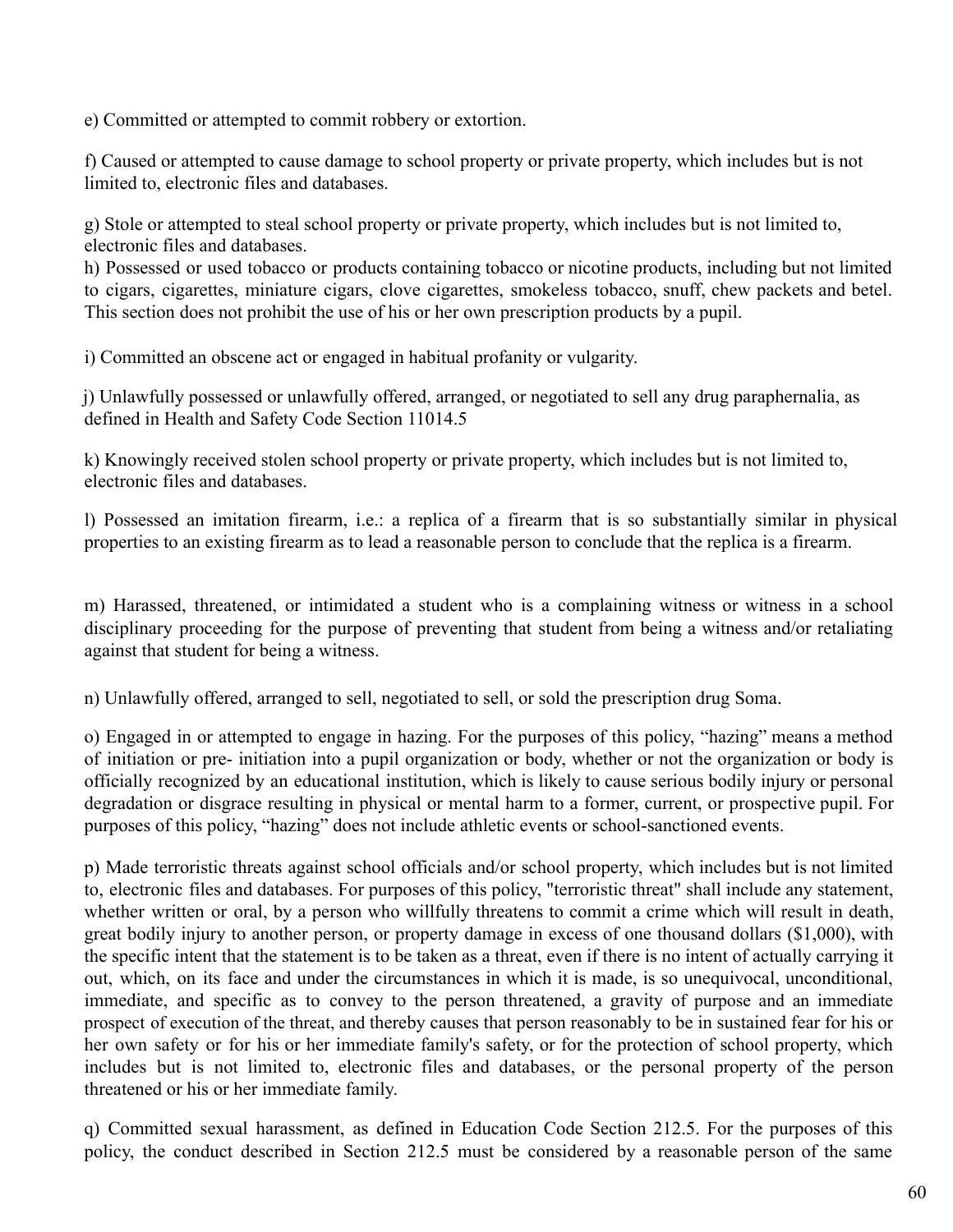gender as the victim to be sufficiently severe or pervasive to have a negative impact upon the individual's academic performance or to create an intimidating, hostile, or offensive educational environment. This provision shall apply to pupils in any of grades 4 to 8, inclusive.

r) Caused, attempted to cause, threatened to cause, or participated in an act of hate violence, as defined in subdivision (e) of Section 233 of the Education Code. This provision shall apply to pupils in any of grades 4 to 8, inclusive.

s) Intentionally harassed, threatened or intimidated school personnel or volunteers and/or a student or group of students to the extent of having the actual and reasonably expected effect of materially disrupting class work, creating substantial disorder and invading the rights of either school personnel or volunteers and/or student(s) by creating an intimidating or hostile educational environment. This provision shall apply to pupils in any of grades 4 to 8, inclusive.

t) Engaged in an act of bullying, including, but not limited to, bullying committed by means of an electronic act.

1) "Bullying" means any severe or pervasive physical or verbal act or conduct, including communications made in writing or by means of an electronic act, and including one or more acts committed by a student or group of students which would be deemed hate violence or harassment, threats, or intimidation, which are directed toward one or more students that has or can be reasonably predicted to have the effect of one or more of the following:

a) Placing a reasonable student (defined as a student, including, but is not limited to, a student with exceptional needs, who exercises average care, skill, and judgment in conduct for a person of his or her age, or for a person of his or her age with exceptional needs) or students in fear of harm to that student's or those students' person or property.

b) Causing a reasonable student to experience a substantially detrimental effect on his or her physical or mental health.

c) Causing a reasonable student to experience substantial interference with his or her academic performance.

d) Causing a reasonable student to experience substantial interference with his or her ability to participate in or benefit from the services, activities, or privileges provided by Caliber Public Schools.

2) "Electronic Act" means the creation or transmission originated on or off the school site, by means of an electronic device, including, but not limited to, a telephone, wireless telephone, or other wireless communication device, computer, or pager, of a communication, including, but not limited to, any of the following:

a) A message, text, sound, video, or image.

b) A post on a social network Internet Web site including, but not limited to:

i. Posting to or creating a burn page. A "burn page" means an Internet Web site created for the purpose of having one or more of the effects as listed in subparagraph (1) above.

ii. Creating a credible impersonation of another actual pupil for the purpose of having one or more of the effects listed in subparagraph (1) above. "Credible impersonation" means to knowingly and without consent impersonate a pupil for the purpose of bullying the pupil and such that another pupil would reasonably believe, or has reasonably believed, that the pupil was or is the pupil who was impersonated.

iii. Creating a false profile for the purpose of having one or more of the effects listed in subparagraph (1) above. "False profile" means a profile of a fictitious pupil or a profile using the likeness or attributes of an actual pupil other than the pupil who created the false profile. c) An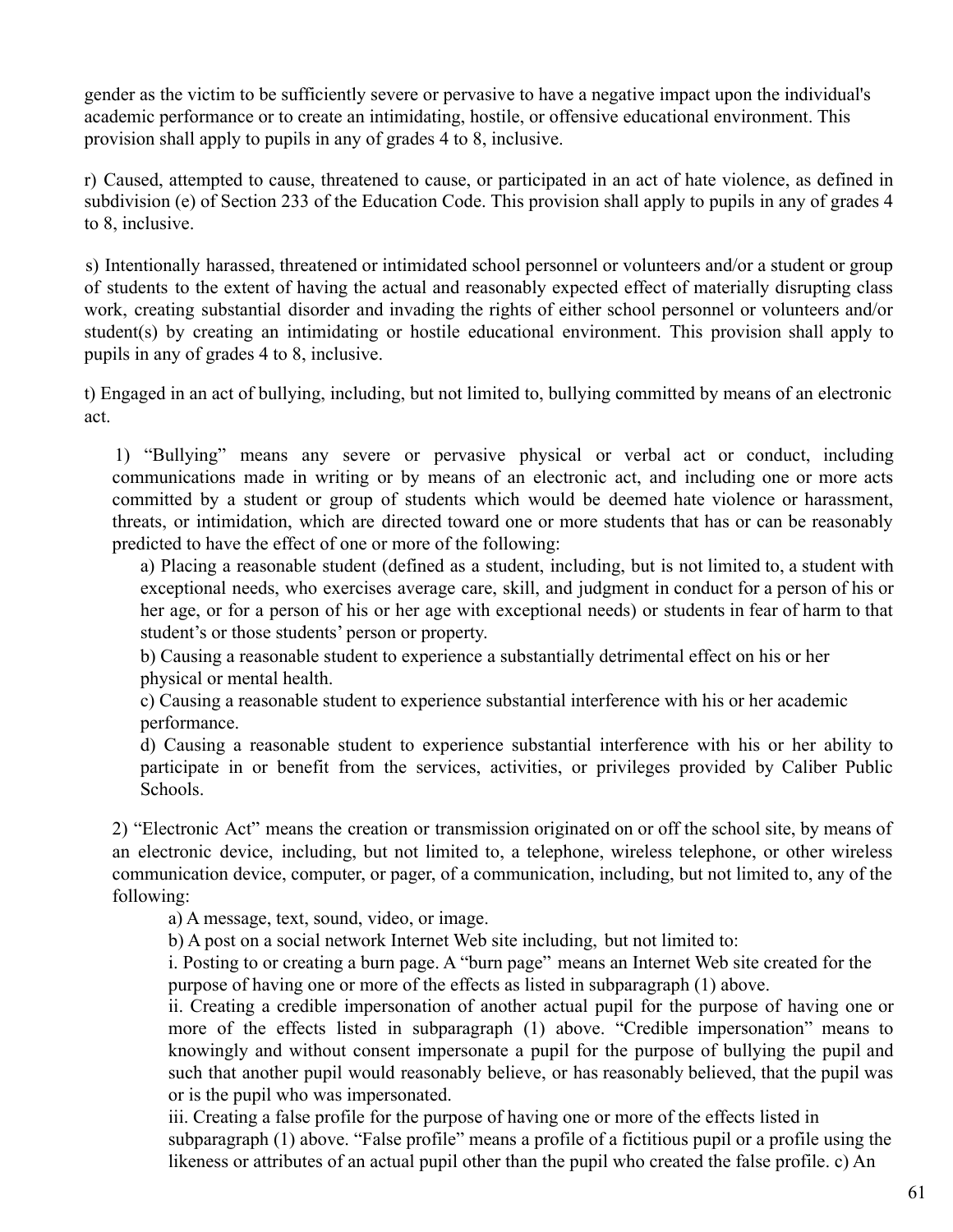act of cyber sexual bullying.

i. For purposes of this policy, "cyber sexual bullying" means the dissemination of, or the solicitation or incitement to disseminate, a photograph or other visual recording by a pupil to another pupil or to school personnel by means of an electronic act that has or can be reasonably predicted to have one or more of the effects described in subparagraphs (i) to (iv), inclusive, of paragraph (1). A photograph or other visual recording, as described above, shall include the depiction of a nude, semi-nude, or sexually explicit photograph or other visual recording of a minor where the minor is identifiable from the photograph, visual recording, or other electronic act.

ii. For purposes of this policy, "cyber sexual bullying" does not include a depiction, portrayal, or image that has any serious literary, artistic, educational, political, or scientific value or that involves athletic events or school-sanctioned activities.

3) Notwithstanding subparagraphs (1) and (2) above, an electronic act shall not constitute pervasive conduct solely on the basis that it has been transmitted on the Internet or is currently posted on the Internet.

u) A pupil who aids or abets, as defined in Section 31 of the Penal Code, the infliction or attempted infliction of physical injury to another person may be subject to suspension, but not expulsion, except that a pupil who has been adjudged by a juvenile court to have committed, as an aider and abettor, a crime of physical violence in which the victim suffered great bodily injury or serious bodily injury shall be subject to discipline pursuant to subdivision  $(1)(a)-(b)$ .

v) Possessed, sold, or otherwise furnished any knife or other dangerous object of no reasonable use to the student unless, in the case of possession of any object of this type, the student had obtained written permission to possess the item from a certificated school employee, with the School Leaders or designee's concurrence.

2. Non-Discretionary Suspension Offenses: Students must be suspended and recommended for expulsion when it is determined the student:

a) Possessed, sold, or otherwise furnished any firearm, explosive, or other destructive device unless, in the case of possession of any device of this type, the student had obtained written permission to possess the item from a certificated school employee, with the School Leaders or designee concurrence. b) Brandishing a knife at another person

c) Unlawfully selling a controlled substance listed in Health and Safety Code Section 11053, et seq.

d) Committing or attempting to commit a sexual assault as defined in Penal Code Sections 261, 266c, 286, 287, 288, or 289 of former Section 288a of the Penal Code or committed a sexual battery as defined in Penal Code Section 243.4.

3. Discretionary Expellable Offenses: Students may be recommended for expulsion when it is determined the student:

a) Caused, attempted to cause, or threatened to cause physical injury to another person. b)

Willfully used force or violence upon the person of another, except self-defense.

c) Unlawfully possessed, used, or otherwise furnished, or was under the influence of any controlled substance, as defined in Health and Safety Code Sections 11053-11058, alcoholic beverage, or intoxicant of any kind.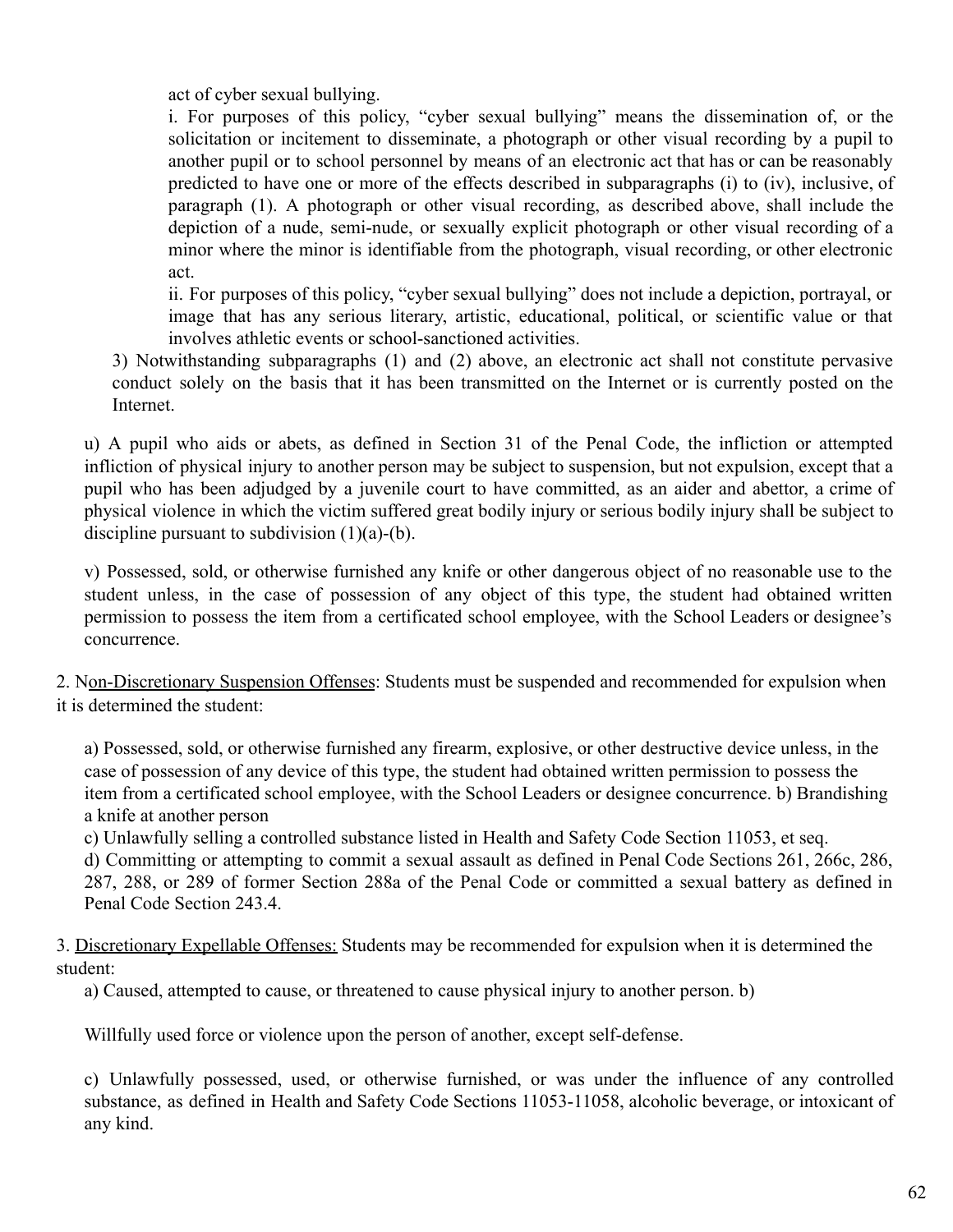d) Unlawfully offered, arranged, or negotiated to sell any controlled substance as defined in Health and Safety Code Sections 11053-11058, alcoholic beverage or intoxicant of any kind, and then sold, delivered or otherwise furnished to any person another liquid substance or material and represented same as controlled substance, alcoholic beverage or intoxicant.

e) Committed or attempted to commit robbery or extortion.

f) Caused or attempted to cause damage to school property or private property, which includes but is not limited to, electronic files and databases.

g) Stole or attempted to steal school property or private property, which includes but is not limited to, electronic files and databases.

h) Possessed or used tobacco or products containing tobacco or nicotine products, including but not limited to cigars, cigarettes, miniature cigars, clove cigarettes, smokeless tobacco, snuff, chew packets and betel. This section does not prohibit the use of his or her own prescription products by a pupil.

i) Committed an obscene act or engaged in habitual profanity or vulgarity.

j) Unlawfully possessed or unlawfully offered, arranged, or negotiated to sell any drug paraphernalia, as defined in Health and Safety Code Section 11014.5.

k) Knowingly received stolen school property or private property, which includes but is not limited to, electronic files and databases.

l) Possessed an imitation firearm, i.e.: a replica of a firearm that is so substantially similar in physical properties to an existing firearm as to lead a reasonable person to conclude that the replica is a firearm.

m) Harassed, threatened, or intimidated a student who is a complaining witness or witness in a school disciplinary proceeding for the purpose of preventing that student from being a witness and/or retaliating against that student for being a witness.

n) Unlawfully offered, arranged to sell, negotiated to sell, or sold the prescription drug Soma.

o) Engaged in, or attempted to engage in hazing. For the purposes of this policy, "hazing" means a method of initiation or preinitiation into a pupil organization or body, whether or not the organization or body is officially recognized by an educational institution, which is likely to cause serious bodily injury or 63 personal degradation or disgrace resulting in physical or mental harm to a former, current, or prospective pupil. For purposes of this policy, "hazing" does not include athletic events or school-sanctioned events.

p) Made terroristic threats against school officials and/or school property, which includes but is not limited to, electronic files and databases. For purposes of this policy, "terroristic threat" shall include any statement, whether written or oral, by a person who willfully threatens to commit a crime which will result in death, great bodily injury to another person, or property damage in excess of one thousand dollars (\$1,000), with the specific intent that the statement is to be taken as a threat, even if there is no intent of actually carrying it out, which, on its face and under the circumstances in which it is made, is so unequivocal, unconditional, immediate, and specific as to convey to the person threatened, a gravity of purpose and an immediate prospect of execution of the threat, and thereby causes that person reasonably to be in sustained fear for his or her own safety or for his or her immediate family's safety, or for the protection of school property, which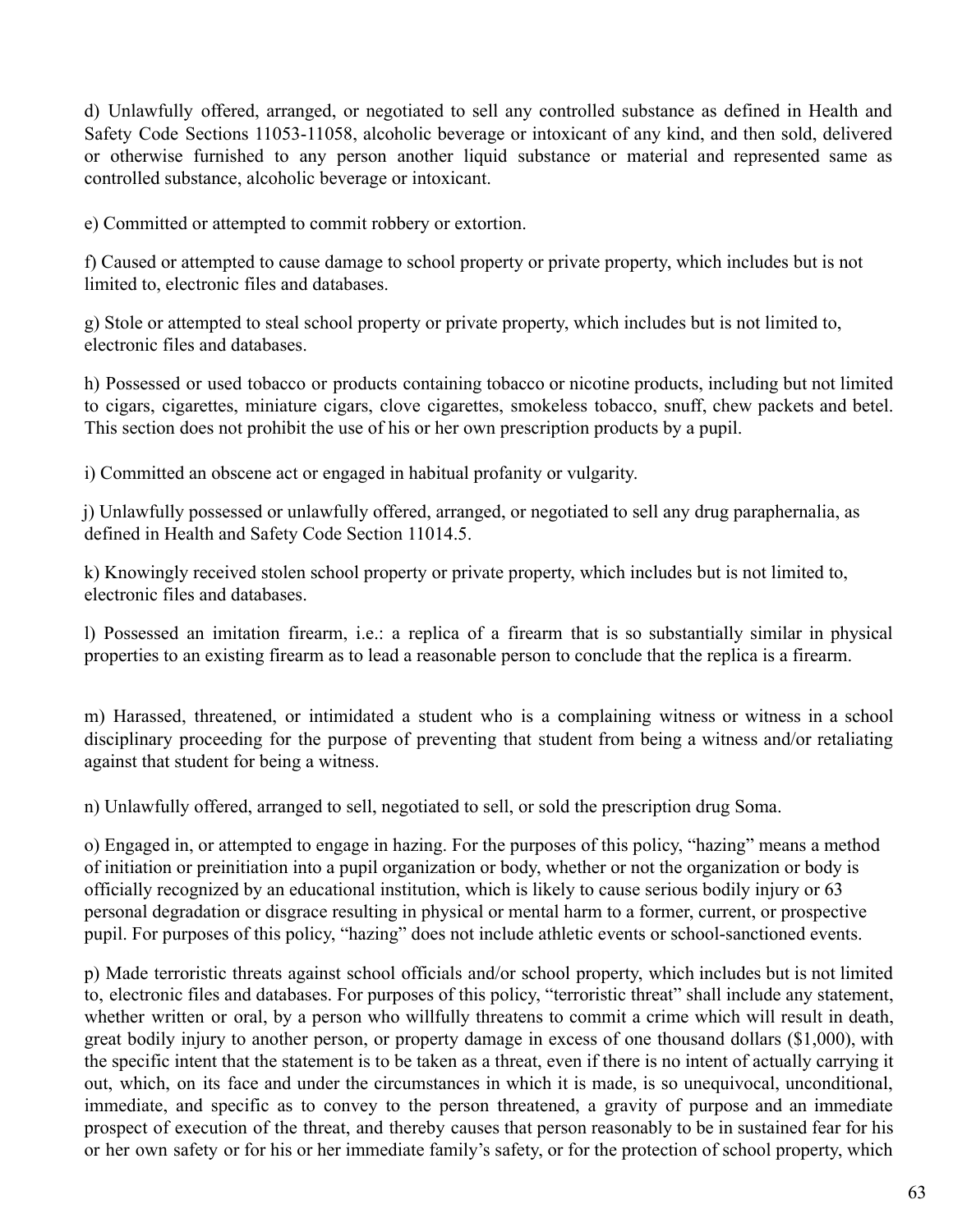includes but is not limited to, electronic files and databases, or the personal property of the person threatened or his or her immediate family.

q) Committed sexual harassment, as defined in Education Code Section 212.5. For the purposes of this policy, the conduct described in Section 212.5 must be considered by a reasonable person of the same gender as the victim to be sufficiently severe or pervasive to have a negative impact upon the individual's academic performance or to create an intimidating, hostile, or offensive educational environment. This provision shall apply to pupils in any of grades 4 to 8, inclusive.

r) Caused, attempted to cause, threatened to cause or participated in an act of hate violence, as defined in subdivision (e) of Section 233 of the Education Code. This provision shall apply to pupils in any of grades 4 to 8, inclusive.

s) Intentionally harassed, threatened or intimidated school personnel or volunteers and/or a student or group of students to the extent of having the actual and reasonably expected effect of materially disrupting class work, creating substantial disorder and invading the rights of either school personnel or volunteers and/or student(s) by creating an intimidating or hostile educational environment. This section shall apply to pupils in any of grades 4 to 8, inclusive.

t) Engaged in an act of bullying, including, but not limited to, bullying committed by means of an electronic act.

1) "Bullying" means any severe or pervasive physical or verbal act or conduct, including communications made in writing or by means of an electronic act, and including one or more acts committed by a student or group of students which would be deemed hate violence or harassment, threats, or intimidation, which are directed toward one or more students that has or can be reasonably predicted to have the effect of one or more of the following:

a) Placing a reasonable student (defined as a student, including, but is not limited to, a student with exceptional needs, who exercises average care, skill, and judgment in conduct for a person of his or her age, or for a person of his or her age with exceptional needs) or students in fear of harm to that student's or those students' person or property.

b) Causing a reasonable student to experience a substantially detrimental effect on his or her physical or mental health.

c) Causing a reasonable student to experience substantial interference with his or her academic performance.

d) Causing a reasonable student to experience substantial interference with his or her ability to participate in or benefit from the services, activities, or privileges provided by the Charter School.

2) "Electronic Act" means the creation or transmission originated on or off the school site, by means of an electronic device, including, but not limited to, a telephone, wireless telephone, or other wireless communication device, computer, or pager, of a communication, including, but not limited to, any of the following:

a) A message, text, sound, video, or image.

b) A post on a social network Internet Web site including, but not limited to:

i. Posting to or creating a burn page. A "burn page" means an Internet Web site created for the purpose of having one or more of the effects as listed in subparagraph (1) above.

ii. Creating a credible impersonation of another actual pupil for the purpose of having one or more of the effects listed in subparagraph (1) above. "Credible impersonation" means to knowingly and without consent impersonate a pupil for the purpose of bullying the pupil and such that another pupil would reasonably believe, or has reasonably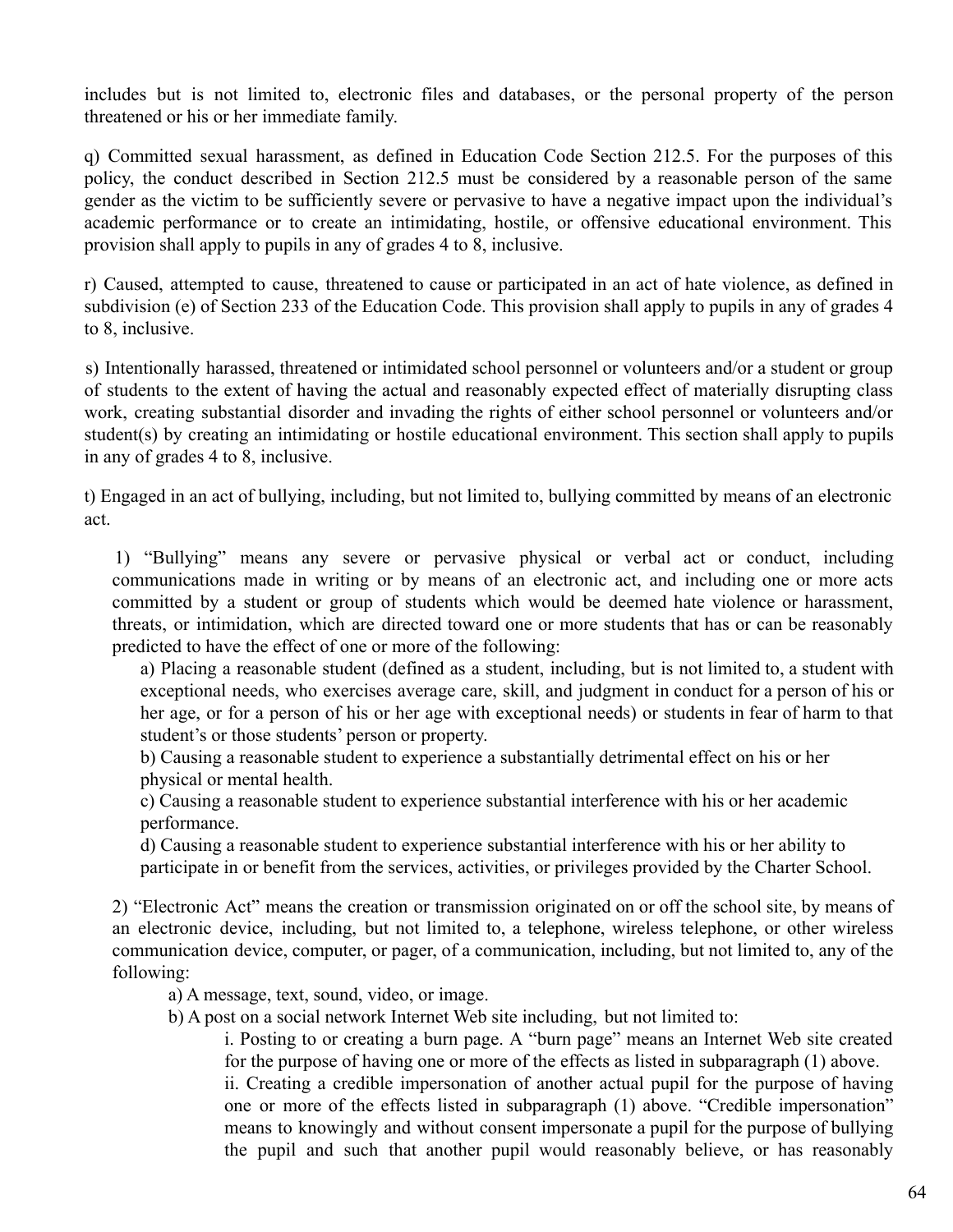believed, that the pupil was or is the pupil who was impersonated.

iii. Creating a false profile for the purpose of having one or more of the effects listed in subparagraph (1) above. "False profile" means a profile of a fictitious pupil or a profile using the likeness or attributes of an actual pupil other than the pupil who created the false profile.

c) An act of cyber sexual bullying.

i. For purposes of this policy, "cyber sexual bullying" means the dissemination of, or the solicitation or incitement to disseminate, a photograph or other visual recording by a pupil to another pupil or to school personnel by means of an electronic act that has or can be reasonably predicted to have one or more of the effects described in subparagraphs (i) to (iv), inclusive, of paragraph (1). A photograph or other visual recording, as described above, shall include the depiction of a nude, semi-nude, or sexually explicit photograph or other visual recording of a minor where the minor is identifiable from the photograph, visual recording, or other electronic act.

ii. For purposes of this policy, "cyber sexual bullying" does not include a depiction, portrayal, or image that has any serious literary, artistic, educational, political, or scientific value or that involves athletic events or school-sanctioned activities.

3) Notwithstanding subparagraphs (1) and (2) above, an electronic act shall not constitute pervasive conduct solely on the basis that it has been transmitted on the Internet or is currently posted on the Internet.

u) A pupil who aids or abets, as defined in Section 31 of the Penal Code, the infliction or attempted infliction of physical injury to another person may be subject to suspension, but not expulsion, except that a pupil who has been adjudged by a juvenile court to have committed, as an aider and abettor, a crime of physical violence in which the victim suffered great bodily injury or serious bodily injury shall be subject to discipline pursuant to subdivision (3)(a)-(b).

v) Possessed, sold, or otherwise furnished any knife or other object of no reasonable use to the student unless, in the case of possession of any object of this type, the student had obtained written permission to possess the item from a certificated school employee, with the School Leaders' or designee's concurrence.

4. Non-Discretionary Expellable Offenses: Students must be recommended for expulsion when it is determined pursuant to the procedures below that the student:

> a) Possessed, sold, or otherwise furnished any firearm, explosive, or other destructive device unless, in the case of possession of any device of this type, the student had obtained written permission to possess the item from a certificated school employee, with the School Leaders' or designee's concurrence.

b) Brandishing a knife at another person

c) Unlawfully selling a controlled substance listed in Health and Safety Code Section 11053, et seq. d) Committing or attempting to commit a sexual assault as defined in Penal Code Sections 261, 266c, 286, 287, 288, or 289 of former Section 288a of the Penal Code or committed a sexual battery as defined in Penal Code Section 243.4.

If it is determined by the Administrative Panel and/or Board of Directors that a student has brought a firearm or destructive device, as defined in Section 921 of Title 18 of the United States Code, on to campus or to have possessed a firearm or destructive device on campus, the student shall be expelled for one year, pursuant to the Federal Gun Free Schools Act of 1994. In such instances, the student shall be provided due process rights of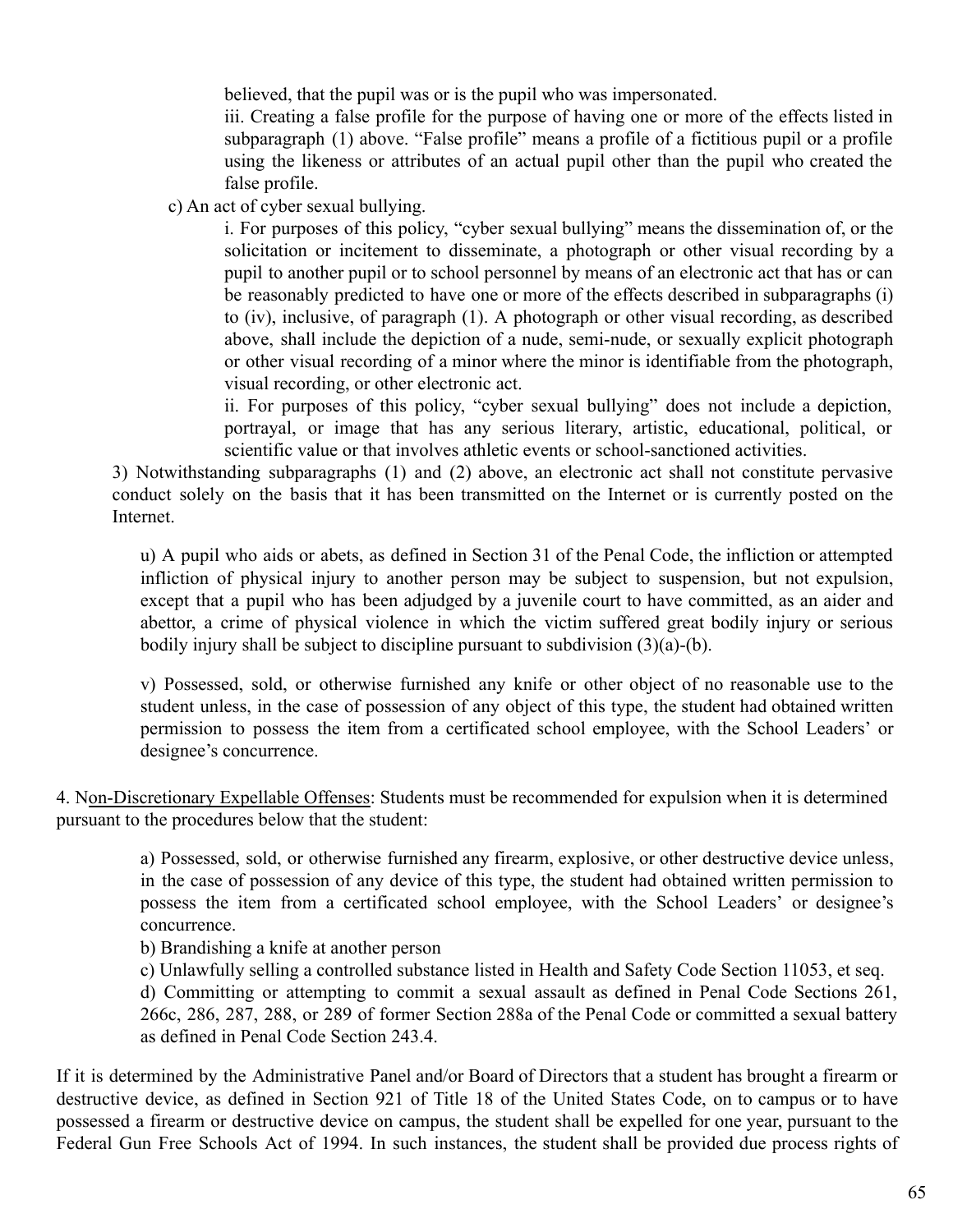notice and a hearing as required in this policy.

The term "knife" means any dirk, dagger, or other weapon with a fixed, sharpened blade fitted primarily for stabbing, a weapon with a blade fitted primarily for stabbing, a weapon with a blade longer than 3½ inches, a folding knife with a blade that locks into place, or a razor with an unguarded blade.

The term "firearm" means (A) any weapon (including a starter gun) which will or is designed to or may readily be converted to expel a projectile by the action of an explosive; (B) the frame or receiver of any such weapon; (C) any firearm muffler or firearm silencer; or (D) any destructive device. Such term does not include an antique firearm.

The term "destructive device" means (A) any explosive, incendiary, or poison gas, including but not limited to: (i) bomb, (ii) grenade, (iii) rocket having a propellant charge of more than four ounces, (iv) missile having an explosive or incendiary charge of more than one-quarter ounce, (v) mine, or (vi) device similar to any of the devices described in the preceding clauses.

### C. **Suspension Procedure**

Suspensions shall be initiated according to the following procedures:

### **1. Conference**

Suspension shall be preceded, if possible, by a conference conducted by the School Leaders or the School Leaders' designee with the student and his or her parent/guardian and, whenever practical, the teacher, supervisor or Charter School employee who referred the student to the School Leaders or designee.

The conference may be omitted if the School Leaders or designee determines that an emergency situation exists. An emergency situation involves a clear and present danger to the lives, safety or health of students or Charter School personnel. If a student is suspended without this conference, both the parent/guardian and student shall be notified of the student's right to return to school for the purpose of a conference.

At the conference, the student shall be informed of the reason for the disciplinary action and the evidence against him or her and shall be given the opportunity to present his or her version and evidence in his or her defense, in accordance with Education Code Section  $47605(c)(5)(J)(i)$ .

This conference shall be held within two (2) school days, unless the student waives this right or is physically unable to attend for any reason including, but not limited to, incarceration or hospitalization.

No penalties may be imposed on a student for failure of the student's parent or guardian to attend a conference with Charter School officials. Reinstatement of the suspended student shall not be contingent upon attendance by the student's parent or guardian at the conference.

### **2. Notice to Parents/Guardians**

At the time of the suspension, the School Leaders or designee shall make a reasonable effort to contact the parent/guardian by telephone or in person. Whenever a student is suspended, the parent/guardian shall be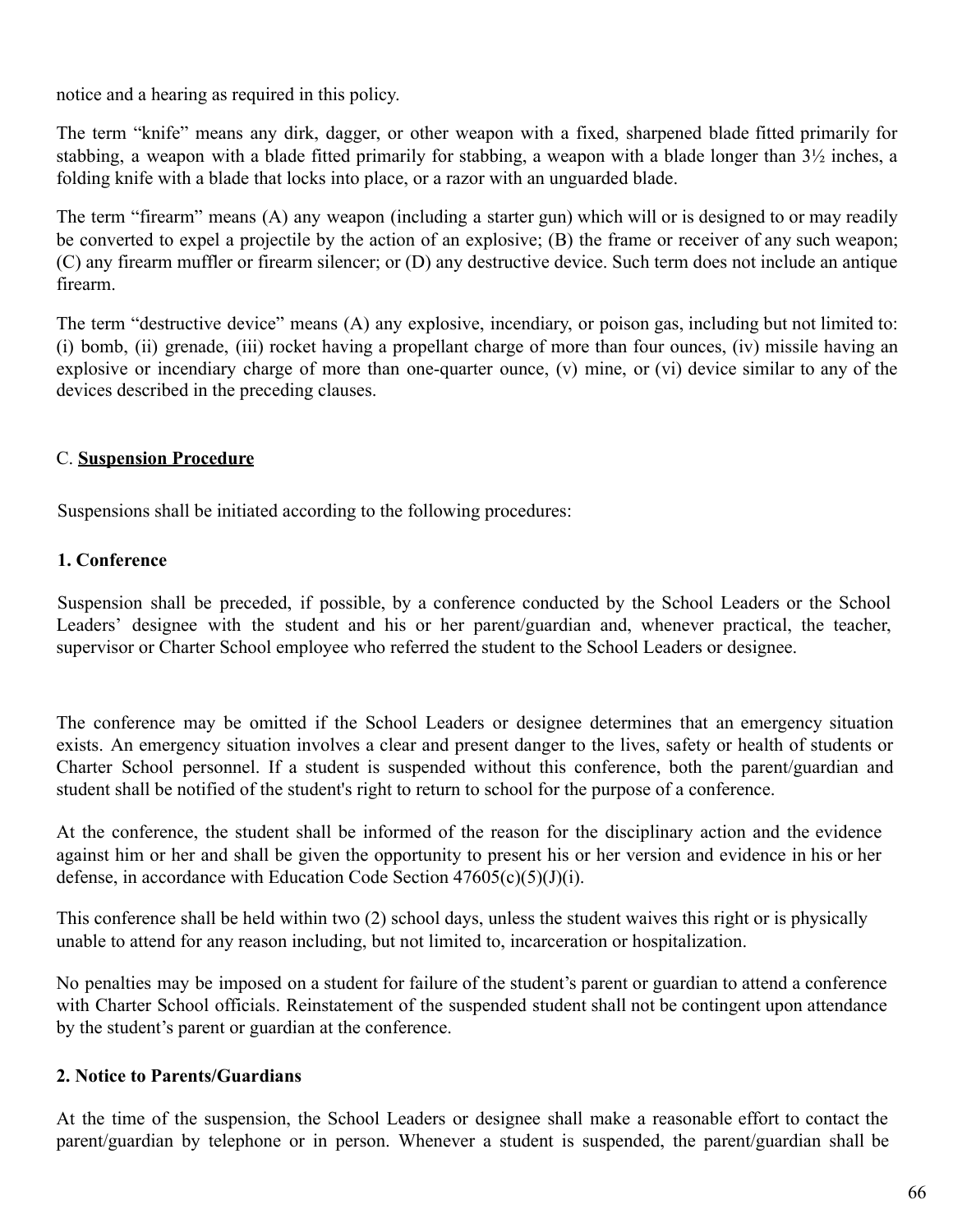notified in writing of the suspension and the date of return following suspension. This notice shall state the specific offense(s) committed by the student as well as the date the student may return to school following the suspension. In addition, the notice may also state the time when the student may return to school. If Charter School officials wish to ask the parent/guardian to confer regarding matters pertinent to the suspension, the notice may request that the parent/guardian respond to such requests without delay.

#### **3. Suspension Time Limits/Recommendation for Expulsion**

Suspensions, when not including a recommendation for expulsion, shall not exceed five (5) consecutive school days per suspension.

Upon a recommendation of expulsion by the School Leaders or School Leader's designee, the student and the student's parent/guardian or representative will be invited to a conference to determine if the suspension for the student should be extended pending an expulsion hearing. In such instances when the Charter School has determined a suspension period shall be extended, such extension shall be made only after a conference is held with the student or the student's parent or guardian, unless the student and the student's parent or guardian fail to attend the conference.

This determination will be made by the School Leaders or designee upon either of the following: 1) the student's presence will be disruptive to the education process; or 2) the student poses a threat or danger to others. Upon either determination, the student's suspension will be extended pending the results of an expulsion hearing.

#### **4. Homework Assignments During Suspension**

In accordance with Education Code Section 47606.2, upon the request of a parent, a legal guardian or other person holding the right to make education decisions for the pupil, or the affected pupil, a teacher shall provide to a pupil in any of grades 1 to 8, inclusive, who has been suspended from school for two (2) or more schooldays, the homework that the pupil would otherwise have been assigned.

In accordance with Education Code Section 47606.2(b), if a homework assignment that is requested pursuant to Section 47606.2(a) and turned into the teacher by the pupil either upon the pupil's return to school from suspension or within the timeframe originally prescribed by the teacher, whichever is later, is not graded before the end of the academic term, that assignment shall not be included in the calculation of the pupil's overall grade in the class.

### D. **Authority to Expel**

As required by Education Code Section 47605(c)(5)(J)(ii), students recommended for expulsion are entitled to a hearing adjudicated by a neutral officer to determine whether the student should be expelled. The procedures herein provide for such a hearing and the notice of said hearing, as required by law.

A student may be expelled either by the neutral and impartial Charter School Board of Directors following a hearing before it or by the Charter School Board of Directors upon the recommendation of a neutral and impartial Administrative Panel, to be assigned by the Board of Directors as needed. The Administrative Panel shall consist of at least three (3) members who are certificated and neither a teacher of the student nor a member of the Charter School Board of Directors. Each entity shall be presided over by a designated neutral hearing chairperson. The Administrative Panel may recommend expulsion of any student found to have committed an expellable offense, and the Board of Directors shall make the final determination.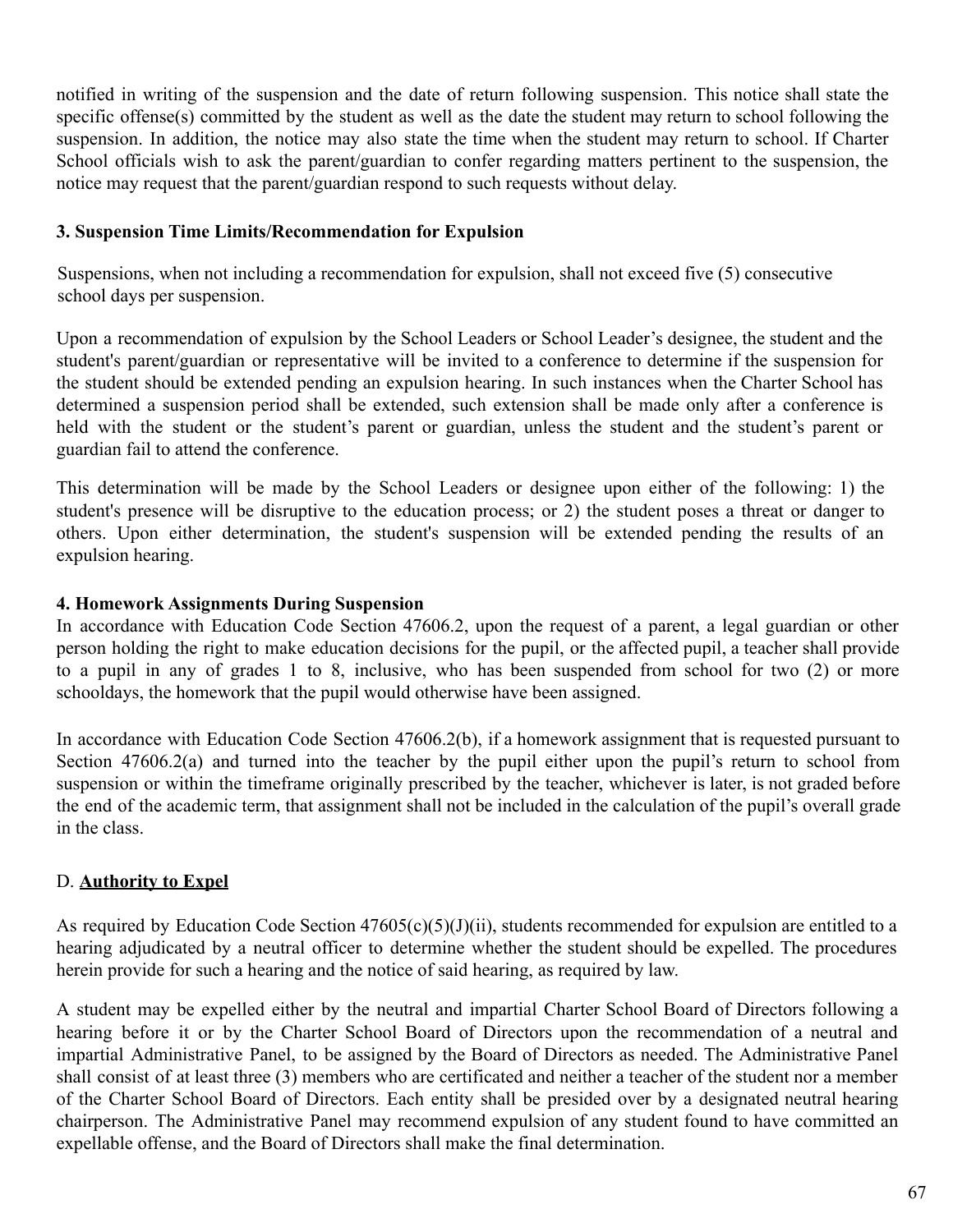#### E. **Expulsion Procedures**

Students recommended for expulsion are entitled to a hearing to determine whether the student should be expelled. Unless postponed for good cause, the hearing shall be held within thirty (30) school days after the School Leaders or designee determines that the student has committed an expellable offense and recommends the student for expulsion.

In the event an Administrative Panel hears the case, it will make a recommendation to the Board for a final decision whether to expel. The hearing shall be held in closed session (complying with all student confidentiality rules under FERPA) unless the student makes a written request for a public hearing in open session three (3) days prior to the date of the scheduled hearing.

Written notice of the hearing shall be forwarded to the student and the student's parent/guardian at least ten (10) calendar days before the date of the hearing. Upon mailing the notice, it shall be deemed served upon the student. The notice shall include:

1. The date and place of the expulsion hearing;

2. A statement of the specific facts, charges and offenses upon which the proposed expulsion is based; 3. A

copy of Caliber School's disciplinary rules which relate to the alleged violation;

4. Notification of the student's or parent/guardian's obligation to provide information about the student's status at the Charter School to any other school district or school to which the student seeks enrollment;

5. The opportunity for the student and/or the student's parent/guardian to appear in person or to employ and be represented by counsel or a non-attorney advisor;

6. The right to inspect and obtain copies of all documents to be used at the hearing; 7.

The opportunity to confront and question all witnesses who testify at the hearing;

8. The opportunity to question all evidence presented and to present oral and documentary evidence on the student's behalf including witnesses.

#### F. **Special Procedures for Expulsion Hearings Involving Sexual Assault or Battery Offenses**

Caliber Public Schools may, upon a finding of good cause, determine that the disclosure of either the identity of the witness or the testimony of that witness at the hearing, or both, would subject the witness to an unreasonable risk of psychological or physical harm. Upon this determination, the testimony of the witness may be presented at the hearing in the form of sworn declarations that shall be examined only by Caliber Public Schools or the hearing officer. Copies of these sworn declarations, edited to delete the name and identity of the witness, shall be made available to the student.

1. The complaining witness in any sexual assault or battery case must be provided with a copy of the applicable disciplinary rules and advised of his/her right to (a) receive five days notice of his/her scheduled testimony, (b) have up to two (2) adult support persons of his/her choosing present in the hearing at the time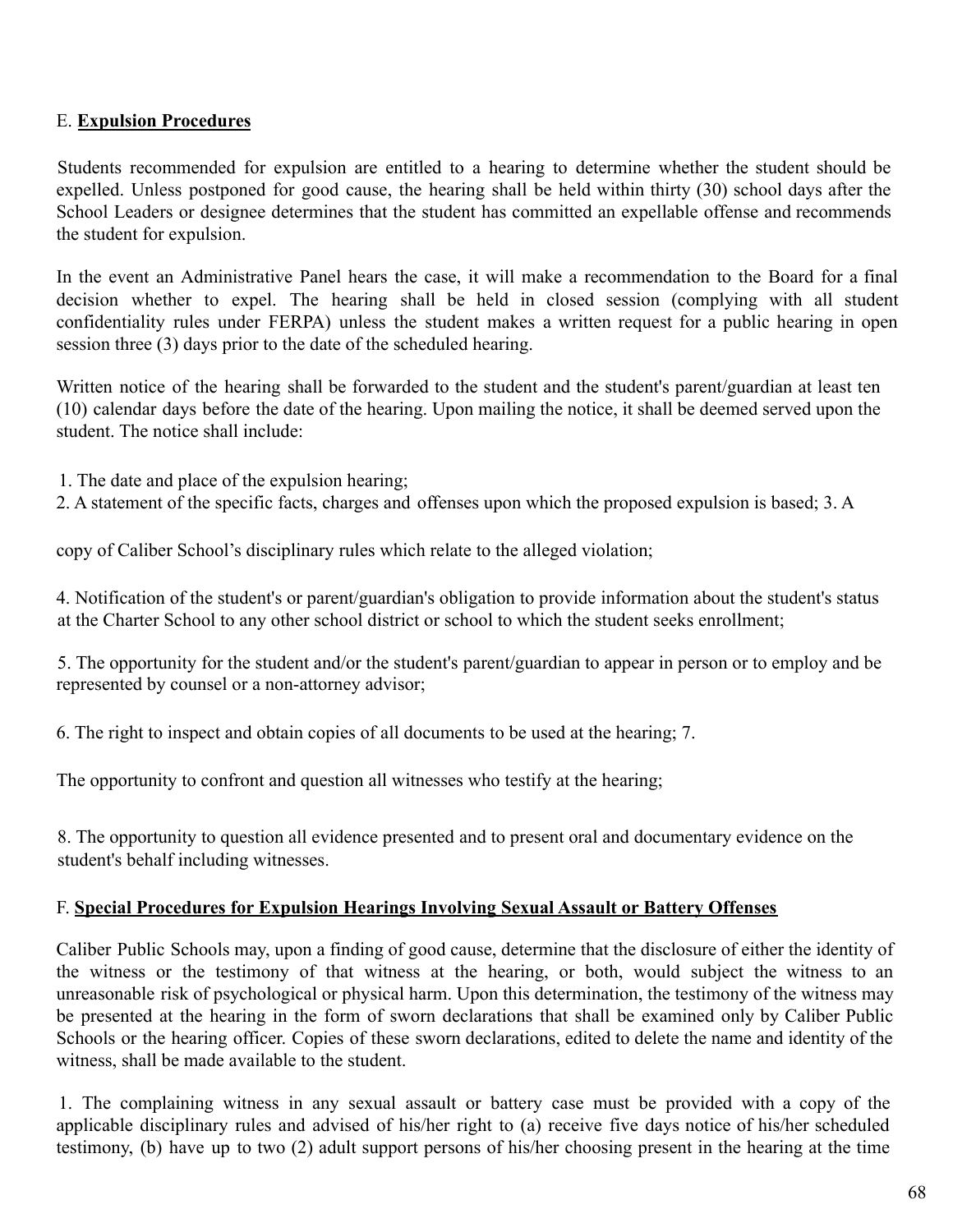he/she testifies, which may include a parent, guardian, or legal counsel, and (c) elect to have the hearing closed while testifying.

2. Caliber Public Schools must also provide the victim a room separate from the hearing room for the complaining witness' use prior to and during breaks in testimony.

3. At the discretion of the entity conducting the expulsion hearing, the complaining witness shall be allowed periods of relief from examination and cross-examination during which he or she may leave the hearing room.

4. The entity conducting the expulsion hearing may also arrange the seating within the hearing room to facilitate a less intimidating environment for the complaining witness.

5. The entity conducting the expulsion hearing may also limit time for taking the testimony of the complaining witness to the hours he/she is normally in school, if there is no good cause to take the testimony during other hours.

6. Prior to a complaining witness testifying, the support persons must be admonished that the hearing is confidential. Nothing in the law precludes the entity presiding over the hearing from removing a support person whom the presiding person finds is disrupting the hearing. The entity conducting the hearing may permit any one of the support persons for the complaining witness to accompany him or her to the witness stand.

7. If one or both of the support persons is also a witness, Caliber Public Schools must present evidence that the witness' presence is both desired by the witness and will be helpful to Caliber Public Schools. The entity presiding over the hearing shall permit the witness to stay unless it is established that there is a substantial risk that the testimony of the complaining witness would be influenced by the support person, in which case the presiding official shall admonish the support person or persons not to prompt, sway, or influence the witness in any way. Nothing shall preclude the presiding officer from exercising his or her discretion to remove a person from the hearing whom he or she believes is prompting, swaying, or influencing the witness.

8. The testimony of the support person shall be presented before the testimony of the complaining witness and the complaining witness shall be excluded from the courtroom during that testimony.

9. Especially for charges involving sexual assault or battery, if the hearing is to be conducted in public at the request of the student being expelled, the complaining witness shall have the right to have his/her testimony heard in a closed session when testifying at a public meeting would threaten serious psychological harm to the complaining witness and there are no alternative procedures to avoid the threatened harm. The alternative procedures may include videotaped depositions or contemporaneous examination in another place communicated to the hearing room by means of closed-circuit television.

10. Evidence of specific instances of a complaining witness' prior sexual conduct is presumed inadmissible and shall not be heard absent a determination by the person conducting the hearing that extraordinary circumstances exist requiring the evidence be heard. Before such a determination regarding extraordinary circumstances can be made, the witness shall be provided notice and an opportunity to present opposition to the introduction of the evidence. In the hearing on the admissibility of the evidence, the complaining witness shall be entitled to be represented by a parent, legal counsel, or other support person. Reputation or opinion evidence regarding the sexual behavior of the complaining witness is not admissible for any purpose.

### G. **Record of Hearing**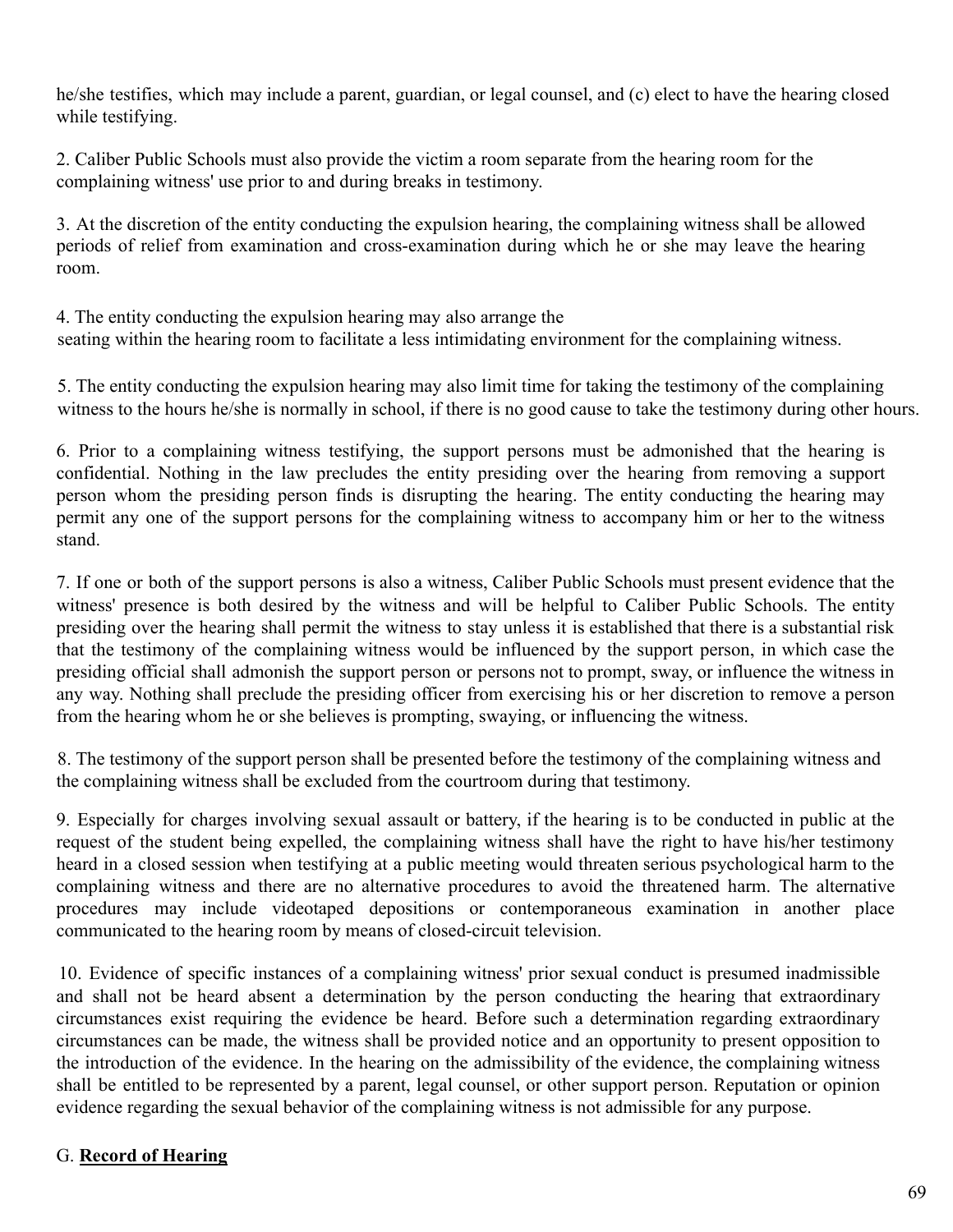A record of the hearing shall be made and may be maintained by any means, including electronic recording, as long as a reasonably accurate and complete written transcription of the proceedings can be made.

#### H. **Presentation of Evidence**

While technical rules of evidence do not apply to expulsion hearings, evidence may be admitted and used as proof only if it is the kind of evidence on which reasonable persons can rely in the conduct of serious affairs. A recommendation by the Administrative Panel to expel must be supported by substantial evidence that the student committed an expellable offense.

Findings of fact shall be based solely on the evidence at the hearing. While hearsay evidence is admissible, no decision to expel shall be based solely on hearsay. Sworn declarations may be admitted as testimony from witnesses of whom the Board or Administrative Panel determines that disclosure of their identity or testimony at the hearing may subject them to an unreasonable risk of physical or psychological harm.

If, due to a written request by the expelled student, the hearing is held at a public meeting, and the charge is committing or attempting to commit a sexual assault or committing a sexual battery as defined in Education Code Section 48900, a complaining witness shall have the right to have his or her testimony heard in a session closed to the public.

#### **I. Expulsion Decision**

The decision of the Administrative Panel shall be in the form of written findings of fact and a written recommendation to the Board of Directors, which will make a final determination regarding the expulsion. The Board of Directors shall make the final determination regarding the expulsion within ten (10) school days following the conclusion of the hearing. The decision of the Board of Directors is final.

If the Administrative Panel decides not to recommend expulsion, or the Board of Directors ultimately decides not to expel, the student shall immediately be returned to his/her educational program.

The Board of Directors may also take action to suspend the enforcement of the expulsion order for a period of not more than one (1) calendar year from the date of the expulsion hearing and return the pupil to the pupil's previous educational program under a probationary status and rehabilitation plan to be determined by the Board. During the period of the suspension of the expulsion order, the pupil is deemed to be on probationary status. The Board of Directors may revoke the suspension of an expulsion order under this policy if the student commits any of the enumerated offenses listed above or violates any of the Charter School's rules and regulations governing pupil conduct. If the Board revokes the suspension of an expulsion order, the pupil may be expelled under the terms of the original expulsion order. The Board of Directors shall apply the criteria for suspending the enforcement of the expulsion order in the same manner to all pupils, including individuals with exceptional needs as defined in Education Code Section 56026. The Board of Directors shall further comply with the provisions set forth under Education Code Section 48917, except as otherwise expressly set forth herein.

#### J. **Written Notice to Expel**

The School Leaders or designee following a decision of the Board of Directors to expel shall send written notice of the decision to expel, including the Board of Directors adopted findings of fact, to the student and student's parent/guardian. This notice shall also include the following: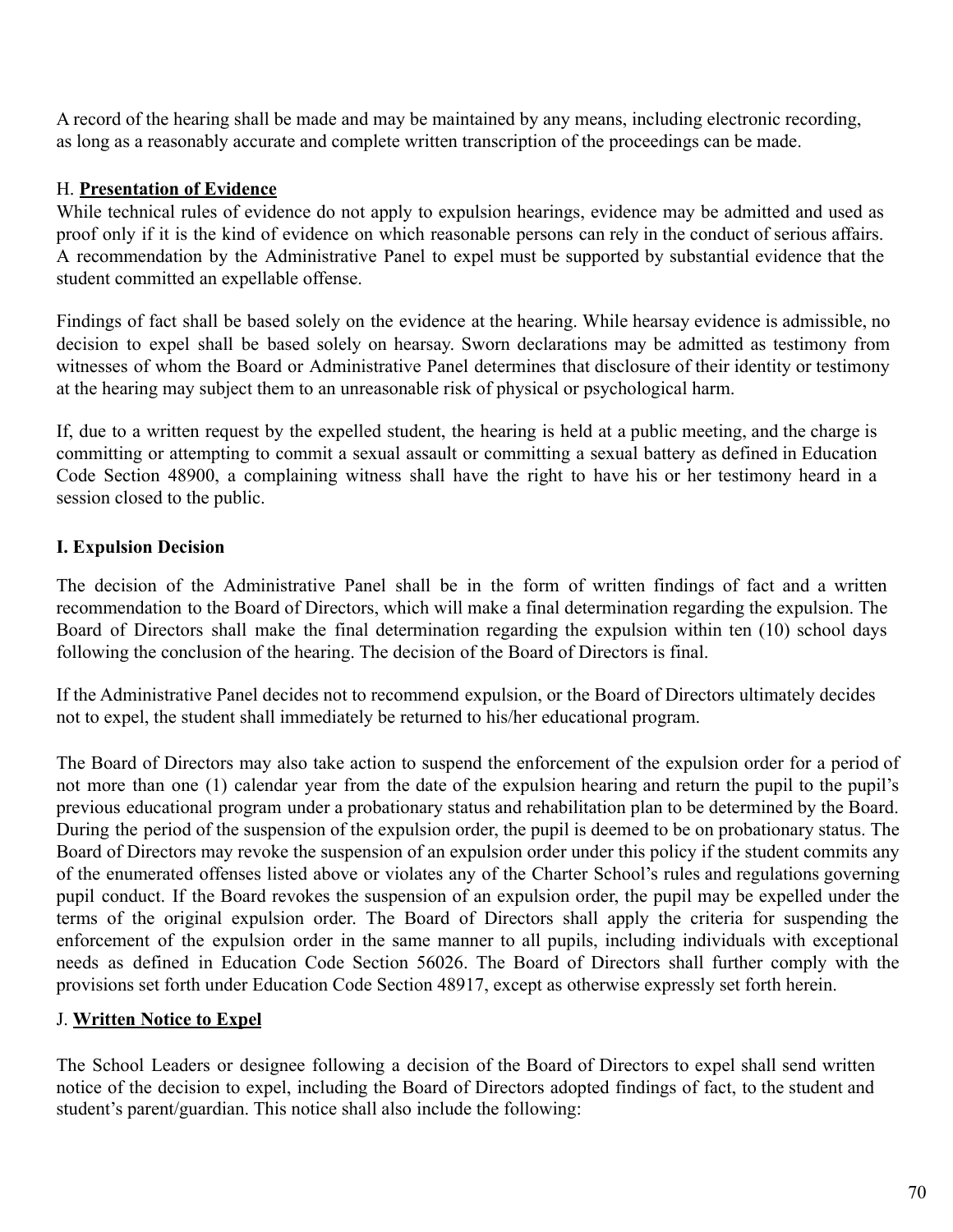1. Notice of the specific offense committed by the student; and

2. Notice of the student's or parent/guardian's obligation to inform any new district in which the student seeks to enroll of the student's status with Caliber Public Schools.

The School Leaders or designee shall send a copy of the written notice of the decision to expel to the authorizer.

This notice shall include the following:

a) The student's name; and

b) The specific expellable offense committed by the student

### K. **Disciplinary Records**

Caliber Public Schools shall maintain records of all student suspensions and expulsions at Caliber Public Schools. Such records shall be made available to the authorizer upon request.

## L. **No Right to Appeal**

The student shall have no right of appeal from expulsion from the Charter School as the Charter School Board of Directors' decision to expel shall be final.

### M. **Expelled Students/Alternative Education**

Parents/guardians of students who are expelled shall be responsible for seeking alternative education programs including, but not limited to, programs within the County or their school district of residence. The Charter School shall work cooperatively with parents/guardians as requested by parents/guardians or by the school district of residence to assist with locating alternative placements during expulsion.

## N. **Rehabilitation Plans**

Students who are expelled from the Charter School shall be given a rehabilitation plan upon expulsion as developed by the Board of Directors at the time of the expulsion order, which may include, but is not limited to, periodic review as well as assessment at the time of review for readmission. The rehabilitation plan should include a date not later than one year from the date of expulsion when the student may reapply to Caliber Public Schools for readmission.

### O. **Readmission or Admission of Previously Expelled Student**

The decision to readmit a student after the end of the student's expulsion term or to admit a previously expelled student from another school, district or charter school who has not been readmitted/admitted to another school or school district after the end of the student's expulsion term, shall be in the sole discretion of the Board of Directors following a meeting with the School Leaders or designee and the student and the student's parent/guardian or representative to determine whether the student has successfully completed the rehabilitation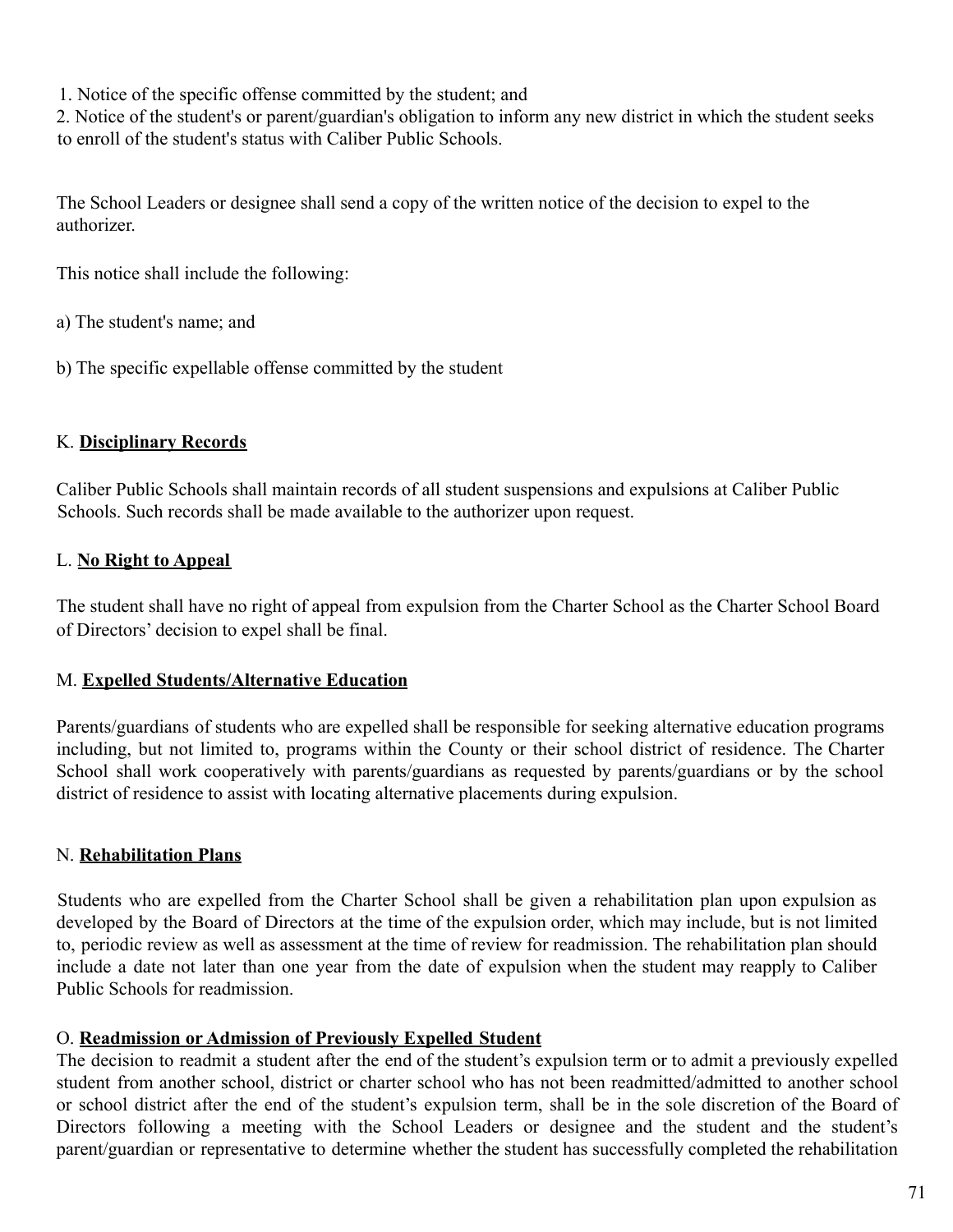plan and to determine whether the student poses a threat to others or will be disruptive to the school environment. The School Leaders or designee shall make a recommendation to the Board of Directors following the meeting regarding his or her determination. The Board shall then make a final decision regarding readmission or admission of the student during the closed session of a public meeting, reporting out any action taken during closed session consistent with the requirements of the Brown Act. The student's readmission is also contingent upon the Charter School's capacity at the time the student seeks readmission or admission to the Charter School.

#### P. **Notice to Teachers**

The Charter School shall notify teachers of each pupil who has engaged in or is reasonably suspected to have engaged in any of the acts listed in Education Code Section 49079 and the corresponding enumerated offenses set forth above.

#### Q. **Special Procedures for the Consideration of Suspension, Expulsion or Involuntary Removal of Students with Disabilities**

### **1. Notification of SELPA**

Caliber Public Schools shall immediately notify the SELPA and coordinate the procedures in this policy with the SELPA of the discipline of any student with a disability or student who Caliber Public Schools or the SELPA would be deemed to have knowledge that the student had a disability.

#### **2. Services During Suspension**

Students suspended for more than ten (10) school days in a school year shall continue to receive services so as to enable the student to continue to participate in the general education curriculum, although in another setting (which could constitute a change of placement and the student's IEP would reflect this change), and to progress toward meeting the goals set out in the child's IEP/504 Plan; and receive, as appropriate, a functional behavioral assessment and behavioral intervention services and modifications, that are designed to address the behavior violation so that it does not recur. These services may be provided in an interim alternative educational setting.

#### **3. Procedural Safeguards/Manifestation Determination**

Within ten (10) school days of a recommendation for expulsion or any decision to change the placement of a child with a disability because of a violation of a code of student conduct, the Charter School, the parent, and relevant members of the IEP/504 Team shall review all relevant information in the student's file, including the child's IEP/504 Plan, any teacher observations, and any relevant information provided by the parents to determine:

a) If the conduct in question was caused by, or had a direct and substantial relationship to, the child's disability; or

b) If the conduct in question was the direct result of the local educational agency's failure to implement the IEP/504 Plan.

If Caliber Public Schools, the parent, and relevant members of the IEP/504 Team determine that either of the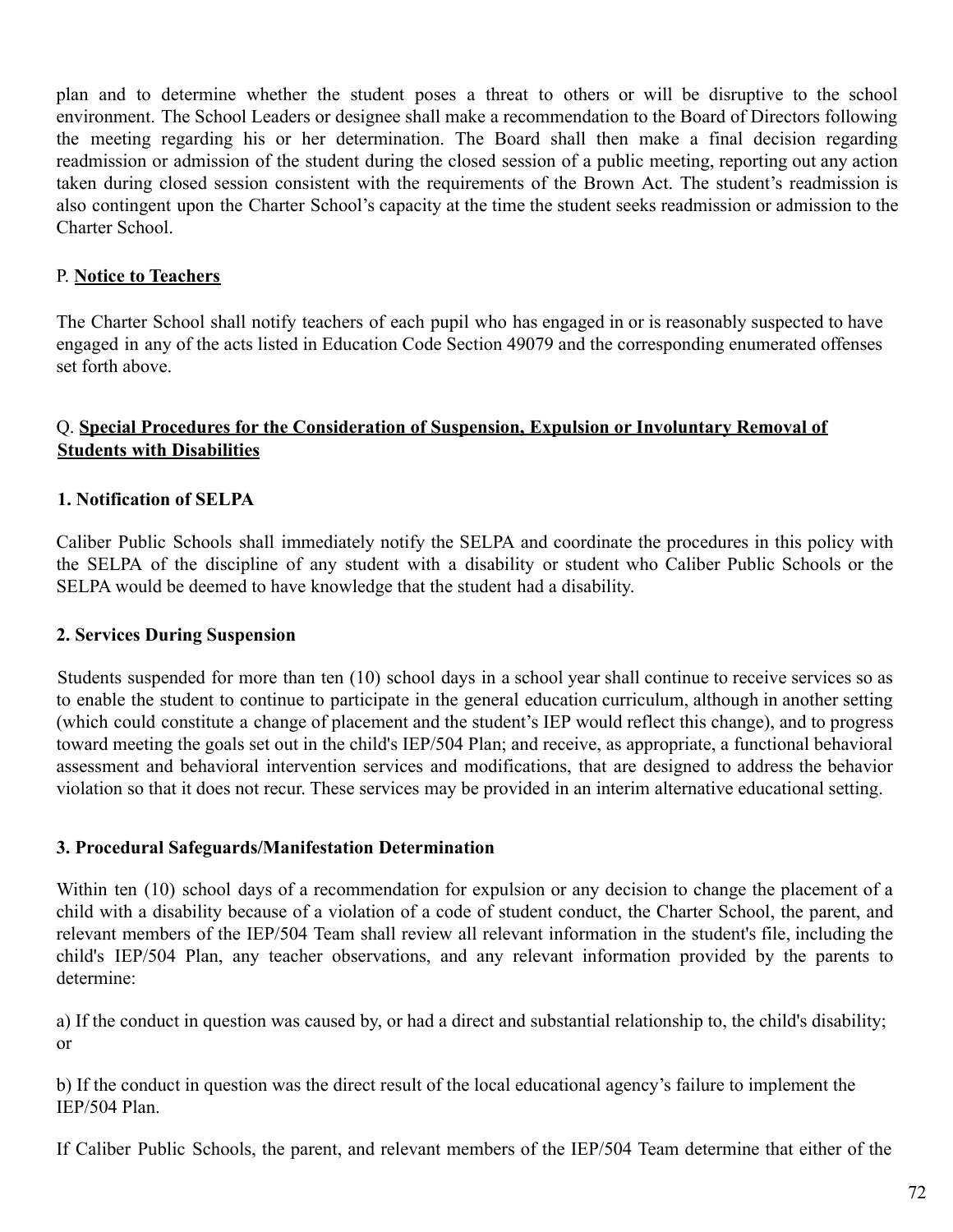above is applicable for the child, the conduct shall be determined to be a manifestation of the child's disability.

If Caliber Public Schools, the parent, and relevant members of the IEP/504 Team make the determination that the conduct was a manifestation of the child's disability, the IEP/504 Team shall:

a) Conduct a functional behavioral assessment, and implement a behavioral intervention plan for such child, provided that the Charter School had not conducted such assessment prior to such determination before the behavior that resulted in a change in placement;

b) If a behavioral intervention plan has been developed, review the behavioral intervention plan if the child already has such a behavioral intervention plan, and modify it, as necessary, to address the behavior; and;

c) Return the child to the placement from which the child was removed, unless the parent and the Charter School agree to a change of placement as part of the modification of the behavioral intervention plan.

If the Charter School, the parent, and relevant members of the IEP/504 Team determine that the behavior was not a manifestation of the student's disability and that the conduct in question was not a direct result of the failure to implement the IEP/504 Plan, then the Charter School may apply the relevant disciplinary procedures to children with disabilities in the same manner and for the same duration as the procedures would be applied to students without disabilities.

### **4. Due Process Appeals**

The parent of a child with a disability who disagrees with any decision regarding placement, or the manifestation determination, or the Charter School believes that maintaining the current placement of the child is substantially likely to result in injury to the child or to others, may request an expedited administrative hearing through the Special Education Unit of the Office of Administrative Hearings or by utilizing the dispute provisions of the 504 Policy and Procedures.

When an appeal relating to the placement of the student or the manifestation determination has been requested by either the parent or the Charter School, the student shall remain in the interim alternative educational setting pending the decision of the hearing officer in accordance with state and federal law, including 20 U.S.C. Section 1415(k), until the expiration of the forty-five (45) day time period provided for in an interim alternative educational setting, unless the parent and the Charter School agree otherwise.

In accordance with 20 U.S.C. Section  $1415(k)(3)$ , if a parent/guardian disagrees with any decision regarding placement, or the manifestation determination, or if the Charter School believes that maintaining the current placement of the child is substantially likely to result in injury to the child or to others, the parent/guardian or Charter School may request a hearing.

In such an appeal, a hearing officer may: (1) return a child with a disability to the placement from which the child was removed; or (2) order a change in placement of a child with a disability to an appropriate interim alternative educational setting for not more than 45 school days if the hearing officer determines that maintaining the current placement of such child is substantially likely to result in injury to the child or to others.

### **5. Special Circumstances**

Charter School personnel may consider any unique circumstances on a case-by-case basis when determining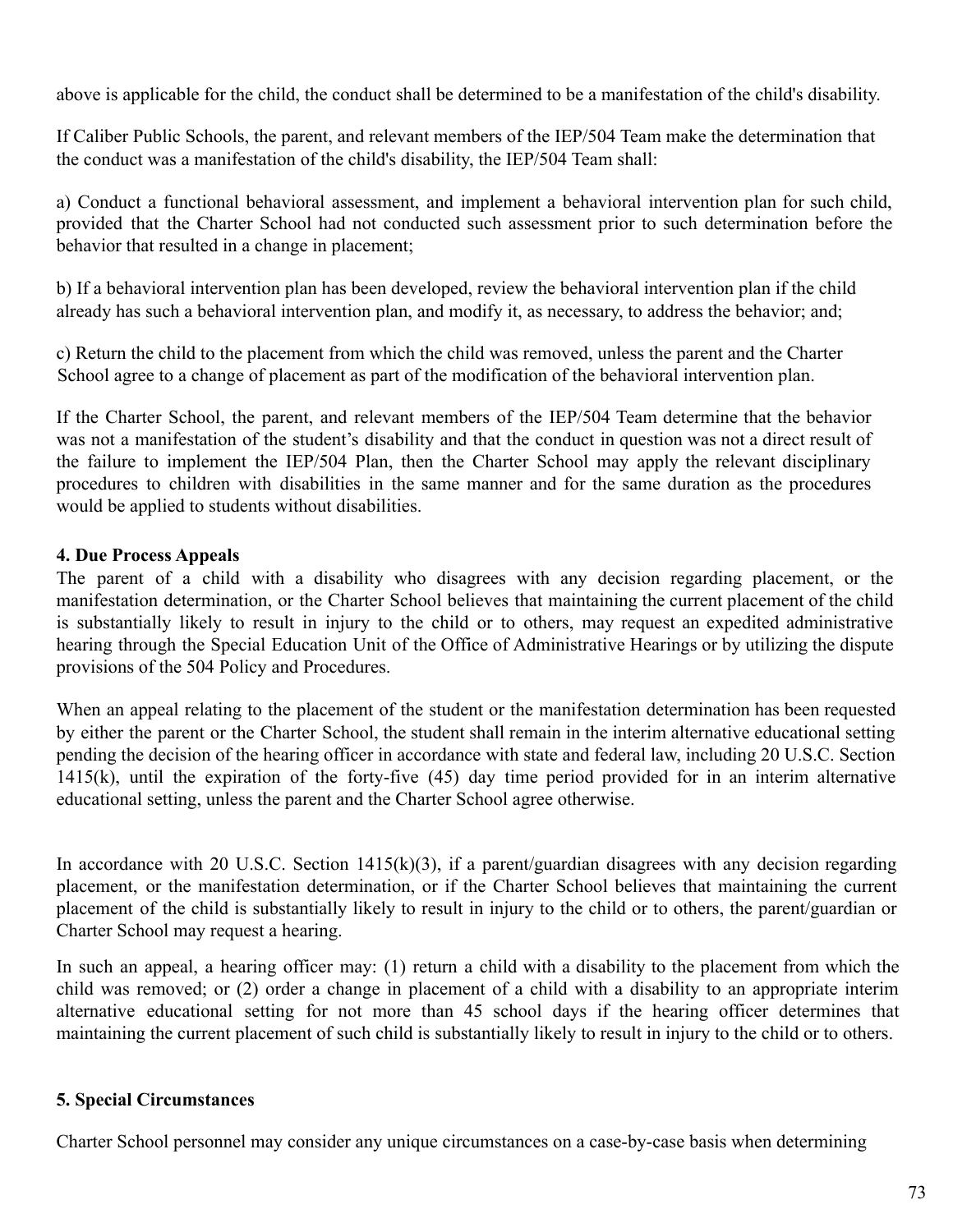whether to order a change in placement for a child with a disability who violates a code of student conduct.

The School Leader or designee may remove a student to an interim alternative educational setting for not more than forty-five (45) school days without regard to whether the behavior is determined to be a manifestation of the student's disability in cases where a student:

a) Carries or possesses a weapon, as defined in 18 U.S.C. Section 930, to or at school, on school premises, or to or at a school function;

b) Knowingly possesses or uses illegal drugs, or sells or solicits the sale of a controlled substance, while at school, on school premises, or at a school function; or

c) Has inflicted serious bodily injury, as defined by 20 U.S.C. Section 1415(k)(7)(D), upon a person while at school, on school premises, or at a school function.

### **6. Interim Alternative Educational Setting**

The student's interim alternative educational setting shall be determined by the student's IEP/504 Team.

#### **7. Procedures for Students Not Yet Eligible for Special Education Services**

A student who has not been identified as an individual with disabilities pursuant to IDEA and who has violated the Charter School's disciplinary procedures may assert the procedural safeguards granted under this administrative regulation only if the Charter School had knowledge that the student was disabled before the behavior occurred.

The Charter School shall be deemed to have knowledge that the student had a disability if one of the following conditions exists:

I. The parent/guardian has expressed concern in writing, or orally if the parent/guardian does not know how to write or has a disability that prevents a written statement, to Caliber Public Schools supervisory or administrative personnel, or to one of the child's teachers, that the student is in need of special education or related services.

II. The parent has requested an evaluation of the child.

III. The child's teacher, or other Caliber Public Schools personnel, has expressed specific concerns about a pattern of behavior demonstrated by the child, directly to the director of special education or to other Caliber Public Schools supervisory personnel.

If the Charter School knew or should have known the student had a disability under any of the three (3) circumstances described above, the student may assert any of the protections available to IDEA-eligible children with disabilities, including the right to stay-put.

If the Charter School had no basis for knowledge of the student's disability, it shall proceed with the proposed discipline. The Charter School shall conduct an expedited evaluation if requested by the parents; however the student shall remain in the education placement determined by Caliber Public Schools pending the results of the evaluation.

Caliber Public Schools shall not be deemed to have knowledge that the student had a disability if the parent has not allowed an evaluation, refused services, or if the student has been evaluated and determined to not be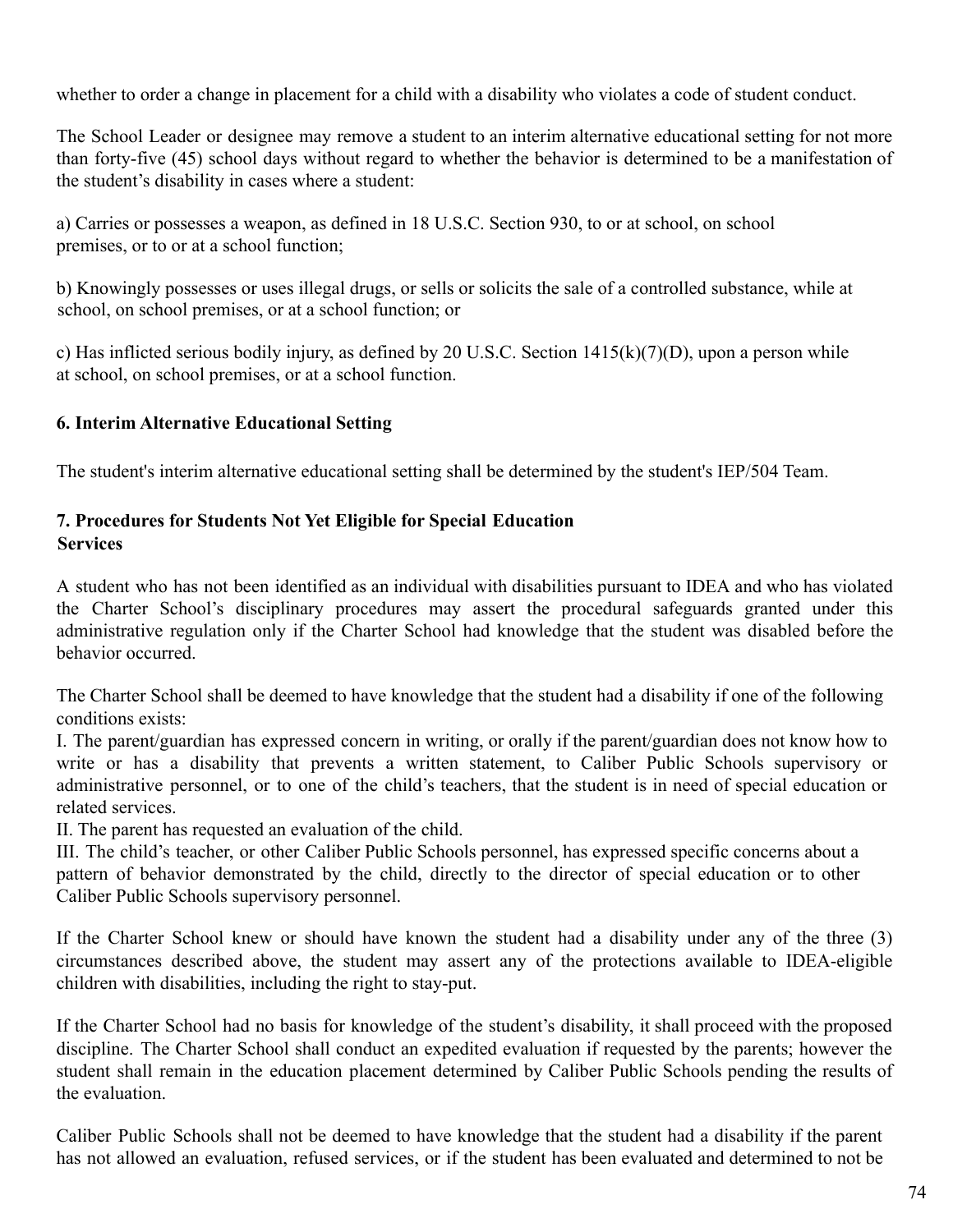eligible.

# **Title IX, Harassment, Intimidation, Discrimination, and Bullying Policy**

Policy No:  $N_0$ : 02 Adopted/Ratified: April 26, 2017 Revision Date: June 17, 2020

Discrimination, sexual harassment, harassment, intimidation, and bullying are all disruptive behaviors, which interfere with students' ability to learn, negatively affect student engagement, diminish school safety, and contribute to a hostile school environment. As such, Caliber Schools ("Charter School" or "Caliber Schools") prohibits any acts of discrimination, sexual harassment, harassment, intimidation, and bullying altogether. This policy is inclusive of instances that occur on any area of the school campus, at school-sponsored events and activities, regardless of location, through school-owned technology, and through other electronic means.

As used in this policy, discrimination, sexual harassment, harassment, intimidation, and bullying are described as the intentional conduct, including verbal, physical, written communication or cyber-bullying, including cyber sexual bullying, based on the actual or perceived characteristics of mental or physical disability, sex (including pregnancy, and related conditions, and parental status), gender, gender identity, gender expression, nationality (including national origin, country of origin, and citizenship), race or ethnicity (including ancestry, color, ethnic group identification, ethnic background, and traits historically associated with race, including, but not limited to, hair texture and protective hairstyles such as braids, locks, and twist), immigration status, religion (including agnosticism and atheism), religious affiliation, sexual orientation, marital status, age, medical condition, genetic information or association with a person or group with one or more of these actual or perceived characteristics or based on any other characteristic protected under applicable state or federal law or local ordinance. Hereafter, such actions are referred to as "misconduct prohibited by this Policy."

To the extent possible, Charter School will make reasonable efforts to prevent students from being discriminated against, harassed, intimidated, and/or bullied, and will take action to investigate, respond, address and report on such behaviors in a timely manner. Charter School school staff that witness acts of misconduct prohibited by this Policy will take immediate steps to intervene when safe to do so.

Moreover, Charter School will not condone or tolerate misconduct prohibited by this Policy by any employee, independent contractor or other person with which Charter School does business, or any other individual, student, or volunteer. This Policy applies to all employees, students, or volunteer actions and relationships, regardless of position or gender. Charter School will promptly and thoroughly investigate and respond to any complaint of misconduct prohibited by this Policy in a manner that is not deliberately indifferent and will take appropriate corrective action, if warranted. Charter School complies with all applicable state and federal laws and regulations and local ordinances in its investigation of and response to reports of misconduct prohibited by this Policy.

### **Title IX, Harassment, Intimidation, Discrimination and Bullying Coordinator ("Coordinator")**:

**ASHA CANADY or AISHA FORD, SCHOOL LEADERS Caliber: ChangeMakers Academy**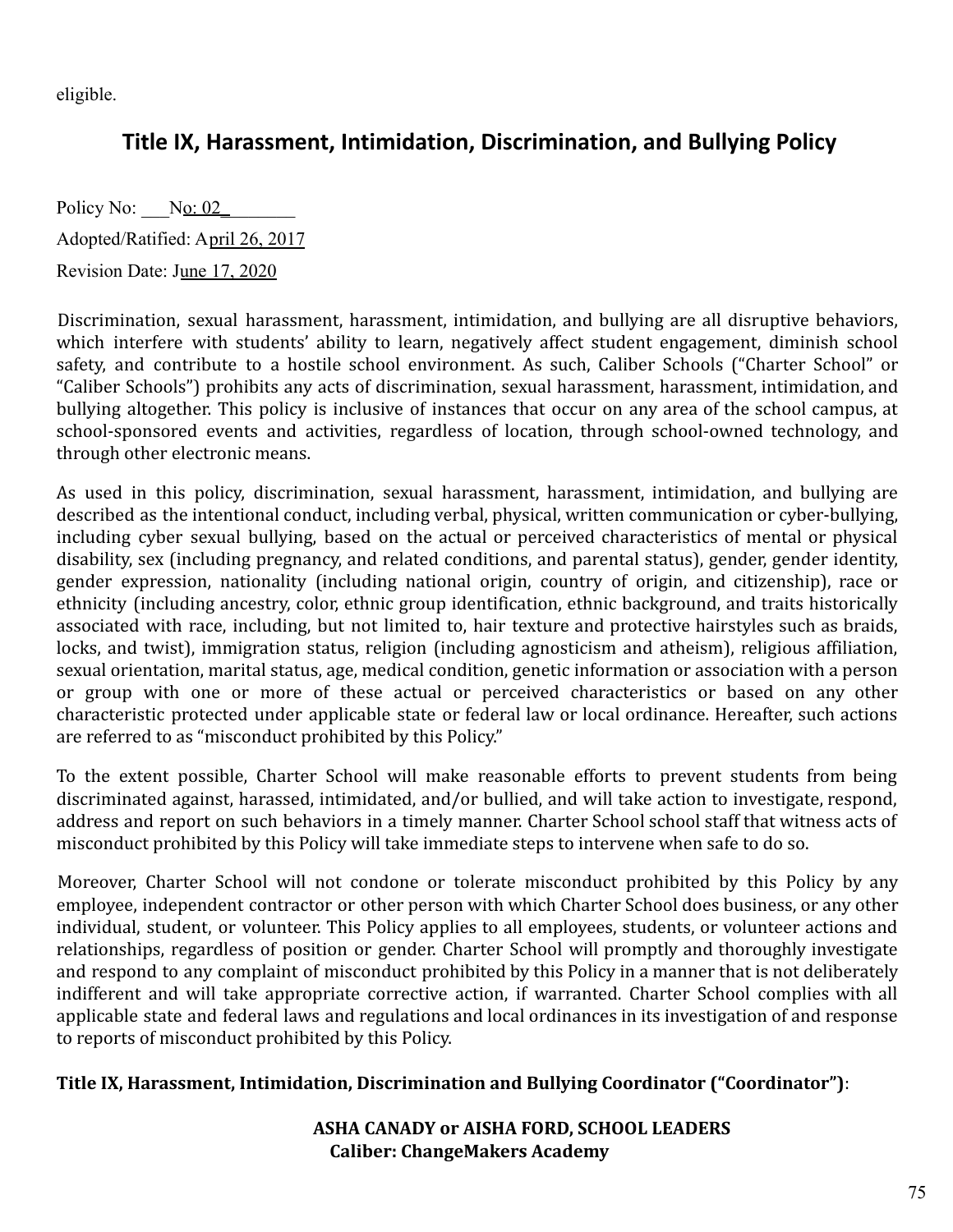#### **500 Oregon Street Vallejo CA 94590 Phone Number: (707) 563-9827 ACANADY@CALIBERCMA.ORG Aisha@CALIBERCMA.ORG**

### **Definitions Prohibited Unlawful Harassment**

- Verbal conduct such as epithets, derogatory jokes or comments or slurs
- Physical conduct including assault, unwanted touching, intentionally blocking normal movement or interfering with work or school because of sex, race or any other protected basis • Retaliation for reporting or threatening to report harassment
- Deferential or preferential treatment based on any of the protected characteristics listed above

### **Prohibited Unlawful Harassment under Title IX**

Title IX (20 U.S.C. § 1681 *et. seq*; 34 C.F.R. § 106.1 *et. seq*) and California state law prohibit discrimination and harassment on the basis of sex. In accordance with these existing laws, discrimination and harassment on the basis of sex in education institutions, including in the education institution's admissions and employment practices, is prohibited. All persons, regardless of sex, are afforded equal rights and opportunities and freedom from unlawful discrimination and harassment in education programs or activities conducted by Charter School.

#### *Interpretation***:**

Title IX Prohibits Discrimination Based on Sexual Orientation and Gender Identity .Consistent with the SupremeCourt's ruling and analysis in *Bostock*, the Department interprets Title IX's prohibition on discrimination "on the basis of sex" to encompass discrimination on the basis of sexual orientation and gender identity

Charter School is committed to providing a work and educational environment free of sexual harassment and considers such harassment to be a major offense, which may result in disciplinary action. Inquiries about the application of Title IX and 34 C.F.R. Part 106 may be referred to the Coordinators listed above, the Assistant Secretary for Civil Rights of the U.S. Department of Education, or both.

Sexual harassment consists of conduct on the basis of sex, including, but not limited to, unwelcome sexual advances, requests for sexual favors and other verbal or physical conduct on the basis of sex, regardless of whether or not the conduct is motivated by sexual desire, when:

(a) submission to the conduct is explicitly or implicitly made a term or a condition of an individual's employment, education, academic status, or progress;

(b) submission to, or rejection of, the conduct by the individual is used as the basis of employment, educational or academic decisions affecting the individual;

(c) the conduct has the purpose or effect of having a negative impact upon the individual's work or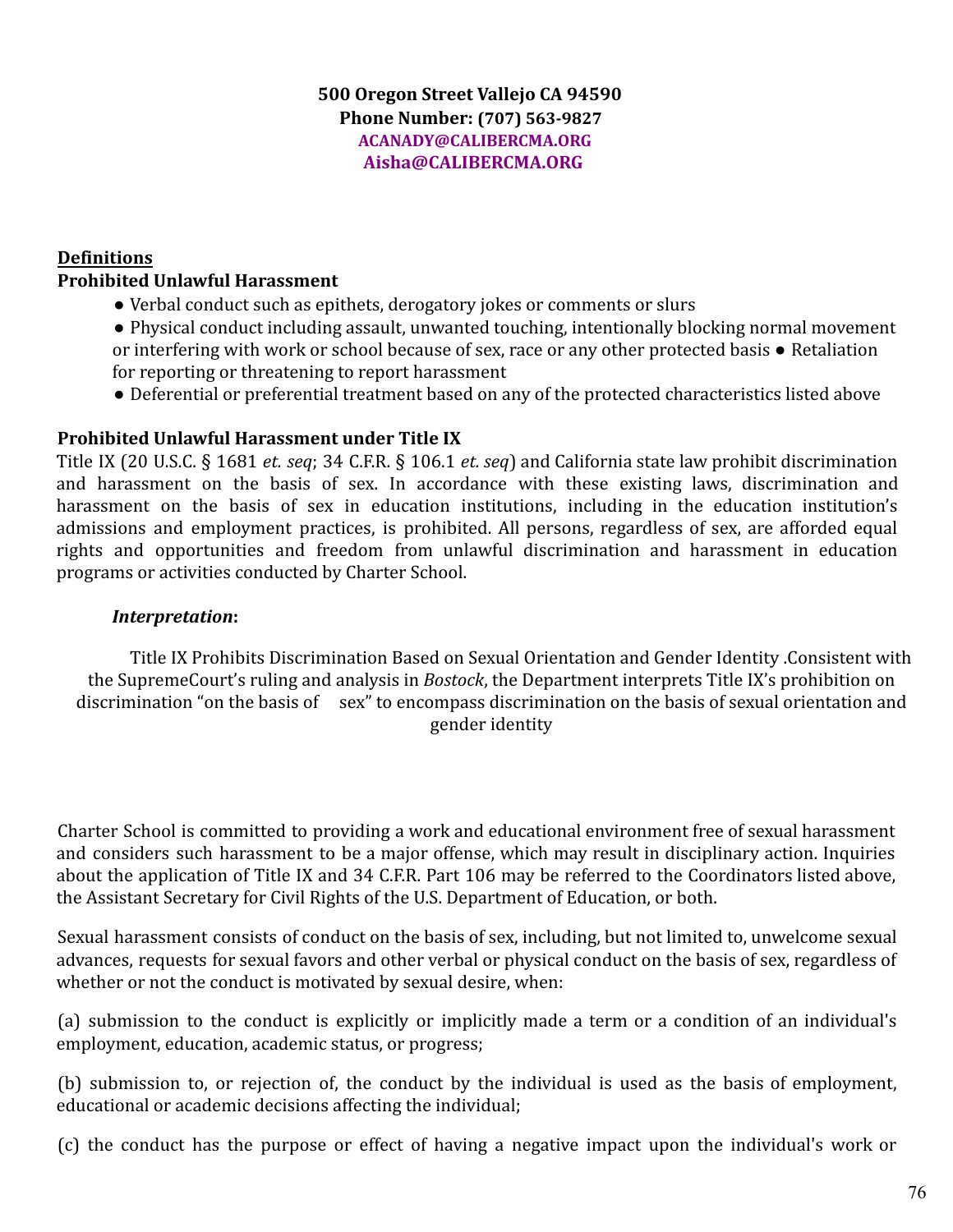academic performance, or of creating an intimidating, hostile, or offensive work or educational environment; and/or

(d) submission to, or rejection of, the conduct by the individual is used as the basis for any decision affecting the individual regarding benefits and services, honors, programs, or activities available at or through the educational institution.

It is also unlawful to retaliate in any way against an individual who has articulated a good faith concern about sexual harassment against him/her or against another individual.

Sexual harassment may include, but is not limited to:

● Physical assaults of a sexual nature, such as:

o Rape, sexual battery, molestation or attempts to commit these assaults.

o Intentional physical conduct that is sexual in nature, such as touching, pinching, patting, grabbing, brushing against another's body, or poking another's body.

- Unwanted sexual advances, propositions or other sexual comments, such as:
- $\circ$  Sexually oriented gestures, notices, remarks, jokes, or comments about a person's sexuality or sexual experience.

o Preferential treatment or promises of preferential treatment to an individual for submitting to sexual conduct, including soliciting or attempting to solicit any individual to engage in sexual activity for compensation or reward or deferential treatment for rejecting sexual conduct.

o Subjecting or threats of subjecting a student or employee to unwelcome sexual attention or conduct or intentionally making the student's or employee's performance more difficult because of the student's sex.

● Sexual or discriminatory displays or publications anywhere in the work or educational environment, such as:

o Displaying pictures, cartoons, posters, calendars, graffiti, objections, promotional materials, reading materials, or other materials that are sexually suggestive, sexually demeaning or pornographic or bringing or possessing any such material to read, display or view in the work or educational environment.

o Reading publicly or otherwise publicizing in the work or educational environment materials that are in any way sexually revealing, sexually suggestive, sexually demeaning or pornographic.

o Displaying signs or other materials purporting to segregate an individual by sex in an area of the work or educational environment (other than restrooms or similar rooms).

The illustrations of harassment and sexual harassment above are not to be construed as an all-inclusive list of prohibited acts under this Policy.

### **Prohibited Bullying**

**Bullying** is defined as any severe or pervasive physical or verbal act or conduct, including communications made in writing or by means of an electronic act. Bullying includes one or more acts committed by a student or group of students that may constitute sexual harassment, hate violence, or creates an intimidating and/or hostile educational environment, directed toward one or more students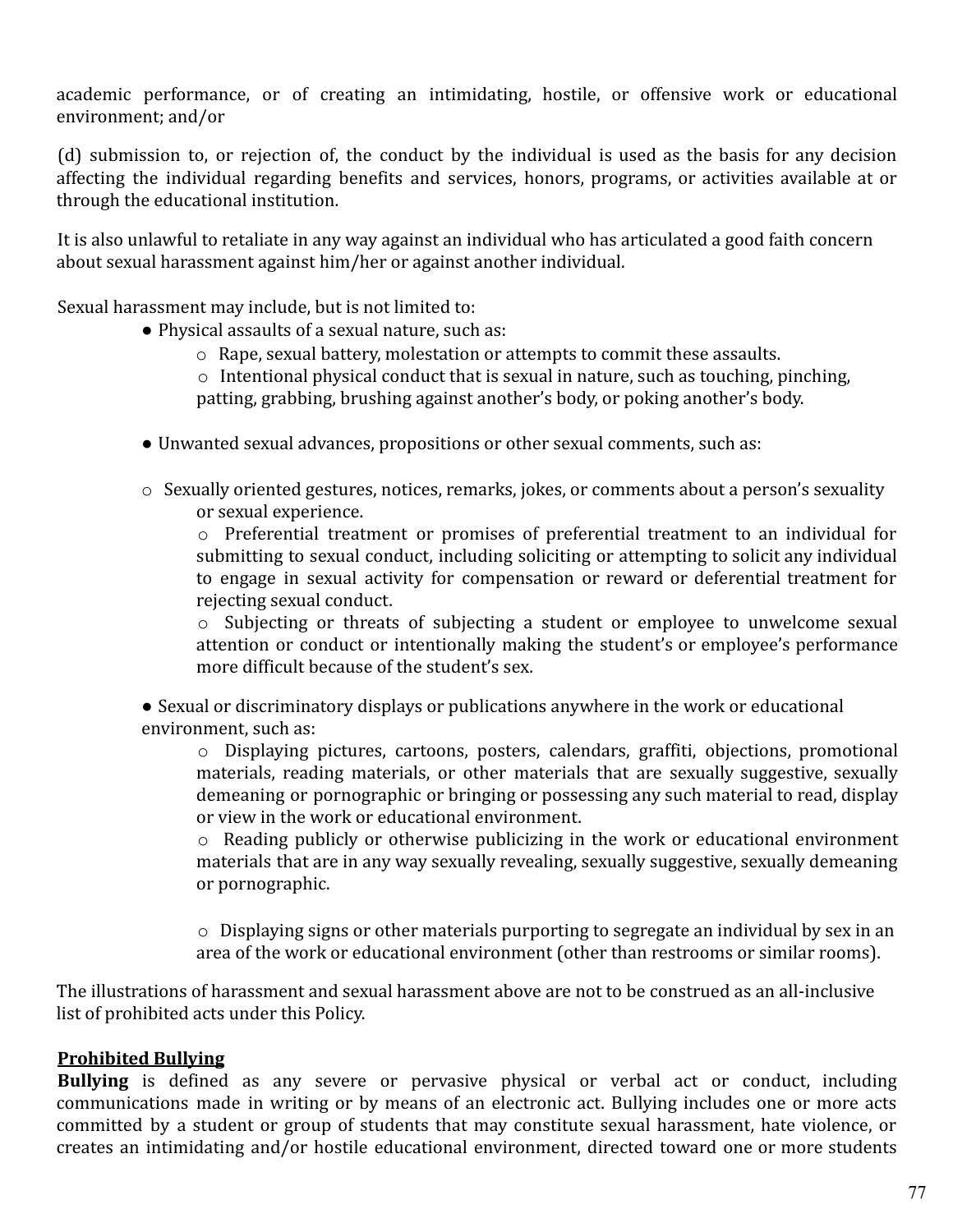that has or can be reasonably predicted to have the effect of one or more of the following:

- 1. Placing a reasonable pupil\* or pupils in fear of harm to that pupil's or those pupils' person or property.
- 2. Causing a reasonable pupil to experience a substantially detrimental effect on his or her physical or mental health.
- 3. Causing a reasonable pupil to experience substantial interference with his or her academic performance.

4. Causing a reasonable pupil to experience substantial interference with his or her ability to participate in or benefit from the services, activities, or privileges provided by Charter School.

\* "Reasonable pupil" is defined as a pupil, including, but not limited to, an exceptional needs pupil, who exercises care, skill and judgment in conduct for a person of his or her age, or for a person of his or her age with his or her exceptional needs.

**Cyberbullying** is an electronic act that includes the transmission of harassing communication, direct threats, or other harmful texts, sounds, or images on the Internet, social media, or other technologies using a telephone, computer, or any wireless communication device. Cyberbullying also includes breaking into another person's electronic account and assuming that person's identity in order to damage that person's reputation.

**Electronic act** means the creation and transmission originated on or off the school sites, by means of an electronic device, including, but not limited to, a telephone, wireless telephone, or other wireless communication device, computer, or pager, of a communication, including, but not limited to, any of the following:

- 1. A message, text, sound, video, or image.
- 2. A post on a social network Internet Web site including, but not limited to:
	- 1. Posting to or creating a burn page. A "burn page" means an Internet Web site created for the purpose of having one or more of the effects as listed in the definition of "bullying," above.
	- 2. Creating a credible impersonation of another actual pupil for the purpose of having one or more of the effects listed in the definition of "bullying," above. "Credible impersonation" means to knowingly and without consent impersonate a pupil for the purpose of bullying the pupil and such that another pupil would reasonably believe, or has reasonably believed, that the pupil was or is the pupil who was impersonated.
	- 3. Creating a false profile for the purpose of having one or more of the effects listed in the definition of "bullying," above. "False profile" means a profile of a fictitious pupil or a profile using the likeness or attributes of an actual pupil other than the pupil who created the false profile.
	- 3. An act of "Cyber sexual bullying" including, but not limited to:

a. The dissemination of, or the solicitation or incitement to disseminate, a photograph or other visual recording by a pupil to another pupil or to school personnel by means of an electronic act that has or can be reasonably predicted to have one or more of the effects described in definition of "bullying," above. A photograph or other visual recording, as described above, shall include the depiction of a nude, semi-nude, or sexually explicit photograph or other visual recording of a minor where the minor is identifiable from the photograph, visual recording, or other electronic act.

b. "Cyber sexual bullying" does not include a depiction, portrayal, or image that has any serious literary, artistic, educational, political, or scientific value or that involves athletic events or school-sanctioned activities.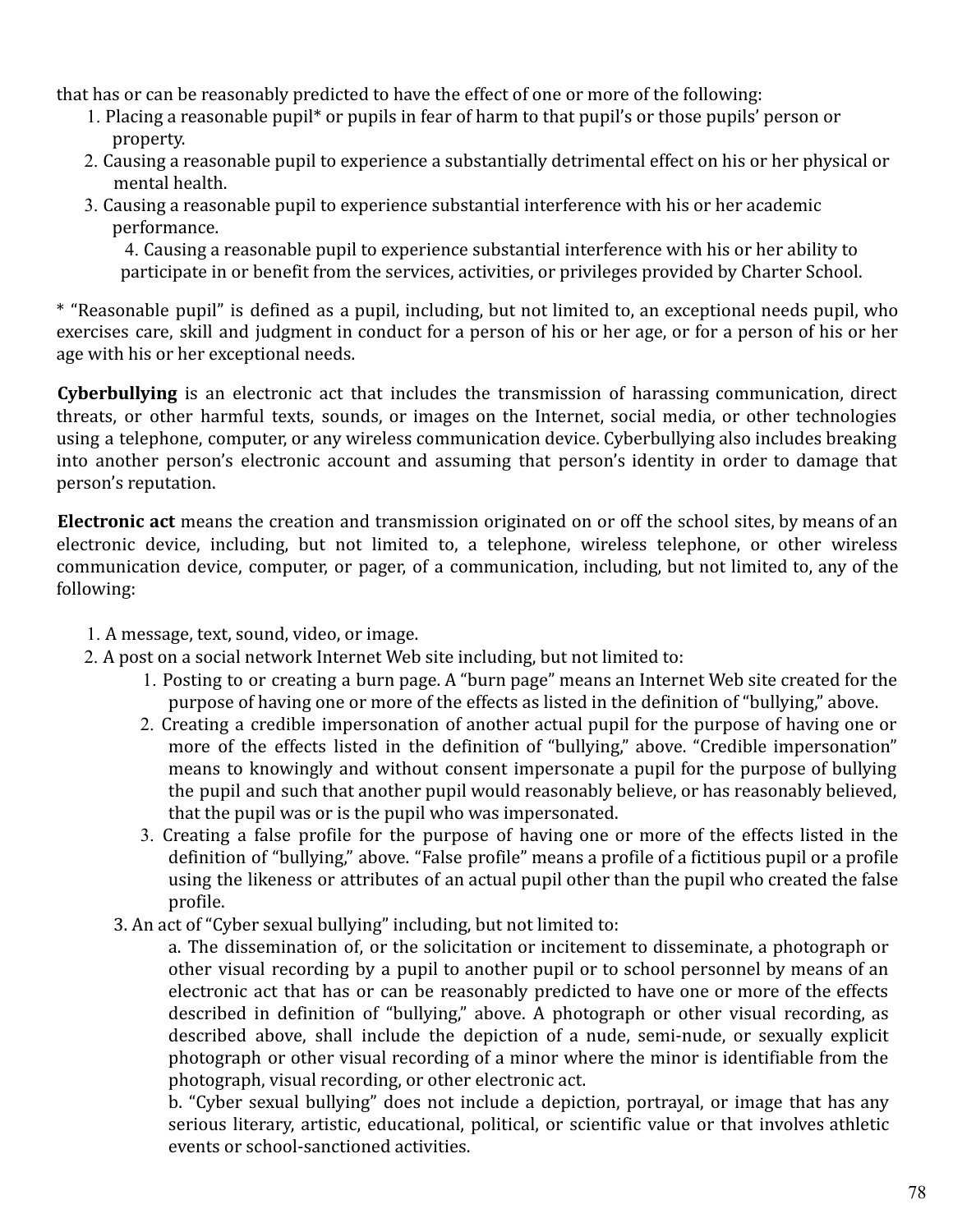4. Notwithstanding the definitions of "bullying" and "electronic act" above, an electronic act shall not constitute pervasive conduct solely on the basis that it has been transmitted on the Internet or is currently posted on the Internet.

**Formal Complaint of Sexual Harassment** means a written document filed and signed by a complainant who is participating in or attempting to participate in Caliber Schools' education program or activity or signed by the Coordinator alleging sexual harassment against a respondent and requesting that Caliber Schools investigate the allegation of sexual harassment.

**Respondent** means an individual who has been reported to be the perpetrator of conduct that could constitute sexual harassment.

### **Bullying and Cyberbullying Prevention Procedures**

Charter School has adopted the following procedures for preventing acts of bullying, including cyberbullying.

### 1. **Cyberbullying Prevention Procedures**

Charter School advises students:

a. To never share passwords, personal data, or private photos online.

b. To think about what they are doing carefully before posting and by emphasizing that comments cannot be retracted once they are posted.

c. That personal information revealed on social media can be shared with anyone including parents, teachers, administrators, and potential employers. Students should never reveal information that would make them uncomfortable if the world had access to it.

d. To consider how it would feel receiving such comments before making comments about others online.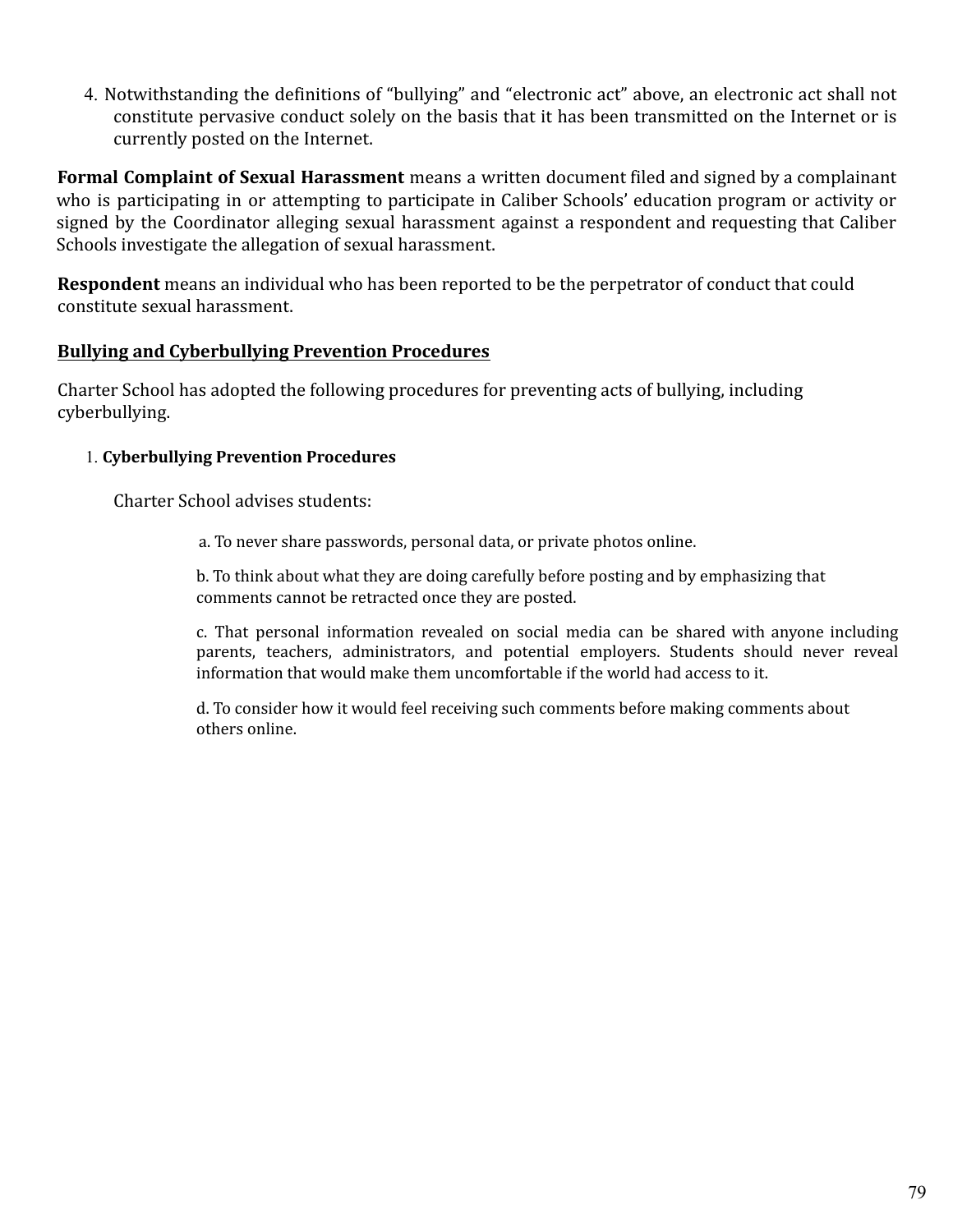Charter School informs Charter School employees, students, and parents/guardians of Charter School's policies regarding the use of technology in and out of the classroom. Charter School encourages parents/guardians to discuss these policies with their children to ensure their children understand and comply with such policies.

#### 2. **Education**

Charter School employees cannot always be present when bullying incidents occur, so educating students about bullying is a key prevention technique to limit bullying from happening. Charter School advises students that hateful and/or demeaning behavior is inappropriate and unacceptable in our society and at Charter School and encourages students to practice compassion and respect each other.

Charter School educates students to accept all student peers regardless of protected characteristics (including but not limited to actual or perceived sexual orientation, gender identification, physical or cognitive disabilities, race, ethnicity, religion, and immigration status) and about the negative impact of bullying other students based on protected characteristics.

Charter School's bullying prevention education also discusses the differences between appropriate and inappropriate behaviors and includes sample situations to help students learn and practice appropriate behavior and to develop techniques and strategies to respond in a non-aggressive way to bullying-type behaviors. Students will also develop confidence and learn how to advocate for themselves and others, and when to go to an adult for help.

Caliber Schools informs Charter School employees, students, and parents/guardians of this Policy and encourages parents/guardians to discuss this Policy with their children to ensure their children understand and comply with this Policy.

#### 3. **Professional Development**

Charter School annually makes available the online training module developed by the California Department of Education pursuant Education Code section 32283.5(a) to its certificated employees and all other Charter School employees who have regular interaction with students.

Charter School informs certificated employees about the common signs that a student is a target of bullying including:

Physical cuts or injuries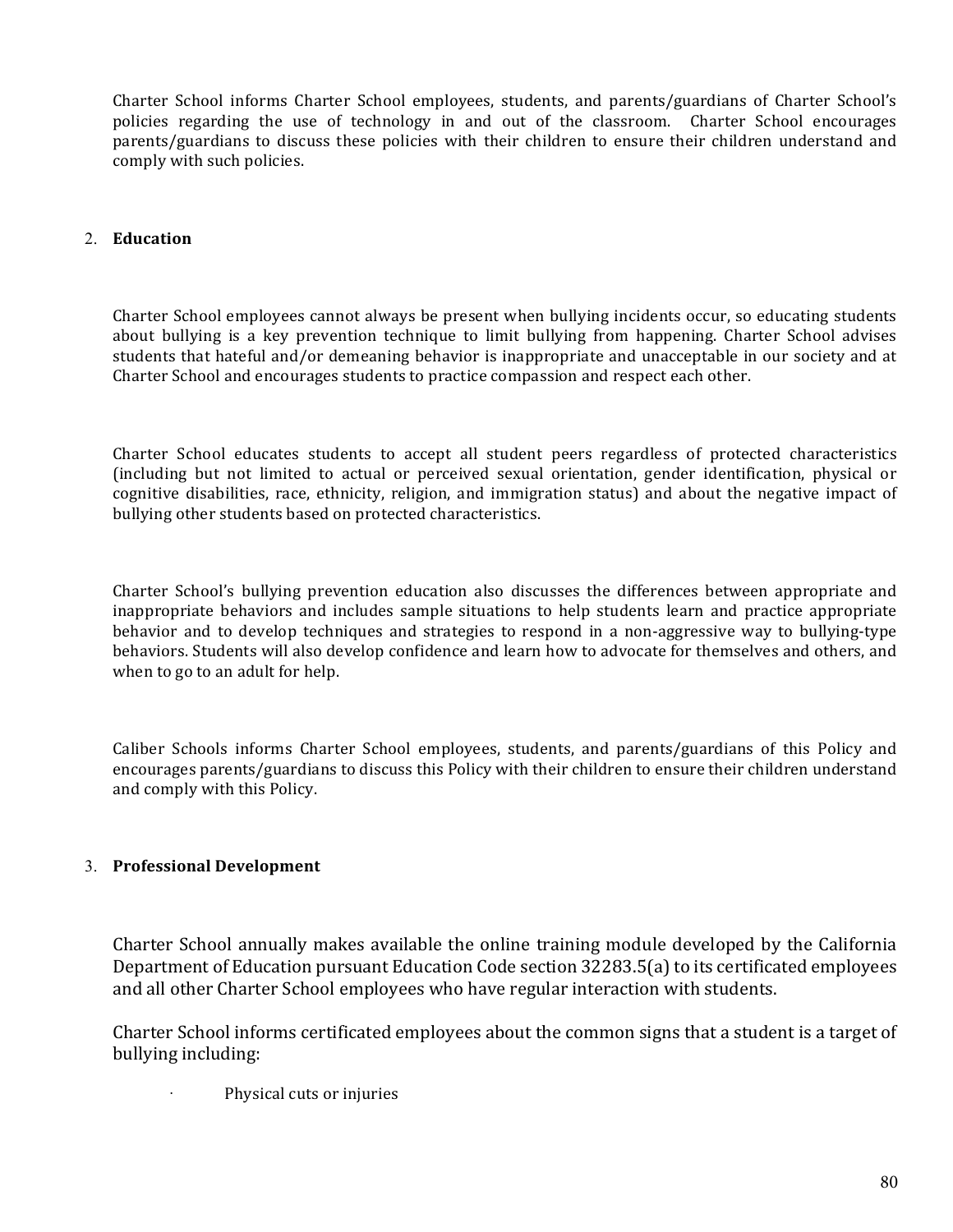- · Lost or broken personal items
- $\cdot$  Fear of going to school/practice/games
- · Loss of interest in school, activities, or friends
- $\cdot$  Trouble sleeping or eating
- · Anxious/sick/nervous behavior or distracted appearance
- · Self-destructiveness or displays of odd behavior
- · Decreased self-esteem

Charter School also informs certificated employees about the groups of students determined by Charter School, and available research, to be at elevated risk for bullying. These groups include but are not limited to:

- Students who are lesbian, gay, bisexual, transgender, or questioning youth ("LGBTQ") and those youth perceived as LGBTQ; and
- · Students with physical or learning disabilities.

Charter School encourages its employees to demonstrate effective problem-solving, anger management, and self-confidence skills for Charter School's students.

#### **Grievance Procedures**

#### **1. Scope of Grievance Procedures**

Charter School will comply with its Uniform Complaint Procedures ("UCP") policy when investigating and responding to complaints alleging unlawful harassment, discrimination, intimidation or bullying against a protected group or on the basis of a person's association with a person or group with one or more of the protected characteristics set forth in the UCP that:

- 1. Are written and signed;
- 2. Filed by an individual who alleges that that individual has personally suffered unlawful discrimination, harassment, intimidation or bullying, or by one who believes any specific class of individuals has been subjected to discrimination, harassment, intimidation or bullying prohibited by this part, or by a duly authorized representative who alleges that an individual student has been subjected to discrimination, harassment, intimidation, or bullying; and
- 3. Submitted to the Charter School UCP Compliance Officer not later than six (6) months from the date the alleged unlawful discrimination, harassment, intimidation or bullying occurred, or the date the complainant first obtained knowledge of the facts of the alleged discrimination, harassment, intimidation or bullying.

The following grievance procedures shall be utilized for reports of misconduct prohibited by this Policy that do not comply with the writing, timeline, or other formal filing requirements of a uniform complaint.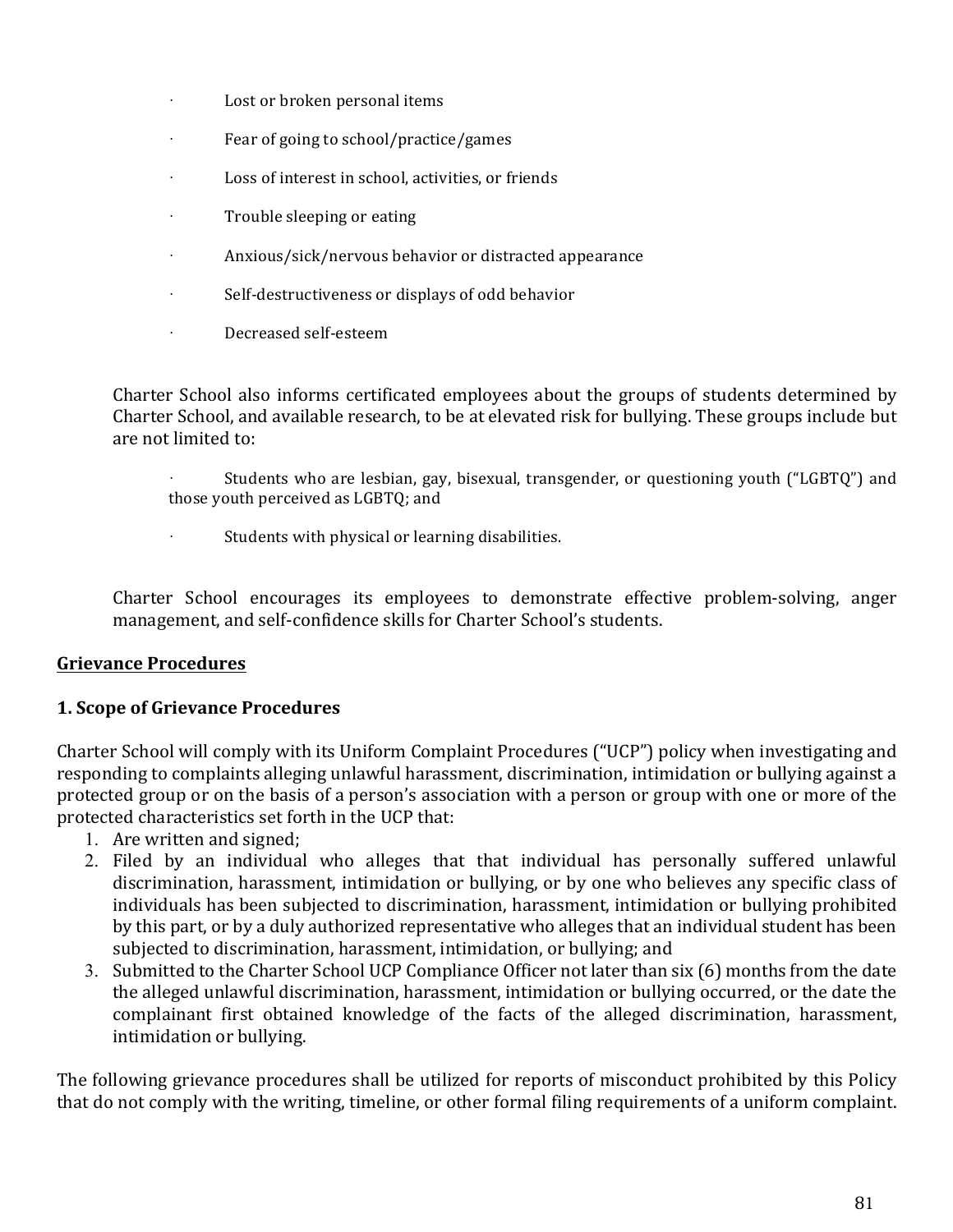For formal complaints of sexual harassment, Charter School will utilize the following grievance procedures in addition to its UCP when applicable.

### **2. Reporting**

All staff are expected to provide appropriate supervision to enforce standards of conduct and, if they observe or become aware of misconduct prohibited by this Policy, when safe to do so, call for assistance, and report such incidents. The Board requires staff to follow the procedures in this policy for reporting alleged acts of misconduct prohibited by this Policy.

Any student who believes they have been subject to misconduct prohibited by this Policy or has witnessed such prohibited misconduct is encouraged to immediately report such misconduct to the Coordinator: 

#### ASHA CANADY OR AISHA FORD, SCHOOL LEADERS Caliber: ChangeMakers Academy 500 Oregon Street Vallejo CA 94590 Phone Number: (707) 563-9827 ACANADY@CALIBERCMA.ORG AISHAFORD@CALIBERCMA.ORG

Complaints regarding such misconduct may also be made to the U.S. Department of Education, Office for Civil Rights. Civil law remedies, including, but not limited to, injunctions, restraining orders, or other remedies or orders may also be available to complainants.

While submission of a written report is not required, the reporting party is encouraged to submit a written report to the Coordinator. Caliber Schools will investigate and respond to all oral and written reports of misconduct prohibited by this Policy in a manner that is not deliberately indifferent. Reports may be made anonymously, but formal disciplinary action cannot be based solely on an anonymous report.

Students are expected to report all incidents of misconduct prohibited by this Policy or other verbal, or physical abuses. Any student who feels she/he is a target of such behavior should immediately contact a teacher, counselor, the School Leader, Coordinator, a staff person or a family member so that she/he can get assistance in resolving the issue in a manner that is consistent with this Policy.

Caliber Schools acknowledges and respects every individual's right to privacy. All reports shall be investigated in a manner that protects the confidentiality of the parties and the integrity of the process to the greatest extent possible. This includes keeping the identity of the reporter confidential, as appropriate, except to the extent necessary to comply with the law, carry out the investigation and/or to resolve the issue, as determined by the Coordinator or administrative designee on a case-by-case basis.

Caliber Schools prohibits any form of retaliation against any individual who files a report or complaint, testifies, assists, participates, or refuses to participate in any investigation or proceeding related to misconduct prohibited by this Policy. Such participation or lack of participation shall not in any way affect the status, grades, or work assignments of the reporter. Individuals alleging retaliation in violation of this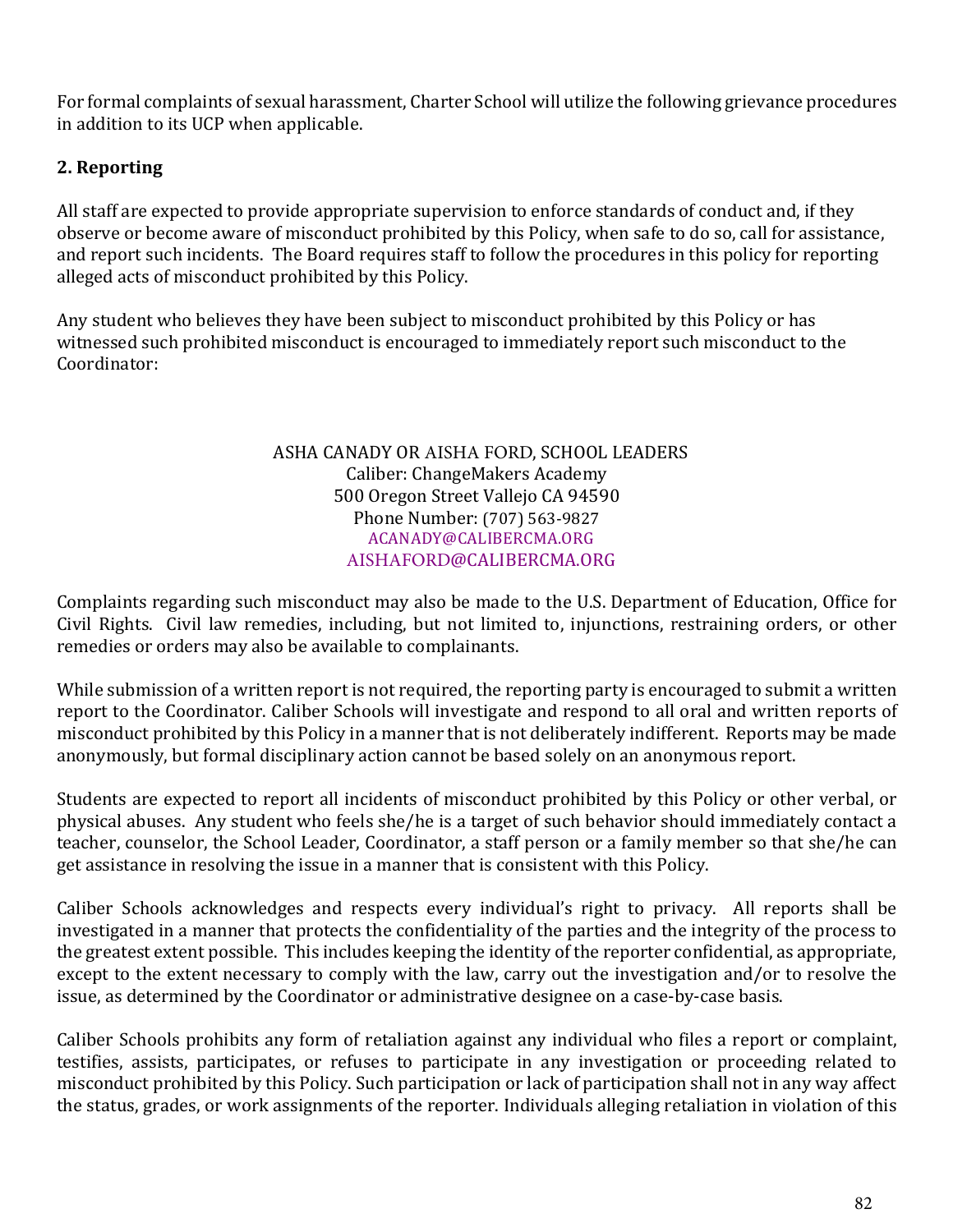Policy may file a grievance using the procedures set forth in this Policy. Knowingly making false statements or knowingly submitting false information during the grievance process is prohibited and may result in disciplinary action.

All supervisors of staff will receive sexual harassment training within  $\sin(6)$  months of their assumption of a supervisory position and will receive further training once every two (2) years thereafter. All staff, and any individual designated as a coordinator, investigator, or decision-maker, will receive sexual harassment training and/or instruction concerning sexual harassment as required by law.

### **3. Supportive Measures**

Upon the receipt of an informal or formal complaint of sexual harassment, the Coordinator will promptly contact the complainant to discuss the availability of supportive measures. The Coordinator will consider the complainant's wishes with respect to supportive measures, inform the complainant of the availability of supportive measures with or without the filing of a formal complaint of sexual harassment, and explain the process for filing a formal complaint of sexual harassment.

Supportive measures are non-disciplinary, non-punitive individualized services offered as appropriate, as reasonably available, and without fee or charge to the complainant or the respondent before or after the filing of a formal complaint of sexual harassment or where no formal complaint of sexual harassment has been filed. Such measures are designed to restore or preserve equal access to Charter School's education program or activity without unreasonably burdening the other party, including measures designed to protect the safety of all parties or Charter School's educational environment, or deter sexual harassment. Supportive measures available to complainants and respondents may include but are not limited to counseling, extensions of deadlines or other course-related adjustments, modifications of work or class schedules, campus escort services, mutual restrictions on contact between the parties, changes in work locations, leaves of absence, increased security and monitoring of certain areas of the campus, and other similar measures. Charter School will maintain as confidential any supportive measures provided to the complainant or respondent, to the extent that maintaining such confidentiality would not impair the ability of Charter School to provide the supportive measures.

### **4. Investigation and Response**

Upon receipt of a report of misconduct prohibited by this Policy from a student, staff member, parent, volunteer, visitor or affiliate of Caliber Schools, the Coordinator or administrative designee will promptly initiate an investigation. In most cases, a thorough investigation will take no more than seven (7) school days. If the Coordinator, or administrative designee determines that an investigation will take longer than seven (7) school days and needs to be delayed or extended due to good cause, the Coordinator will inform the complainant and any other relevant parties of the reasons for the delay or extension and provide an approximate date when the investigation will be complete.

At the conclusion of the investigation, the Coordinator or administrative designee will meet with the complainant and, to the extent possible with respect to confidentiality laws, to provide the complainant with information about the investigation, including any actions necessary to resolve the incident/situation. However, the Coordinator or administrative designee will not reveal confidential information related to other students or employees.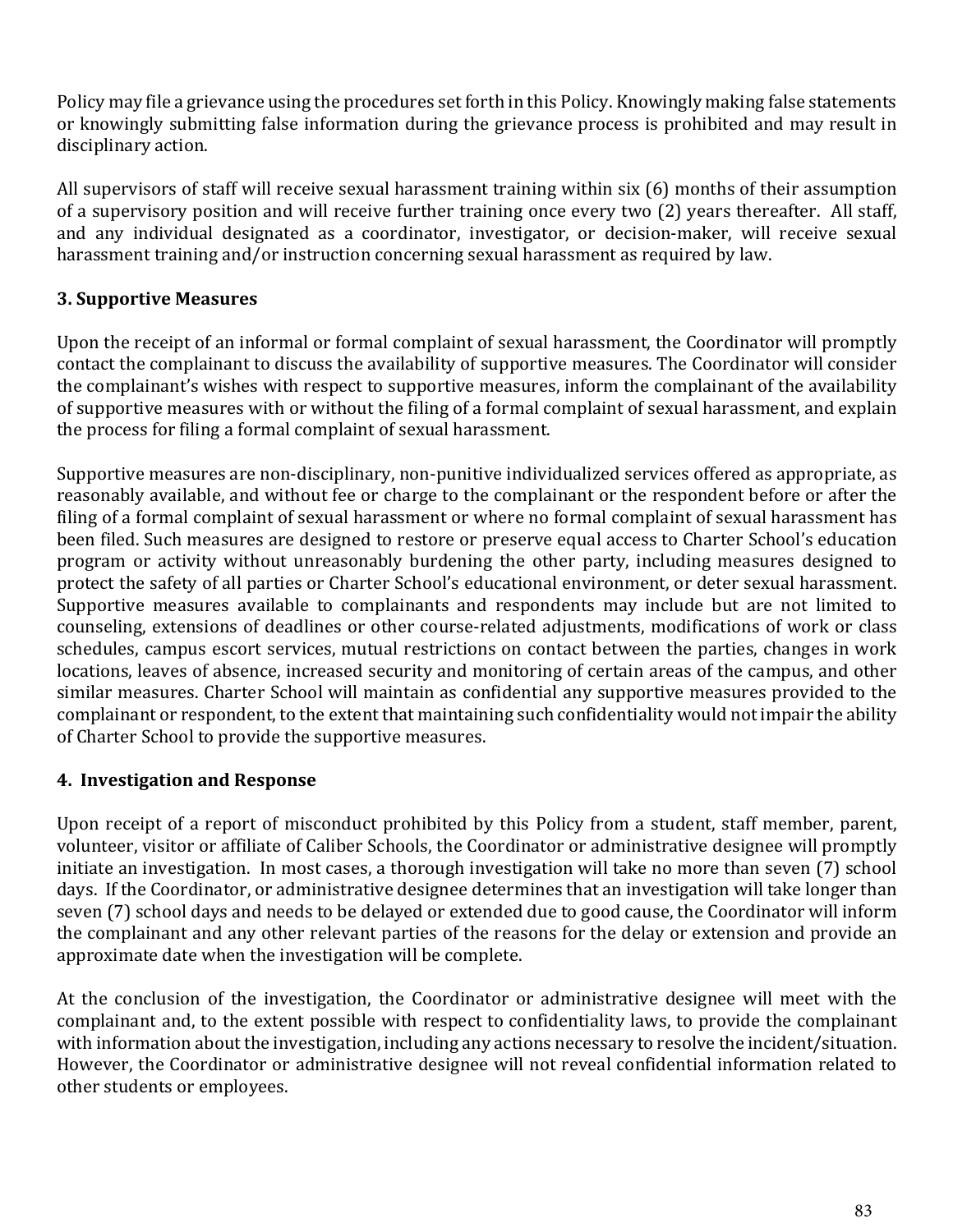All records related to any investigation of complaints under this Policy are maintained in a secure location.

For investigations of and responses to formal complaints of sexual harassment, the following grievance procedures will apply:

#### Notice of the Allegations

 $\circ$  Upon receipt of a formal complaint of sexual harassment, the Coordinator will give all known parties written notice of its grievance process, including any voluntary informal resolution process. The notice will include:

§ A description of the allegations of sexual harassment at issue and to the extent known, the identities of the parties involved in the incident, the conduct allegedly constituting sexual harassment, and the date and location of the alleged incident;

 $§$  A statement that the respondent is presumed not responsible for the alleged conduct until a final decision is reached;

 $§$  A statement that the parties may have an advisor of their choice, who may be an attorney, and may inspect and review evidence; and

 $§$  A statement that Charter School prohibits an individual from knowingly making false statements or knowingly submitting false information during the grievance process.

#### **Emergency Removal**

 $\circ$  Charter School may place a non-student employee respondent on administrative leave during the pendency of a formal complaint of sexual harassment grievance process in accordance with Charter School's policies.

o Charter School may remove a respondent from Caliber Schools' education program or activity on an emergency basis, in accordance with Charter School's policies, provided that Charter School undertakes an individualized safety and risk analysis, determines that an immediate threat to the physical health or safety of any student or other individual arising from the allegations of sexual harassment justifies removal, and provides the respondent with notice and an opportunity to challenge the decision immediately following the removal.  $\circ$  This provision may not be construed to modify any rights under the IDEA, Section 504, or the ADA.

#### Informal Resolution

 $\circ$  If a formal complaint of sexual harassment is filed, Charter School may offer a voluntary informal resolution process, such as mediation, to the parties at any time prior to reaching a determination regarding responsibility. If Charter School offers such a process, it will do the following:

§ Provide the parties with advance written notice of:

The allegations;

The requirements of the voluntary informal resolution process including the circumstances under which the parties are precluded from resuming a formal complaint of sexual harassment arising from the same allegations;

The parties' right to withdraw from the voluntary informal resolution process and resume the grievance process at any time prior to agreeing to a resolution; and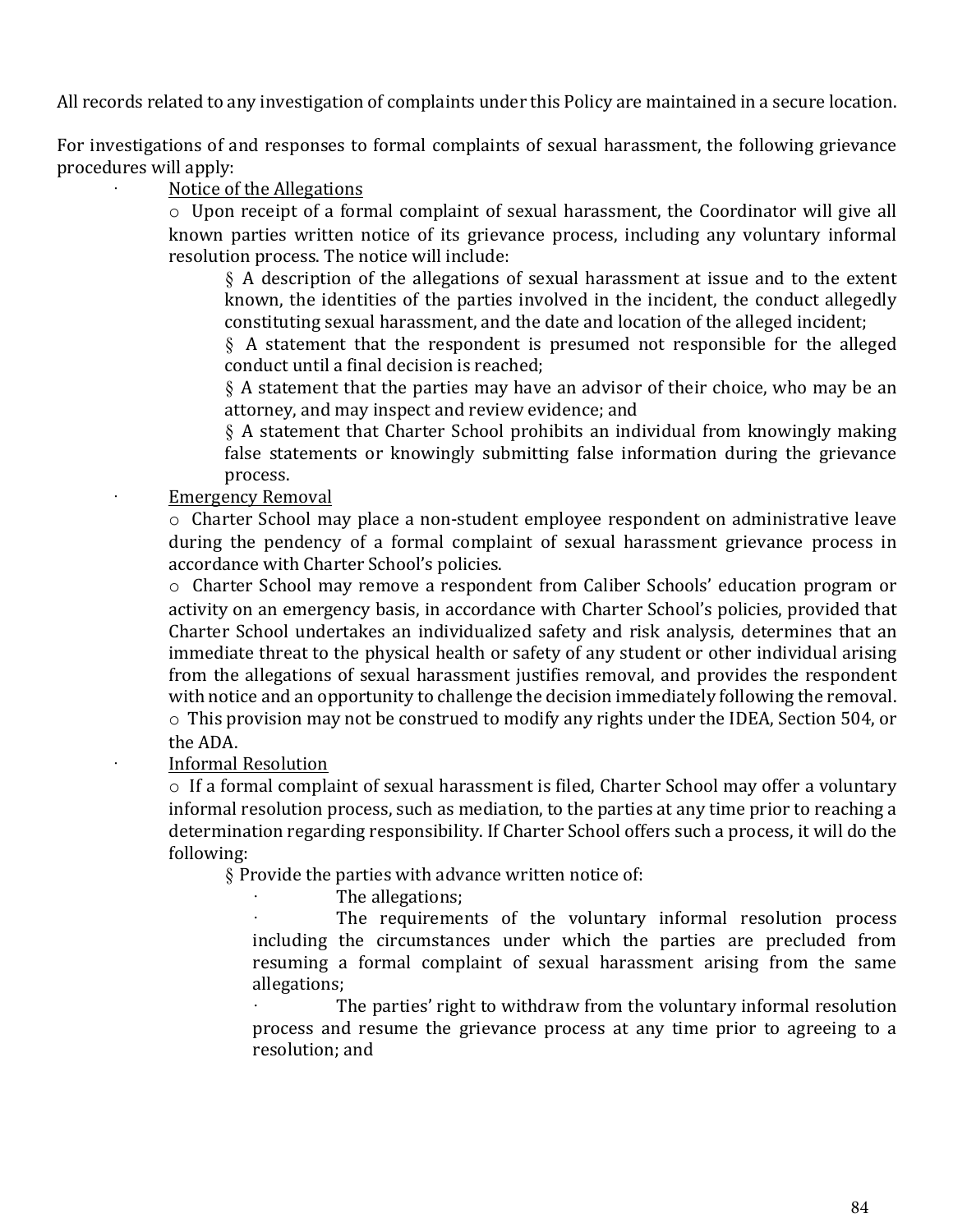Any consequences resulting from participating in the voluntary informal resolution process, including the records that will be maintained or could be shared; and

§Obtain the parties' advance voluntary, written consent to the informal resolution process.

o Charter School will not offer or facilitate an informal resolution process to resolve allegations that an employee sexually harassed a student.

#### **Investigation Process**

 $\circ$  The decision-maker will not be the same person(s) as the Coordinator or the investigator. Charter School shall ensure that all decision-makers and investigators do not have a conflict of interest or bias for or against complainants or respondents.

 $\circ$  In most cases, a thorough investigation will take no more than twenty-five (25) school days. If the investigator determines that an investigation will take longer than twenty-five (25) school days and needs to be delayed or extended due to good cause, the investigator will inform the complainant and any respondents in writing of the reasons for the delay or extension and provide an approximate date when the investigation will be complete.

 $\circ$  The parties will be provided with an equal opportunity to present witnesses, to inspect and review any evidence obtained that is directly related to the allegations raised, and to have an advisor present during any investigative meeting or interview.

 $\circ$  The parties will not be prohibited from discussing the allegations under investigation or to gather and present relevant evidence.

 $\circ$  A party whose participation is invited or expected at an investigative meeting or interview will receive written notice of the date, time, location, participants, and purpose of the meeting or interview with sufficient time for the party to prepare to participate.

 $\circ$  Prior to completion of the investigative report, Charter School will send to each party and the party's advisor, if any, a copy of the evidence subject to inspection and review, and the parties will have at least ten (10) days to submit a written response for the investigator's consideration prior to the completion of the investigation report.

 $\circ$  The investigator will complete an investigation report that fairly summarizes relevant evidence and send a copy of the report to each party and the party's advisor, if any, at least ten (10) days prior to the determination of responsibility.

Dismissal of a Formal Complaint of Sexual Harassment

 $\circ$  If the investigation reveals that the alleged harassment did not occur in Charter School's educational program in the United States or would not constitute sexual harassment even if proved, the formal complaint with regard to that conduct must be dismissed. However, such a dismissal does not preclude action under another applicable Charter School policy.

 $\circ$  Charter School may dismiss a formal complaint of sexual harassment if:

 $§$  The complainant provides a written withdrawal of the complaint to the Coordinator;

§ The respondent is no longer employed or enrolled at Charter School; or

 $§$  The specific circumstances prevent Charter School from gathering evidence sufficient to reach a decision on the formal complaint or the allegations therein.

 $\circ$  If a formal complaint of sexual harassment or any of the claims therein are dismissed, Charter School will promptly send written notice of the dismissal and the reason(s) for the dismissal simultaneously to the parties.

Determination of Responsibility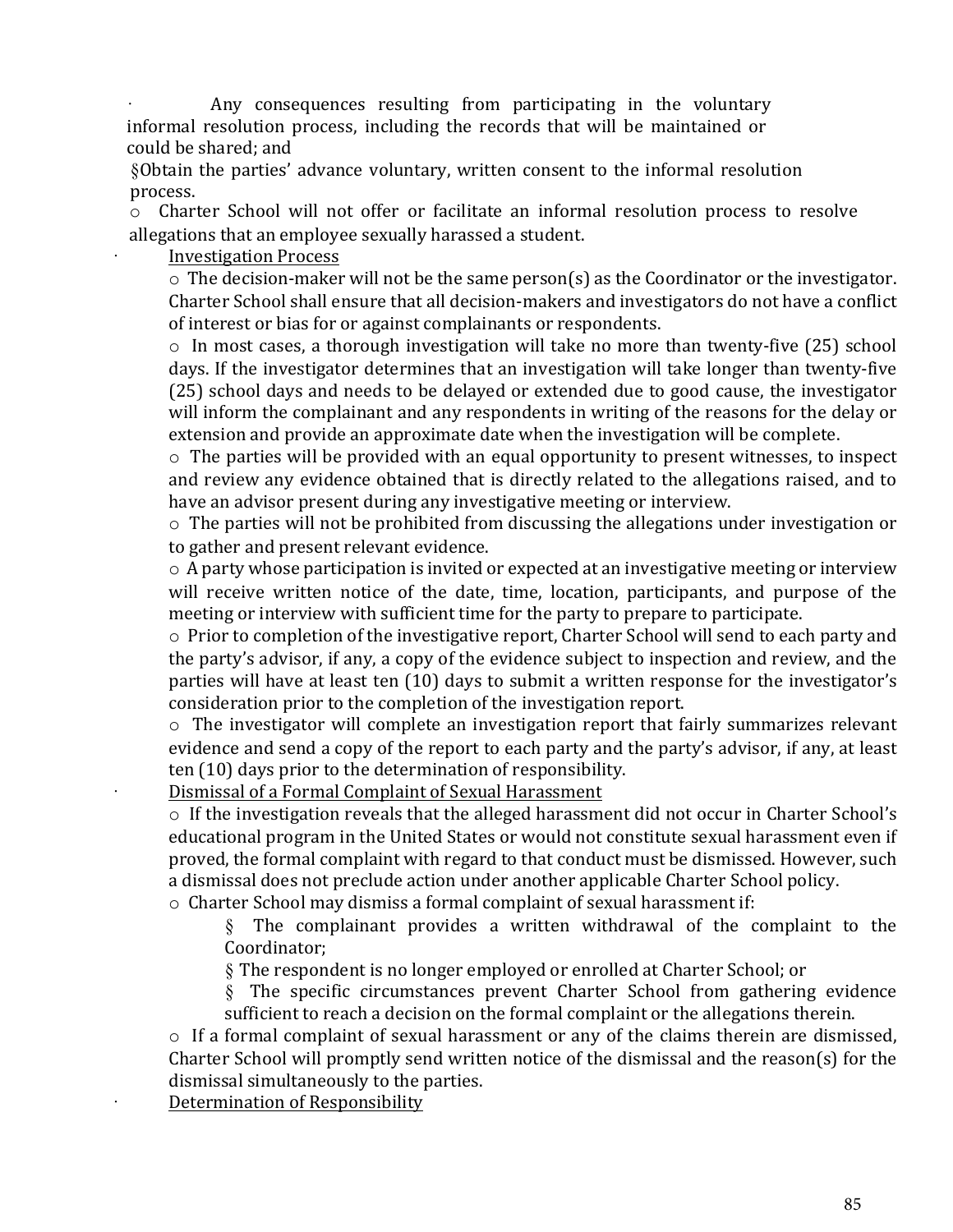$\circ$  The standard of evidence used to determine responsibility is the preponderance of the evidence standard.

 $\circ$  Charter School will send a written decision on the formal complaint to the complainant and respondent simultaneously that describes:

§ The allegations in the formal complaint of sexual harassment;

 $§$  All procedural steps taken including any notifications to the parties, interviews with parties and witnesses, site visits, and methods used to gather other evidence;

 $§$  The findings of facts supporting the determination;

§ The conclusions about the application of Charter School's code of conduct to the facts;

§ The decision and rationale for each allegation;

 $§$  Any disciplinary sanctions the recipient imposes on the respondent, and whether remedies designed to restore or preserve equal access to the education program or activity will be provided to the complainant; and

§ The procedures and permissible bases for appeals.

### **5. Consequences**

Students or employees who engage in misconduct prohibited by this Policy, knowingly make false statements, or knowingly submit false information during the grievance process may be subject to disciplinary action up to and including expulsion from Caliber Schools or termination of employment. The Coordinator is responsible for effective implementation of any remedies ordered by Caliber Schools in response to a formal complaint of sexual harassment.

### **6. Right of Appeal**

Should the reporting individual find Caliber Schools' resolution unsatisfactory, the reporting individual may, within five (5) business days of notice of Caliber Schools' decision or resolution, submit a written appeal to the President of the Caliber Schools Board, who will review the investigation and render a final decision.

The following appeal rights and procedures will also apply to formal complaints of sexual harassment:

The complainant and the respondent shall have the same appeal rights and Charter School will implement appeal procedures equally for both parties.

Charter School will notify the other party in writing when an appeal is filed.

The decision-maker for the appeal will give both parties a reasonable, equal opportunity to submit a written statement in support of, or challenging, the outcome; issue a written decision describing the result of the appeal and the rationale for the result; and provide the written decision simultaneously to both parties.

### **7. Recordkeeping**

All records related to any investigation of complaints under this Policy are maintained in a secure location.

Caliber Schools will maintain the following records for at least seven (7) years: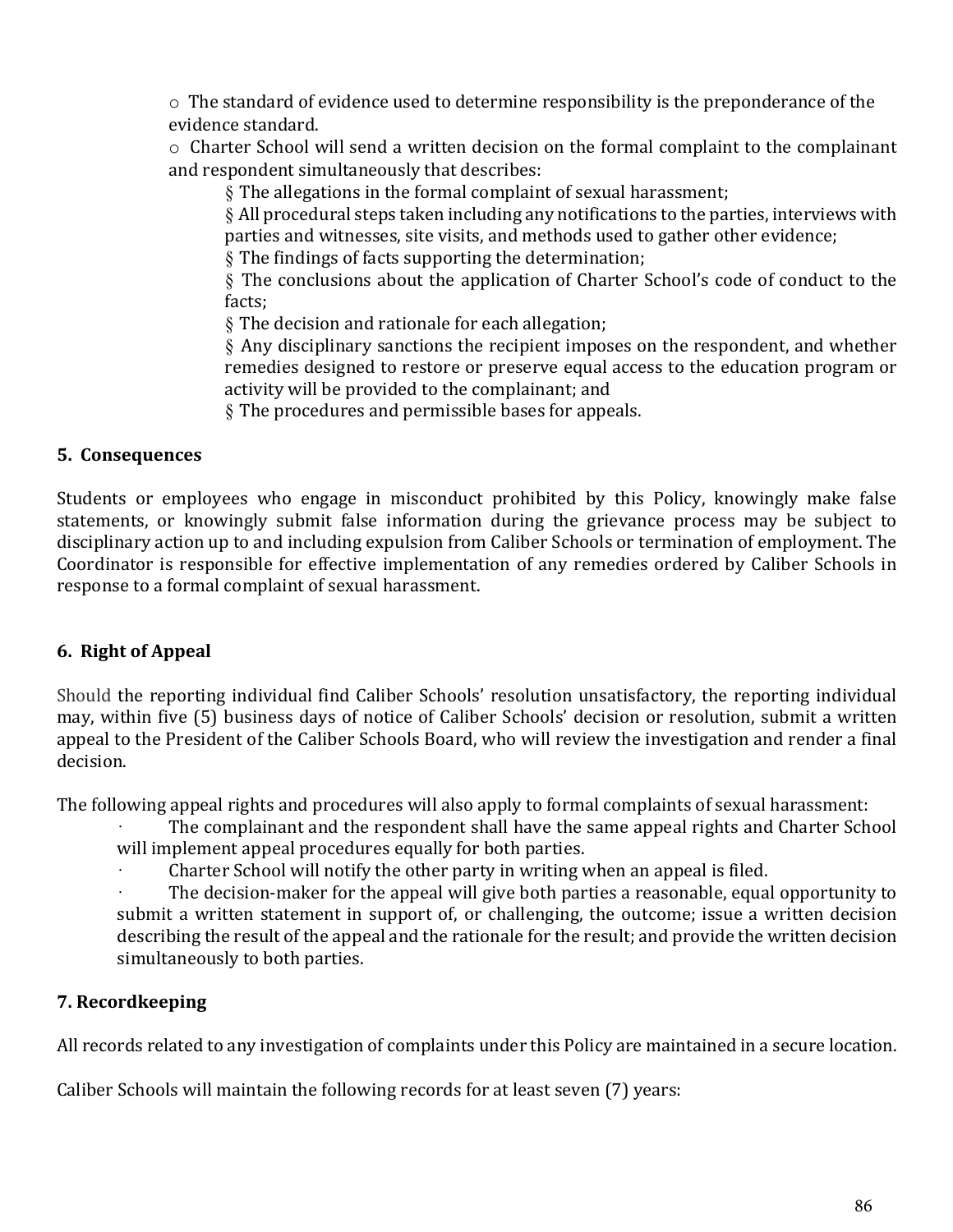Records of each sexual harassment investigation, including any determination of responsibility; any audio or audiovisual recording or transcript; any disciplinary sanctions imposed on the respondent; and any remedies provided to the complainant.

Records of any appeal of a formal sexual harassment complaint and the results of that appeal. Records of any informal resolution of a sexual harassment complaint and the results of that informal resolution.

All materials used to train Title IX coordinators, investigators, decision-makers, and any person who facilitates an informal resolution process.

Records of any actions, including any supportive measures, taken in response to a report or formal complaint of sexual harassment.

## **Caliber Schools**

# **Title IX, Harassment, Intimidation, Discrimination, & Bullying Complaint Form**

| Your Name:                                                                       | Date: |  |
|----------------------------------------------------------------------------------|-------|--|
|                                                                                  |       |  |
| Name of Person(s) you have a complaint against: ________________________________ |       |  |
| List any witnesses that were present:                                            |       |  |
| Where did the incident(s) occur?                                                 |       |  |

Please describe the events or conduct that are the basis of your complaint by providing as much factual detail as possible (i.e. specific statements; what, if any, physical contact was involved; any verbal statements; what did you do to avoid the situation, etc.) (Attach additional pages, if needed):

\_\_\_\_\_\_\_\_\_\_\_\_\_\_\_\_\_\_\_\_\_\_\_\_\_\_\_\_\_\_\_\_\_\_\_\_\_\_\_\_\_\_\_\_\_\_\_\_\_\_\_\_\_\_\_\_\_\_\_\_\_\_\_\_\_\_\_\_\_\_\_\_\_\_\_\_\_\_\_\_\_\_\_\_\_\_\_\_\_\_ \_\_\_\_\_\_\_\_\_\_\_\_\_\_\_\_\_\_\_\_\_\_\_\_\_\_\_\_\_\_\_\_\_\_\_\_\_\_\_\_\_\_\_\_\_\_\_\_\_\_\_\_\_\_\_\_\_\_\_\_\_\_\_\_\_\_\_\_\_\_\_\_\_\_\_\_\_\_\_\_\_\_\_\_\_\_\_\_\_\_ \_\_\_\_\_\_\_\_\_\_\_\_\_\_\_\_\_\_\_\_\_\_\_\_\_\_\_\_\_\_\_\_\_\_\_\_\_\_\_\_\_\_\_\_\_\_\_\_\_\_\_\_\_\_\_\_\_\_\_\_\_\_\_\_\_\_\_\_\_\_\_\_\_\_\_\_\_\_\_\_\_\_\_\_\_\_\_\_\_\_

**I** hereby authorize Caliber Schools to disclose the information I have provided as it finds necessary in pursuing its investigation. I hereby certify that the information I have provided in this complaint is true and correct and complete to the best of my knowledge and belief. I further understand that providing false information in this regard could result in disciplinary action up to and including termination.

 $Date:$   $\_$ 

Signature of Complainant

\_\_\_\_\_\_\_\_\_\_\_\_\_\_\_\_\_\_\_\_\_\_\_\_\_\_\_\_\_\_\_\_\_\_\_\_\_\_\_\_\_\_

\_\_\_\_\_\_\_\_\_\_\_\_\_\_\_\_\_\_\_\_\_\_\_\_\_\_\_\_\_\_\_\_\_\_\_\_\_\_\_\_\_\_ 

Print Name